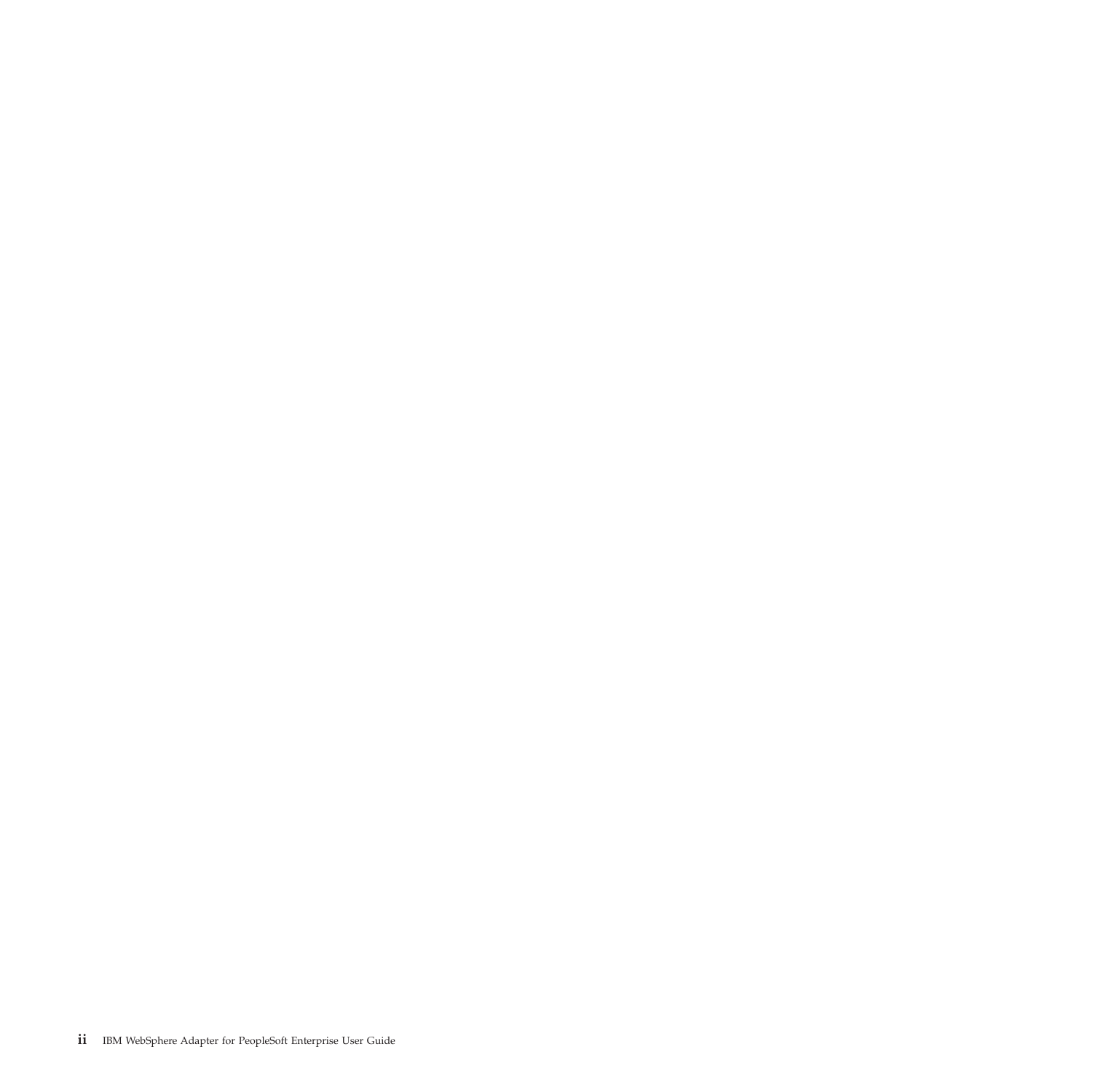# **Contents**

# **[Chapter 1. Overview of WebSphere](#page-4-0)**

| Adapter for PeopleSoft Enterprise 1                              |  |  |  |  |  |
|------------------------------------------------------------------|--|--|--|--|--|
| What is new in this release $\ldots$ 2                           |  |  |  |  |  |
| Hardware and software requirements 2                             |  |  |  |  |  |
| Technical overview 3                                             |  |  |  |  |  |
| Outbound processing 3                                            |  |  |  |  |  |
| Inbound processing 4                                             |  |  |  |  |  |
| Business objects 8                                               |  |  |  |  |  |
| Java data bindings 9                                             |  |  |  |  |  |
| The J2C Bean wizard $\ldots$ $\ldots$ $\ldots$ $\ldots$ $\ldots$ |  |  |  |  |  |
| Standards Compliance 9                                           |  |  |  |  |  |
| Support for the Log and Trace Analyzer 10                        |  |  |  |  |  |

# **[Chapter 2. Planning for adapter](#page-16-0)**

| implementation 13                                     |  |
|-------------------------------------------------------|--|
| Before you begin 13                                   |  |
| Security 13                                           |  |
| Support for protecting sensitive user data in log and |  |
| trace files 13                                        |  |
| User authentication. 14                               |  |
| Deployment options 15                                 |  |
| WebSphere Adapters in clustered environments 17       |  |
|                                                       |  |

# **[Chapter 3. Configuring the module for](#page-22-0)**

| 19<br>deployment. $\ldots$                                                |
|---------------------------------------------------------------------------|
| Creating a custom event project in PeopleTools<br>. 19                    |
| Launching the J2C Bean wizard<br>.20                                      |
| Configuring the connector dependencies.<br>.21                            |
| Setting connection properties for the J2C Bean                            |
| . 21<br>wizard.<br><b>Contractor</b>                                      |
| Configuring the module for outbound processing<br>. 24                    |
| Selecting business objects and services<br>. 24                           |
| Configuring the selected objects<br>.25                                   |
| Setting deployment properties and generating                              |
| artifacts.<br>. 26                                                        |
| Generating the EJB or JSP project<br>. 27                                 |
| Configuring the module for inbound processing.<br>. 29                    |
| Selecting business objects and services .<br>. 29<br>$\sim$ $\sim$ $\sim$ |
| Configuring the selected objects<br>. 30                                  |
| Setting deployment properties and generating                              |
| artifacts.<br>. 31                                                        |
|                                                                           |

### **[Chapter 4. Configuring the application](#page-36-0)**

| on WebSphere Application Server 33                                         |  |  |  |  |
|----------------------------------------------------------------------------|--|--|--|--|
| Changing configuration properties for embedded                             |  |  |  |  |
| adapters $\ldots$ $\ldots$ $\ldots$ $\ldots$ $\ldots$ $\ldots$ $\ldots$ 33 |  |  |  |  |
| Setting resource adapter properties for embedded                           |  |  |  |  |
| adapters $\ldots$ $\ldots$ $\ldots$ $\ldots$ $\ldots$ $\ldots$ $\ldots$ 33 |  |  |  |  |
| Setting managed (J2C) connection factory                                   |  |  |  |  |
| properties for embedded adapters 34                                        |  |  |  |  |

| . 35                                   |
|----------------------------------------|
|                                        |
| . 36                                   |
|                                        |
| . 36                                   |
|                                        |
| properties for stand-alone adapters 37 |
|                                        |
| . 38                                   |
|                                        |
| . 39                                   |
| Standalone deployment 39               |
| . 40                                   |
|                                        |

# **[Chapter 5. Troubleshooting and](#page-44-0)**

| support                                                           | 41   |
|-------------------------------------------------------------------|------|
| Configuring logging and tracing                                   | .41  |
| Configuring logging properties                                    | .41  |
| Changing the log and trace file names                             | .42  |
| First-failure data capture (FFDC) support<br>$\ddot{\phantom{a}}$ | . 43 |
| Support for non-english locales during inbound                    |      |
| processing.                                                       | .44  |
| Support for setting values with PeopleTools 8.22.                 | . 44 |
| Self-help resources                                               | .45  |
| Chapter 6. Reference information                                  | 47   |
| Business object information                                       | .47  |
| Application-specific information                                  | .47  |
| Supported operations                                              | .48  |
| PeopleCode for a custom event project                             | . 49 |
| Outbound configuration properties                                 | . 53 |
| Connection properties for the J2C Bean wizard                     | 55   |
| Resource adapter properties                                       | . 58 |
| Managed connection factory properties                             | .62  |
| Interaction specification properties.                             | . 67 |
| Inbound configuration properties                                  | . 68 |
| Connection properties for the J2C Bean wizard                     | 70   |
| Resource adapter properties                                       | .72  |
| Activation specification properties                               | . 77 |
| Globalization                                                     | .86  |
| Globalization and bidirectional data                              |      |
| transformation                                                    | .86  |
| Properties enabled for bidirectional data                         |      |
| transformation<br>and the contract of the con-<br>$\sim$          | . 88 |
| <b>Index</b>                                                      |      |
| the contract of the con-                                          | 89   |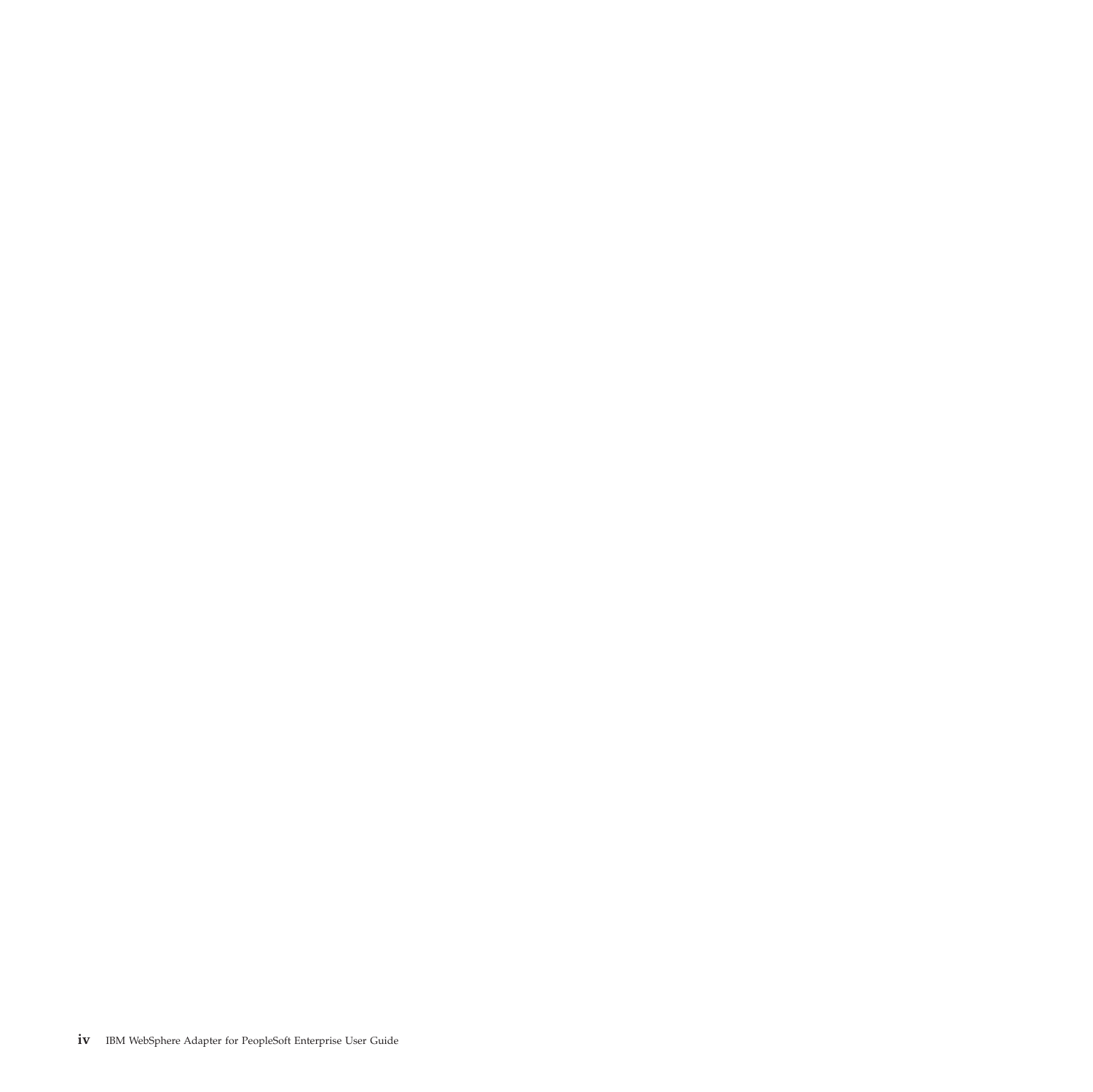# <span id="page-4-0"></span>**Chapter 1. Overview of WebSphere Adapter for PeopleSoft Enterprise**

With adapter for PeopleSoft Enterprise, you can create integrated processes that exchange information with PeopleSoft Enterprise through a standard interface. This interface shields the client application from analyzing lower-level details about implementation of the application or data structures used on the PeopleSoft Enterprise server.

With the adapter, a client application can send and receive requests from a PeopleSoft Enterprise server. For example, the application can send a request to query an employee record in an HR table, or it can receive events such as notification about an updated employee record from the server.

To make it possible to communicate in a standard way, WebSphere Adapter for PeopleSoft Enterprise complies with the Java<sup>™</sup> 2 Platform, Enterprise Edition (J2EE) Connector Architecture (JCA). JCA standardizes the way application components, application servers, and enterprise information systems, such as PeopleSoft Enterprise server, interact with each other. WebSphere Adapter for PeopleSoft Enterprise enables JCA-compliant application servers to connect to and interact with the PeopleSoft Enterprise server. Clients running on the JCA-compliant server can then communicate with the PeopleSoft Enterprise server in a standard way using Java Beans.

For example, consider that you are setting up an adapter using Rational<sup>®</sup> Application Developer for WebSphere Software tooling on WebSphere Application Server, and your company uses PeopleSoft Enterprise to coordinate most of its business operations. PeopleSoft Enterprise includes a business function that returns a list of employees in response to a range of skill codes. A client application might be able to use this function as part of an overall business process. For example, the technical support department within the company dispatches employees to customer sites to troubleshoot and repair equipment and, as part of that process, must obtain a list of employees with certain skills within a defined geographic region.

To use this function, however, the client application that the technical support department uses must understand the low-level implementation details and data structures of the PeopleSoft function. Information technology resources and time must link the client application and the PeopleSoft function.

With WebSphere Adapter for PeopleSoft Enterprise, you can automatically generate an interface to the PeopleSoft function to hide the lower-level details of the function. Depending on your plans for using the adapter, you can either embed it with the deployed application or install it as a stand-alone component that more than one application uses.

The embedded adapter is part of an application that is deployed to WebSphere Application Server. The application component interacts with the adapter instead of interacting with the PeopleSoft function.

The component that you generate with the J2C Bean wizard of Rational Application Developer for WebSphere Software uses a standard interface and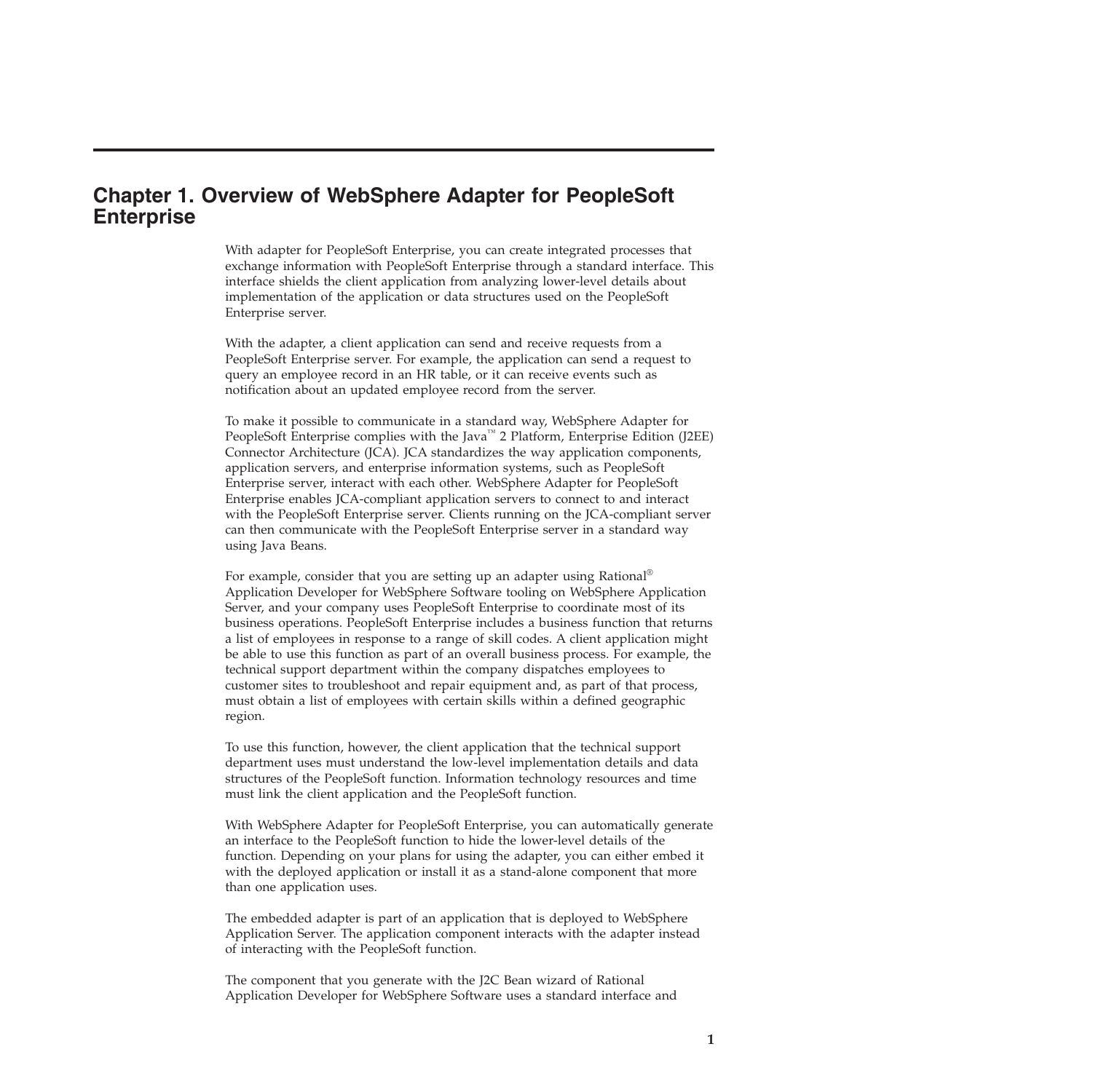<span id="page-5-0"></span>standard business objects, taking the business object sent by the client application, and calling the PeopleSoft function. It then returns a business object to the client application.

The client application does not deal directly with the PeopleSoft function. Instead, the component calls the function and returns the results.

In the example, the client application that needed the list of employees sends a business object with the range of skill codes to the PeopleSoft adapter component. The client application, in return, receives the results (the list of employees) in the form of a standard business object. The client application does not need information about the way the function worked or the structure of the data. The adapter component performs all interactions with the PeopleSoft function.

Similarly, the client application might be alerted about a change to the data on the PeopleSoft Enterprise server (for example, a change to the skills set of a specific employee). You can generate an adapter component that polls for such events on the PeopleSoft Enterprise server and notifies client applications with the update.

# **What is new in this release**

This version includes several new features to enhance business flexibility, user experience, and performance of the adapter.

This information is also available at the WebSphere Adapters product support Web site [http://www.ibm.com/software/integration/wbiadapters/support/,](http://www.ibm.com/software/integration/wbiadapters/support/) which is periodically updated with the latest information.

WebSphere Adapter for PeopleSoft Enterprise, version 7.0, supports the following new features:

• Generic business objects to support fault handling during run time

# **Hardware and software requirements**

The hardware and software requirements for WebSphere Adapters are provided on the IBM® Support Web site.

To view hardware and software requirements for WebSphere Adapters, see <http://www.ibm.com/support/docview.wss?uid=swg27006249>

#### **Additional information**

The following links provide additional information you might need to configure and deploy your adapter:

- The compatibility matrix for WebSphere Business Integration Adapters and WebSphere Adapters identifies the supported versions of required software for your adapter. To view this document, go to the WebSphere Adapters support page and click **Compatibility Matrix** beneath the **Related** heading in the **Additional support links** section: [http://www.ibm.com/software/integration/](http://www.ibm.com/software/integration/wbiadapters/support/) [wbiadapters/support/.](http://www.ibm.com/software/integration/wbiadapters/support/)
- Technotes for WebSphere Adapters provide workaround and additional information that are not included in the product documentation. To view the technotes for your adapter, go to the following Web page, select the name of your adapter from the **Product category** list, and click the search icon: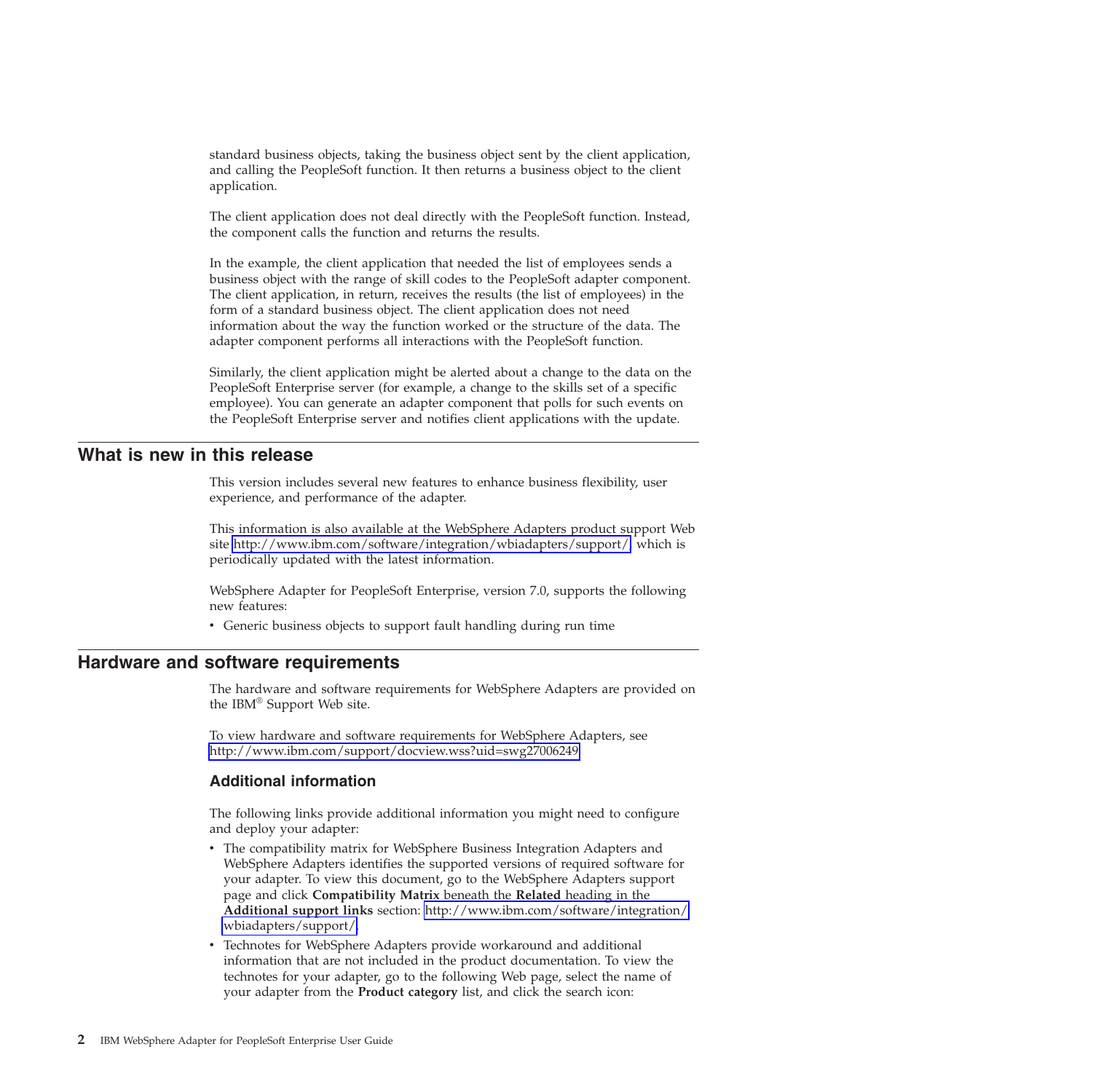[http://www.ibm.com/support/search.wss?tc=SSMKUK&rs=695&rank=8](http://www.ibm.com/support/search.wss?tc=SSMKUK&rs=695&rank=8&dc=DB520+D800+D900+DA900+DA800+DB560&dtm) [&dc=DB520+D800+D900+DA900+DA800+DB560&dtm.](http://www.ibm.com/support/search.wss?tc=SSMKUK&rs=695&rank=8&dc=DB520+D800+D900+DA900+DA800+DB560&dtm)

### <span id="page-6-0"></span>**Technical overview**

The adapter supports the exchange of business data between the PeopleSoft Enterprise server and WebSphere Application Server by connecting to two layers of PeopleTools application programming interface classes that reveal the underlying business data for integration.

The adapter establishes bidirectional connectivity with PeopleSoft Enterprise server by connecting to two PeopleTools application programming interfaces:

- 1. The adapter accesses the primary API layer to create a session instance and to connect to the application server through the Jolt port.
- 2. The adapter then accesses the PeopleSoft Component Interface API, which reveals underlying business objects, logic, and functionality.

In PeopleSoft, a component is a set of pages grouped together for a business purpose (such as an employee profile), and a component interface is an API that provides access to a component from an external application. After the adapter connects to the component interface, the following entities are exposed to the adapter and available for integration:

- v All business objects in the component interface definition
- PeopleCode methods associated with the underlying components
- Records, except searches and menu-specific processing options

### **Outbound processing**

The adapter supports synchronous outbound request processing, so that when the client application sends a request in the form of a business object to the adapter, the adapter processes the request and returns a business object that represents the result of the operation to the client application.

When the adapter receives a WebSphere business object hierarchy, the adapter processes it as follows:

- 1. The adapter extracts metadata that identifies the appropriate PeopleSoft component interface to access.
- 2. The adapter extracts the outbound operation to perform.
- 3. After accessing the component interface, the adapter sets the keys from values specified in the business objects. If key values are not generated, for example with a Create operation, the PeopleSoft application generates key fields.
- 4. After retrieving the PeopleSoft objects, the adapter instantiates an existing component interface to delete, retrieve, update, or create a component interface.
- 5. If update operations (Create, Update) are to be performed, the adapter populates the component interface with data from the WebSphere business object hierarchy. If Delete operations are required, the adapter populates the component interface only with StatusColumnName and value information.

**Note:** For Create and Update operations only, the adapter processes attributes in the order defined in the business object. For example, if a complex attribute is between two simple attributes, the adapter processes the simple attribute at the first position, then the complex attribute, and then the simple attribute. After the changes are made, the component interface is saved to commit the data to the PeopleSoft database.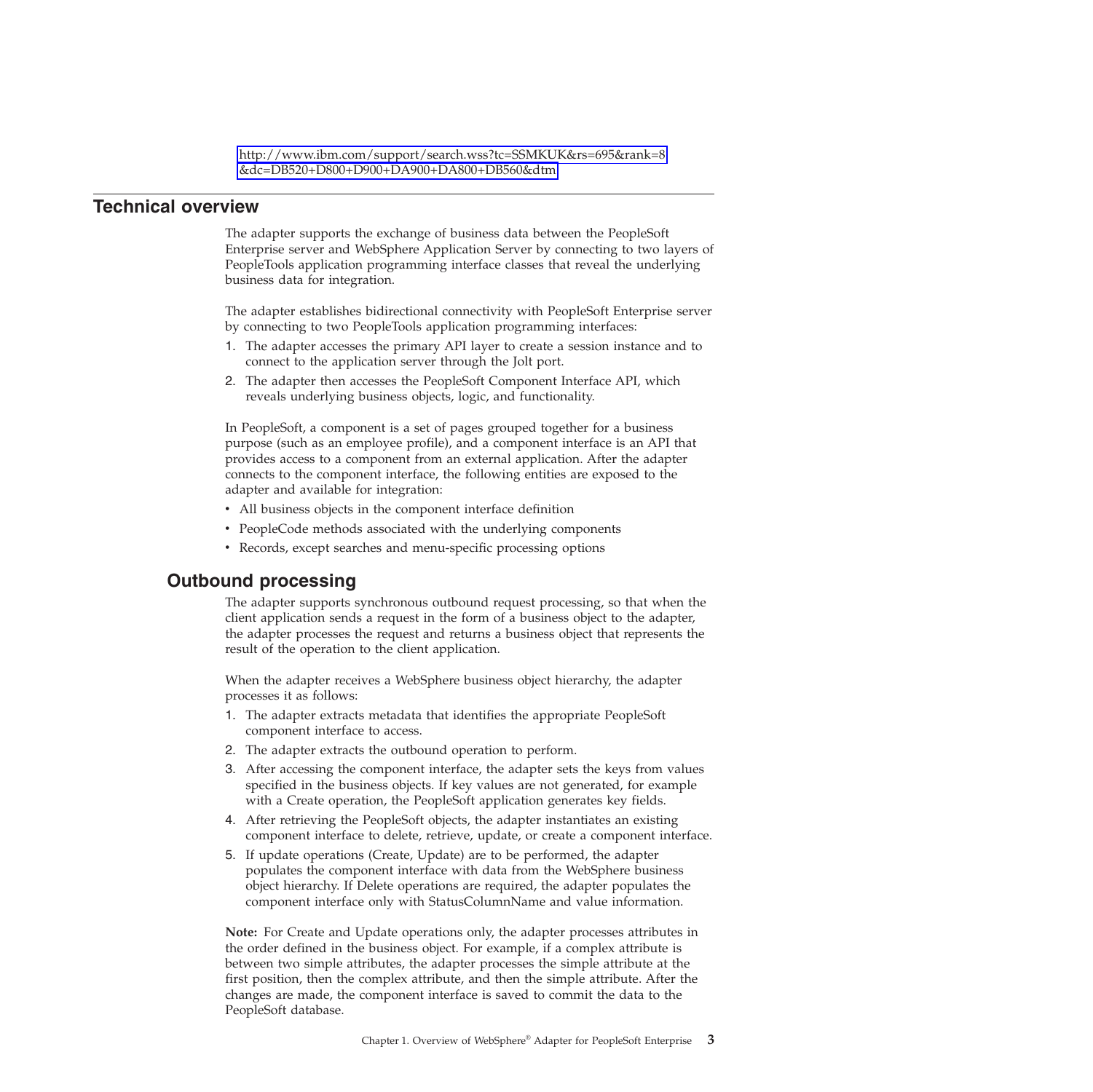# <span id="page-7-0"></span>**Supported outbound operations**

WebSphere Adapter for PeopleSoft Enterprise supports the following outbound operations:

- Create
- Delete
- Exists
- Retrieve
- Retrieve All
- Update

The following table describes each of these operations.

*Table 1. Supported outbound operations*

| Operation   | Description                                                                                                                                           |
|-------------|-------------------------------------------------------------------------------------------------------------------------------------------------------|
| Create      | Creates the business object.                                                                                                                          |
| Delete      | Deletes the business object and its children. Because the<br>adapter supports only logical deletes, objects are marked<br>as deleted but not removed. |
| Exists      | Checks for the existence of incoming business objects.                                                                                                |
| Retrieve    | Retrieves the PeopleSoft component and maps<br>component data onto the business object.                                                               |
| RetrieveAll | Retrieves multiple instances of the PeopleSoft component<br>and maps component data onto the business object.                                         |
| Update      | Updates the corresponding PeopleSoft component with<br>the incoming business object.                                                                  |

# **Inbound processing**

The adapter supports asynchronous inbound processing. This means that the adapter polls the PeopleSoft Enterprise server at specified intervals for events. When the adapter detects an event, it converts the event data into a business object and sends it to the client application.

#### **Event store**

The event store is a table that holds events that represent data changes until the polling adapter can process them. The adapter uses the event store to keep track of event entities.

To use inbound processing, you must use PeopleTools Application Designer to create a custom project for event notification. The custom project uses two PeopleCode functions that determine the way future events are processed, and the custom project creates the event store the adapter needs for inbound processing. Each time a business object is created, updated, or deleted, the PeopleCode function used in the project and then added to the component interface inserts a new record in the event store, with the appropriate object name, keys, and status value.

During inbound processing, the adapter polls the events from the event store at configured poll intervals. In each poll call, a configured number of events are processed by the adapter. The order of event processing is based on the ascending order of priority and the ascending order of the event time stamp. The events with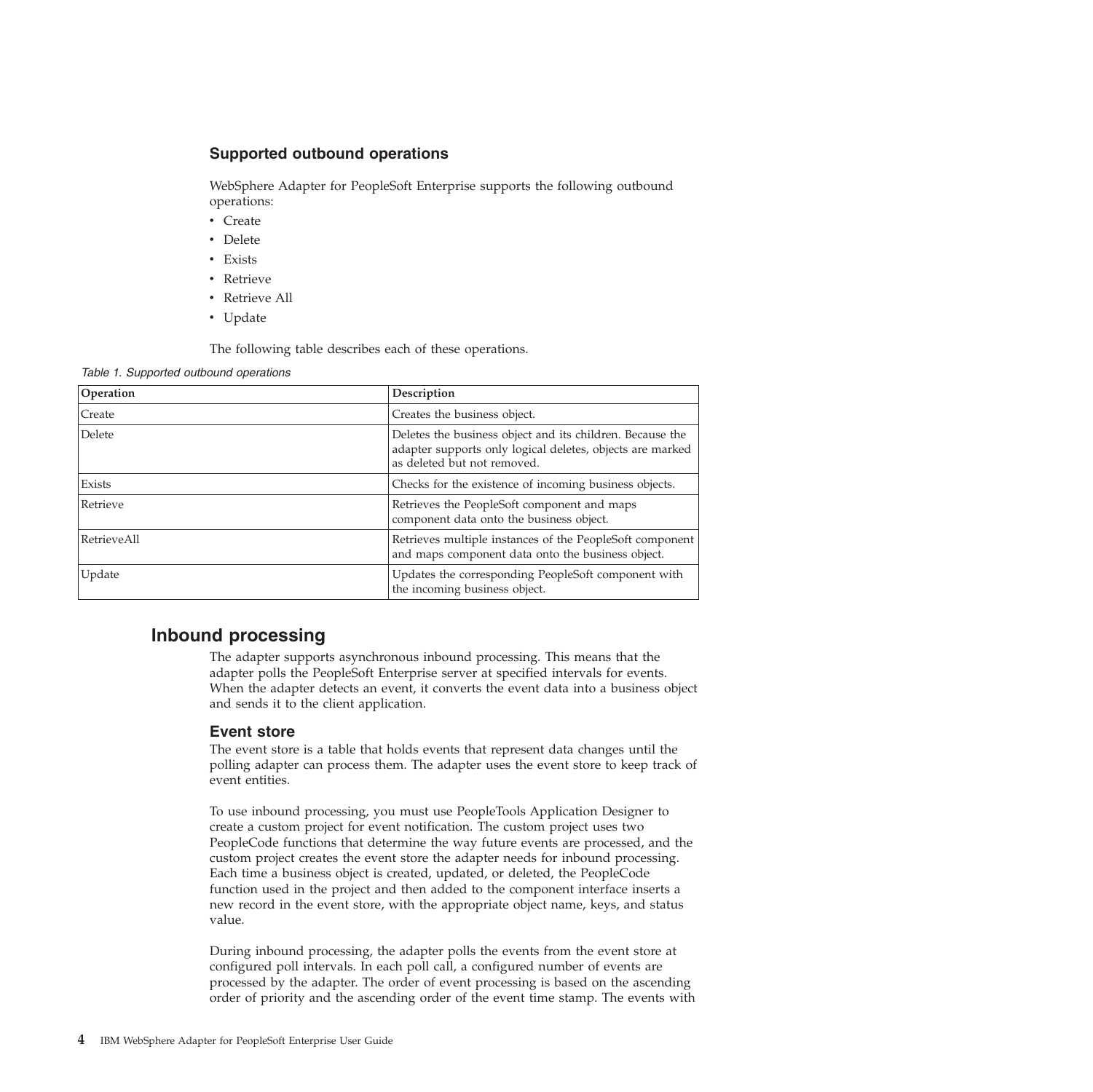the Ready for poll (0) status are picked up for polling in each poll cycle. The adapter uses the object name and object key to retrieve the corresponding business object.

To ensure that an event is delivered only once to the target application, set the activation specification property AssuredOnceDelivery to true. On setting this to true, an XID (transaction ID) value is set for each event in the event store. After an event is obtained for processing, the XID value for that event is updated in the event store. The event is then delivered to its corresponding export, and its status is updated to show that event delivery was completed. If the application is stopped before the event can be delivered to the export or if the delivery fails, the event might not be processed completely. In this case, the XID value represents in-progress status, and the XID column ensures that the event is reprocessed and sent to the export. After the database connection is re-established or the adapter starts again, the adapter checks for events in the event table that have a value in the XID column of Ready for Poll (0). The adapter processes these events first, and then polls the other events during the poll cycles.

The adapter uses special handing for events that have status code (99) to indicate that those events will occur in the future. During a poll cycle, when the adapter retrieves events with a future status, it compares the system time with the time stamp on each event. If the timestamp on the event is earlier than or equal to the system time, the adapter processes the event and changes the event status to Ready for Poll (0).

**Note:** If you want the adapter to process events with a future status in the present time, use the function IBM\_PUBLISH\_EVENT instead of IBM\_FUTURE\_PUBLISH\_EVENT. Doing so means that the event is identified as Ready for Poll (0) instead of Future (99).

As events are retrieved from the event store and processed, the status of the event changes to reflect its state, as shown in the following table.

| Status short name      | Description                                                                             | Event table value |
|------------------------|-----------------------------------------------------------------------------------------|-------------------|
| Error processing event | An error occurred during<br>event processing.                                           | $-1$              |
| Ready for poll         | The event is ready to be.<br>picked up.                                                 | $\left($          |
| Success                | The event has been delivered 1<br>to the event manager.                                 |                   |
| Deleted                | The event has been<br>processed successfully and is<br>removed from the event<br>store. | 4                 |
| <b>Future Events</b>   | These events should be<br>processed at a future date.                                   | 99                |

*Table 2. Event status values*

# **Monitoring inbound events**

The adapter supports monitoring inbound events from the PeopleSoft Enterprise server, in addition to the other events you are monitoring using WebSphere Business Monitor or WebSphere Business Events.

**Monitoring inbound events using WebSphere Business Monitor:**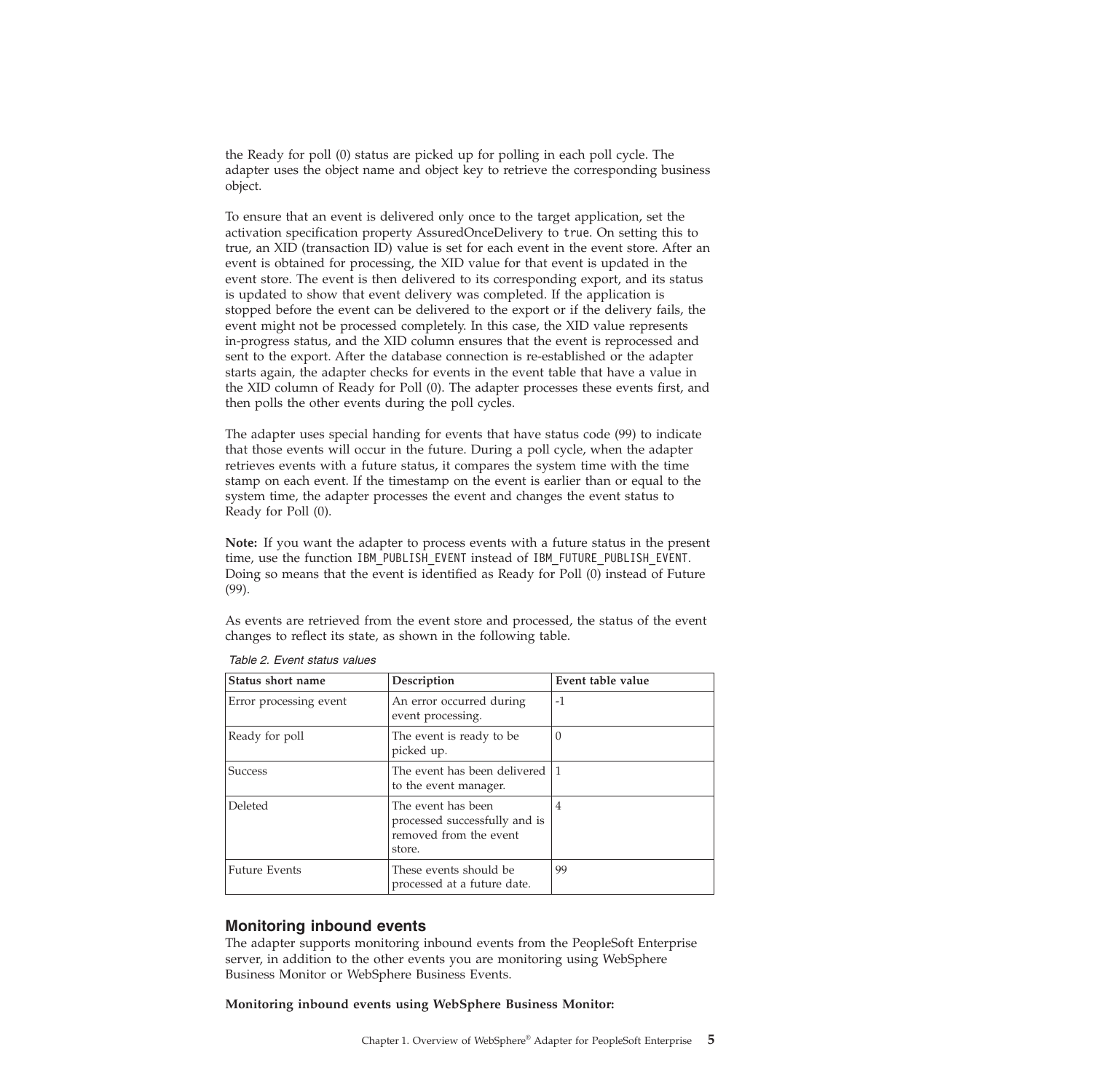You can use Rational Application Developer for WebSphere Software and Adapter for PeopleSoft Enterprise to send inbound events to WebSphere Application Server Common Event Infrastructure (CEI), where they are accessible to WebSphere Business Monitor.

When you select the option to monitor inbound events in the Rational Application Developer for WebSphere Software J2C Bean wizard, the required artifacts are generated to monitor inbound events. These artifacts include the message-driven J2C bean, as well as the interface, Java data bindings, interceptor class, helper class, and the event schemas that are required to create a monitor model. You can then deploy the resulting adapter inbound event monitoring application containing the message-driven bean (the adapter application) to a server, either a WebSphere Business Monitor server or a remote server. The message-driven bean invokes the stateless session bean that makes the events accessible to the client. More importantly, it also listens for events coming in from the PeopleSoft Enterprise server (inbound events) and uses the interceptor to setup the intercepted inbound events as Common Base Events (CBE). Then, it posts these Common Base Events into a designated Java Message Service (JMS) destination - Common Event Infrastructure queue, where they are accessible to WebSphere Business Monitor for further processing.

**Important**: Inbound event monitoring is available to your application only if you have WebSphere Business Monitor installed in your environment. For information on installing WebSphere Business Monitor, see [http://publib.boulder.ibm.com/](http://publib.boulder.ibm.com/infocenter/dmndhelp/v6r1mx/topic/com.ibm.btools.help.monitor.install.doc/install/intro.html) [infocenter/dmndhelp/v6r1mx/topic/com.ibm.btools.help.monitor.install.doc/](http://publib.boulder.ibm.com/infocenter/dmndhelp/v6r1mx/topic/com.ibm.btools.help.monitor.install.doc/install/intro.html) [install/intro.html.](http://publib.boulder.ibm.com/infocenter/dmndhelp/v6r1mx/topic/com.ibm.btools.help.monitor.install.doc/install/intro.html) The WebSphere Business Monitor works with WebSphere Application Server version 6.1; it is not supported in WebSphere Application Server version 7.0. For more information on the software requirements and configuration, see [http://publib.boulder.ibm.com/infocenter/dmndhelp/v6r2mx/](http://publib.boulder.ibm.com/infocenter/dmndhelp/v6r2mx/index.jsp?topic=/com.ibm.btools.help.monitor.install.doc/scenarios/eis.html) [index.jsp?topic=/com.ibm.btools.help.monitor.install.doc/scenarios/eis.html.](http://publib.boulder.ibm.com/infocenter/dmndhelp/v6r2mx/index.jsp?topic=/com.ibm.btools.help.monitor.install.doc/scenarios/eis.html)

For enabling inbound event monitoring function, perform the following tasks:

- 1. Create a customer event project in PeopleTools (see ["Creating a custom event](#page-22-0) [project in PeopleTools" on page 19\)](#page-22-0)
- 2. Launch the J2C Bean wizard (see ["Launching the J2C Bean wizard" on page 20\)](#page-23-0)
- 3. Configure the connector dependencies (see ["Configuring the connector](#page-24-0) [dependencies" on page 21\)](#page-24-0)
- 4. Set the connection properties in J2C Bean wizard (see ["Setting connection](#page-24-0) [properties for the J2C Bean wizard" on page 21\)](#page-24-0)
- 5. Configuring the module for inbound processing (see ["Configuring the module](#page-32-0) [for inbound processing" on page 29\)](#page-32-0)

#### **Related References**

For a sample on enabling inbound event monitoring for WebSphere Business Monitor, see [http://publib.boulder.ibm.com/infocenter/radhelp/v7r5/](http://publib.boulder.ibm.com/infocenter/radhelp/v7r5/index.jsp?topic=/com.ibm.etools.j2c.doc/topics/tcreatinginboundapps.html) [index.jsp?topic=/com.ibm.etools.j2c.doc/topics/tcreatinginboundapps.html.](http://publib.boulder.ibm.com/infocenter/radhelp/v7r5/index.jsp?topic=/com.ibm.etools.j2c.doc/topics/tcreatinginboundapps.html)

For information about how to disable the event monitor function, see [http://publib.boulder.ibm.com/infocenter/radhelp/v7r5/topic/](http://publib.boulder.ibm.com/infocenter/radhelp/v7r5/topic/com.ibm.etools.j2c.doc/topics/tdisablingwbe.html) [com.ibm.etools.j2c.doc/topics/tdisablingwbe.html.](http://publib.boulder.ibm.com/infocenter/radhelp/v7r5/topic/com.ibm.etools.j2c.doc/topics/tdisablingwbe.html)

For a sample end-to-end scenario on publishing events to the WebSphere Business Monitor, see [http://publib.boulder.ibm.com/infocenter/dmndhelp/v6r2mx/](http://publib.boulder.ibm.com/infocenter/dmndhelp/v6r2mx/index.jsp?topic=/com.ibm.btools.help.monitor.install.doc/scenarios/eis.html) [index.jsp?topic=/com.ibm.btools.help.monitor.install.doc/scenarios/eis.html.](http://publib.boulder.ibm.com/infocenter/dmndhelp/v6r2mx/index.jsp?topic=/com.ibm.btools.help.monitor.install.doc/scenarios/eis.html)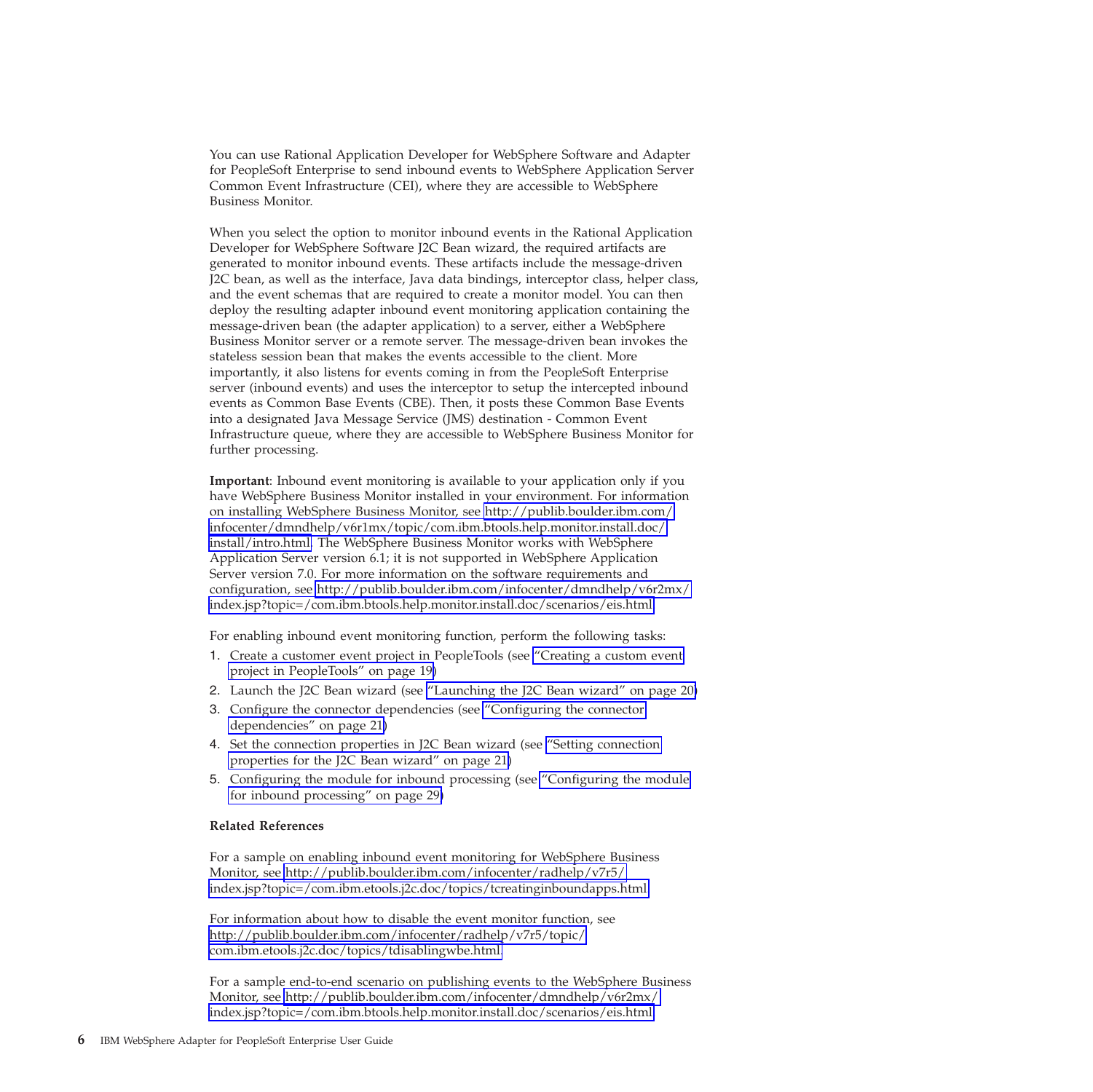#### **Monitoring inbound events using WebSphere Business Events:**

You can use Rational Application Developer for WebSphere Software and Adapter for PeopleSoft Enterprise to send inbound events to WebSphere Application Server JMS topic, where they are accessible to WebSphere Business Events.

**Note:** You cannot create a JMS connection to the remote server when the same connection factory name is duplicated. For more information, see [http://publib.boulder.ibm.com/infocenter/wasinfo/v6r0/index.jsp?topic=/](http://publib.boulder.ibm.com/infocenter/wasinfo/v6r0/index.jsp?topic=/com.ibm.websphere.pmc.doc/tasks/tjn0033_.html) [com.ibm.websphere.pmc.doc/tasks/tjn0033\\_.html](http://publib.boulder.ibm.com/infocenter/wasinfo/v6r0/index.jsp?topic=/com.ibm.websphere.pmc.doc/tasks/tjn0033_.html)

When you select the option to monitor inbound events in the Rational Application Developer for WebSphere Software J2C Bean wizard, the required artifacts are generated to monitor inbound events. These artifacts include the message-driven J2C bean, as well as the interface, Java data bindings, interceptor class, helper class, and the event schemas that are required to create a monitor model. You can then deploy the resulting adapter inbound event monitoring application containing the message-driven bean (the adapter application) to a server. The message-driven bean invokes the stateless session bean that makes the events accessible to the client. More importantly, it also listens for events coming in from the PeopleSoft Enterprise server (inbound events) and uses the interceptor to setup the intercepted inbound events as Common Base Events (CBE). Then, it posts these Common Base Events into a designated Java Message Service (JMS) destination - JMS topic, where they are accessible to WebSphere Business Events for further processing.

**Important**: Inbound event monitoring is available to your application only if you have WebSphere Business Events installed in your environment. For information on installing WebSphere Business Events, see [http://publib.boulder.ibm.com/](http://publib.boulder.ibm.com/infocenter/wbevents/v6r2m1/index.jsp?topic=/com.ibm.wbe.install.doc/doc/install.html) [infocenter/wbevents/v6r2m1/index.jsp?topic=/com.ibm.wbe.install.doc/doc/](http://publib.boulder.ibm.com/infocenter/wbevents/v6r2m1/index.jsp?topic=/com.ibm.wbe.install.doc/doc/install.html) [install.html.](http://publib.boulder.ibm.com/infocenter/wbevents/v6r2m1/index.jsp?topic=/com.ibm.wbe.install.doc/doc/install.html) The WebSphere Business Events works with WebSphere Application Server version 6.1; it is not supported in WebSphere Application Server version 7.0. For more information on the software requirements and configuration, see [http://www.ibm.com/software/integration/wbe/requirements/.](http://www.ibm.com/software/integration/wbe/requirements/)

For enabling inbound event monitoring function, perform the following tasks:

- 1. Create a customer event project in PeopleTools (see ["Creating a custom event](#page-22-0) [project in PeopleTools" on page 19\)](#page-22-0)
- 2. Launch the J2C Bean wizard (see ["Launching the J2C Bean wizard" on page 20\)](#page-23-0)
- 3. Configure the connector dependencies (see ["Configuring the connector](#page-24-0) [dependencies" on page 21\)](#page-24-0)
- 4. Set the connection properties in J2C Bean wizard (see ["Setting connection](#page-24-0) [properties for the J2C Bean wizard" on page 21\)](#page-24-0)
- 5. Configuring the module for inbound processing (see ["Configuring the module](#page-32-0) [for inbound processing" on page 29\)](#page-32-0)
- 6. Generate the eventBOTypeMapping.xml and eventBOTypeMapping.xsd files from the generated inbound session bean. The eventMapping file provides the mapping between the event and the business object schema that the WebSphere Business Event requires for monitoring the event. To generate the eventBOTypeMapping.xml and eventBOTypeMapping.xsd files:
	- a. Right-click your session bean.
	- b. Select **Source** > **Generate Event Mapping**.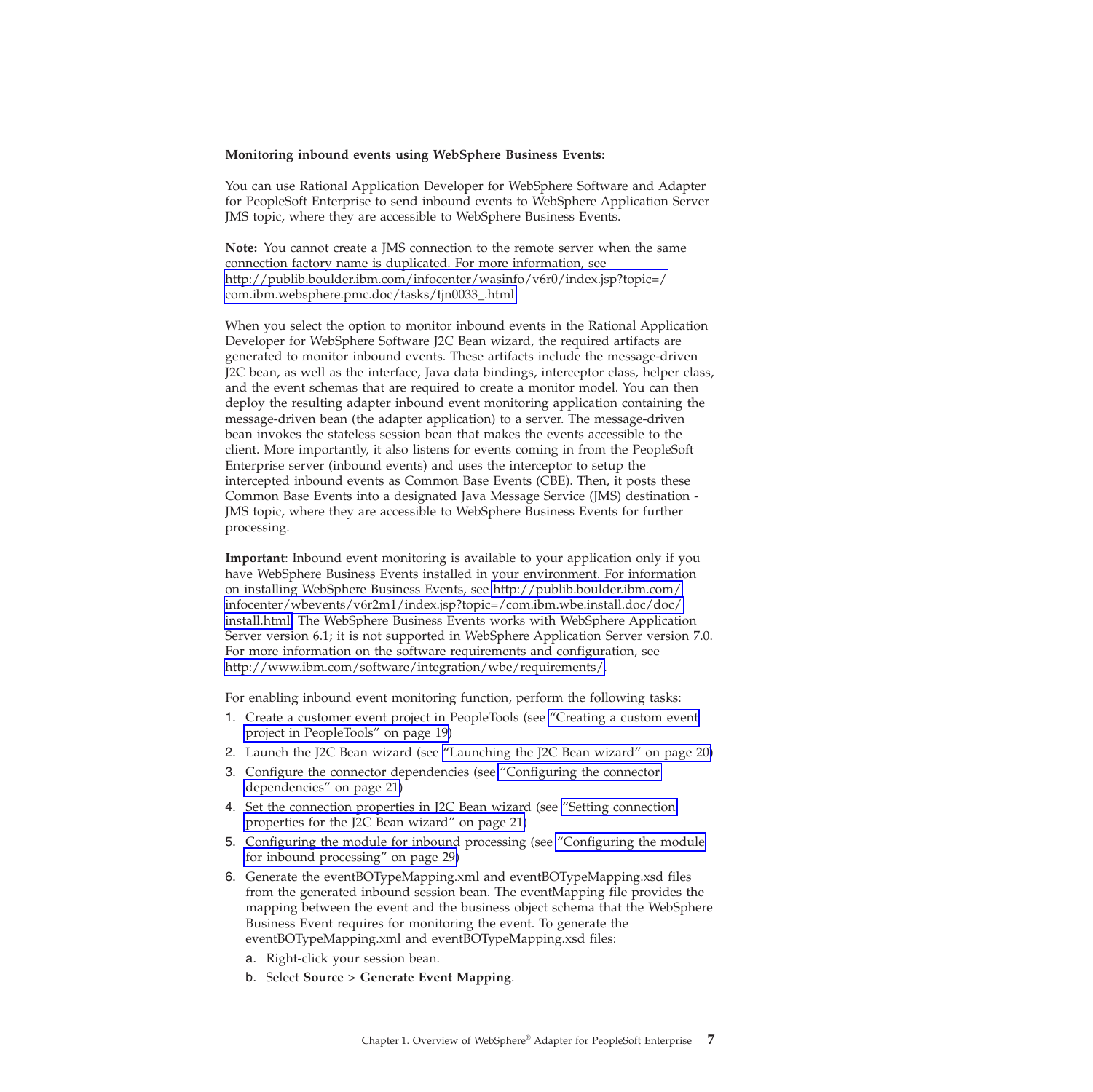<span id="page-11-0"></span>The EventMapping files get generated in the same folder as your business object schema files.

#### **Related Reference**

For integrating WebSphere Business Events with WebSphere Application Adapters, see [http://publib.boulder.ibm.com/infocenter/wbevents/v6r2m1/](http://publib.boulder.ibm.com/infocenter/wbevents/v6r2m1/com.ibm.wbe.integrating.doc/doc/integratingusingwebsphereadapters.html) [com.ibm.wbe.integrating.doc/doc/integratingusingwebsphereadapters.html.](http://publib.boulder.ibm.com/infocenter/wbevents/v6r2m1/com.ibm.wbe.integrating.doc/doc/integratingusingwebsphereadapters.html)

### **Business objects**

To send data or to obtain data from PeopleSoft Enterprise, the adapter uses business objects. A business object is a structure that consists of data, the action to be performed on the data, and additional instructions, if any, for processing the data. The data can represent either a business entity, such as an invoice or an employee record, or unstructured text.

#### **How business objects are created**

Use the J2C Bean wizard, which is launched from Rational Application Developer for WebSphere Software, to create business objects. The wizard connects to the application, discovers data structures in the application, and generates business objects to represent them. It also generates other artifacts needed by the adapter.

#### **Business object structure**

The adapter supports business objects that are hierarchically structured. The top-level business object must have a one-to-one correspondence with the PeopleSoft component interface, and collections that occur within the top-level object are children of it. Information that the adapter uses to process the business object is stored in the application-specific information for the object and in each of its attributes.

| Attribute property | Description                                                                                                                                                                                                                                                                           |
|--------------------|---------------------------------------------------------------------------------------------------------------------------------------------------------------------------------------------------------------------------------------------------------------------------------------|
| Name               | Name of the business object attribute.                                                                                                                                                                                                                                                |
| <b>Type</b>        | Type of the business object attribute. The adapter uses<br>character mapping between PeopleSoft component<br>property types and the generated business object<br>attribute types. PeopleSoft component property types<br>map to generated attribute types in the following<br>manner: |
|                    | • CHAR maps to attribute type String.                                                                                                                                                                                                                                                 |
|                    | • NUMBER maps to attribute type Integer.                                                                                                                                                                                                                                              |
|                    | • SIGNED NUMBER maps to attribute type Integer.                                                                                                                                                                                                                                       |
|                    | • DATE maps to attribute type String.                                                                                                                                                                                                                                                 |
|                    | • TIME maps to attribute type String.                                                                                                                                                                                                                                                 |
|                    | • DTTM maps to attribute type String.                                                                                                                                                                                                                                                 |
| Key                | Application-specific information for the primary key.<br>Child business objects also inherit keys from their<br>parent business object.                                                                                                                                               |
| Cardinality        | Single cardinality for simple attributes; multiple<br>cardinality for container attributes.                                                                                                                                                                                           |

The following table describes the attributes that compose a business object.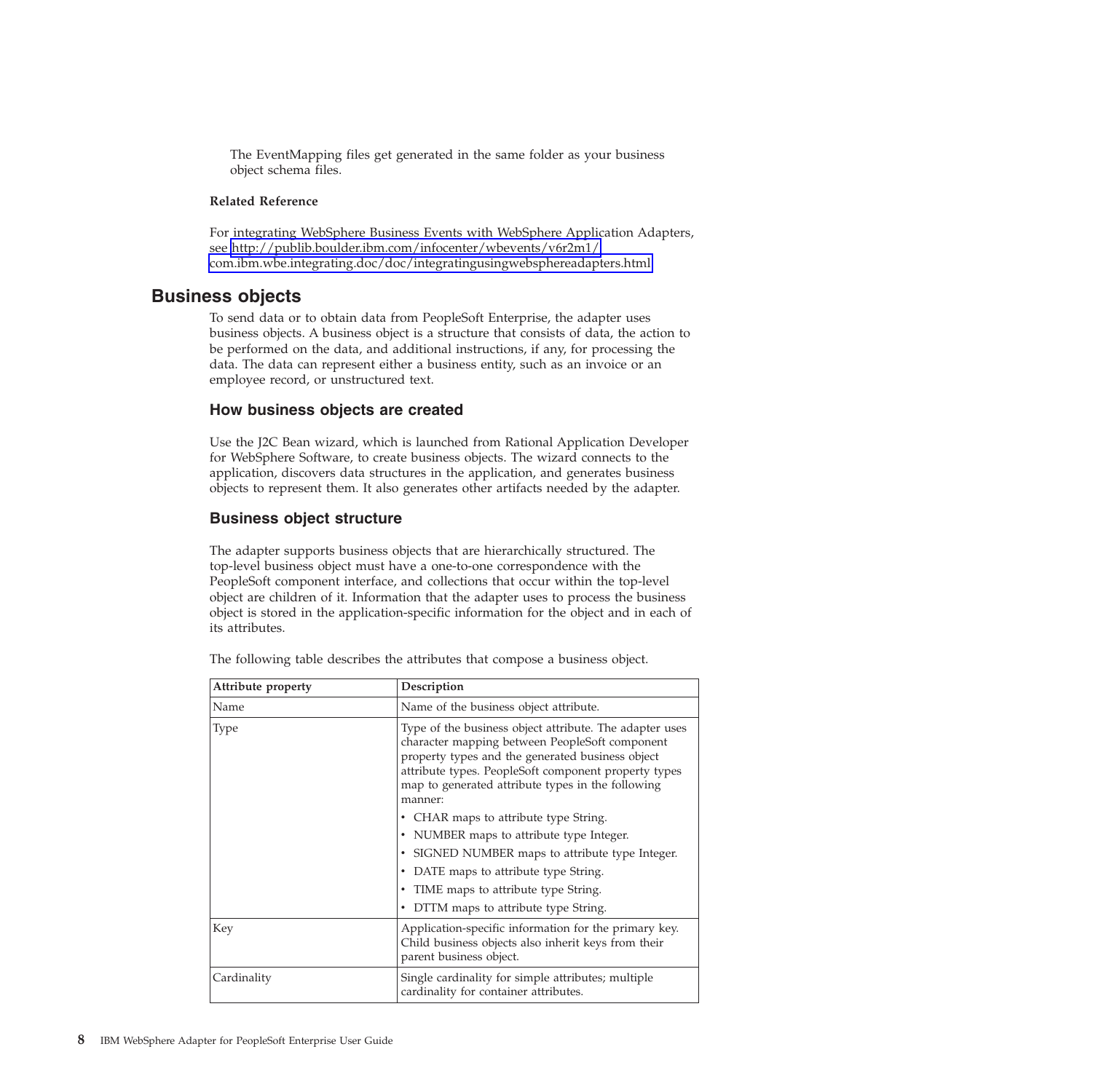# <span id="page-12-0"></span>**Java data bindings**

The business data exchanged between the client application and the resource adapter is represented as Java Data Bindings. The metadata describing the business data is defined as business objects and represented as the XSD schemas. The Java Data Bindings are generated from these XSDs and are the realization of the business objects.

A Java data binding is a structure that consists of data and, in some cases, metadata with additional instructions, for processing the data. It is a generated, hierarchical, Java objects implementing Record interface. The data can represent a business entity, such as an invoice or an employee record.

You create Java data bindings by using the J2C Bean wizard, launched from Rational Application Developer connector tools. The wizard connects to the PeopleSoft system, discovers data structures in the EIS, and generates data bindings to represent them. The adapter supports records that are hierarchically structured. Information about the processed object is stored in the application-specific information for the object and each of its attributes.

# **The J2C Bean wizard**

The J2C Bean wizard is a tool you use to configure your adapter before deploying it to WebSphere Application Server. The J2C Bean wizard establishes a connection to the PeopleSoft Enterprise server, discovers business objects and services (based on search criteria you provide), and generates business objects based on the services discovered.

Using Rational Application Developer for WebSphere Software, you establish a connection to the PeopleSoft Enterprise server to browse the metadata repository on the PeopleSoft Enterprise server. In the wizard, you select the business objects you need. The wizard automatically generates the XSD schemas that represent the business objects and the corresponding Java data bindings.

The result of running the J2C Bean wizard is a module that contains the business objects and services along with the adapter. You deploy this module on WebSphere Application Server.

### **Standards Compliance**

This product is compliant with several government and industry standards, including accessibility standards and Internet protocol standards.

### **Accessibility**

#### **Administration**

The run time administrative console is the primary interface for deployment and administration of enterprise applications. These consoles are displayed within a standard web browser. By using an accessible Web browser, such as Microsoft® Internet Explorer or Netscape Browser, you are able to:

- Use screen-reader software and a digital speech synthesizer to hear what is displayed on the screen
- Use voice recognition software, such as IBM via Voice, to enter data and to navigate the user interface
- Operate features by using the keyboard instead of the mouse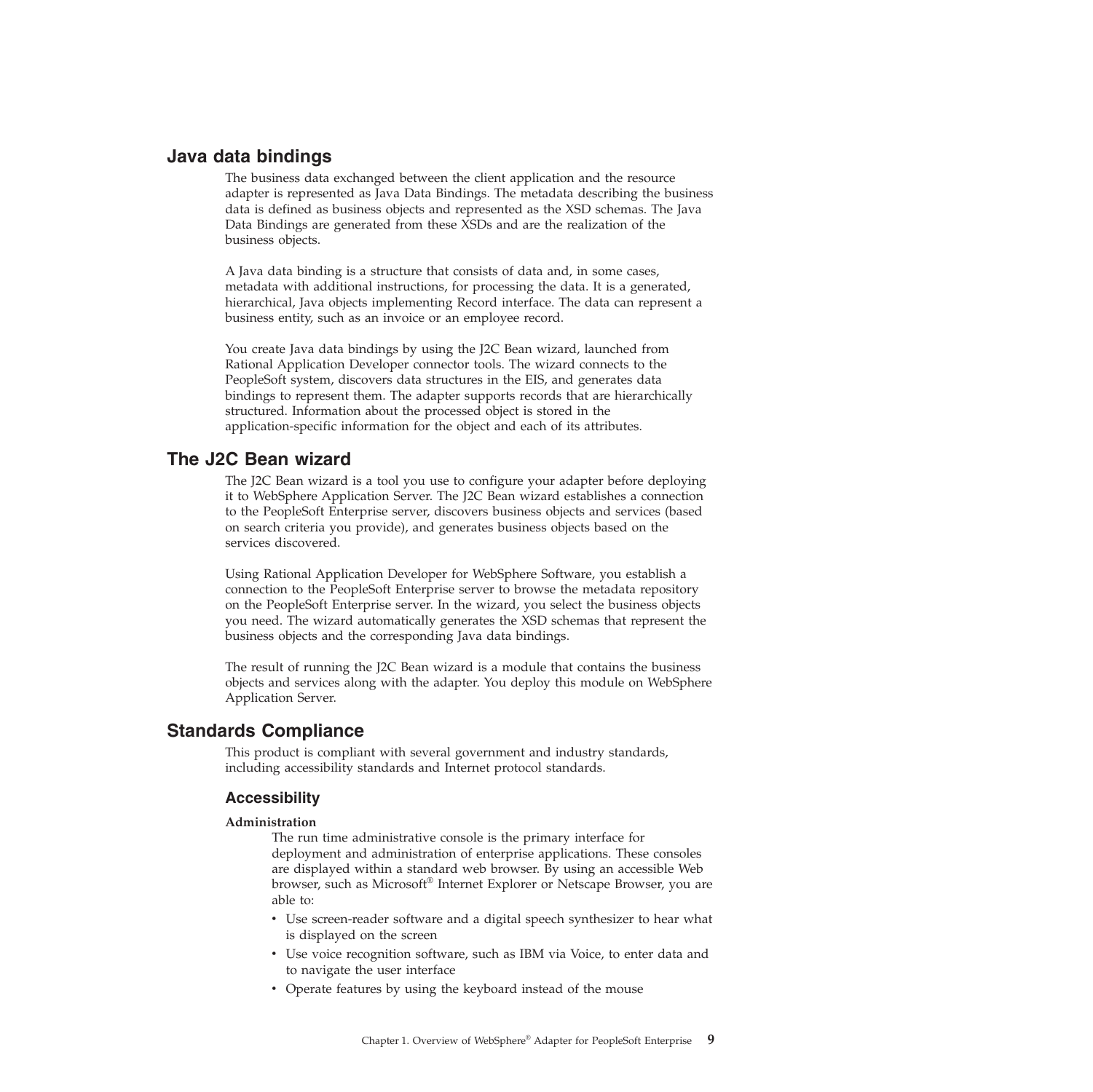You can configure and use product features by utilizing standard text editors and scripts or command line interfaces instead of the graphical interfaces that are provided. When appropriate, the documentation for specific product features contains additional information about the accessibility of the features.

#### <span id="page-13-0"></span>**J2C Bean wizard**

The J2C Bean wizard is the primary component used to create application accessing EIS systems. This wizard is implemented as an Eclipse plug-in that is available through Rational Application Developer for WebSphere Software is fully accessible.

#### **Keyboard navigation**

This product uses standard Microsoft Windows® navigation keys.

#### **IBM and accessibility**

See the IBM Accessibility Center web site<http://www.ibm.com/able/> for more information about the commitment that IBM has to accessibility.

#### **Internet Protocol, Version 6 (IPv6)**

IBM WebSphere Application Server, version 6.1.0 and later and its JavaMail component support dual-stack Internet Protocol Version 6.0 (IPv6). For more information about this compatibility in WebSphere Application Server, see IPv6 support in the WebSphere Application Server information center. For more information about IPv6, see [http://www.ipv6.org.](http://www.ipv6.org)

# **Support for the Log and Trace Analyzer**

The adapter creates log and trace files that can be viewed with the Log and Trace Analyzer.

The Log and Trace Analyzer can filter log and trace files to isolate the messages and trace information for the adapter. It can also highlight the adapter's messages and trace information in the log viewer.

The adapter's component ID for filtering and highlighting is a string composed of the characters PSFTRA plus the value of the adapter ID property. For example, if the adapter ID property is set to 001, the component ID is PSFTRA001.

If you run multiple instances of the same adapter, ensure that the first seven characters of the adapter ID property are unique for each instance so that you can correlate the log and trace information to a particular adapter instance. By making the first seven characters of an adapter ID property unique, the component ID for multiple instances of that adapter is also unique, allowing you to correlate the log and trace information to a particular instance of an adapter. For example, when you set the adapter ID property of two instances of WebSphere Adapter for PeopleSoft Enterprise to 001 and 002. The component IDs for those instances, PSFTRA001 and PSFTRA002, are short enough to remain unique, enabling you to distinguish them as separate adapter instances. However, instances with longer adapter ID properties cannot be distinguished from each other. If you set the adapter ID properties of two instances to Instance01 and Instance02, you will not be able to examine the log and trace information for each adapter instance because the component ID for both instances is truncated to PSFTRAInstanc.

For outbound processing, the adapter ID property is located in both the resource adapter and managed connection factory property groups. If you update the adapter ID property after using the J2C Bean wizard to configure the adapter for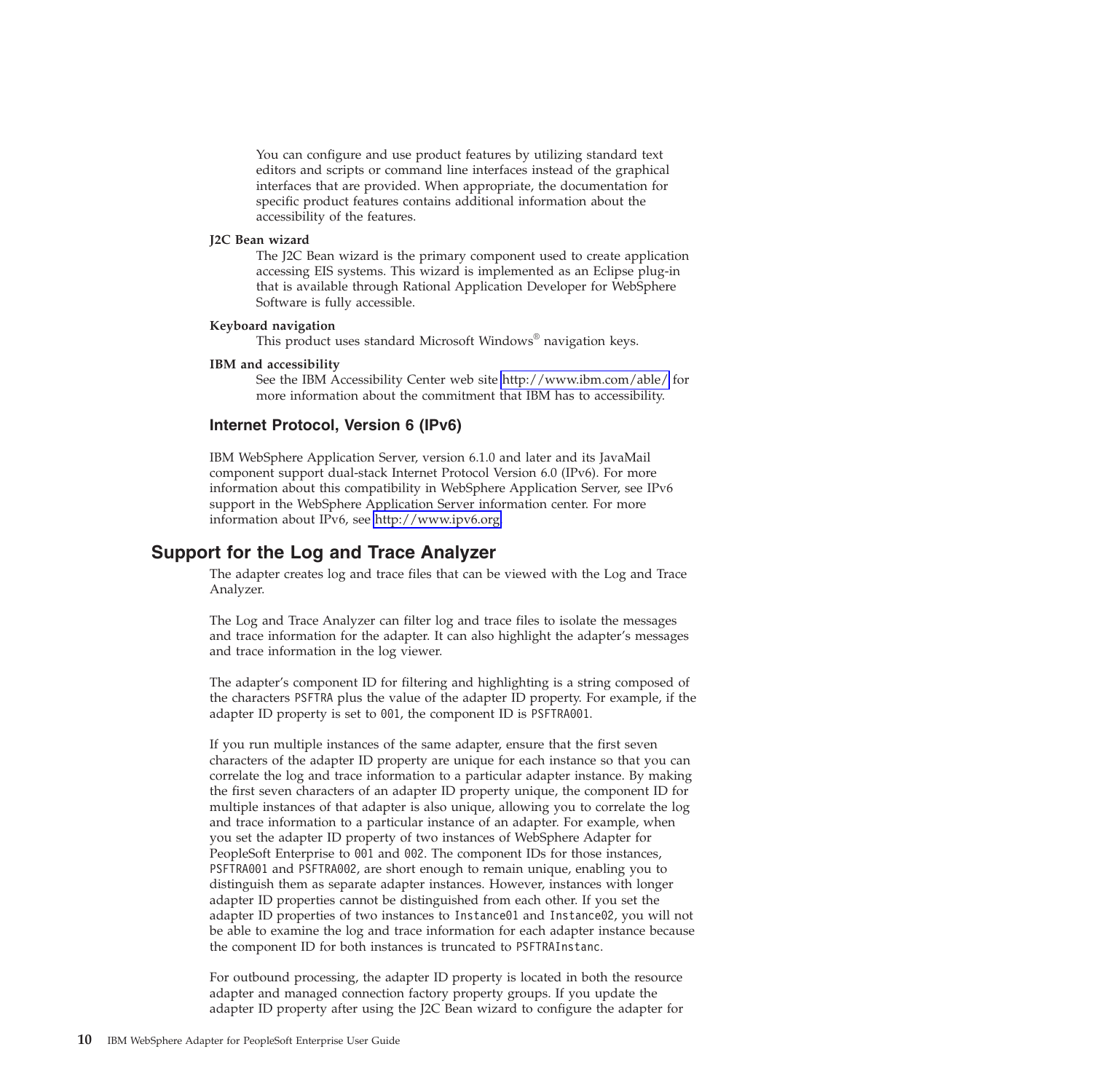outbound processing, be sure to set the resource adapter and managed connection factory properties consistently. It prevents inconsistent marking of the log and trace entries. For inbound processing, the adapter ID property is located only in the resource adapter properties, so this consideration does not apply.

For more information about the adapter ID property, see ["Adapter ID](#page-61-0) [\(AdapterID\)" on page 58.](#page-61-0)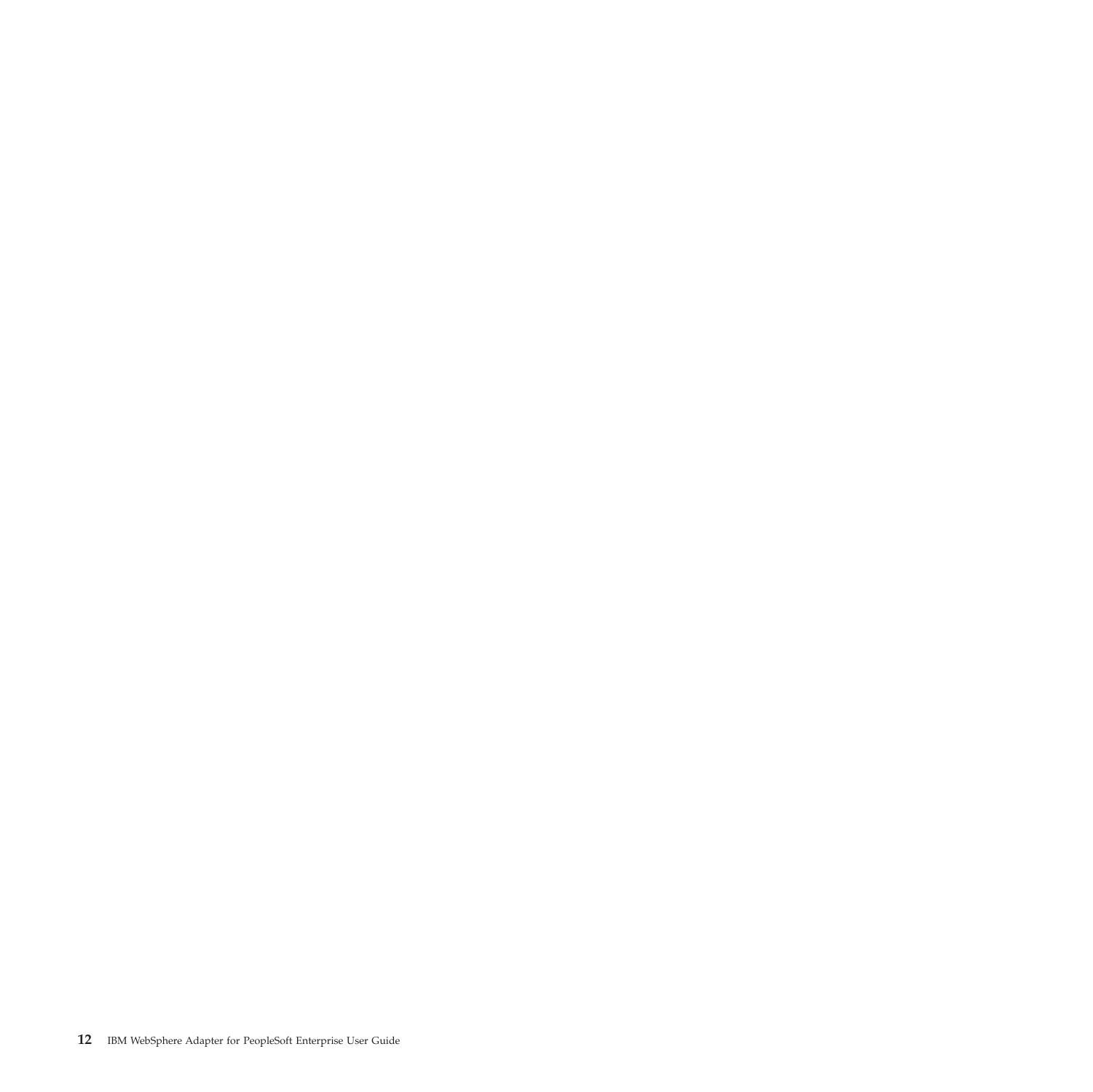# <span id="page-16-0"></span>**Chapter 2. Planning for adapter implementation**

To implement the IBM WebSphere Adapter for PeopleSoft Enterprise, you must plan for inbound and outbound processing and consider security and performance requirements.

# **Before you begin**

Before you begin to set up and use the adapter, you should possess a thorough understanding of business integration concepts, the capabilities and requirements of the integration development tools and runtime environment you will use, and the PeopleSoft Enterprise environment where you will build and use the solution.

To configure and deploy WebSphere Adapter for PeopleSoft Enterprise, you should understand and have experience with the following concepts, tools, and tasks:

- The business requirements of the solution you are building.
- v The capabilities provided by the development tools you use to build the solution. You should know how to use these tools to create modules, test components, and complete other integration tasks.
- The capabilities and requirements of the runtime environment used for the integration solution. You should know how to configure and administer the host server and how to use the administrative console to set and modify property definitions, configure connections, and manage events.
- PeopleSoft integration architecture, including the relationship between component interfaces and underlying components.
- v The PeopleTools version that supports your applications. You should be able to use PeopleSoft Application Designer to access the object definitions that compose a business application, and to create and add projects to components.
- The programming environment required by PeopleSoft (PeopleCode). You should understand the role of PeopleCode within components, and know how to add PeopleCode to projects you create in Application Designer.

# **Security**

The adapter uses the J2C authentication data entry, or authentication alias, feature of Java 2 security to provide secure user name and password authentication. For more information about security features, see the documentation for WebSphere Application Server.

# **Support for protecting sensitive user data in log and trace files**

The adapter provides the ability to prevent sensitive or confidential data in log and trace files from being seen by those without authorization.

Log and trace files for the adapter can contain data from your PeopleSoft Enterprise server, which might contain sensitive or confidential information. Sometimes these files might be seen by individuals without authorization to view sensitive data. For example, a support specialist must use the log and trace files to troubleshoot a problem.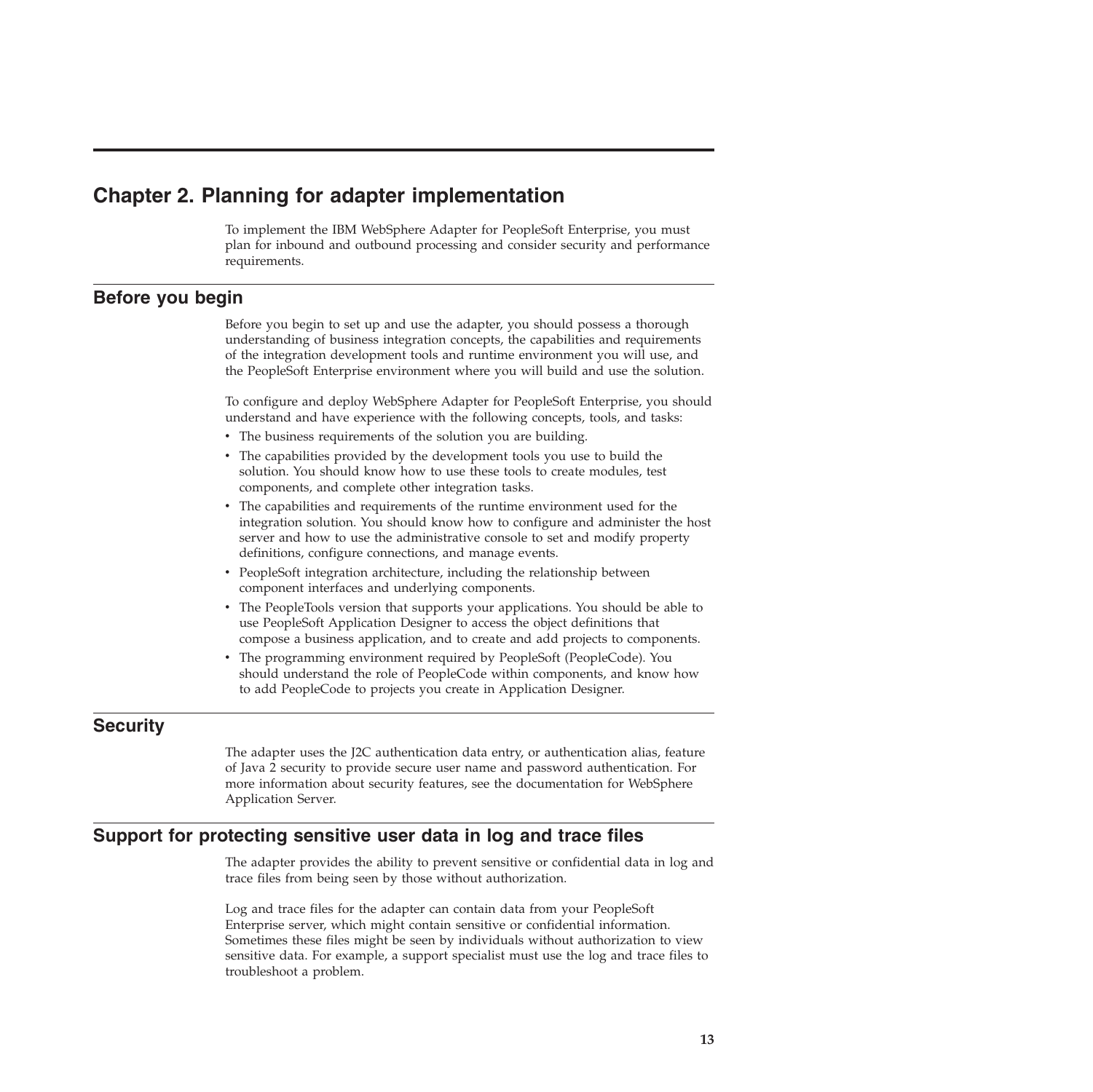<span id="page-17-0"></span>To protect the data in such situations, the adapter lets you specify whether you want to prevent confidential user data from displaying in the adapter log and trace files. You can select this option in the J2C Bean wizard or change the HideConfidentialTrace property. When this property is enabled, the adapter replaces the sensitive data with XXX's.

See ["Managed connection factory properties" on page 62](#page-65-0) for information about this optional property.

The following types of information are considered potentially sensitive data and are disguised:

- The contents of a business object
- The contents of the object key of the event record
- User name and password
- v The URL used to connect to the PeopleSoft Enterprise server

The following types of information are not considered user data and are not hidden:

- The contents of the event record that are not part of the event record object key, for example, the XID, event ID, business object name, and event status
- Business object schemas
- Transaction IDs
- Call sequences

## **User authentication**

The adapter supports several methods for supplying the user name and password that are needed to connect to the PeopleSoft Enterprise server. By understanding the features and limitations of each method, you can pick a method that provides the appropriate level of security and convenience for your application.

To integrate an adapter into your application, a user name and password are needed at the following times:

- When the J2C Bean wizard connects to the PeopleSoft Enterprise server to extract, or *discover*, information about the objects and services that you can access with the adapter.
- v At run time on WebSphere Application Server, when the adapter connects to the PeopleSoft Enterprise server to process outbound requests and inbound events.

#### **Authentication in the wizard**

The J2C Bean wizard asks for connection information for the discovery process, and then reuses it as the default values of the adapter properties that specify the connection information used at run time. You can use a different user name and password while running the wizard than you use when the application is deployed to the server. You can even connect to a different PeopleSoft Enterprise server, although the schema name must be the same in both databases. For example, while developing and integrating an application that uses Adapter for PeopleSoft Enterprise, you might not use the production database; using a test database with the same data format but fewer, simulated records lets you develop and integrate the application without impacting the performance of a production database and without encountering restrictions caused by the privacy requirements for customer data.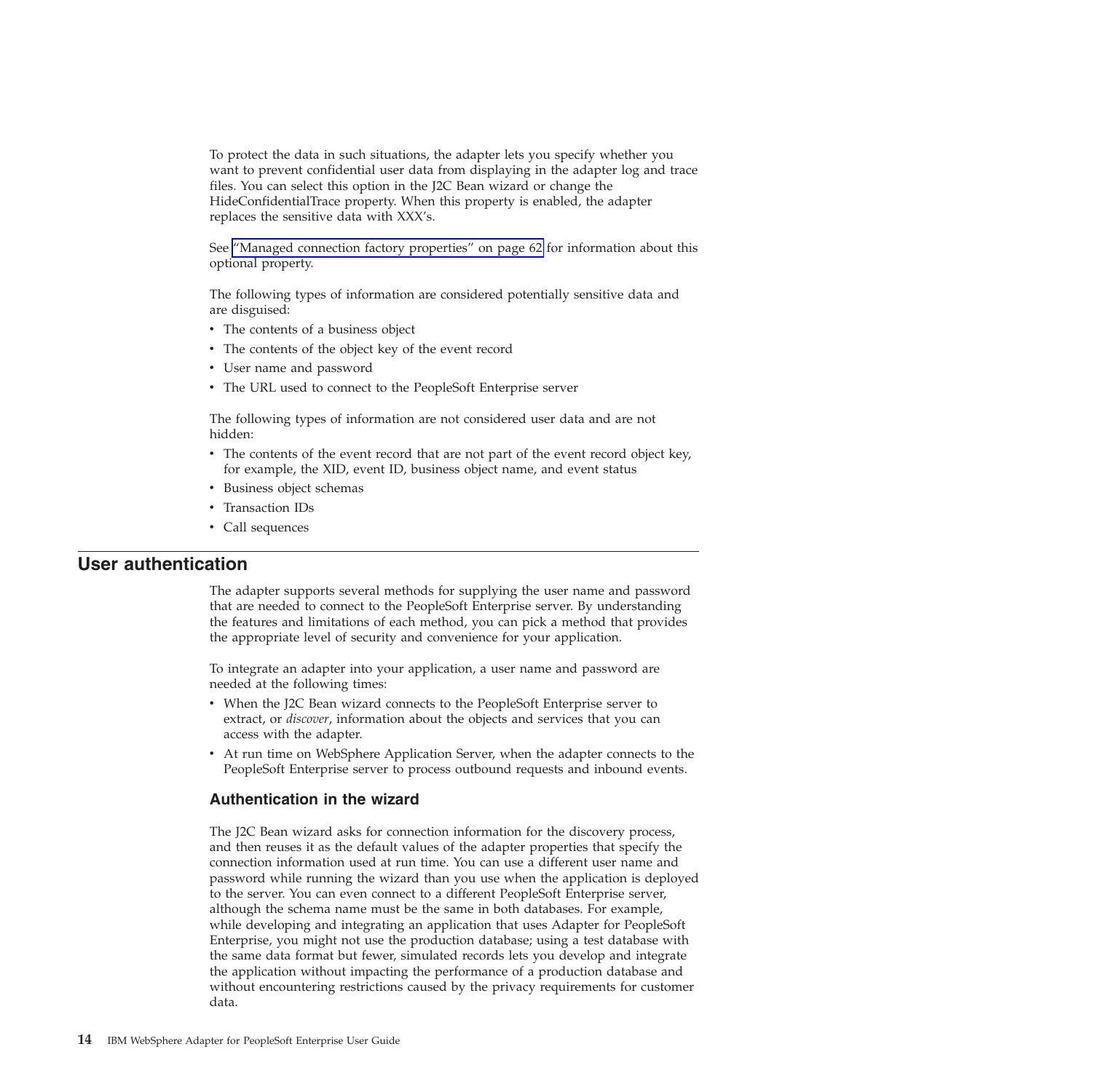<span id="page-18-0"></span>The wizard uses the user name and password that you specify for the discovery process only during the discovery process; they are not accessible after the wizard completes.

### **Authentication at run time**

At run time, the adapter needs to provide the user name and password to connect to the PeopleSoft Enterprise server. To connect without user intervention, the adapter must access a saved copy of the user information. In a server environment, there are several methods for saving user information. The J2C Bean wizard lets you configure the adapter to get the user information using any of the following methods:

- Adapter properties
- J2C authentication alias

Saving the user name and password in adapter properties is a direct way to provide this information at run time. You provide this user name and password when you use the J2C Bean wizard to configure your module. Although directly specifying the user name and password seems the most straightforward method, it has important limitations. Adapter properties are not encrypted; the password is stored as clear text in fields that are accessible to others on the server. Also, when the password changes, you must update the password in all instances of the adapter that access that PeopleSoft Enterprise server. This includes the adapters embedded in application EAR files as well as adapters that are separately installed on the server.

Using a J2C authentication data entry, or authentication alias, created with the Java Authentication and Authorization Service (JAAS) feature of Java 2 security is a robust, secure way to deploy applications. An administrator creates the authentication alias that is used by one or more applications that need to access a system. The user name and password can be known only to that administrator, who can change the password in a single place when a change is required.

### **Deployment options**

There are two ways to deploy the adapter. You can either embed it as part of the deployed application, or you can deploy it as a stand-alone RAR file. The requirements of your environment affect the type of deployment option you choose.

The deployment options are described below:

- When you deploy the adapter as an embedded component, the adapter is included within an enterprise application archive (EAR) file and is available only to the application in the EAR file.
- When you deploy the adapter as a stand-alone component, the adapter is represented by a stand-alone resource adapter archive (RAR) file. When it is deployed, it is available to all applications deployed in the server instance.

An embedded adapter is bundled within an enterprise archive (EAR) file and is available only to the application with which it is packaged and deployed.

While creating the project for your application using Rational Application Developer for WebSphere Software, you can choose how to package the adapter [either bundled with the (EAR) file or as a stand-alone (RAR) file]. Your choice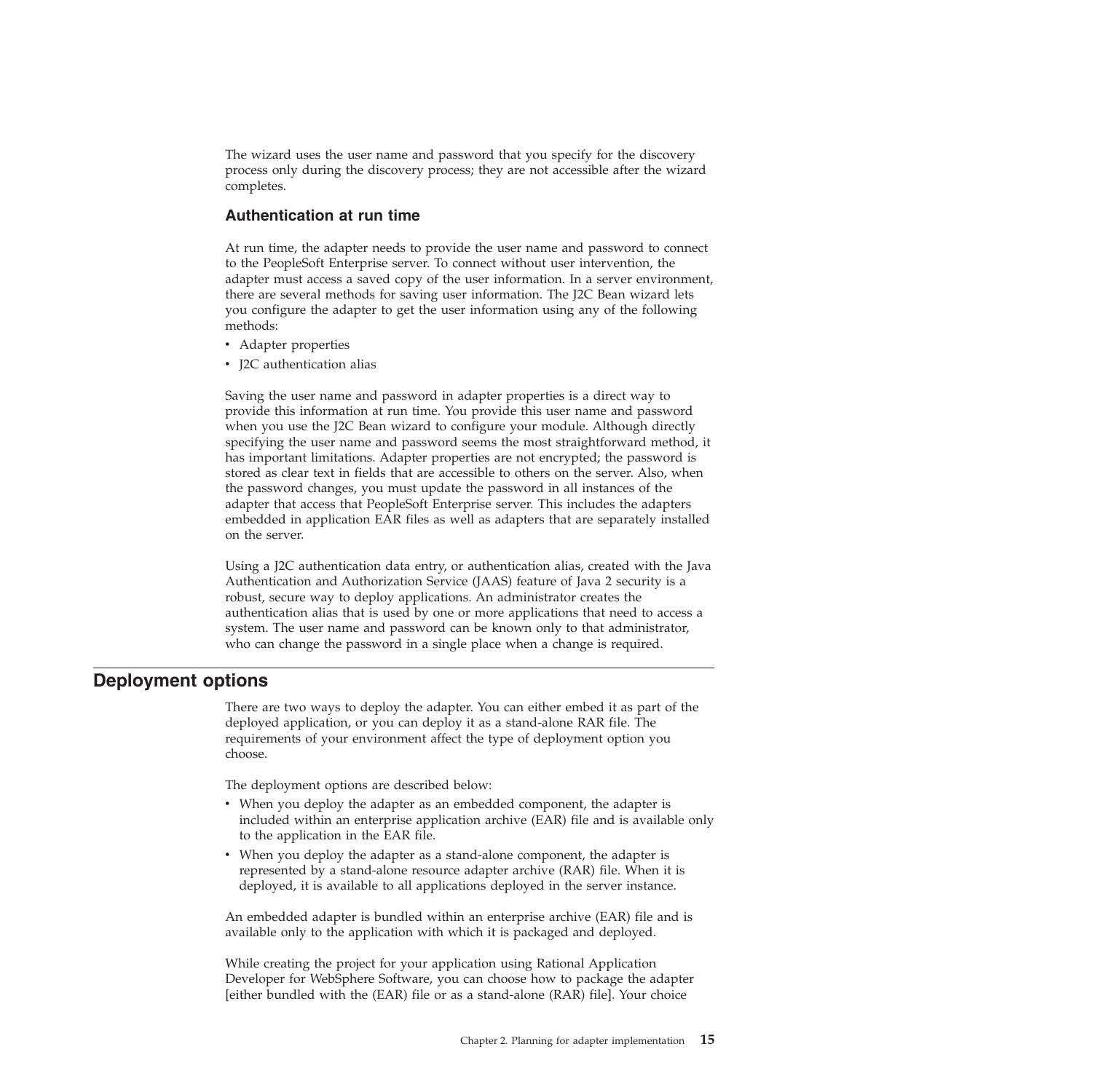affects how the adapter is used in the run time environment, as well as how the properties for the adapter are displayed on the administrative console.

Choosing either to embed an adapter with your application or to deploy the adapter as a stand-alone module depends on how you want to administer the adapter. If you want a single copy of the adapter and do not care about disruption to multiple applications when you upgrade the adapter, then you would be more likely to deploy the adapter as a stand-alone module.

If you plan on running multiple versions, and if you care more about potential disruption when you upgrade the adapter, you would be more likely to embed the adapter with the application. Embedding the adapter with the application allows you to associate an adapter version with an application version and administer it as a single module.

To deploy the RAR file to the application server, you must obtain and install Adapter for PeopleSoft Enterprise (product number 5724-T76). This provides the RAR file that you install following instructions supplied with WebSphere Application Server.

#### **Considerations for embedding an adapter in the application**

Consider the following items if you plan on embedding the adapter with your application:

• An embedded adapter has class loader isolation.

A class loader affects the packaging of applications and the behavior of packaged applications deployed on run time environments. *Class loader isolation* means that the adapter cannot load classes from another application or module. Class loader isolation prevents two similarly named classes in different applications from interfering with each other.

• Each application in which the adapter is embedded must be administered separately.

### **Considerations for using a stand-alone adapter**

Consider the following items if you plan on using a stand-alone adapter:

v Stand-alone adapters have no class loader isolation.

Because stand-alone adapters have no class loader isolation, only one version of any given Java artifact is run and the version and sequence of that artifact is undetermined. For example, when you use a stand-alone adapter there is only *one* resource adapter version, *one* adapter foundation class (AFC) version, or *one* third-party JAR version. All adapters deployed as stand-alone adapters share a single AFC version, and all instances of a given adapter share the same code version. All adapter instances using a given third-party library must share that library.

If you update any of these shared artifacts, all applications using the artifacts are affected.

For instance, if you have an adapter that is working with server version X, and you update the version of the client application to version Y, your original application might stop working.

v Adapter Foundation Classes (AFC) is compatible with previous versions, but the latest AFC version must be in every RAR file that is deployed in a stand-alone manner.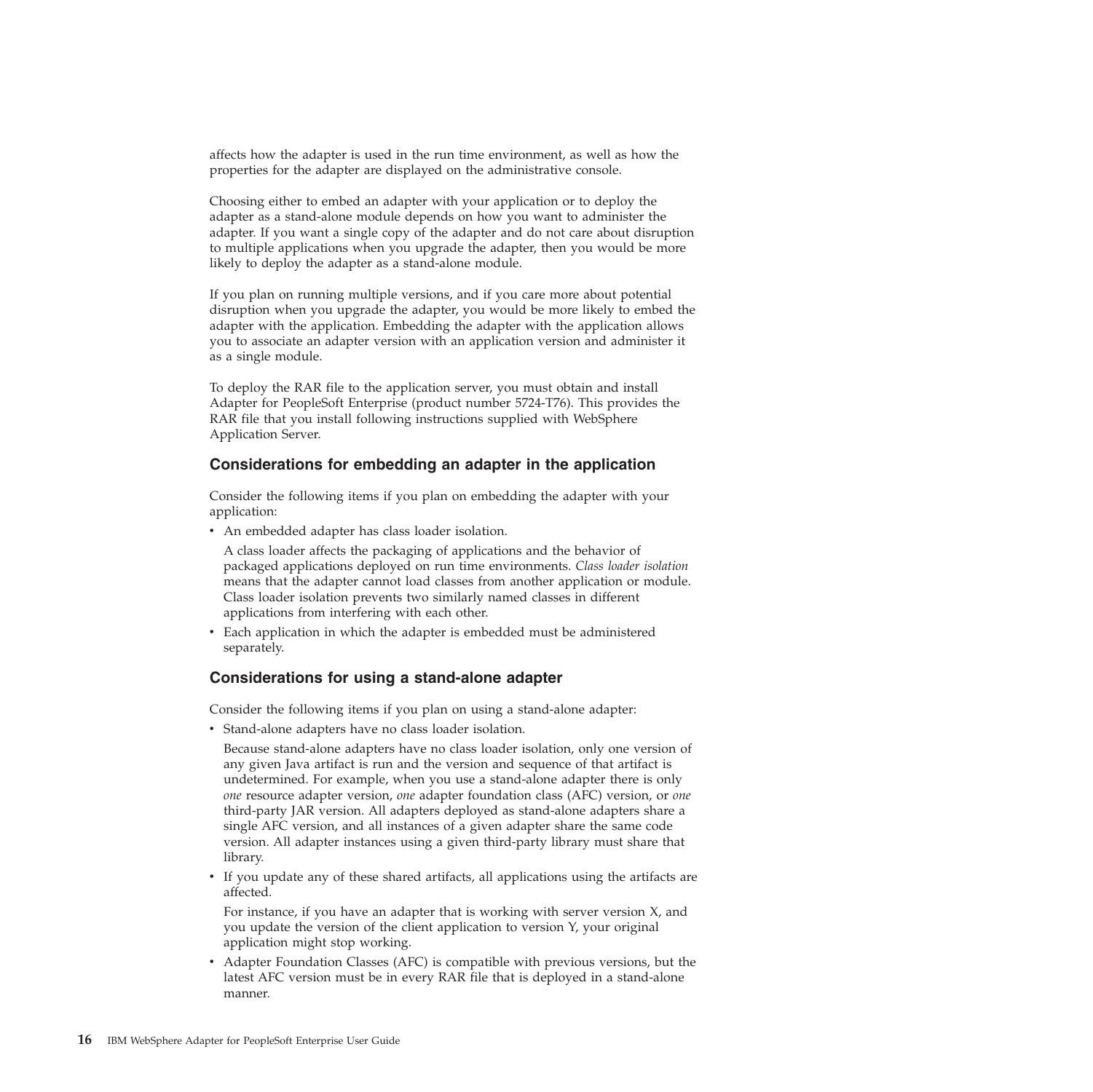If more than one copy of any JAR file is in the class path in a stand-alone adapter, the one that is used is random; therefore, they all must be the latest version.

# <span id="page-20-0"></span>**WebSphere Adapters in clustered environments**

You can improve adapter performance and availability by deploying the module to a clustered server environment. The module is replicated across all servers in a cluster, regardless of whether you deploy the module using a stand-alone or embedded adapter.

WebSphere Application Server, WebSphere Application Server Network Deployment, and WebSphere Extended Deployment support clustered environments. Clusters are groups of servers that are managed together to balance workloads and to provide high availability and scalability. When you set up a server cluster, you create a Deployment Manager profile. The HAManager, a subcomponent of the Deployment Manager, notifies the Java 2 Platform, Enterprise Edition (J2EE) Connector Architecture (JCA) container to activate the adapter instance. The JCA container provides a run time environment for adapter instances.

Using WebSphere Extended Deployment, you can optionally enhance the performance of adapter instances in your clustered environment. WebSphere Extended Deployment extends the WebSphere Application Server Network Deployment capabilities by using a dynamic workload manager instead of a static workload manager, which is used by WebSphere Application Server Network Deployment. The dynamic workload manager can optimize the performance of adapter instances in the cluster by dynamically balancing the load of the requests. This means that application server instances can be automatically stopped and started based on the load variations, allowing machines with different capacities and configurations to evenly handle load variations.

In clustered environments, adapter instances can handle both inbound and outbound processes.

### **High availability for inbound processes**

Inbound processes are based on events triggered as a result of updates to data in the PeopleSoft Enterprise server. WebSphere Adapter for PeopleSoft Enterprise is configured to detect updates by polling an event table. The adapter then publishes the event to its endpoint.

When you deploy a module to a cluster, the Java 2 Platform, Enterprise Edition (J2EE) Connector Architecture (JCA) container checks the enableHASupport resource adapter property. If the value for the enableHASupport property is true, which is the default setting, all of the adapter instances are registered with the HAManager with a policy 1 of N. This policy means that only one of the adapter instances starts polling for events. Although other adapter instances in the cluster are started, they remain dormant with respect to the active event until the active adapter instance finishes processing the event. If the server on which the polling thread was started shuts down for some reason, an adapter instance that is running on one of the backup servers is activated.

**Important:** Do not change the setting of the enableHASupport property.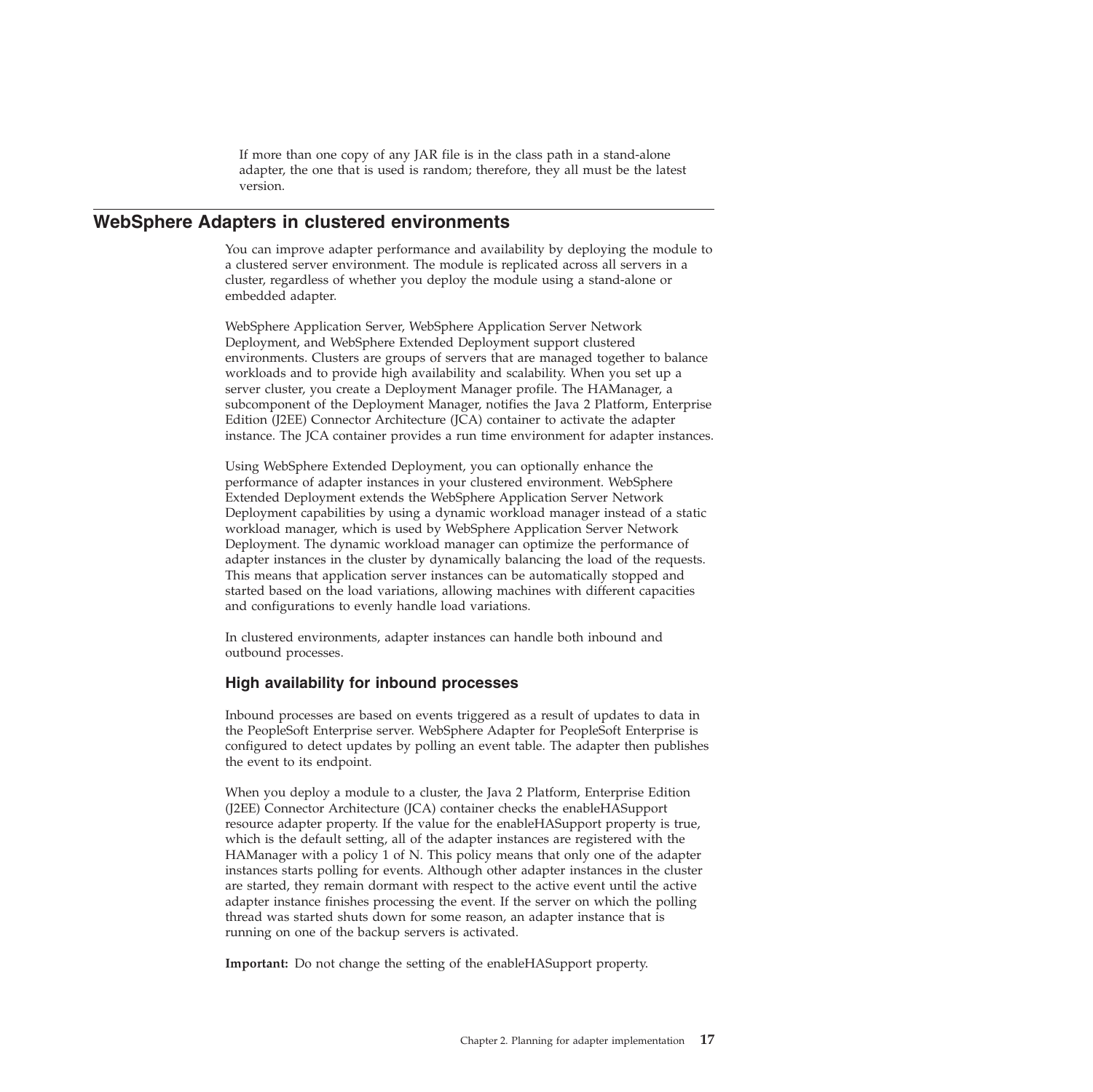### **High availability for outbound processes**

In clustered environments, multiple adapter instances are available to perform outbound process requests. Accordingly, if your environment has multiple applications that interact with WebSphere Adapter for PeopleSoft Enterprise for outbound requests, then you might improve performance by deploying the module to a clustered environment. In a clustered environment, multiple outbound requests can be processed simultaneously, as long as they are not attempting to process the same record.

If multiple outbound requests are attempting to process the same record, such as a Customer address, the workload management capability in WebSphere Application Server Network Deployment distributes the requests among the available adapter instances in the sequence they were received. As a result, these types of outbound requests in a clustered environment are processed in the same manner as those in a single server environment: one adapter instance processes only one outbound request at a time.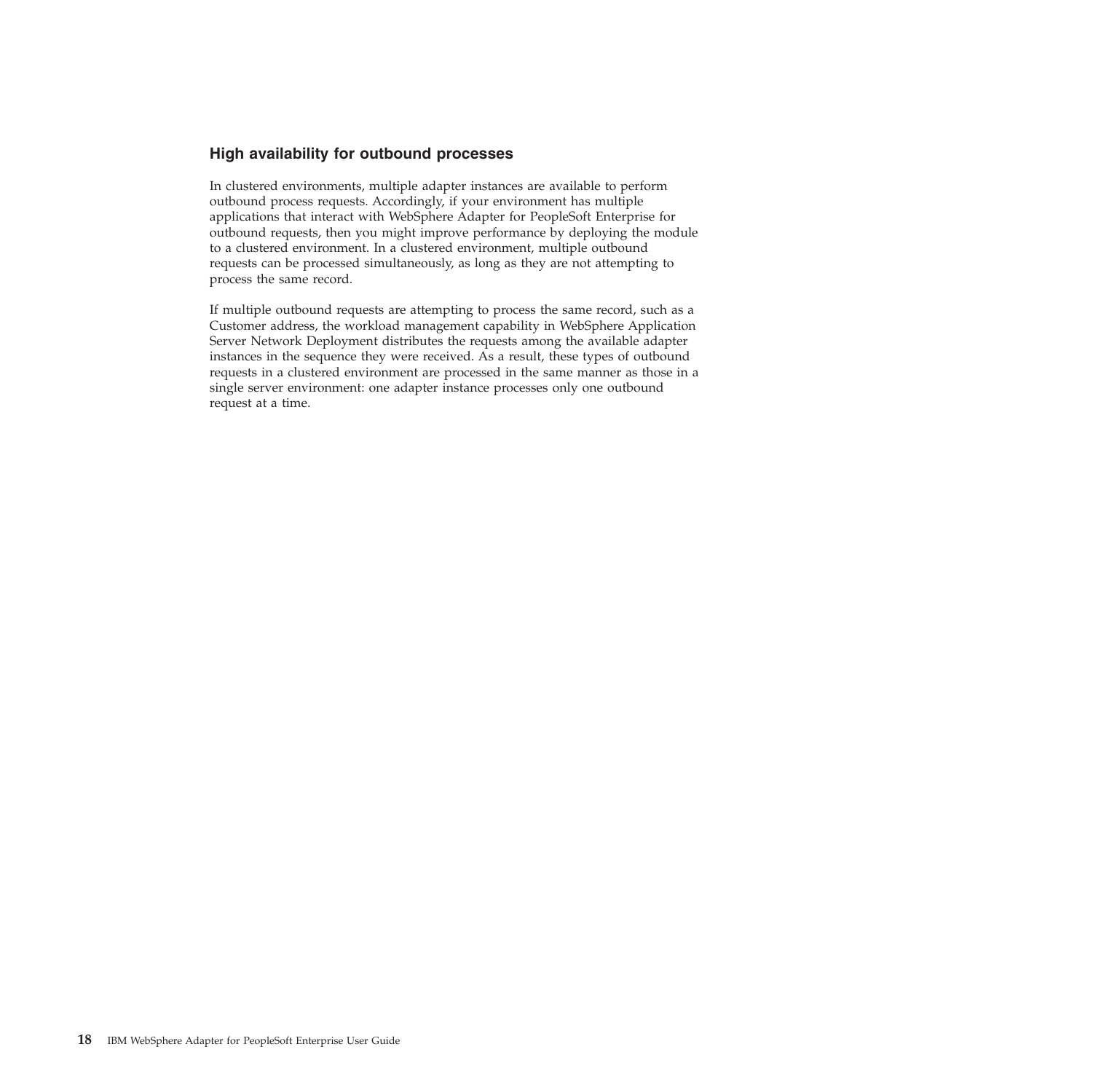# <span id="page-22-0"></span>**Chapter 3. Configuring the module for deployment**

To configure the adapter so that it can be deployed on WebSphere Application Server, use Rational Application Developer for WebSphere Software to create a module, which is exported as an EAR file when you deploy the adapter. You then specify the business objects you want to discover and the system on which you want to discover them.

# **Creating a custom event project in PeopleTools**

To perform asynchronous inbound event processing, the adapter requires an event project in PeopleSoft. Use PeopleTools to create the custom event project.

### **About this task**

If your environment requires inbound event support, you must use a custom event project in PeopleSoft. A sample event project, IBM\_EVENT\_V600, is provided with the adapter. You can either modify and use the sample project, or you can create your own project using PeopleTools. If you create your own project, use the following steps:

- 1. Use PeopleTools Application Designer to create and name a new project.
- 2. Create the fields for the new project as described in the following table:

| Field name             | Field description                                                                                                                                                                                                         |
|------------------------|---------------------------------------------------------------------------------------------------------------------------------------------------------------------------------------------------------------------------|
| <b>IBM EVENT ID</b>    | Numeric value that is retrieved from the<br>IBM_FETCH_ID record. This value is a<br>unique ID for the event.                                                                                                              |
| IBM_OBJECT_NAME        | Name of the corresponding business graph.                                                                                                                                                                                 |
| IBM_OBJECT_KEYS        | The get key property names in the<br>Component Interface followed by the key<br>values in name-value pairs. This value is<br>used to retrieve the component from the<br>enterprise information system (EIS).              |
| IBM_EVENT_STATUS       | Status of the event. The status is 0 if the<br>event is ready to be polled. The<br>IBMPublishEvent function is called.                                                                                                    |
| <b>IBM OBJECT_VERB</b> | Verb that is set on the business object graph<br>that contains the retrieved business object.                                                                                                                             |
| IBM EVENT DTTM         | Date on which the event is created. For a<br>future dated event, this value is the effective<br>date.                                                                                                                     |
| IBM_NEXT_EVENT_ID      | Field that has the latest event ID under the<br>record IBM_FETCH_ID. The value is<br>incremented for each event that is added to<br>the IBM_EVENT_TBL table. The<br>IBM_EVENT_ID field is populated within<br>that table. |
| <b>IBM XID</b>         | The transaction ID which ensures providing<br>of assured event delivery.                                                                                                                                                  |
| IBM CONNECTOR ID       | The unique identifier for the adapter<br>instance that will receive a specific event.                                                                                                                                     |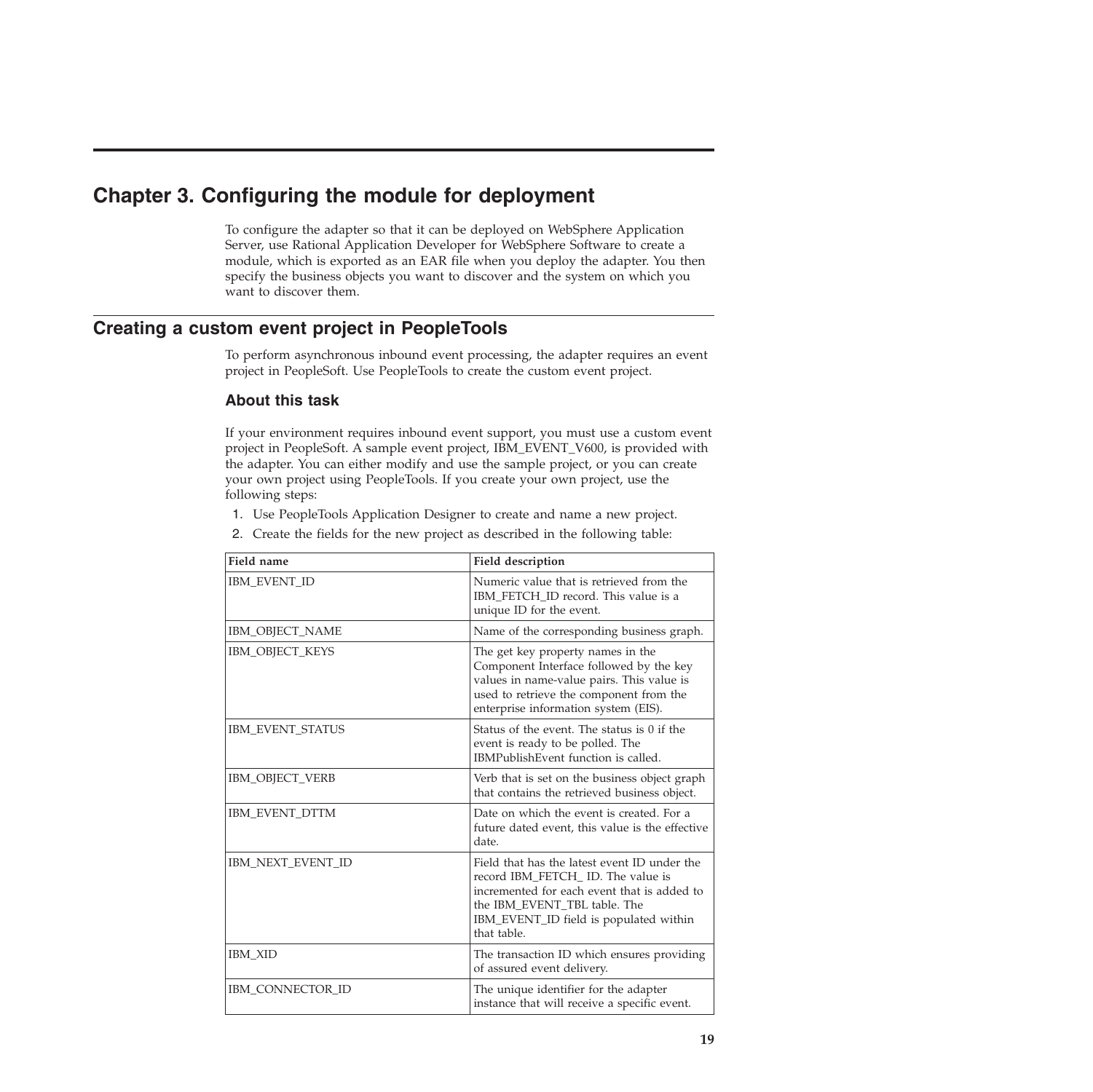- <span id="page-23-0"></span>3. Create a record named IBM\_EVENT\_TBL and add to it all fields you have just created except IBM\_NEXT\_EVENT\_ID.
- 4. Create a record named IBM\_FETCH\_ID and add to it only the IBM\_NEXT\_EVENT\_ID field.
- 5. Open the IBM\_FETCH\_ID record, select the IBM\_NEXT\_EVENT\_ID field, view the PeopleCode, and select **fieldformula.**
- 6. Copy the PeopleCode for custom event project, found under the Reference section of this documentation, to the project you are creating.
- 7. Create a page under your project that contains the fields of the IBM\_EVENT\_TBL record at level 0. The page can have any name.
- 8. Create a component under your project that contains the page you just created. The component can have any name.
- 9. Create a Component Interface against this component and give it any name. Make sure that you use the properties based on the underlying component definition.
- 10. Build the entire project, selecting all create options.
- 11. Test and confirm that the Component Interface works, using the Component Interface tester.
- 12. Generate the Java APIs for the Component Interface, and then add the generated classes to the adapter class path. For more information about building a PeopleTools project and testing the PeopleSoft Component Interface, refer to the PeopleSoft documentation.

### **Launching the J2C Bean wizard**

To begin the process of creating and deploying a module, you start the J2C Bean wizard in Rational Application Developer for WebSphere Software. The wizard creates a connector project, which is used to organize the files associated with the module.

#### **Before you begin**

Make sure that you have gathered the information you need to establish a connection to the PeopleSoft Enterprise server. For example, you need the name or IP address of the PeopleSoft Enterprise server and the user ID and password needed to access it.

#### **About this task**

If you have an existing project, you can use it instead of creating a new one. Select it before you start the wizard.

- 1. To start the J2C Bean wizard, go to the Enterprise Explorer of Rational Application Developer for WebSphere Software and click **File** → **New** → **Other** → **J2C** → **J2C Bean**.
- 2. Click **Next**.
- 3. In the Resource Adapter Selection window, expand the PeopleSoft folder and select **IBM WebSphere Adapter for PeopleSoft Enterprise (IBM :** *version***)**, where *version* is the version of the adapter you want to use.
- 4. Click **Next**.
- 5. In the window, accept the default project name in the **Connector project** field or type a different name.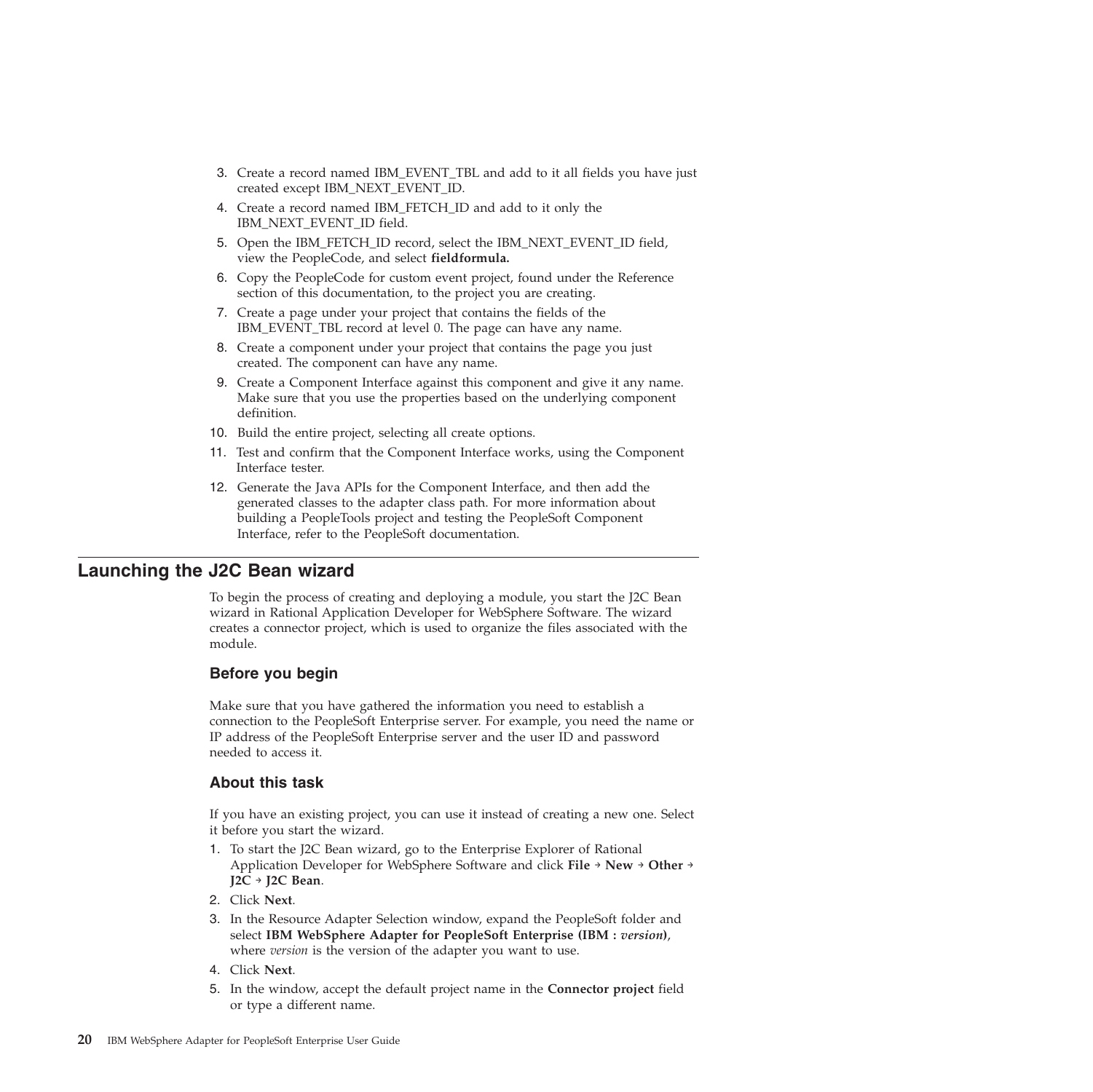- <span id="page-24-0"></span>6. In the **Target server** field, select the type of server where you want to deploy the module. The wizard creates the artifacts that are appropriate to that server.
- 7. Click **Next**. The Connector Settings window is displayed.

#### **Results**

A new connector project is created, which contains the adapter RAR file. The project is listed in the Enterprise Explorer view of the Java EE perspective.

#### **What to do next**

Continue working in the J2C Bean wizard. The next step is to add database-specific files to the project.

### **Configuring the connector dependencies**

The J2C Bean wizard needs two files either copied or generated from the PeopleSoft Enterprise to be able to communicate with it. Use the J2C Bean wizard to specify the location of the JAR files. To add the required JAR files to your project, make sure that the files are in the local machine and then use the Rational Application Developer for WebSphere Software to specify the location of the files.

#### **Before you begin**

You should be running the J2C Bean wizard in Rational Application Developer for WebSphere Software to perform this task.

#### **About this task**

To add the two required PeopleSoft dependency files, the PeopleSoft psjoa.jar and the component interface jar file, use the Connector Settings window of the J2C Bean wizard to specify the location of the files.

- 1. Obtain the two PeopleSoft driver-specific files from your PeopleSoft Enterprise administrator.
- 2. In the Connector Settings window, specify the location of the PeopleSoft driver-specific files.
- 3. Click **Next**.

#### **Results**

The wizard has the files it needs to communicate with the PeopleSoft server.

### **Setting connection properties for the J2C Bean wizard**

To set connection properties for the J2C Bean wizard so that it can access the PeopleSoft Enterprise server, specify information such as the user name and password you use to access the server as well as the name or IP address of the server.

#### **Before you begin**

Make sure that you have successfully added the external dependency files (the psjoa.jar and associated files).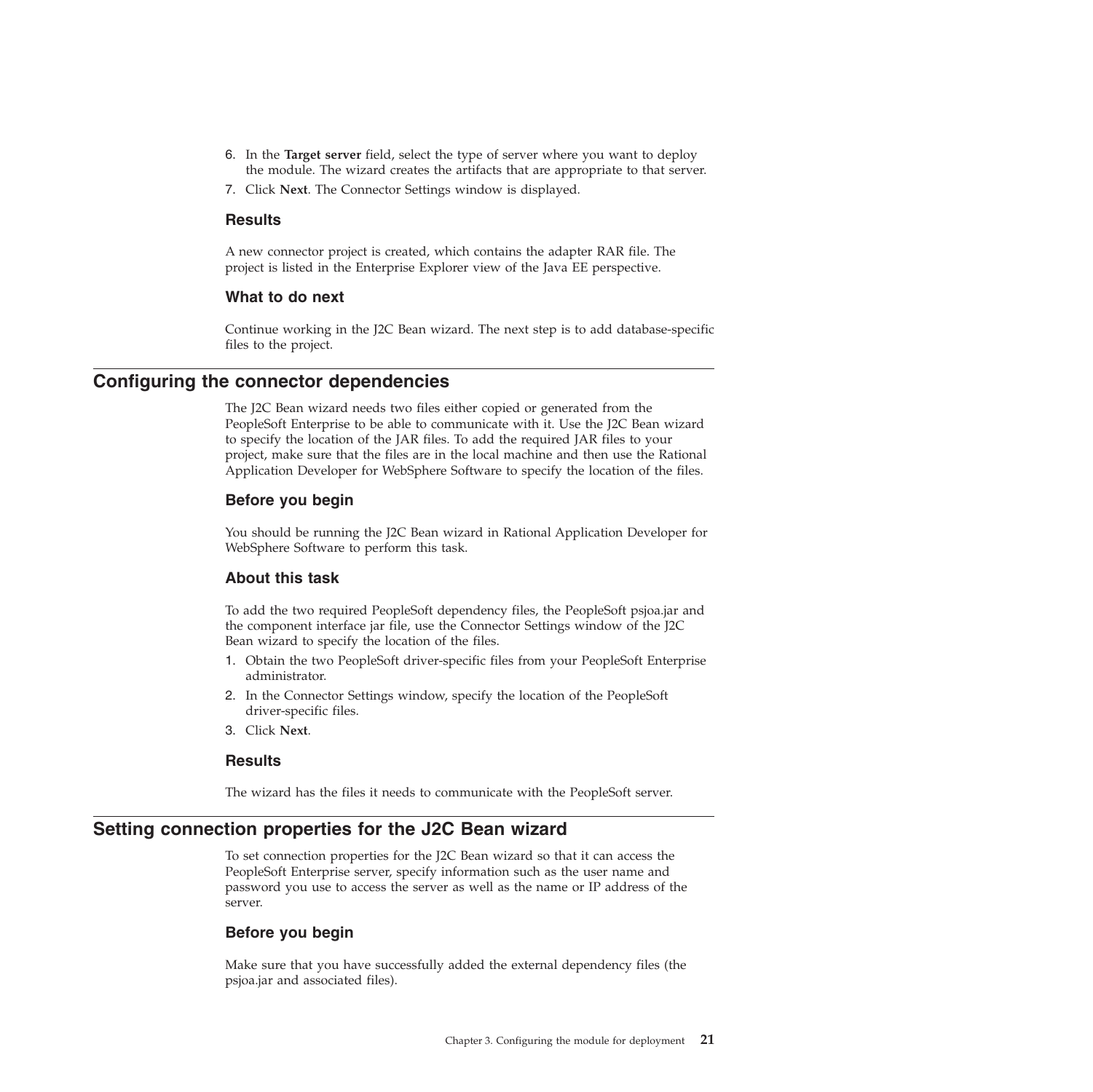### **About this task**

Specify the connection properties that the J2C Bean wizard needs to establish a connection to the PeopleSoft Enterprise server and discover functions or data.

To specify the connection properties, use the following procedure.

- 1. In the Adapter Style window, select **Inbound** (if you are going to send data from the PeopleSoft Enterprise server) or **Outbound** (if you are going to send data to the PeopleSoft Enterprise server) and click **Next**. The Discovery Configuration window is displayed.
- 2. Optional: Event monitoring is available to your application only if you have WebSphere Business Monitor or WebSphere Business Events installed in your environment.
	- v Use the following procedure, to generate and monitor common base events and manage these events with the Common Event Infrastructure (CEI) services using WebSphere Business Monitor:
		- a. Select the Enable Inbound Event Monitor check box and then click **Next**. The **Event and JMS configuration** window is displayed.
		- b. In the **Event type** field, select WebSphere Business Monitor.
		- c. In the **Queue connectionFactory JNDI name** field, accept the default value, jms/cei/EventQueueConnectionFactory.
		- d. In the **Queue JNDI name** field, accept the default value, jms/cei/EventQueue.
		- e. Click **Advanced** to add advanced properties.
		- f. In the Remote JNDI provider configuration section, specify the naming provider URL host name and port name values in the **Naming provider URL Host** and **Naming provider URL port** fields to connect to the remote WebSphere Application Server from the wizard.
		- g. In the Connection authentication configuration section, type the user name in the **User name** field to connect to the server from the wizard.
		- h. In the Connection authentication configuration section, type the password in the **Password** field to connect to the server from the wizard.
		- i. Click **Next**. The Discovery Configuration window is displayed.
	- v Use the following procedure, to generate and monitor common base events and manage these events using WebSphere Business Events:
		- a. Select the Enable Inbound Event Monitor check box and then click **Next**. The **Event and JMS configuration** window is displayed.
		- b. In the **Event type** field, select WebSphere Business Events.
		- c. In the **Topic connectionFactory JNDI name** field, accept the default value, jms/WbeTopicConnectionfactory .
		- d. In the **Topic JNDI name** field, accept the default value, jms/WBE/CbeListener.
		- e. Click **Advanced** to add advanced properties.
		- f. The **Remote JNDI provider configuration** field is used to configure the remote topics.

If the bus in the local cell has the same name as the bus in remote cell, the application always connect to the local cell. It does not use any of the provider endpoints specified on the connection factory, so the Remote Topic Configuration information that you enter is ignored. For more information about remote Topic Configuration, refer to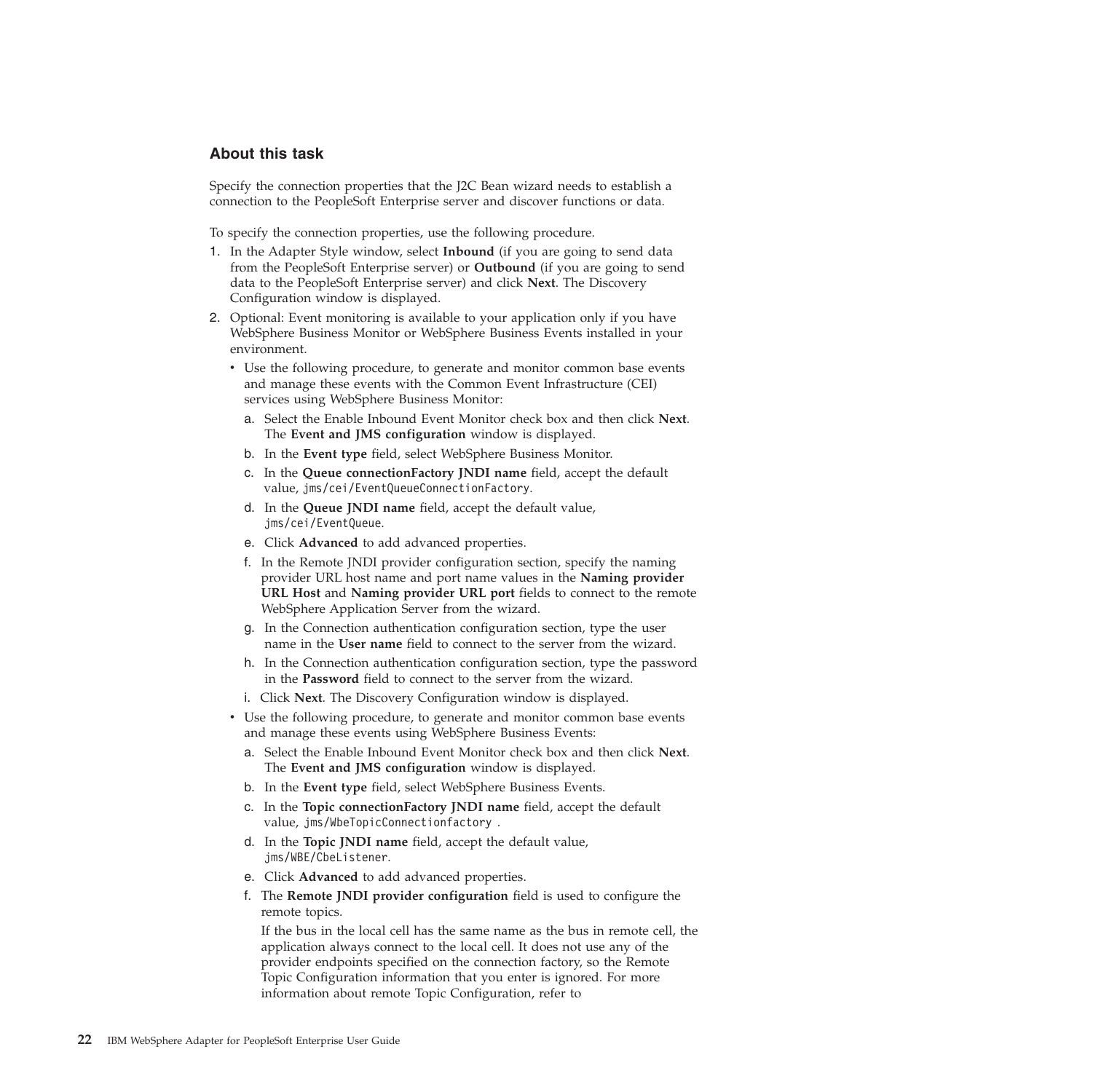[http://publib.boulder.ibm.com/infocenter/wasinfo/v6r0/](http://publib.boulder.ibm.com/infocenter/wasinfo/v6r0/index.jsp?topic=/com.ibm.websphere.pmc.doc/tasks/tjn0033_.html) [index.jsp?topic=/com.ibm.websphere.pmc.doc/tasks/tjn0033\\_.html](http://publib.boulder.ibm.com/infocenter/wasinfo/v6r0/index.jsp?topic=/com.ibm.websphere.pmc.doc/tasks/tjn0033_.html) .

- g. In the **Naming provider URL Host** field, specify the naming provider URL host name to connect to the remote WebSphere Application Server from the wizard.
- h. In the **Naming provider URL port** field, specify the naming provider URL port name to connect to the remote WebSphere Application Server from the wizard.
- i. In the Connection authentication configuration section, type the user name in the **User name** field to connect to the server from the wizard.
- j. In the Connection authentication configuration section, type the password in the **Password** field to connect to the server from the wizard.
- k. Click **Next**. The Discovery Configuration window is displayed.
- 3. In the Discovery Configuration window, specify the configuration properties:
	- a. In the **Host name** field, type the name (or IP address) of your PeopleSoft Enterprise server.
	- b. In the **Port number** field, type the port number the adapter uses to access the PeopleSoft Enterprise server
	- c. Type the name and password you use to access the PeopleSoft Enterprise server.

The password is case-sensitive.

- d. Click **Browse** and select the **Component Interface JAR file** that you added to the project as a dependency file.
- e. Optionally, type a prefix to prepend to all objects associated with this module.

A prefix allows you to differentiate between objects generated against the same PeopleSoft component interface.

- f. Optionally, select the **Prompt for additional configuration settings when adding business object** check box if you want to configure additional meta data when you generate objects. Use this option if you plan to use Delete and RetrieveAll operations and have the effective-dated fields and generated keys used in the operation.
- 4. Optional: To set additional advanced properties, click **Advanced**.
- 5. Optional: To enable bidirectional support for the adapter at run time:
	- a. In the **Bidi properties** list, select **Bidi transformation**.
	- b. Set the ordering schema, text direction, symmetric swapping, character shaping, and numeric shaping properties to control how bidirectional transformation is performed.
- 6. Optional: To change the location of the log files for the wizard or the amount of information included in the logs, click **Change logging properties for wizard**, and then provide the following information:
	- a. In **Log file output location**, specify the location of the log file for the wizard.
	- b. In **Logging level**, specify the severity of errors that you want logged.

**Note:** This log information is for the wizard only; at run time, the adapter writes messages and trace information into the standard log and trace files for the server.

7. Click **Next**.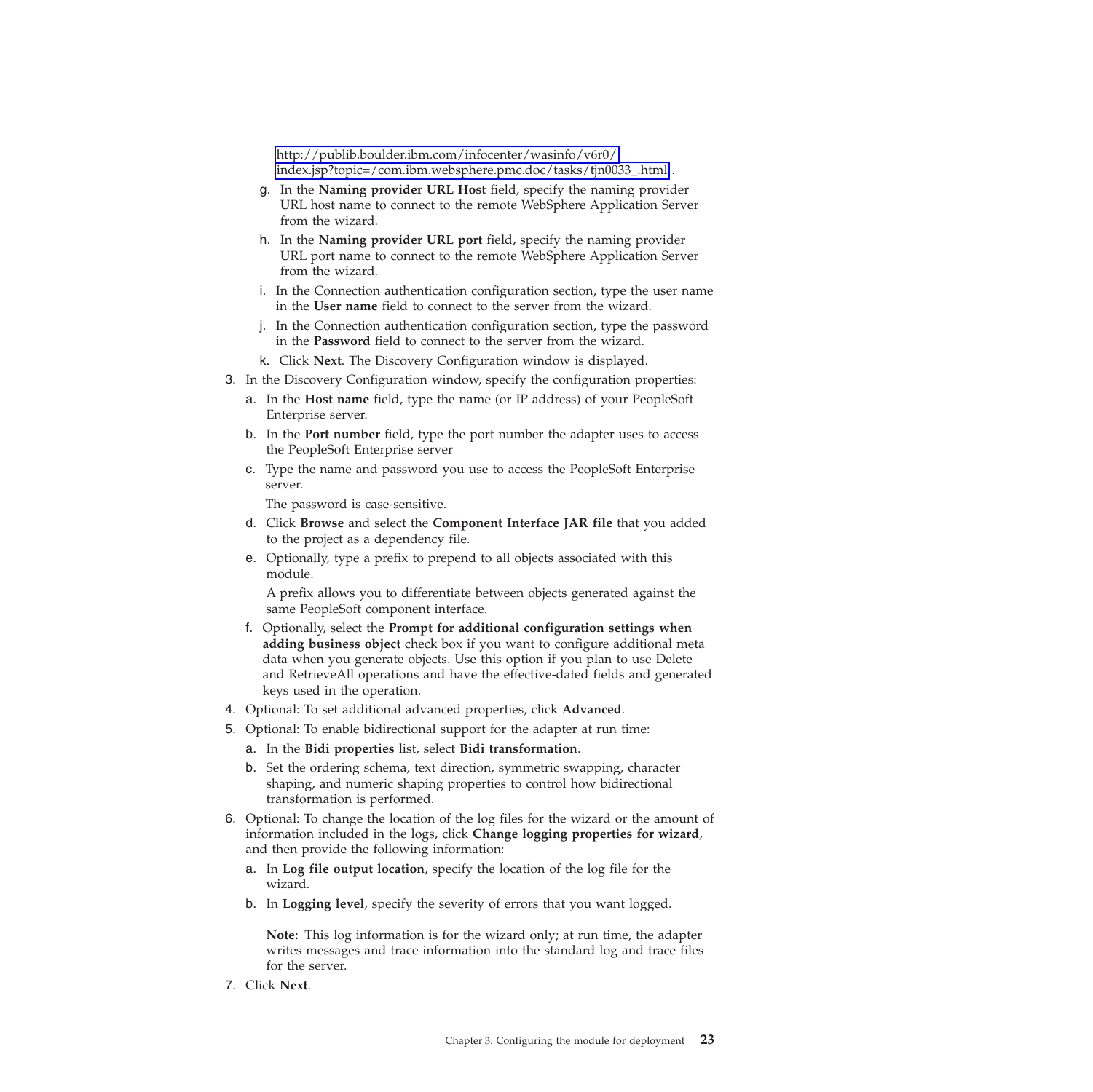#### <span id="page-27-0"></span>**Results**

The J2C Bean wizard contacts the PeopleSoft Enterprise server, using the information you provided (such as user name and password) to log in. The Object Discovery and Selection window is displayed.

#### **What to do next**

Specify search criteria that the J2C Bean wizard uses to discover functions or data on the PeopleSoft Enterprise server.

# **Configuring the module for outbound processing**

To configure a module to use the adapter for outbound processing, use the J2C Bean wizard in Rational Application Developer for WebSphere Software to find and select business objects and services from the PeopleSoft Enterprise server, and to generate business object definitions and related artifacts.

# **Selecting business objects and services**

To specify the objects you want to import, you use the J2C Bean wizard.

#### **Before you begin**

Make sure you have set the connection properties for the J2C Bean wizard.

#### **About this task**

To find and select one or more objects, use the following procedure.

- 1. In the Object Discovery and Selection window, click the object you want to work with, and then click the arrow to move it to the selected set. To see children of an object, click the plus sign.
- 2. In the Configuration Parameters window, specify configuration properties for the object. (This window is available only if you select the **Prompt for additional configuration settings when adding a business object** check box on the Discovery Configuration window.)
	- a. Select the field name to use for performing logical deletes.
	- b. In the **Value used to indicate a deleted object** field, type the status value used to indicate that an object is no longer active.
	- c. Optional: If you want to use alternate keys during RetrieveAll operations, click **Add** and select the key fields you want to use.
- 3. Optional: To set additional parameters, click **Advanced**.
	- a. At the **Preserve objects in parent update operation** box, click **Add** and select the child objects to which this applies.
	- b. At the **Field that represents generated keys in PeopleSoft** box, click **Add** and select the fields to which this applies.
	- c. Click the **Effective date configuration** section, and select from the following effective date options:
		- v **Retrieve only current effective dated item**: The corresponding ASI is GetCurrentItem.
		- v **Insert at oldest effective date position**: The corresponding ASI is InsAtOldestEffDtPos.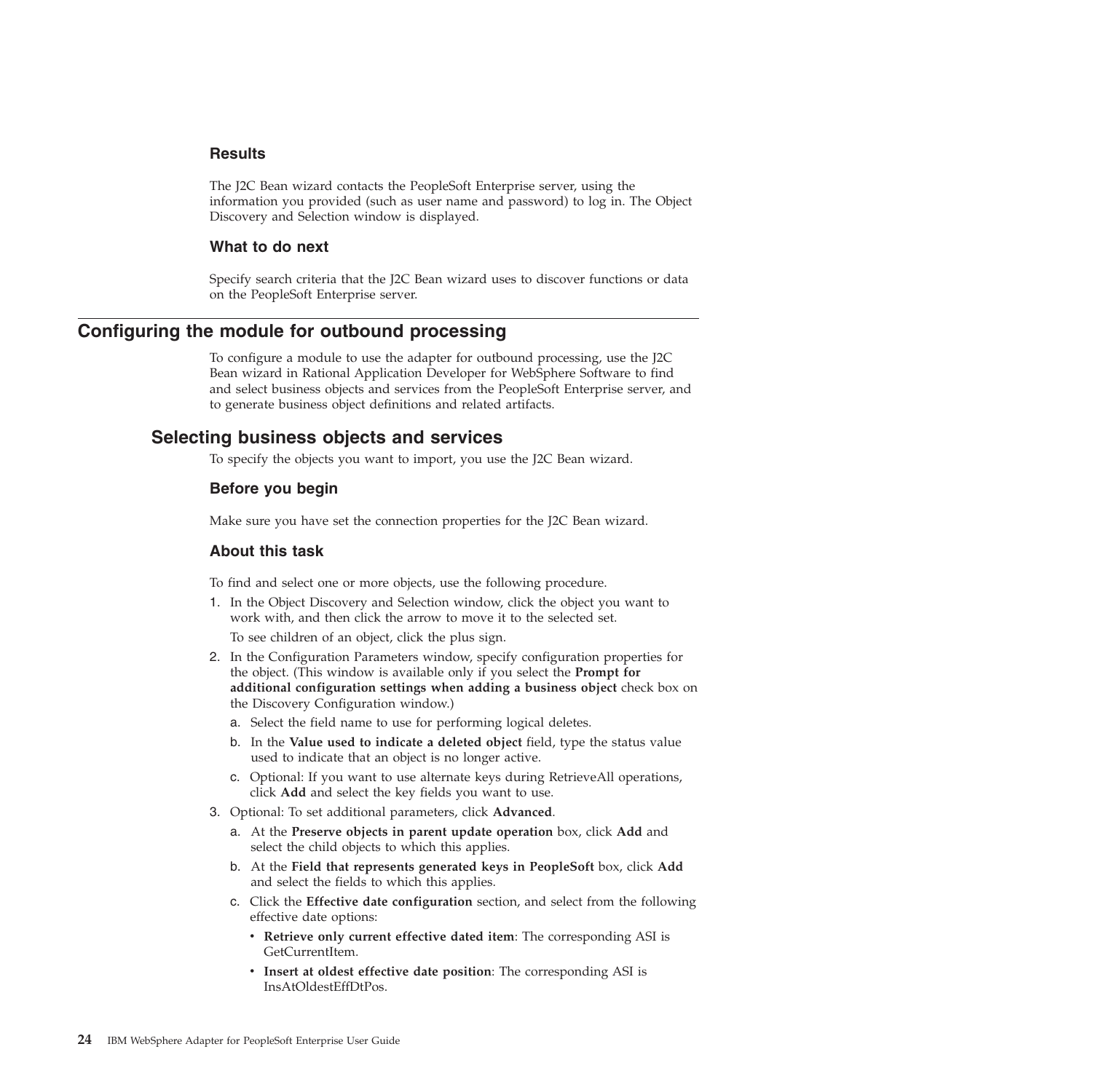- <span id="page-28-0"></span>v **Insert at current effective date position**: The corresponding ASI is InsAtCurrentEffDtPos.
- v **Ignore effective sequence number**: The corresponding ASI is IgnoreEffectiveSequence.
- v **Field that represents effective date value**: The corresponding ASI is EffectiveDate.
- v **Field that represents effective date sequence**: The corresponding ASI is EffectiveSequence.

For more information about the effective date options, see ["Application-specific information" on page 47](#page-50-0) (ASI).

- 4. Click **OK** to add the object to the list of objects to be imported.
- 5. When you have selected all objects, click **Next**.

#### **Results**

You have selected one or more objects to work with.

### **What to do next**

From the Configure Composite Properties window, add or remove associated operations.

# **Configuring the selected objects**

To configure the business object, you specify information about the object (such as the operation associated with the object).

### **Before you begin**

Make sure you have selected and imported the object.

### **About this task**

To configure the business object, use the following procedure.

- 1. In the Configure Composite Properties window, enter the following information.
	- a. Add or remove operations for the object that will be added to the service interface.
	- b. In the **Maximum number of records for RetrieveAll operations** , specify the maximum number of records to retrieve when processing. The default value is 100.
	- c. If you do not want to specify a namespace value, leave the default value for the **Business object namespace field.**
	- d. Optional: To indicate where the generated business objects should be stored, type the relative path to the folder in the **Folder** field.

**Note:** If you are creating multiple adapter artifacts within a module, ensure that you specify different business object folders for each adapter within the module. For example, if you are creating artifacts for Oracle, JDBC, SAP, and JDE within a module, you need to create different relative folders for each of these adapters. If you do not specify different relative folders, the existing artifacts are overwritten when you generate new artifacts.

2. Click **Next**.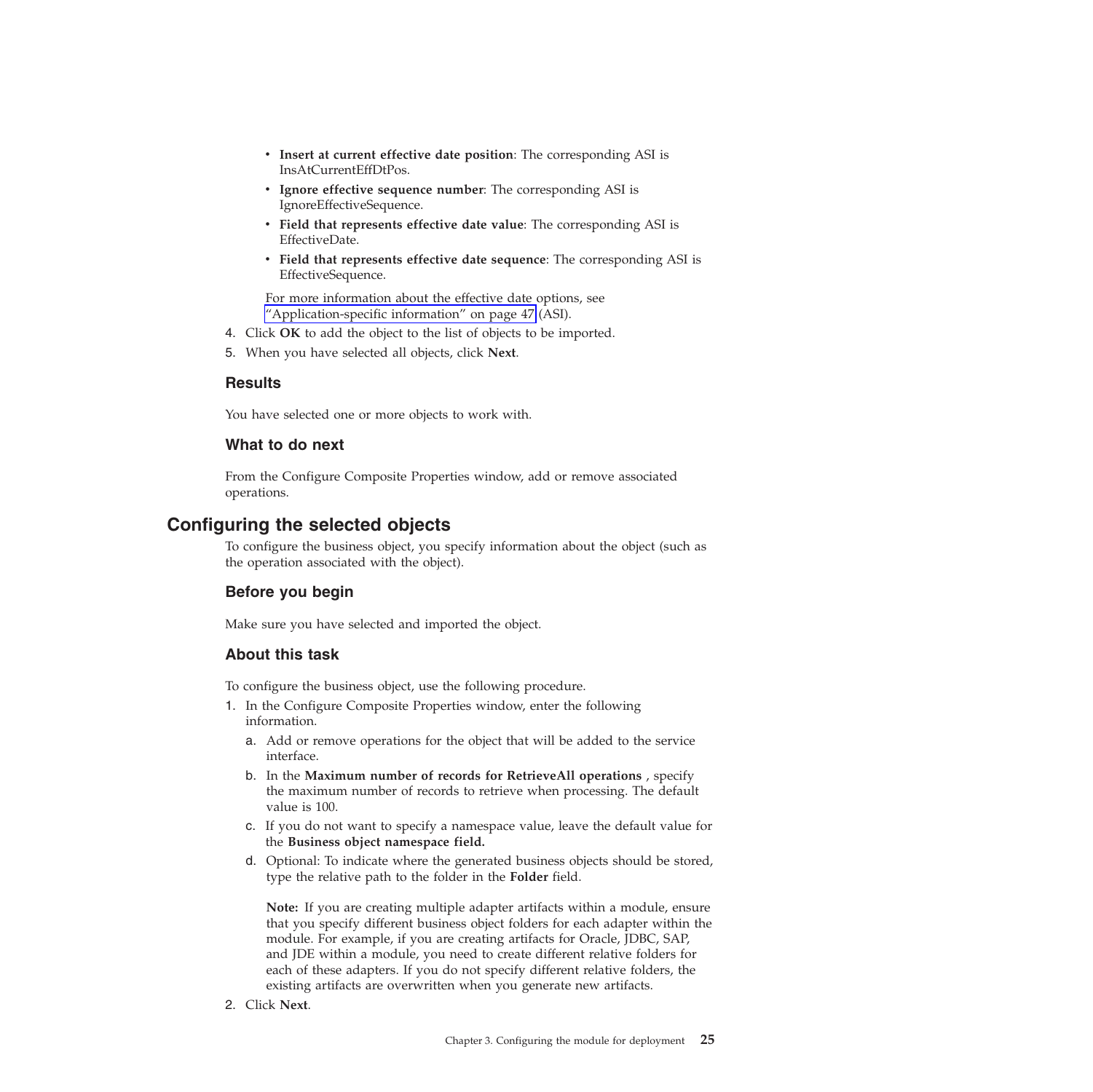### <span id="page-29-0"></span>**Results**

The J2C Bean Creation and Deployment Configuration window is displayed.

#### **What to do next**

Generate a module that includes the adapter and the business objects.

# **Setting deployment properties and generating artifacts**

After you select and configure business objects for your module, use the J2C Bean wizard to configure properties that the adapter uses to connect to a specific database. The wizard creates a new Java project where all the artifacts and property values are saved.

#### **About this task**

This task is performed through the J2C Bean Creation and Deployment Configuration window of the J2C Bean wizard.

- 1. In the **Project name** field, select or create a new project into which the J2C Bean is generated.
	- v To select an existing project, click **Browse**. If the desired project name appears in the **Project Selection** list, select its name.
	- Otherwise, create a new project:
		- a. Click **New**.
		- b. In the New Source Project Creation window, select **Java project**.
		- c. In the Create a new project window, type a name for the project. For example, MyApdapterOutbound.
		- d. Accept the default values for the other fields.
		- e. Click **Finish**.
- 2. In the **Package name** field, select or create a new package into which the J2C Bean is generated.
	- v To select an existing package, click **Browse**. If the desired package name appears in the **Project Selection** list, select its name.
	- Otherwise, create a new package:
		- a. Click **New**.
		- b. In the Java Package window, click **Java project**.
		- c. In the Create a new project window, type a name for the package. For example, myadapteroutboundpkg.
		- d. Accept the default values for the other fields.
		- e. Click **Finish**.
- 3. In the **Interface name** field, specify the interface name you want to use for your business objects. For example, MyAdapterOutboundInterface. The implementation name is automatically generated by suffixing ″Impl″ to the interface name and the name is displayed in the **Implementation name** field. For example, MyAdapterOutboundInterfaceImpl.
- 4. Optional: Select the **Enable generate Command Bean** check box, to generate a command bean for every operation that you have selected. If you create command bean, you need to specify the command bean name as well as the input and output names.
- 5. In the Connection properties area, specify how you want the adapter to connect to the database.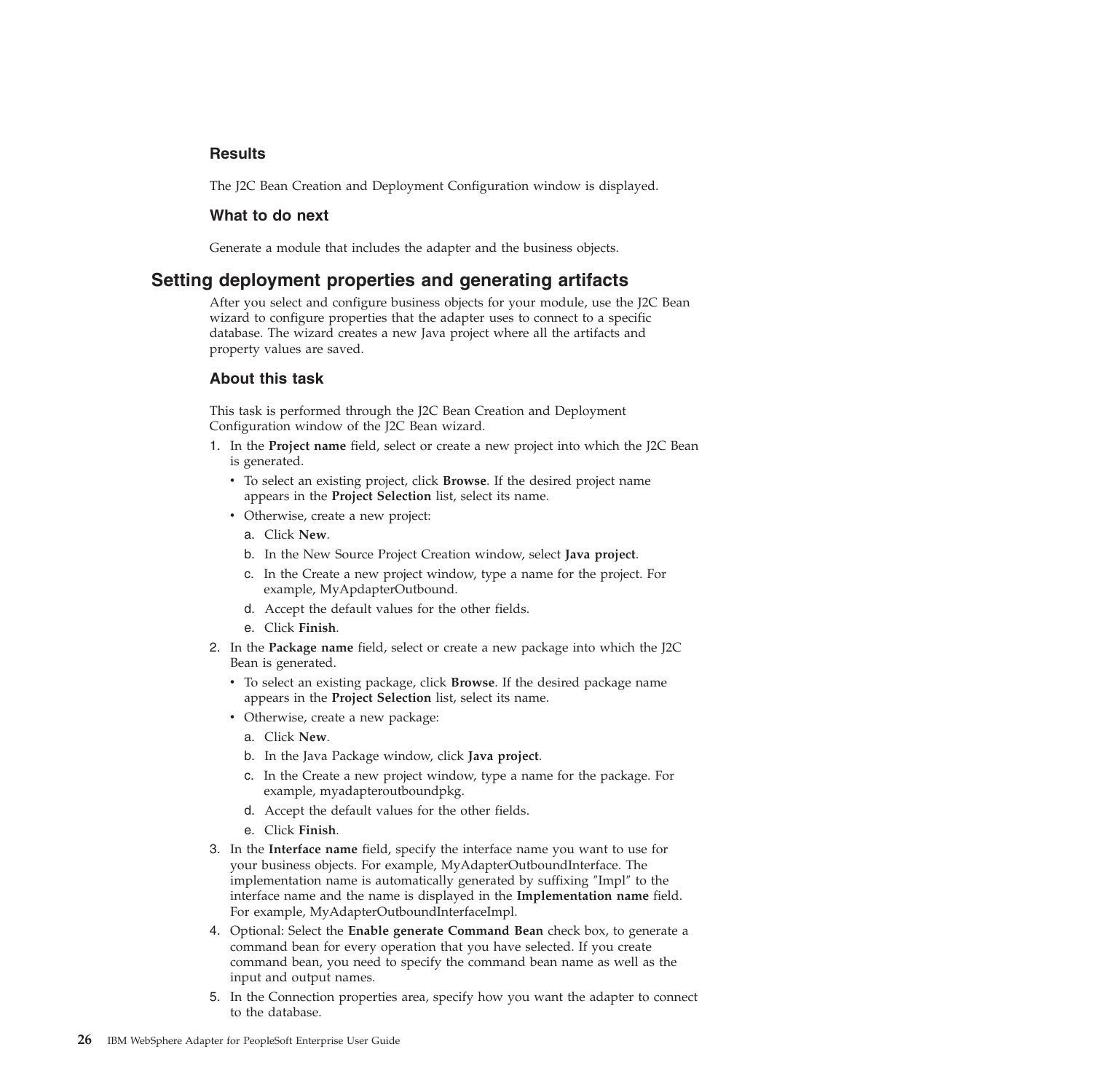- <span id="page-30-0"></span>v To obtain the connection through JNDI, select the **Managed Connection (recommended)** check box. This type of connection is managed by the application server.
- To obtain the connection directly from the resource adapter, select the **Non-managed Connection** check box.
- 6. If you select **Managed Connection (recommended)** check box, specify how you want the adapter to specify the connection properties.
	- v To select an existing name, click **Browse**.
	- Otherwise, create a new name.
		- a. Click **New**.
		- b. In the Server selection window, specify the server on which to deploy the adapter and click **Next**.
		- c. In the New J2C Connection Factory window, specify the name in the **JNDI Name** field. For example, com/eis/AdapterCF.

**Note:** When you try to look up an existing JNDI in the JNDI Lookup Wizard screen, the wizard looks up only the JNDI that is created using the first RAR file. If you have more than one RAR file for the same adapter in the server, you can view only the JNDI generated using the first RAR file. The JNDI generated from the other RAR files are not looked up by the wizard.

- d. Click **Finish**.
- 7. If you select the **Non-managed Connection** check box, the Database system connection information area is expanded to show the connection information. Review the connection information and change the values if required. You can change the values to specify a different user name and password at run time. You can also connect to an alternate database, although the schema names must be the same in both databases. The format of the connection properties is database-specific.
- 8. Optional: Specify advanced properties by clicking **Advanced**. Expand each of the advanced sections to review the properties.
- 9. When you are finished setting properties, click **Finish**.

#### **Results**

The new project is added to the Enterprise Explorer perspective. The module is created in the project and artifacts are generated.

The generated artifacts allow you to build an enterprise application that accesses the EIS. You can use the J2C Bean and Java data bindings directly, in the non-managed mode or generate JSP or EJB that uses the J2C Bean. Rational Application Developer provides tools to automate this generation. You can access these tools from the **New>Others** menu, for their description refer to the Rational Application Developer documentation.

# **Generating the EJB or JSP project**

After you create the Java project, use the Web Page, Web Service, or EJB from J2C Java wizard to create the EJB or JSP project.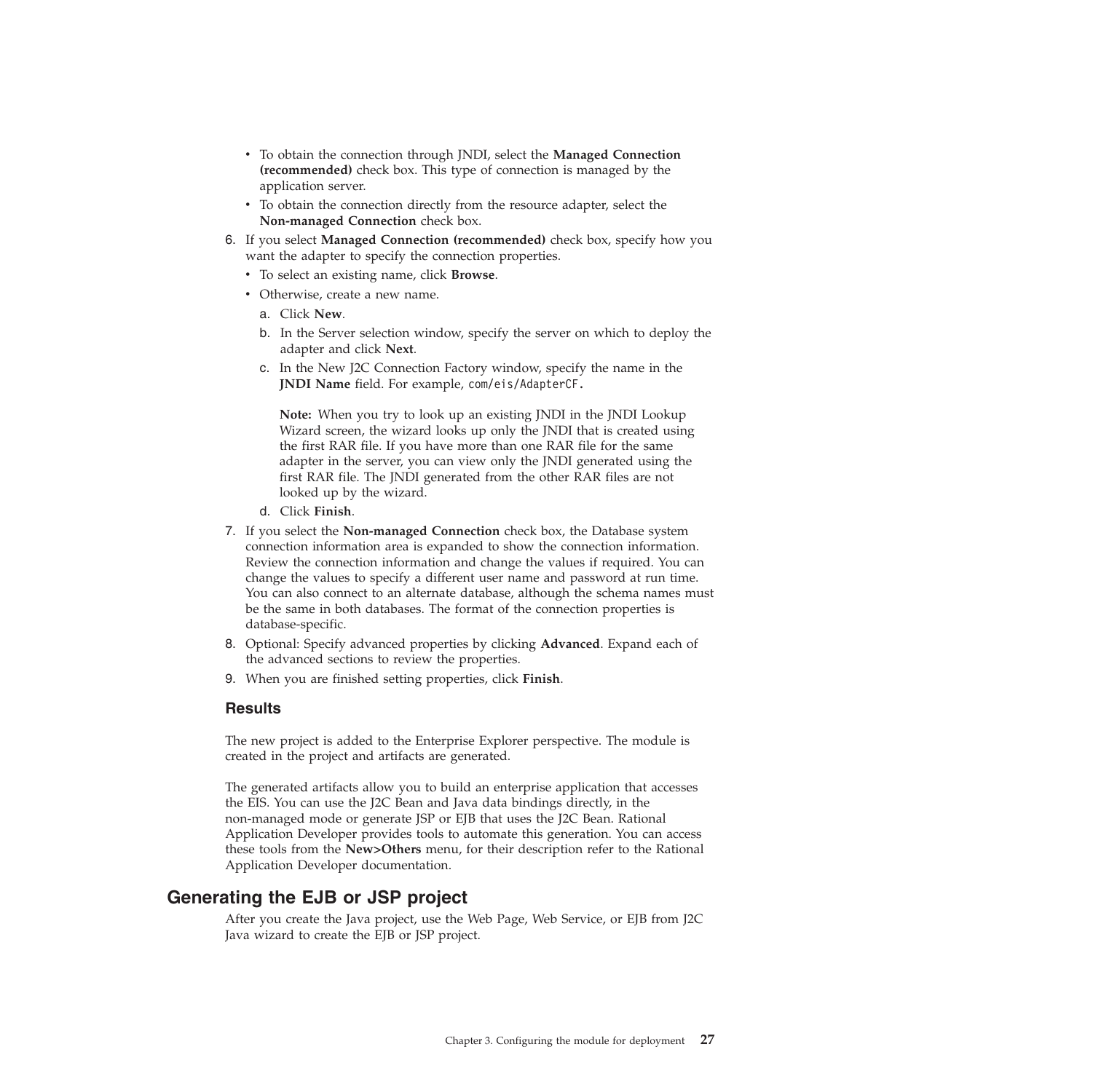### **About this task**

- 1. To start the J2C Bean wizard, go to the Enterprise Explorer of Rational Application Developer for WebSphere Software and click **New>Other>J2C> Web Page, Web Service, or EJB from J2C Java Bean**.
- 2. Click **Next**.
- 3. In the J2C Java bean selection window, click **Browse**.
- 4. In the Find J2C Bean window, type the first letter of the implementation name generated earlier or type the full name and press Enter.
- 5. Select the implementation name from the list and click **OK**.
- 6. Click **Next**.
- 7. In the Deployment Information window, select the Java EE Resource Type as **EJB** or **Sample JSP** and click **Next**.

**Note:** In the Deployment Information window, the **Configure Resource Adapter Deployment** check box is available for selection only if you have selected the **Non-managed Connection** check box when specifying the deployment settings.

- 8. If you select **EJB**, the EJB Creation wizard is displayed. This wizard creates the Java project as an EJB project.
	- v To select an existing project, click **Browse**. If the required project name appears in the **Project Selection** list, select its name.
	- Otherwise, create a project.
		- a. Click **New**.
		- b. In the EJB Project window, type an EJB project name. For example, MyAdapterOutboundEJB.
		- c. In the EAR Membership area, click **New** to create an EAR project name.
		- d. In the EAR Application Project window, type an EAR project name. For example, MyAdapterOutboundEJBEAR.
		- e. Click **Next**.
		- f. In the Enterprise Application window, select the PeopleSoft adapter RAR dependency such as CWYES\_PeopleSoft.
		- g. Select the **Generate Deployment Descriptor** check box.
		- h. Click **Finish** to return to the EJB Project window.
		- i. Click **Finish** to return to the EJB Creation window.
		- j. Click **Next**.

**Note:** In the EJB Creation window, the **Next** button is available for selection only if you have selected the **Configure Resource Adapter Deployment** check box when specifying the deployment information. After you create the EJB and EAR project and return to EJB Creation window, you can directly click **Finish** to complete the process. The adapter is deployed as stand-alone by default.

- k. In Resource Adapter Deployment window, select **Deploy within EAR** and select the EJB EAR Project you created.
- l. Click **Finish**.
- 9. If you select **Sample JSP**, the Simple JSP Creation wizard is displayed.
	- v To select an existing project, click **Browse**. If the required project name appears in the Project Selection list, select its name.
	- Otherwise, create a project.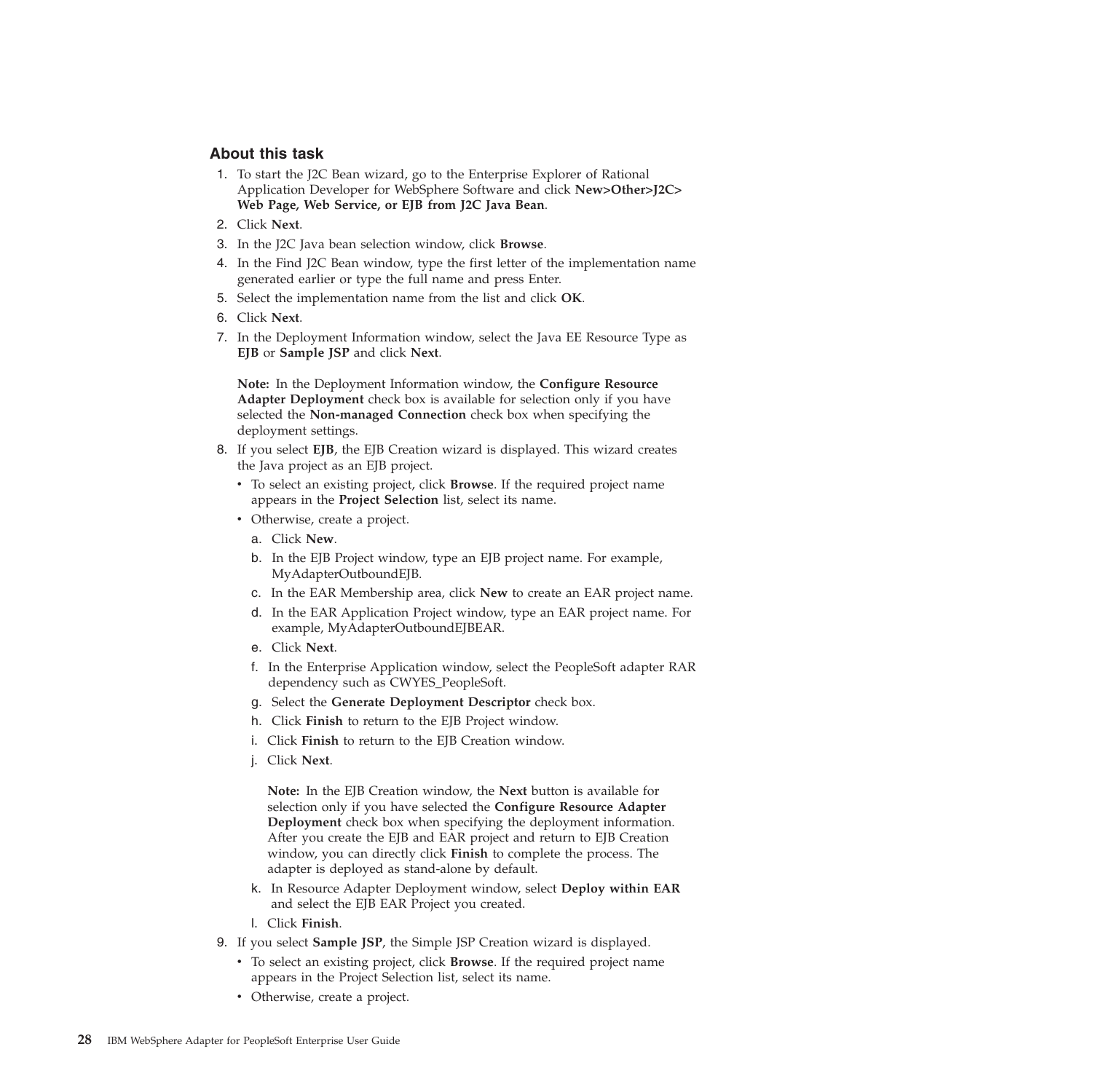- <span id="page-32-0"></span>a. Click **New**.
- b. In Dynamic Web Project window, type a project name. For example, MyAdapterOutboundWEB.
- c. In EAR Membership area, click **New** to create an EAR project name.
- d. In EAR Application Project window, type an EAR project name. For example, MyAdapterOutboundWEBEAR.
- e. Click **Next**.
- f. In the Java EE Module dependencies area of the Enterprise Application window, select the PeopleSoft adapter RAR dependency such as CWYES\_PeopleSoft.
- g. Select the **Generate Deployment Descriptor** check box.
- h. Click **Finish** to return to the Dynamic Web Project window.
- i. Click **Finish** to return to the Simple JSP Creation window.
- j. Click **Next**.

**Note:** In the EJB Creation window, the **Next** button is available for selection only if you have selected the **Configure Resource Adapter Deployment** check box when specifying the deployment information. After you create the WEB and EAR project and return to Simple JSP Creation window, you can directly click **Finish** to complete the process. The adapter is deployed as stand-alone by default.

- k. In Resource Adapter Deployment window, select **Deploy within EAR** and select the Web EAR Project you created.
- l. Click **Finish**.
- 10. Export the project as an EAR file for deployment.

# **Configuring the module for inbound processing**

To configure a module to use the adapter for inbound processing, use the J2C Bean wizard in Rational Application Developer for WebSphere Software to find and select business objects and services from the PeopleSoft Enterprise server, and to generate business object definitions and related artifacts.

### **Selecting business objects and services**

To specify which objects you want to process, you use the J2C Bean wizard.

#### **Before you begin**

Make sure you have set the connection properties for the J2C Bean wizard.

#### **About this task**

To find and select one or more objects, use the following procedure.

- 1. In the Object Discovery and Selection window, click or expand the object you want to work with.
- 2. In the Configuration Parameters window, specify configuration properties for the object. (This window is available only if you select the **Prompt for additional configuration settings when adding a business object** check box on the Discovery Configuration window.)
	- a. Select the field name to use for performing logical deletes.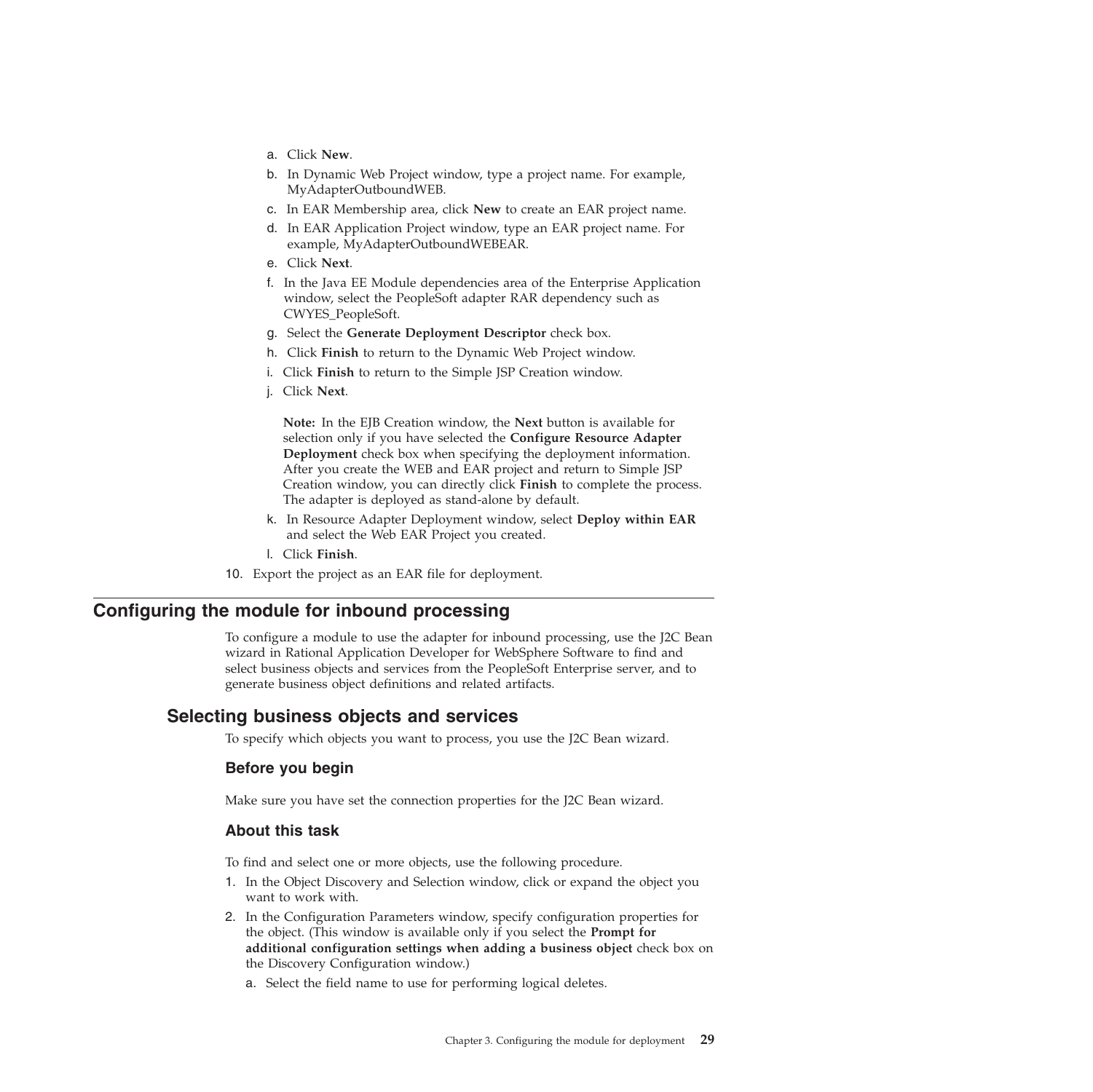- <span id="page-33-0"></span>b. In the **Value used to indicate a deleted object** field, type the status value used to indicate that an object is no longer active.
- c. Optional: If you want to use alternate keys during RetrieveAll operations, click **Add** and select the key fields you want to use.
- 3. Optional: To set additional parameters, click **Advanced**.
	- a. At the **Preserve objects in parent update operation** box, click **Add** and select the child objects to which this applies.
	- b. At the **Fields that represents generated keys in PeopleSoft** box, click **Add** and select the fields to which this applies.
	- c. Click the **Effective date configuration** section, and select from the following effective date options:
		- v **Retrieve only current effective dated item** : The corresponding ASI is GetCurrentItem.
		- v **Insert at oldest effective date position**: The corresponding ASI is InsAtOldestEffDtPos.
		- v **Insert at current effective date position**: The corresponding ASI is InsAtCurrentEffDtPos.
		- v **Ignore effective sequence number**: The corresponding ASI is IgnoreEffectiveSequence.
		- v **Field that represents effective date value**: The corresponding ASI is EffectiveDate.
		- v **Field that represents effective date sequence**: The corresponding ASI is EffectiveSequence.

For more information about the effective date options, see ["Application-specific information" on page 47](#page-50-0) (ASI).

- 4. Click **OK**.
- 5. Click **Next**.

#### **Results**

You have selected one or more objects to work with.

#### **What to do next**

From the Configure Composite Properties window, add or remove associated operations.

### **Configuring the selected objects**

To configure the business object, you specify information about the object (such as the operation associated with the object).

#### **Before you begin**

Make sure that you have selected and imported the object.

#### **About this task**

To configure the business object, use the following procedure.

1. In the Configure Composite Properties window, enter the following information.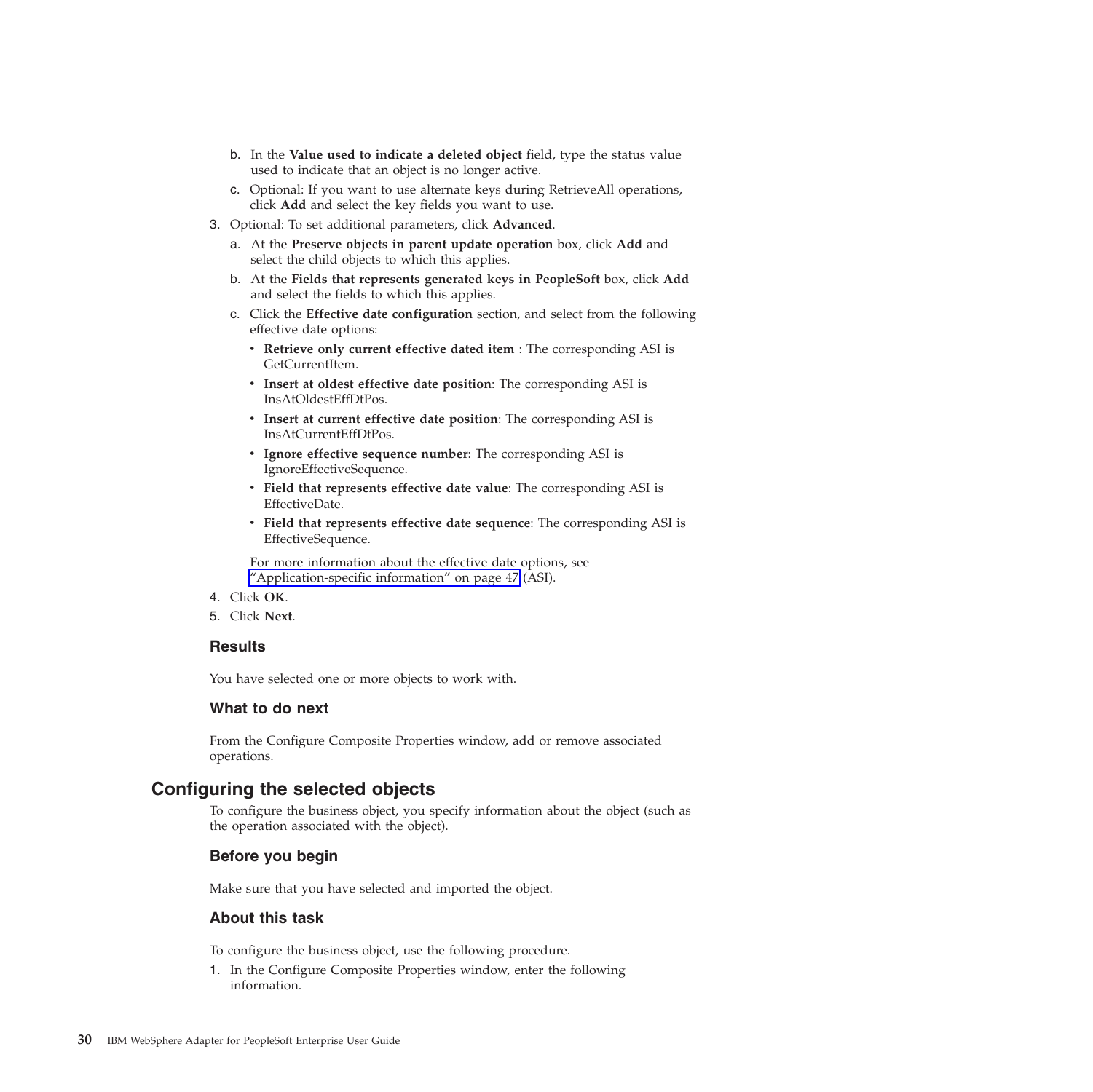- <span id="page-34-0"></span>a. Add or remove operations for the object that will be added to the service interface.
- b. If you do not want to specify a namespace value, leave the default value for the **Business object namespace field.**
- c. Type a directory location to store the generated business objects.
- d. Optional: To indicate where the generated business objects should be stored, type the relative path to the folder in the **Folder** field.

**Note:** If you are creating multiple adapter artifacts within a module, ensure that you specify different business object folders for each adapter within the module. For example, if you are creating artifacts for Oracle, JDBC, SAP, and JDE within a module, you need to create different relative folders for each of these adapters. If you do not specify different relative folders, the existing artifacts are overwritten when you generate new artifacts.

2. Click Next.

### **Results**

The J2C Bean Creation and Deployment Configuration window is displayed.

#### **What to do next**

Generate a module that includes the adapter and the business objects.

# **Setting deployment properties and generating artifacts**

After you select and configure business objects for your module, use the J2C Bean wizard to configure properties that the adapter uses to connect to a specific database. The wizard creates a new EJB project where all the artifacts and property values are saved.

### **About this task**

This task is performed through the J2C Bean Creation and Deployment Configuration window of the J2C Bean wizard.

- 1. In the **EJB Project name** field, select or create a new EJB project.
	- v To select an existing project, click **Browse**. If the desired project name appears in the **Project Selection** list, select its name.
	- Otherwise, create a new project:
		- a. Click **New**.
		- b. In the EJB Project window, type a project name. For example, MyAdapterInboundEJB.
		- c. In the EAR Membership area, click **New** to create a new ear project.
		- d. In EAR Application Project window, type an EAR project name. For example, MyAdapterInboundEJBEAR
		- e. Click **Finish** to return to the EJB Project window.
		- f. Click **Finish**.
- 2. In the **Package name** field, select or create a new package into which the J2C Bean is generated.
	- v To select an existing package, click **Browse**. If the desired package name appears in the **Project Selection** list, select its name.
	- Otherwise, create a new package: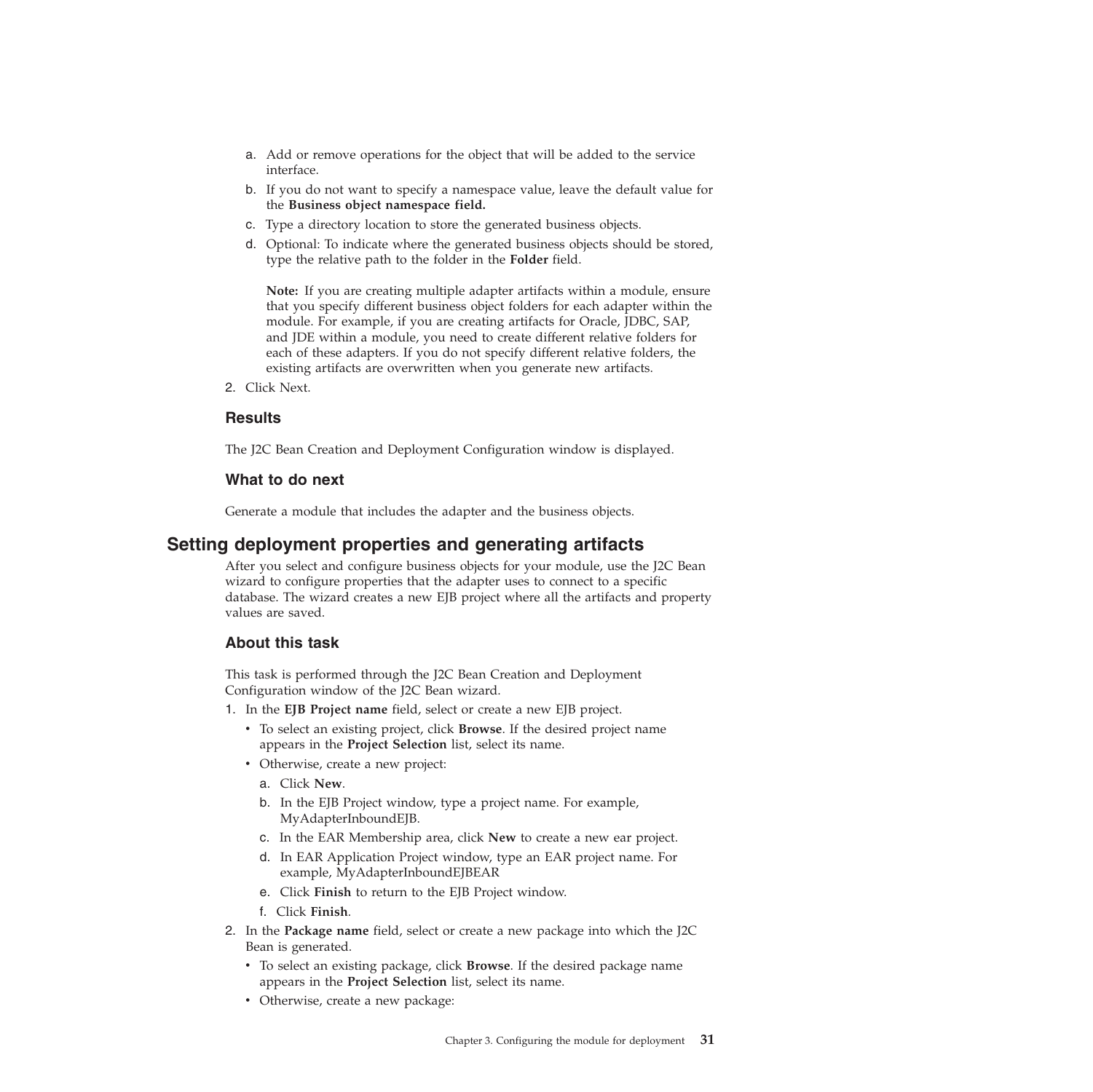- a. Click **New**.
- b. In the New Java Package window, type a name for the package. For example, myadapterinboundejbpkg.
- c. Click **Finish**.
- 3. In the **Stateless Session EJB's local business interface name** field, specify the interface name you want to use for your business object. For example, MyAdapterInboundInterface. The interface name is suffixed with "MDB" and it is displayed automatically in the **Message Driven EJB name** field. For example, MyAdapterInboundInterfaceMDB. Similarly, the interface name is suffixed with ″SB″ and it is displayed automatically in the **Stateless Session EJB name** field. For example, MyAdapterInboundInterfaceSB.
- 4. In the Inbound Connection configuration area, specify the JNDI name for an existing activation specification in WAS server or you can create the JNDI later. For example, com/eis/AdapterAS.

**Note:** When you try to look up an existing JNDI in the JNDI Lookup Wizard screen, the wizard looks up only the JNDI that is created using the first RAR file. If you have more than one RAR file for the same adapter in the server, you can view only the JNDI generated using the first RAR file. The JNDI generated from the other RAR files are not looked up by the wizard.

5. Click **Finish**.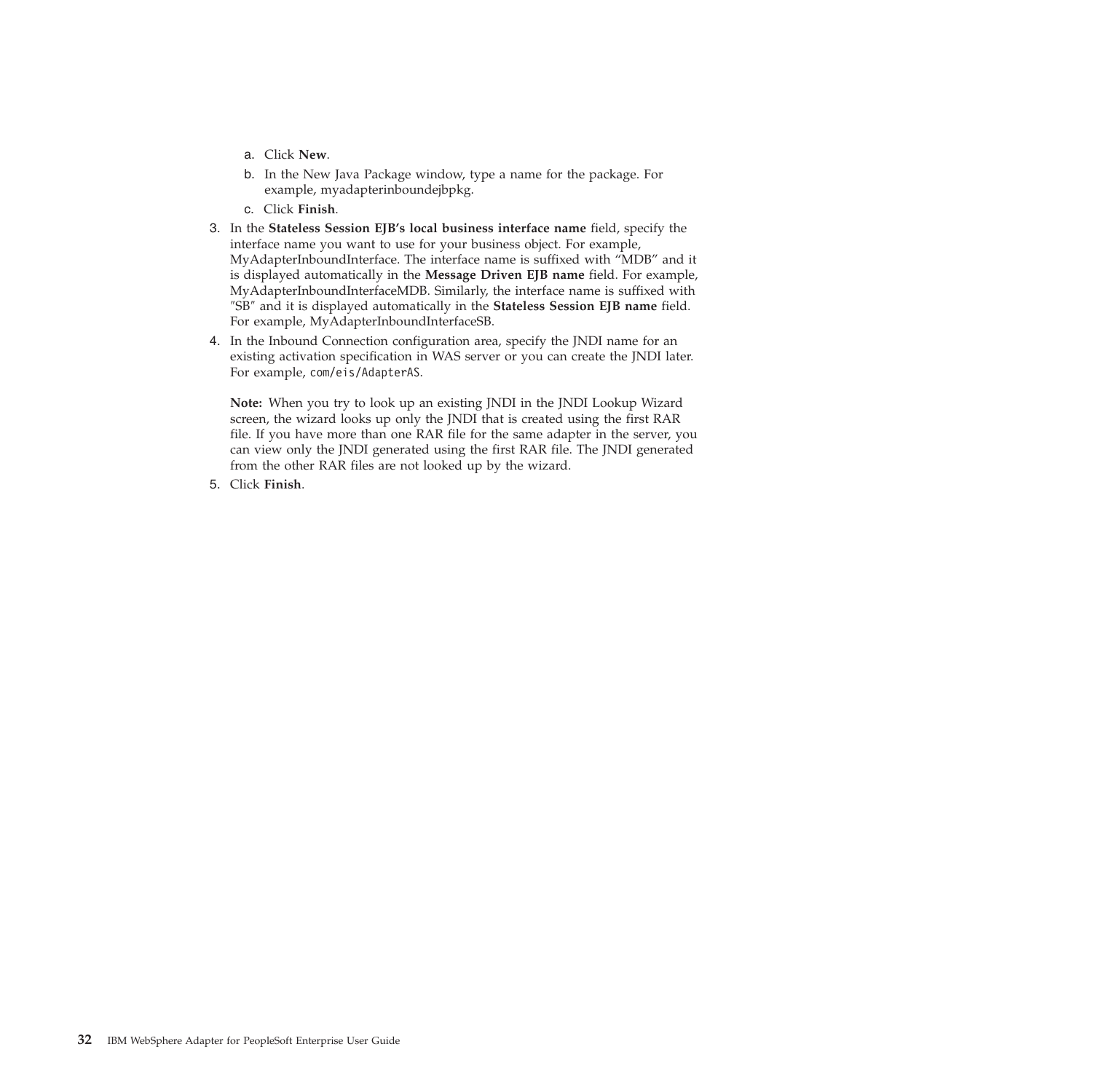# **Chapter 4. Configuring the application on WebSphere Application Server**

When you are running the adapter in a stand-alone deployment, use the administrative console of the server to start, stop, monitor, and troubleshoot the adapter module. In an application that uses an embedded adapter, the adapter module starts or stops when the application is started or stopped.

## **Changing configuration properties for embedded adapters**

To change configuration properties after you deploy the adapter as part of a module, you use the administrative console of the runtime environment. You can update resource adapter properties (used for general adapter operation), managed connection factory properties (used for outbound processing), and activation specification properties (used for inbound processing).

# **Setting resource adapter properties for embedded adapters**

To set resource adapter properties for your adapter after it has been deployed as part of a module, use the administrative console. You select the name of the property you want to configure and then change or set the value.

### **Before you begin**

Your adapter module must be deployed on WebSphere Application Server.

### **About this task**

Custom properties are default configuration properties shared by all WebSphere adapters.

To configure properties using the administrative console, use the following procedure.

- 1. If the server is not running, right-click your server in the **Servers** view and select **Start**.
- 2. When the server status changes to **Started**, right-click the server and select **Administration** → **Run administrative console**.
- 3. Log on to the administrative console.
- 4. Select **Applications** → **Application Types** → **WebSphere enterprise application**.
- 5. From the Enterprise Applications list, click the name of the adapter module whose properties you want to change. The **Configuration** page is displayed.
- 6. Under **Modules**, click **Manage Modules**.
- 7. Click **IBM WebSphere Adapter for PeopleSoft Enterprise**.
- 8. From the **Additional Properties** list, click **Resource Adapter**.
- 9. On the next page, from the **Additional Properties** list, click **Custom properties**.
- 10. For each property you want to change, perform the following steps.

**Note:** See ["Resource adapter properties" on page 58](#page-61-0) for more information about these properties.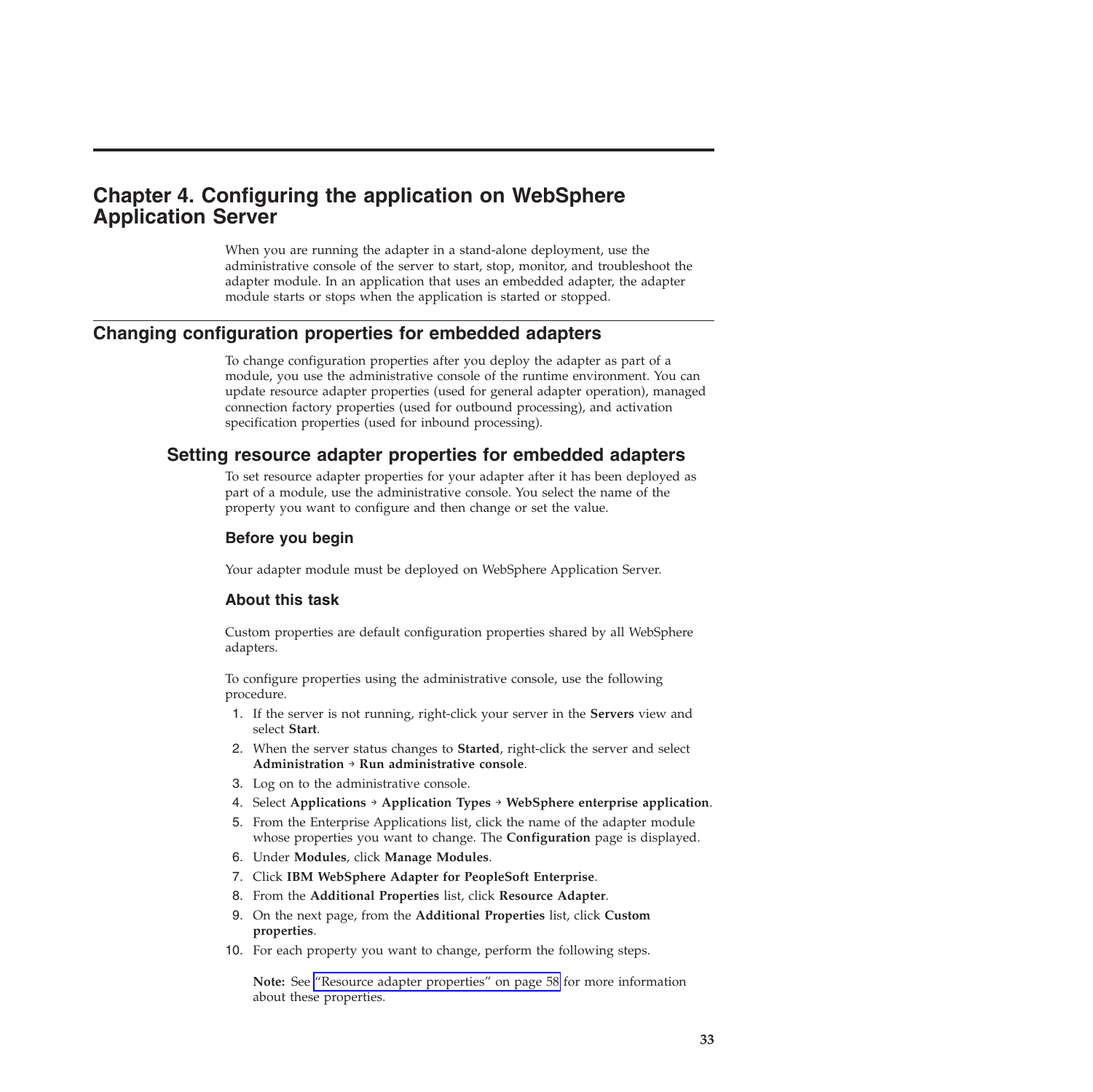- a. Click the name of the property. The **Configuration** page for the selected property is displayed.
- b. Change the contents of the **Value** field or type a value, if the field is empty.
- c. Click **OK**.
- 11. In the Messages area, click **Save**.

#### **Results**

The resource adapter properties associated with your adapter module are changed.

# **Setting managed (J2C) connection factory properties for embedded adapters**

To set managed connection factory properties for your adapter after it has been deployed as part of a module, use the administrative console. You select the name of the property you want to configure and then change or set the value.

#### **Before you begin**

Your adapter module must be deployed on WebSphere Application Server.

#### **About this task**

You use managed connection factory properties to configure the target PeopleSoft Enterprise server instance.

**Note:** In the administrative console, the properties are referred to as ″J2C connection factory properties.″

To configure properties using the administrative console, use the following procedure.

- 1. If the server is not running, right-click your server in the **Servers** view and select **Start**.
- 2. When the server status changes to **Started**, right-click the server and select **Administration** → **Run administrative console**.
- 3. Log on to the administrative console.
- 4. Select **Applications** → **Application Types** → **WebSphere enterprise application**.
- 5. In the Enterprise Applications list, click the name of the adapter module whose properties you want to change.
- 6. Under **Modules**, click **Manage Modules**.
- 7. Click **IBM WebSphere Adapter for PeopleSoft Enterprise**.
- 8. In the **Additional Properties** list, click **Resource Adapter**.
- 9. On the next page, from the **Additional Properties** list, click **J2C connection factories**.
- 10. Click the name of the connection factory associated with your adapter module.
- 11. In the **Additional Properties** list, click **Custom properties**.

Custom properties are those J2C connection factory properties that are unique to Adapter for PeopleSoft Enterprise. Connection pool and advanced connection factory properties are properties you configure if you are developing your own adapter.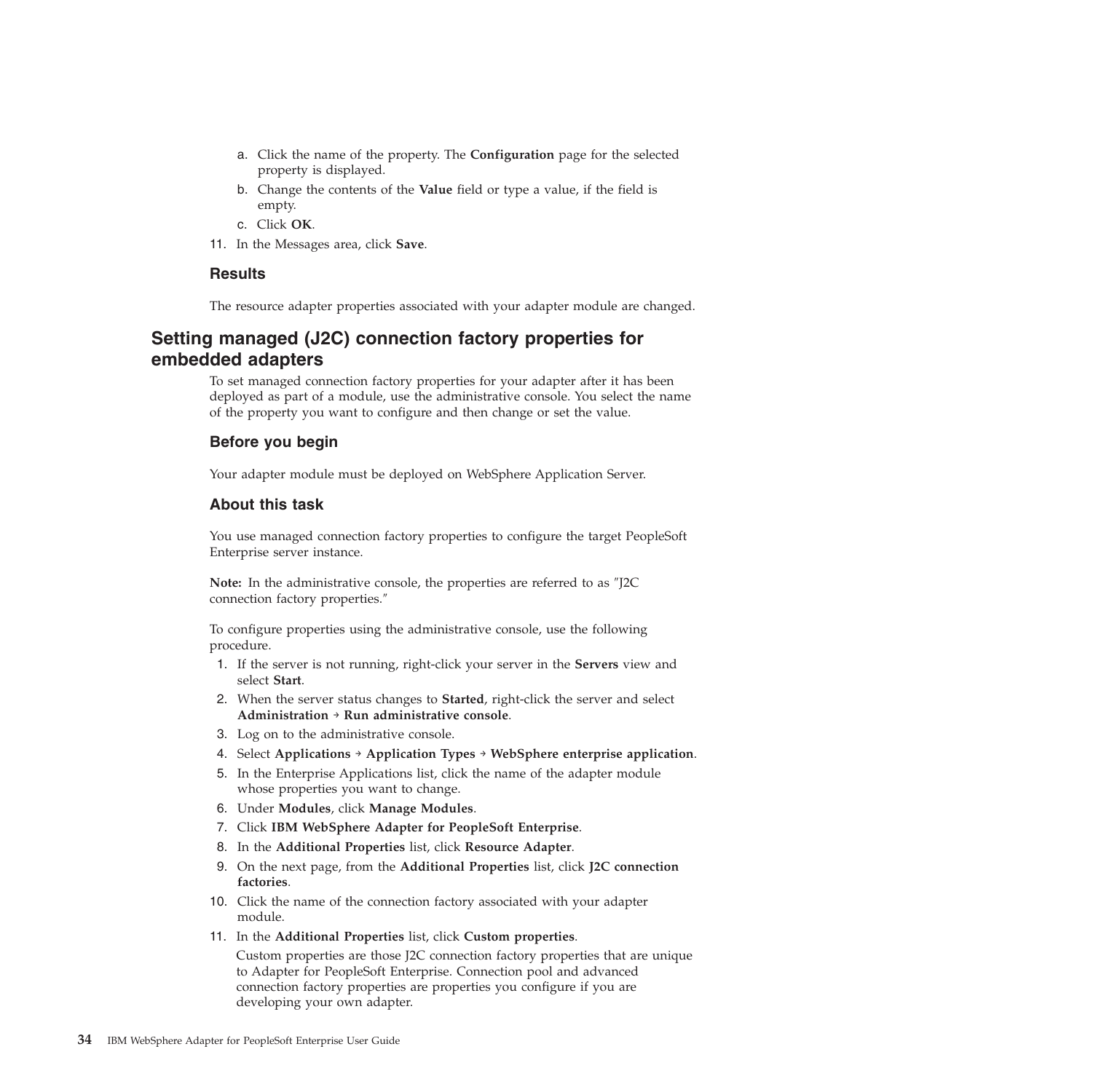12. For each property you want to change, perform the following steps.

**Note:** See ["Managed connection factory properties" on page 62](#page-65-0) for more information about these properties.

- a. Click the name of the property.
- b. Change the contents of the **Value** field or type a value, if the field is empty.
- c. Click **OK**.
- 13. In the Messages area, click **Save**.

### **Results**

The managed connection factory properties associated with your adapter module are changed.

## **Setting activation specification properties for embedded adapters**

To set activation specification properties for your adapter after it has been deployed as part of a module, use the administrative console. You select the name of the message endpoint property you want to configure, and then change or set the value.

#### **Before you begin**

Your adapter module must be deployed on WebSphere Application Server.

#### **About this task**

You use activation specification properties to configure the endpoint for inbound processing.

To configure properties using the administrative console, use the following procedure.

- 1. If the server is not running, right-click your server in the **Servers** view and select **Start**.
- 2. When the server status changes to **Started**, right-click the server and select **Administration** → **Run administrative console**.
- 3. Log on to the administrative console.
- 4. Select **Applications** → **Application Types** → **WebSphere enterprise application**.
- 5. From the Enterprise Applications list, click the name of the adapter module whose properties you want to change.
- 6. Under **Modules**, click **Manage Modules**.
- 7. Click **IBM WebSphere Adapter for PeopleSoft Enterprise**.
- 8. From the **Additional Properties** list, click **Resource Adapter**.
- 9. On the next page, from the **Additional Properties** list, click **J2C activation specifications**.
- 10. Click the name of the activation specification associated with the adapter module.
- 11. From the **Additional Properties** list, click **J2C activation specification custom properties**.
- 12. For each property you want to change, perform the following steps.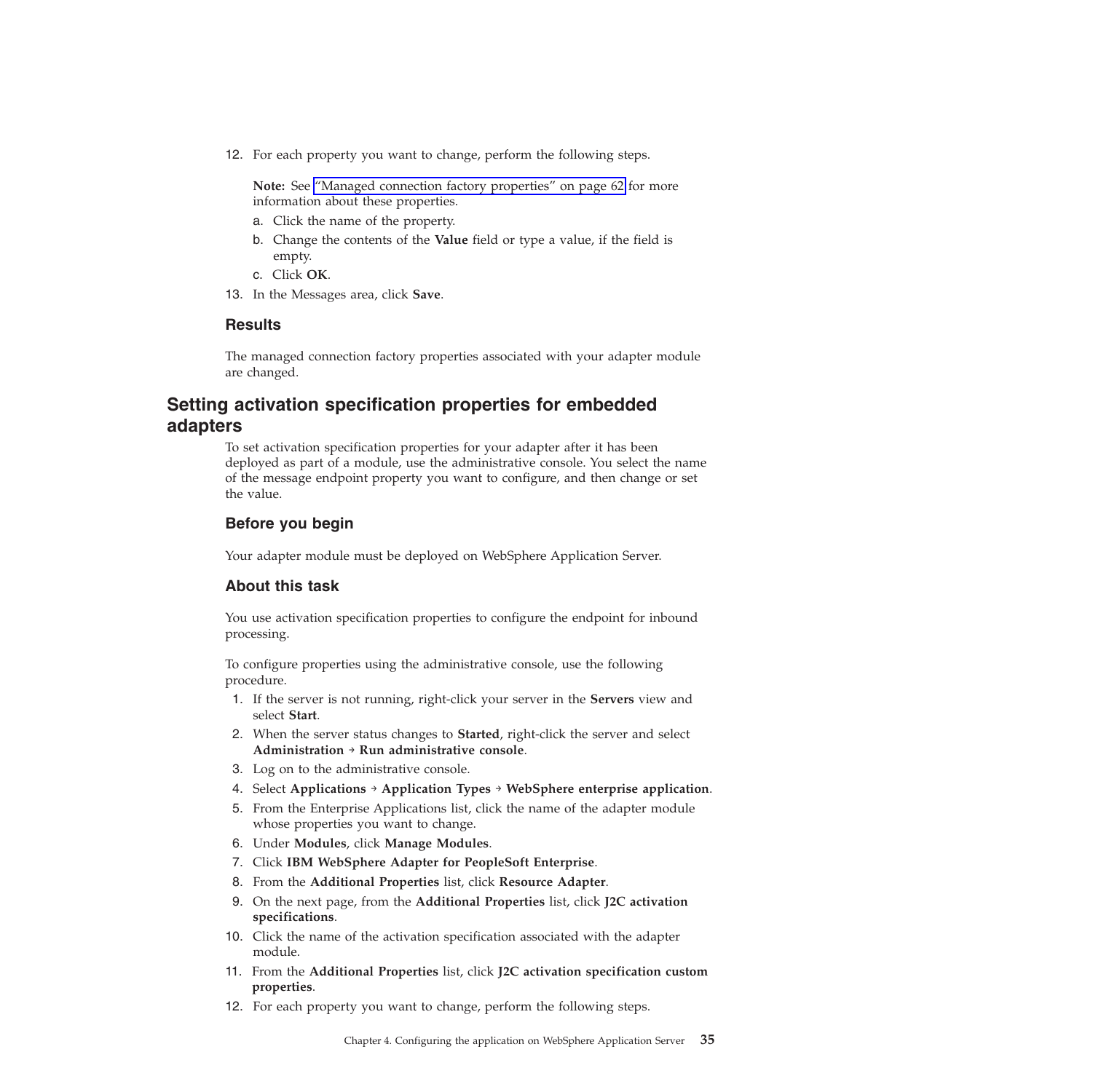**Note:** See ["Activation specification properties" on page 77](#page-80-0) for more information about these properties.

- a. Click the name of the property.
- b. Change the contents of the **Value** field or type a value, if the field is empty.
- c. Click **OK**.
- 13. In the Messages area, click **Save**.

#### **Results**

The activation specification properties associated with your adapter module are changed.

### **Changing configuration properties for stand-alone adapters**

To set configuration properties after you install a stand-alone adapter, you use the administrative console of the runtime environment. You provide general information about the adapter and then set resource adapter properties (which are used for general adapter operation). If the adapter is used for outbound operations, you create a connection factory and then set properties for it. If the adapter is used for inbound operations, you create an activation specification and then set properties for it.

### **Setting resource adapter properties for stand-alone adapters**

To set resource adapter properties for your stand-alone adapter after it has been installed on WebSphere Application Server, use the administrative console. You select the name of the property you want to configure and then change or set the value.

#### **Before you begin**

Your adapter must be installed on WebSphere Application Server.

#### **About this task**

Custom properties are default configuration properties shared by all WebSphere adapters.

To configure properties using the administrative console, use the following procedure.

- 1. If the server is not running, right-click your server in the **Servers** view and select **Start**.
- 2. When the server status changes to **Started**, right-click the server and select **Administration** → **Run administrative console**.
- 3. Log on to the administrative console.
- 4. Click **Resources** → **Resource Adapters** → **Resource adapters**.
- 5. In the Resource adapters page, click **IBM WebSphere Adapter for PeopleSoft Enterprise**.
- 6. In the **Additional Properties** list, click **Custom properties**.
- 7. For each property you want to change, perform the following steps.
	- a. Click the name of the property.
	- b. Change the contents of the **Value** field or type a value, if the field is empty.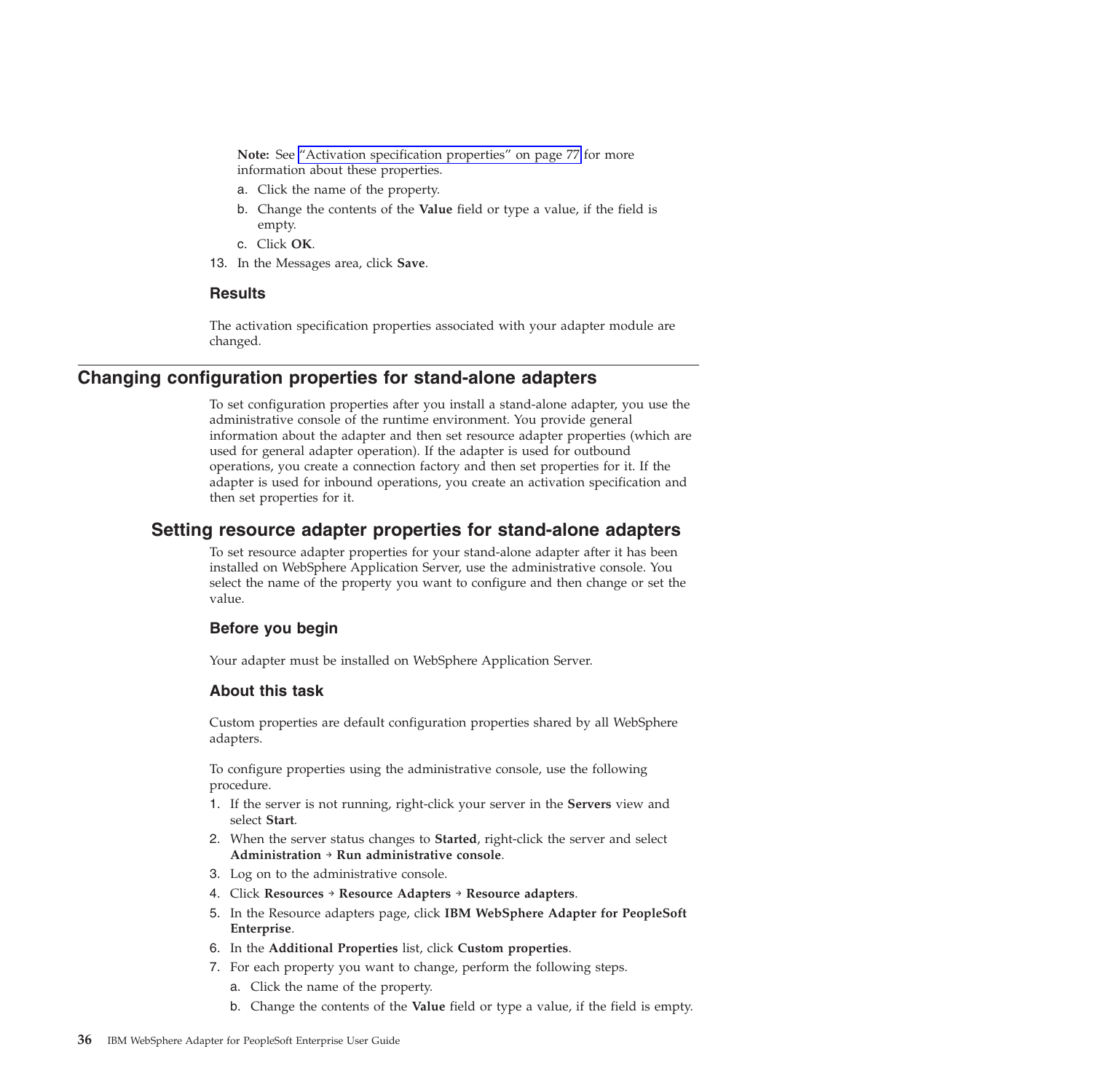- c. Click **OK**.
- 8. In the Messages area, click **Save**.

#### **Results**

The resource adapter properties associated with your adapter are changed.

# **Setting managed (J2C) connection factory properties for stand-alone adapters**

To set managed connection factory properties for your stand-alone adapter after it has been installed on WebSphere Application Server, use the administrative console. You select the name of the property you want to configure and then change or set the value.

### **Before you begin**

Your adapter must be installed on WebSphere Application Server.

### **About this task**

You use managed connection factory properties to configure the target PeopleSoft Enterprise server instance.

**Note:** In the administrative console, the properties are referred to as ″J2C connection factory properties.″

To configure properties using the administrative console, use the following procedure.

- 1. If the server is not running, right-click your server in the **Servers** view and select **Start**.
- 2. When the server status changes to **Started**, right-click the server and select **Administration** → **Run administrative console**.
- 3. Log on to the administrative console.
- 4. Click **Resources** → **Resource Adapters** → **Resource adapters**.
- 5. In the Resource adapters page, click **IBM WebSphere Adapter for PeopleSoft Enterprise**.
- 6. In the **Additional Properties** list, click **J2C connection factories**.
- 7. If you are going to use an existing connection factory, skip ahead to [select](#page-41-0) [from the list of existing connection factories.](#page-41-0)

**Note:** If you have selected **Specify connection properties** when you used the J2C Bean wizard to configure the adapter module, you do not need to create a connection factory.

If you are creating a connection factory, perform the following steps:

- a. Click **New**.
- b. In the **General Properties** section of the **Configuration** tab, type a name for the connection factory. For example, you can type AdapterCF.
- c. Type a value for **JNDI name**. For example, you can type com/eis/AdapterCF.
- d. Optional: Select an authentication alias from the **Component-managed authentication alias** list.
- e. Click **OK**.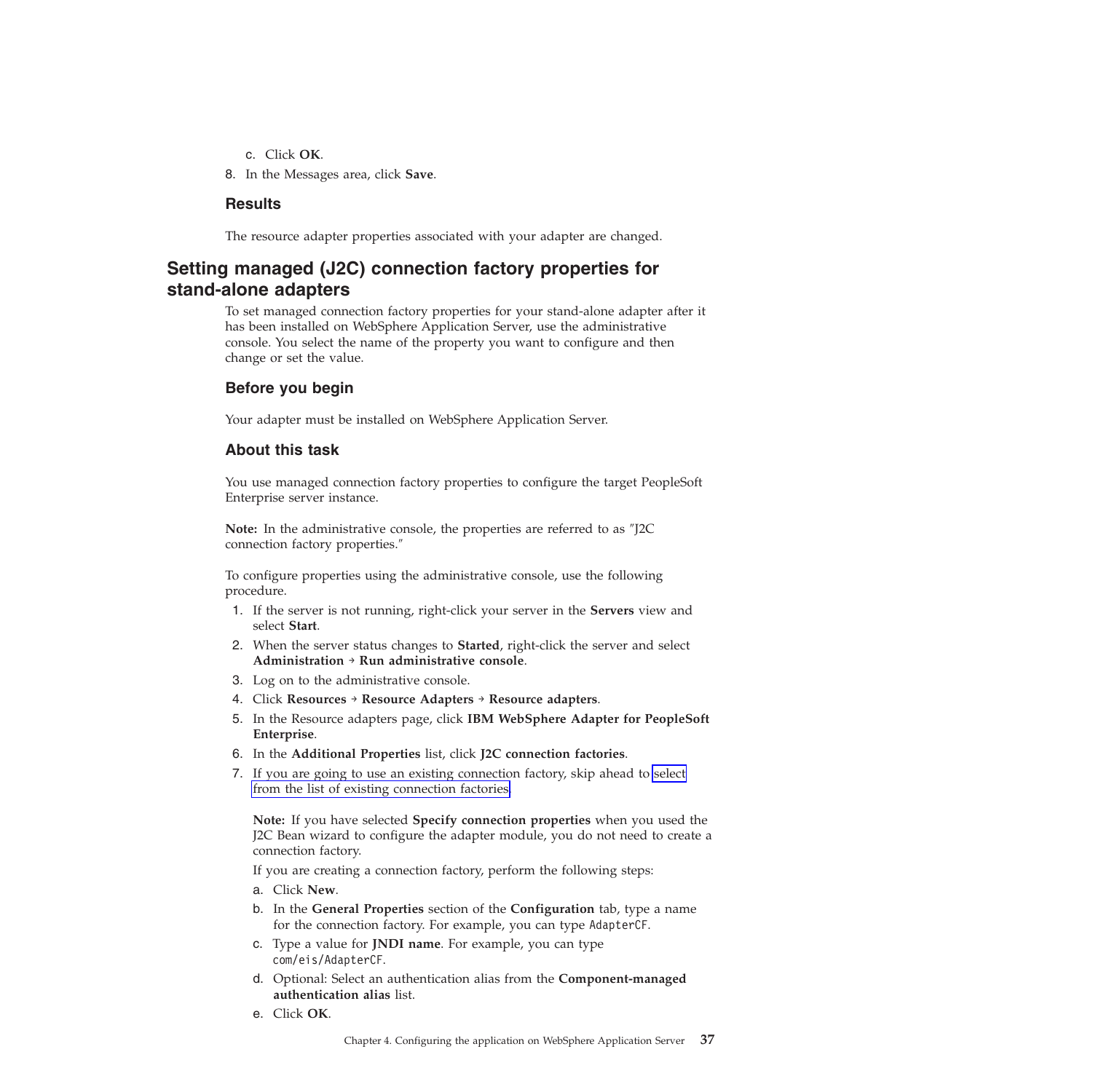f. In the Messages area, click **Save**.

The newly created connection factory is displayed.

- <span id="page-41-0"></span>8. In the list of connection factories, click the one you want to use.
- 9. In the **Additional Properties** list, click **Custom properties**.

Custom properties are those J2C connection factory properties that are unique to Adapter for PeopleSoft Enterprise. Connection pool and advanced connection factory properties are properties you configure if you are developing your own adapter.

10. For each property you want to change, perform the following steps.

**Note:** See ["Managed connection factory properties" on page 62](#page-65-0) for more information about these properties.

- a. Click the name of the property.
- b. Change the contents of the **Value** field or type a value, if the field is empty.
- c. Click **OK**.
- 11. After you have finished setting properties, click **Apply**.
- 12. In the Messages area, click **Save**.

#### **Results**

The managed connection factory properties associated with your adapter are set.

## **Setting activation specification properties for stand-alone adapters**

To set activation specification properties for your stand-alone adapter after it has been installed on WebSphere Application Server, use the administrative console. You select the name of the message endpoint property you want to configure, and then change or set the value.

## **Before you begin**

Your adapter must be installed on WebSphere Application Server.

### **About this task**

You use activation specification properties to configure the endpoint for inbound processing.

To configure properties using the administrative console, use the following procedure.

- 1. If the server is not running, right-click your server in the **Servers** view and select **Start**.
- 2. When the server status changes to **Started**, right-click the server and select **Administration** → **Run administrative console**.
- 3. Log on to the administrative console.
- 4. Click **Resources** → **Resource Adapters** → **Resource adapters**.
- 5. In the Resource adapters page, click **IBM WebSphere Adapter for PeopleSoft Enterprise**.
- 6. In the **Additional Properties** list, click **J2C activation specifications**.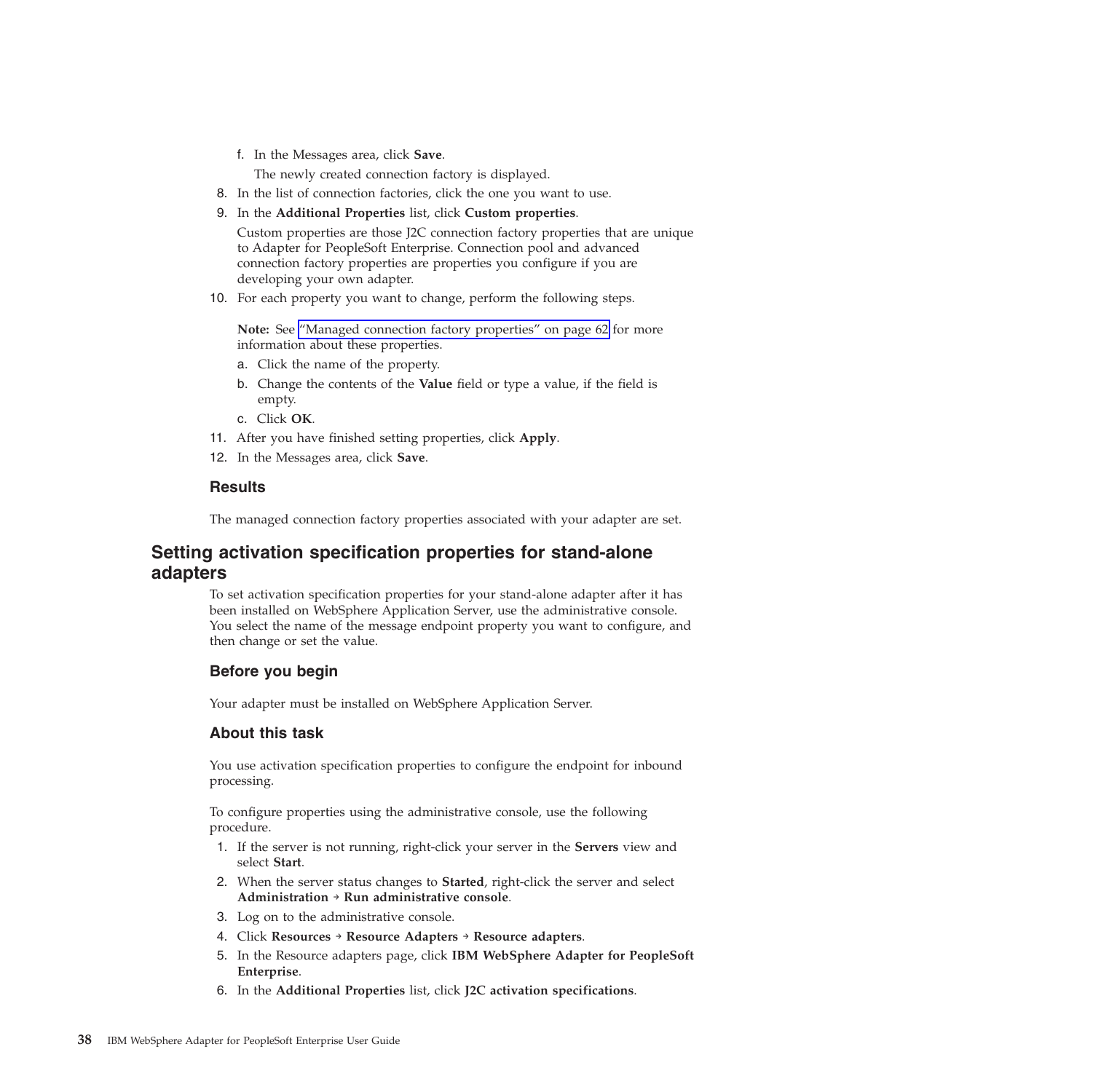7. If you are going to use an existing activation specification, skip ahead to select from an existing list of activation specifications.

**Note:** If you have selected **Use predefined connection properties** when you used the J2C Bean wizard to configure the adapter module, you do not need to create an activation specification.

If you are creating an activation specification, perform the following steps:

- a. Click **New**.
- b. In the **General Properties** section of the **Configuration** tab, type a name for the activation specification. For example, you can type AdapterAS.
- c. Type a value for **JNDI name**. For example, you can type com/eis/AdapterAS.
- d. Optional: Select an authentication alias from the **Authentication alias** list.
- e. Select a message listener type.
- f. Click **OK**.
- g. Click **Save** in the **Messages** box at the top of the page. The newly created activation specification is displayed.
- 8. In the list of activation specifications, click the one you want to use.
- 9. In the Additional Properties list, click **J2C activation specification custom properties**.
- 10. For each property you want to set, perform the following steps.
	- a. Click the name of the property.
	- b. Change the contents of the **Value** field or type a value, if the field is empty.
	- c. Click **OK**.
- 11. After you have finished setting properties, click **Apply**.
- 12. In the Messages area, click **Save**.

#### **Results**

The activation specification properties associated with your adapter are set.

## **Adding dependency libraries to the deployed resource adapter**

The deployed resource adapter running in the WebSphere Application Server requires the same dependency libraries as it does in Rational Application Developer for WebSphere Software to process requests. The method for adding these library files depends on the mode of the resource adapter deployment: standalone or embedded in the EAR file.

## **Standalone deployment**

The dependency libraries may be added to the resource adapter deployed standalone either during initial deployment of the RAR file or by configuring the Resource Adapter properties after deployment. To set the values during initial deployment of the RAR file, specify Class path and Native path locations. Class path is used to point to JAR files, and Native path is used to point to native libraries, such as \*.dll, \*.so. To set the dependency library path files after the adapter has been installed on WebSphere Application Server, use the administrative console to modify the values for the Resource Adapter.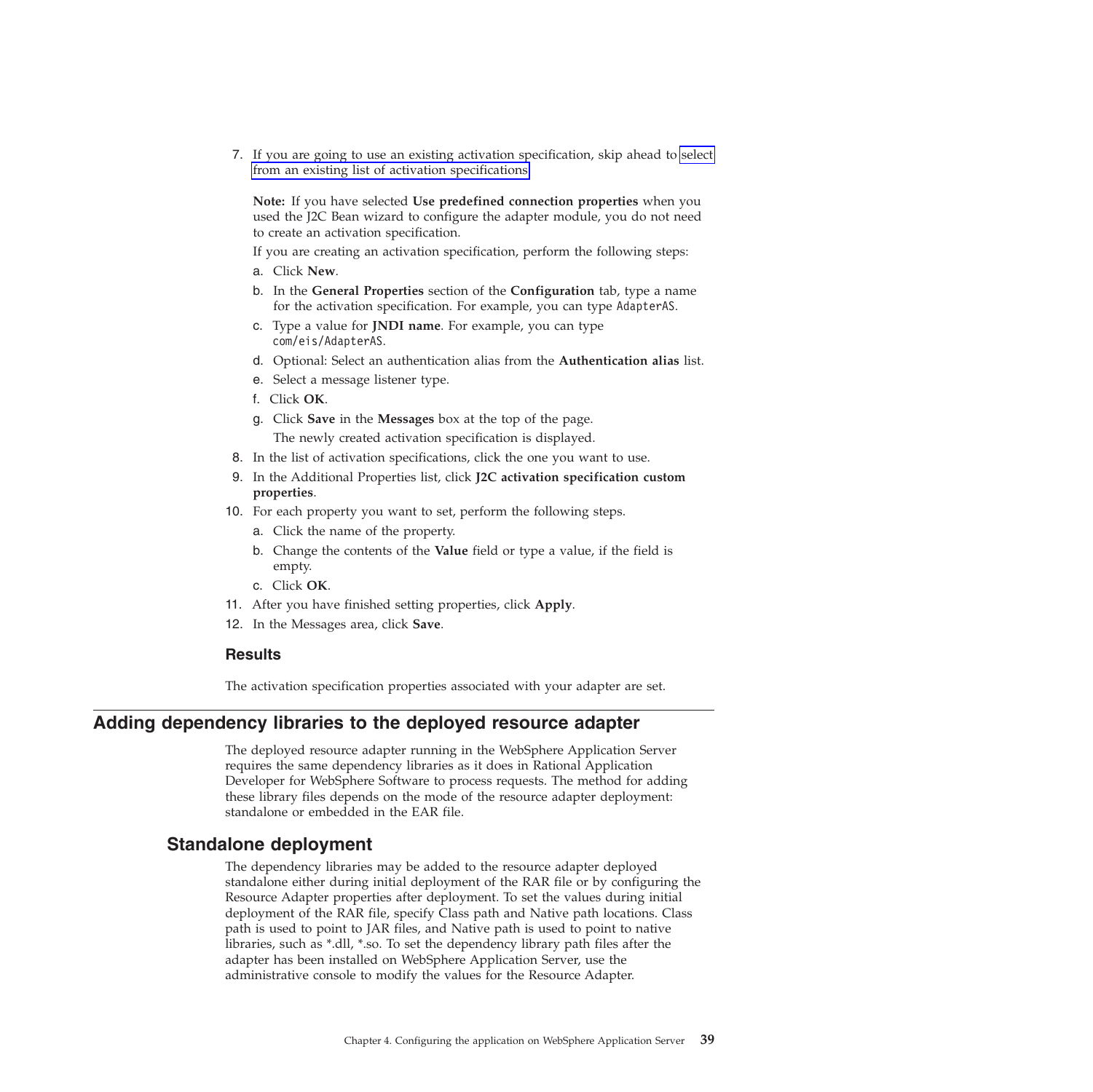# **EAR deployment**

For the rare case when the connector needs to be embedded in the EAR file, the dependant libraries are added as shared libraries. Define the appropriate shared library containing external dependencies and associate them with the EAR file.

### **About this task**

There are two methods to do this task:

- v Using enhanced EAR editor in Rational Application Developer for WebSphere Software
- v Using administrative console of the WebSphere Application Server

#### **Using enhanced EAR editor**

You can use the EAR editor in Rational Application Developer for WebSphere Software to add the dependency libraries.

#### **About this task**

To create shared libraries using the EAR editor, use the following procedure.

- 1. Open Enhanced EAR editor.
- 2. Click **Deployment** tab.
- 3. Expand **Shared Library** section.
- 4. Click **Add** to add new shared library.
- 5. Specify the shared library parameters and click **OK**.
- 6. Deploy the EAR to the server.

#### **Results**

The dependent libraries are added as shared libraries.

#### **Using administrative console of the WebSphere Application Server**

You can use the administrative console of the WebSphere Application Server to add the dependency libraries.

#### **Before you begin**

Make sure dependent files are available on the server machine in the separate folder. If needed, copy dependent files on the server machine.

- 1. Define WebSphere variables to point to appropriate folders.
- 2. Define the shared library through the server administrative console; you can specify it using WebSphere variables defined in above step 1.
- 3. Deploy the EAR to the server.
- 4. Configure the EAR to reference defined shared library.

#### **Results**

The dependent libraries are added as shared libraries.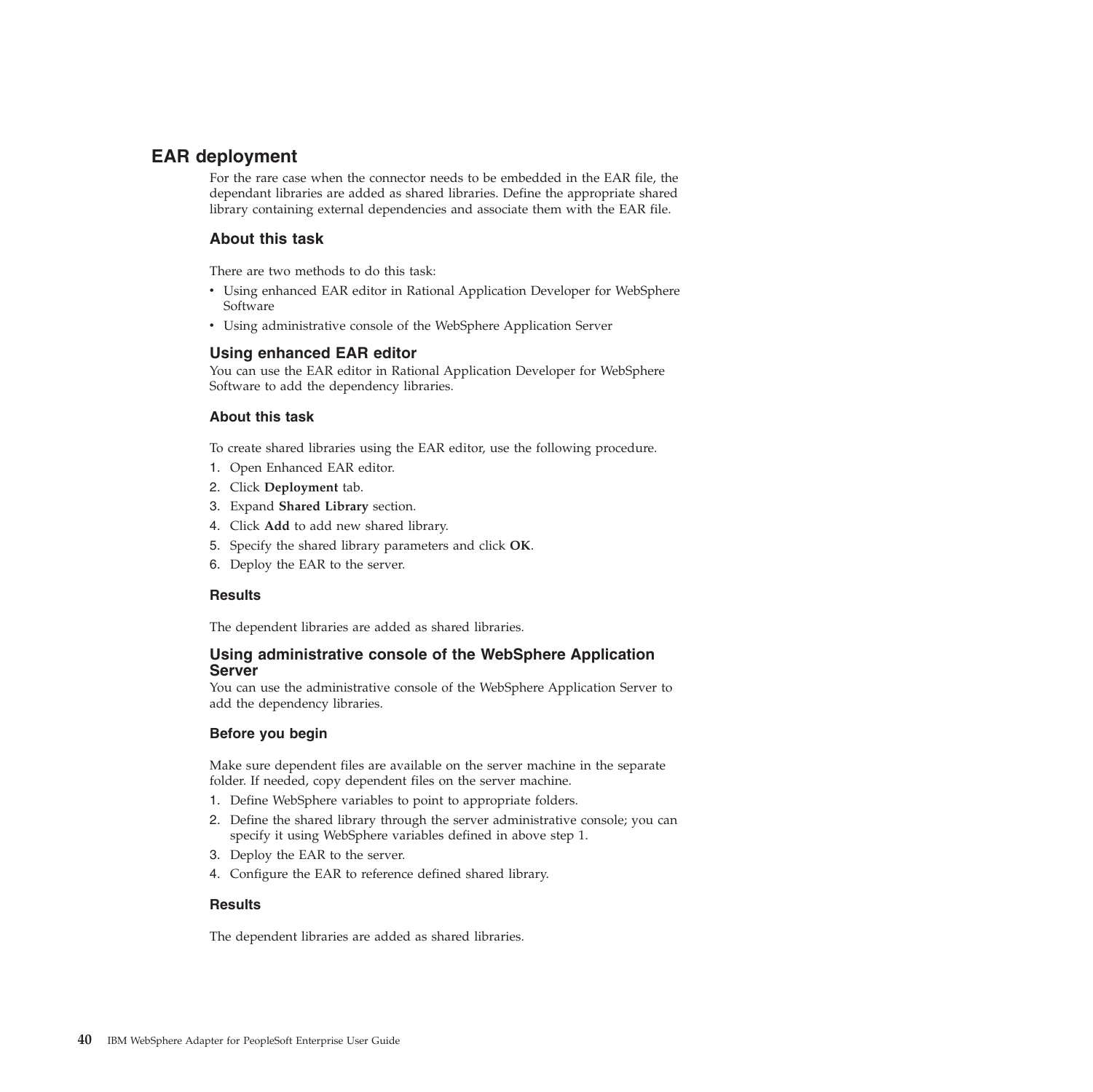# **Chapter 5. Troubleshooting and support**

Common troubleshooting techniques and self-help information help you identify and solve problems quickly.

# **Configuring logging and tracing**

Configure logging and tracing to suit your requirements. Enable logging for the adapter to control the status of event processing. Change the adapter log and trace file names to separate them from other log and trace files.

# **Configuring logging properties**

Use the administrative console to enable logging and to set the output properties for a log, including the location, level of detail, and output format of the log.

## **About this task**

Before the adapters can log monitored events, you must specify the service component event points that you want to monitor, what level of detail you require for each event, and format of the output used to publish the events to the logs. Use the administrative console to perform the following tasks:

- Enable or disable a particular event log
- Specify the level of detail in a log
- v Specify where log files are stored and how many log files are kept
- Specify the format for log output

If you set the output for log analyzer format, you can open trace output using the Log Analyzer tool, which is an application included with your application server. This is useful if you are trying to correlate traces from two different server processes, because it allows you to use the merge capability of the Log Analyzer.

For more information about monitoring on a application server, including service components and event points, see the documentation for your application server.

You can change the log configuration statically or dynamically. Static configuration takes effect when you start or restart the application server. Dynamic, or run time, configuration changes apply immediately.

When a log is created, the detail level for that log is set from the configuration data. If no configuration data is available for a particular log name, the level for that log is obtained from the parent of the log. If no configuration data exists for the parent log, the parent of that log is checked, and so on, up the tree, until a log with a non-null level value is found. When you change the level of a log, the change is propagated to the children of the log, which recursively propagate the change to their children, as necessary.

To enable logging and set the output properties for a log, use the following procedure.

- 1. In the navigation pane of the administrative console, click **Servers** → **WebSphere application servers**.
- 2. Click the name of the server that you want to work with.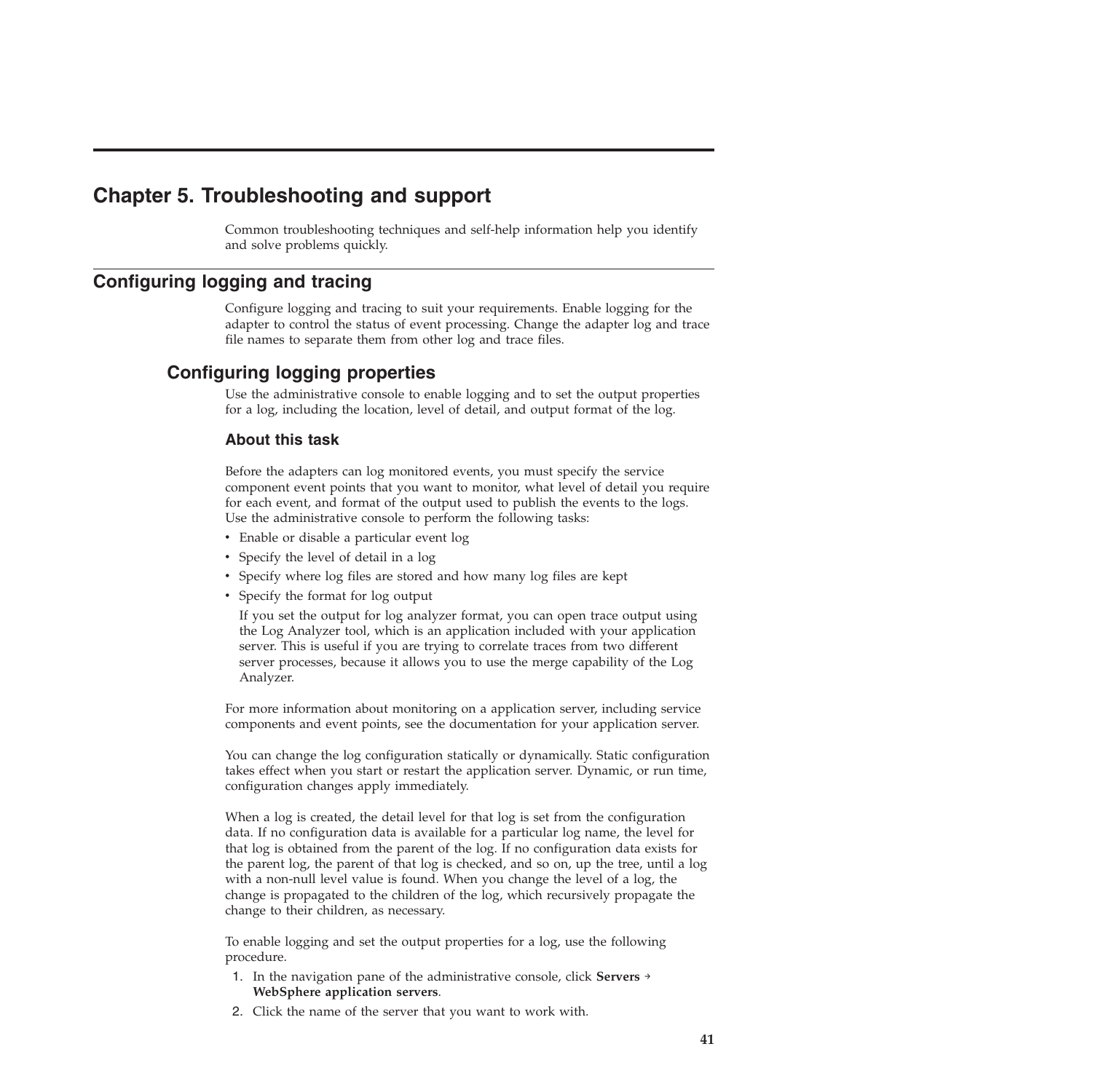- 3. Under **Troubleshooting**, click **Logging and tracing**.
- 4. Click **Change Log Detail Levels**.
- 5. Specify when you want the change to take effect:
	- v For a static change to the configuration, click the **Configuration** tab.
	- v For a dynamic change to the configuration, click the **Runtime** tab.
- 6. Click the names of the packages whose logging level you want to modify. The package names for WebSphere Adapters start with **com.ibm.j2ca.\***:
	- v For the adapter base component, select **com.ibm.j2ca.base.\***.
	- v For the adapter base component and all deployed adapters, select **com.ibm.j2ca.\***.
	- v For the Adapter for PeopleSoft Enterprise only, select the **com.ibm.j2ca.peoplesoft.\*** package.
- 7. Select the logging level.

| <b>Logging Level</b> | Description                                                                                                                                                                                                                                               |
|----------------------|-----------------------------------------------------------------------------------------------------------------------------------------------------------------------------------------------------------------------------------------------------------|
| Fatal                | The task cannot continue or the component cannot function.                                                                                                                                                                                                |
| Severe               | The task cannot continue, but the component can still function.<br>This logging level also includes conditions that indicate an<br>impending fatal error, that is, situations that strongly suggest that<br>resources are on the verge of being depleted. |
| Warning              | A potential error has occurred or a severe error is impending.<br>This logging level also includes conditions that indicate a<br>progressive failure, for example, the potential leaking of<br>resources.                                                 |
| Audit                | A significant event has occurred that affects the server state or<br>resources.                                                                                                                                                                           |
| Info                 | The task is running. This logging level includes general<br>information outlining the overall progress of a task.                                                                                                                                         |
| Config               | The status of a configuration is reported or a configuration<br>change has occurred.                                                                                                                                                                      |
| Detail               | The subtask is running. This logging level includes general<br>information detailing the progress of a subtask.                                                                                                                                           |

- 8. Click **Apply**.
- 9. Click **OK**.
- 10. To have static configuration changes take effect, stop and then restart the application server.

#### **Results**

Log entries from this point forward contain the specified level of information for the selected adapter components.

## **Changing the log and trace file names**

To keep the adapter log and trace information separate from other processes, use the administrative console to change the file names. By default, log and trace information for all processes and applications on a application server is written to the SystemOut.log and trace.log files.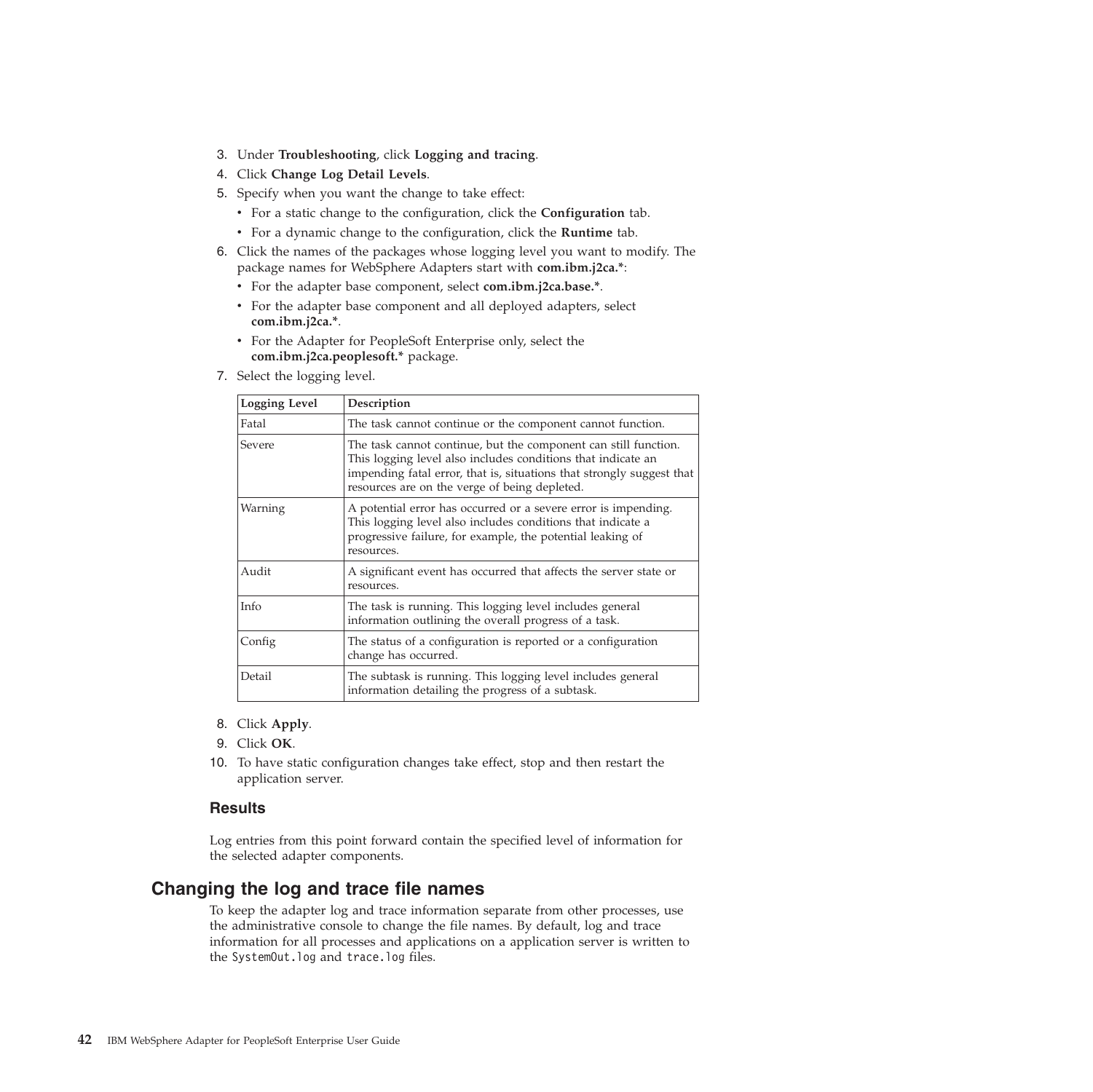## **Before you begin**

You can change the log and trace file names at any time after the adapter module has been deployed to an application server.

### **About this task**

You can change the log and trace file names statically or dynamically. Static changes take effect when you start or restart the application server. Dynamic or run time changes apply immediately.

Log and trace files are in the *install\_root*/profiles/*profile\_name*/logs/ *server\_name* folder.

To set or change the log and trace file names, use the following procedure.

- 1. In the navigation pane of the administrative console, select **Applications > Application Types > WebSphere application servers**.
- 2. In the Enterprise Applications list, click the name of the adapter application. This is the name of the EAR file for the adapter, but without the ear file extension. For example, if the EAR file is named Accounting OutboundApp.ear, then click **Accounting\_OutboundApp**.
- 3. In the Configuration tab, in the Modules list, click **Manage Modules**.
- 4. In the list of modules, click IBM WebSphere Adapter for PeopleSoft Enterprise.
- 5. In the Configuration tab, under Additional Properties, click **Resource Adapter**.
- 6. In the Configuration tab, under Additional Properties, click **Custom properties**.
- 7. In the Custom Properties table, change the file names.
	- a. Click either **logFilename** to change the name of the log file or **traceFilename** to change the name of the trace file.
	- b. In the Configuration tab, type the new name in the **Value** field. By default, the log file is called SystemOut.log and the trace file is called trace.log.
	- c. Click **Apply** or **OK**. Your changes are saved on your local machine.
	- d. To save your changes to the master configuration on the server, use one of the following procedures:
		- v **Static change**: Stop and restart the server. This method allows you to make changes, but those changes do not take effect until you stop and start the server.
		- v **Dynamic change**: Click the **Save** link in the Messages box above the Custom properties table. Click **Save** again when prompted.

## **First-failure data capture (FFDC) support**

The adapter supports first-failure data capture (FFDC), which provides persistent records of failures and significant software incidents that occur during run time in WebSphere Application Server.

The FFDC feature runs in the background and collects events and errors that occur at run time. The feature provides a means for associating failures to one another, allowing software to link the effects of a failure to their causes, and thereby facilitate the quick location of the root cause of a failure. The data that is captured can be used to identify exception processing that occurred during the adapter run time.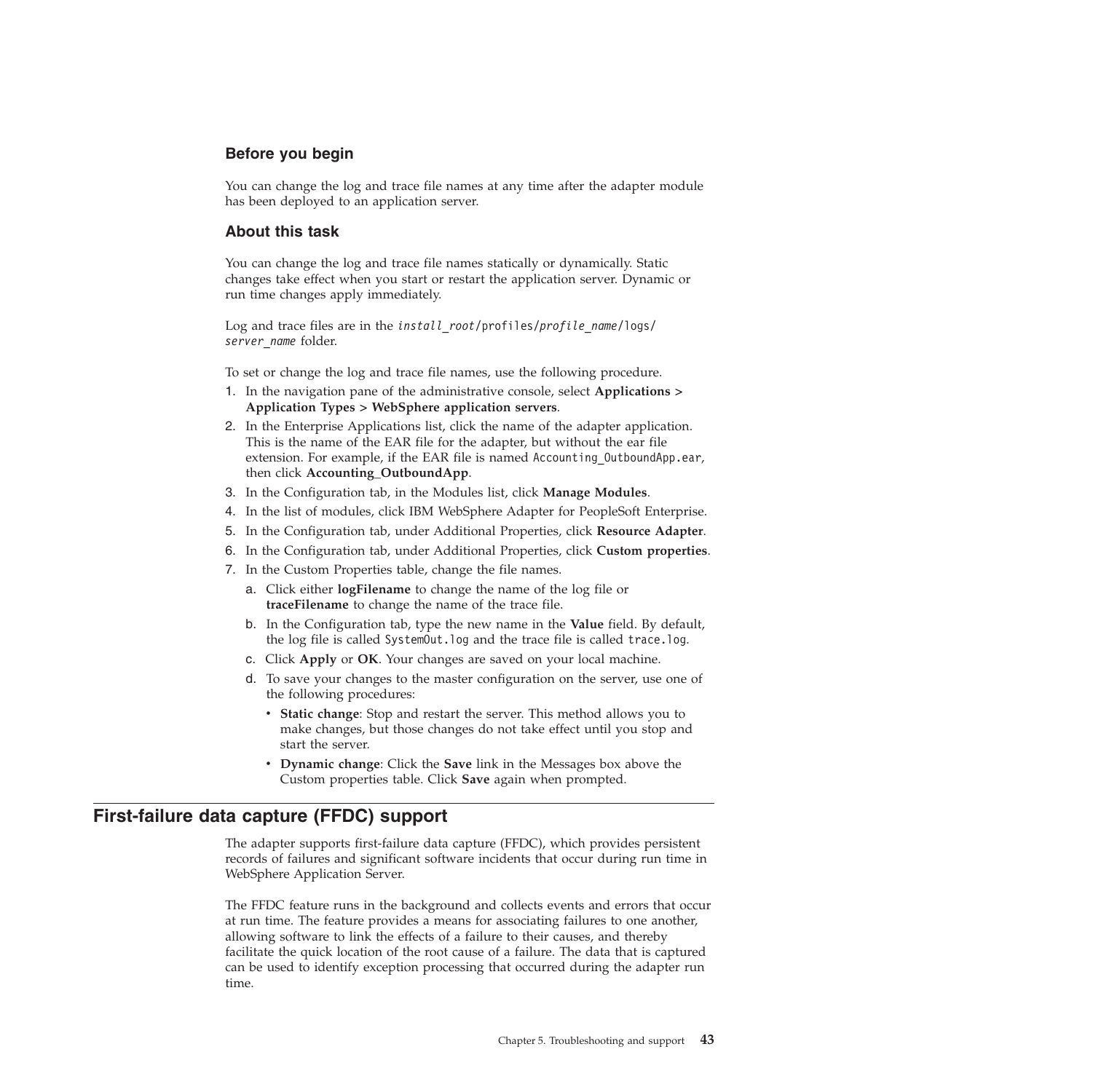When a problem occurs, the adapter writes exception messages and context data to a log file, which is located in the *install\_root*/profiles/*profile*/logs/ffdc directory.

For more information about first-failure data capture (FFDC), see the WebSphere Application Server documentation.

### **Support for non-english locales during inbound processing**

WebSphere Adapter for PeopleSoft Enterprise cannot process an inbound operation when the system locale is non-English (such as Chinese and Hebrew).

#### **Problem:**

Even though the system locale of the workstations where PeopleSoft server and the Adapter for PeopleSoft run are both non-English (such as Chinese and Hebrew), the returned value is in the English locale format instead of corresponding locale format. This prevents the adapter from parsing the event time stamp.

#### **Symptom:**

The adapter fails when trying to parse the event time stamp during an inbound operation. An exception message similar to the following can be found in the ffdc log files.

```
Stack Dump = java.text.ParseException: Unparseable date: "08/31/2007 10:58AM PDT"
at com.ibm.icu.text.DateFormat.parse(DateFormat.java:488)
at com.ibm.j2ca.peoplesoft.PeopleSoftEvent.(PeopleSoftEvent.java:80) at com.ibm.j2ca.peoplesoft.Peop
```
#### **Solution:**

To overcome this exception, change the DateFormat property in the ActivationSpec to ″MM/dd/yyyy HH:mm″.

#### **Support for setting values with PeopleTools 8.22**

WebSphere Adapter for PeopleSoft Enterprise does not set some values with PeopleTools 8.22 .

#### **Problem**

WebSphere Adapter for PeopleSoft Enterprise fails when trying to set values for the EditHistoryItems and GetDummyRows properties.

#### **Symptom**

The adapter fails when trying to set values for the EditHistoryItems and GetDummyRows properties. An exception message similar to the following one appears in the trace file:

```
Caused by:
com.ibm.j2ca.peoplesoft.exceptions.EISOperationFailedException: An error has occurred while setting
at com.ibm.j2ca.peoplesoft.PeopleSoftUtility.setSystemPropertiesOnEisObject(PeopleSoftUtility.java:672)
at com.ibm.j2ca.peoplesoft.commands.PeopleSoftRetrieveCommand.doRetrieve(PeopleSoftRetrieveCommand.j
... 56 more
Caused by: com.ibm.j2ca.peoplesoft.exceptions.EISOperationFailedException: The call to the method ha
at com.ibm.j2ca.peoplesoft.PeopleSoftUtility.set(PeopleSoftUtility.java:99)
at com.ibm.j2ca.peoplesoft.PeopleSoftUtility.setSystemPropertiesOnEisObject(PeopleSoftUtility.java:662)
... 57 more
```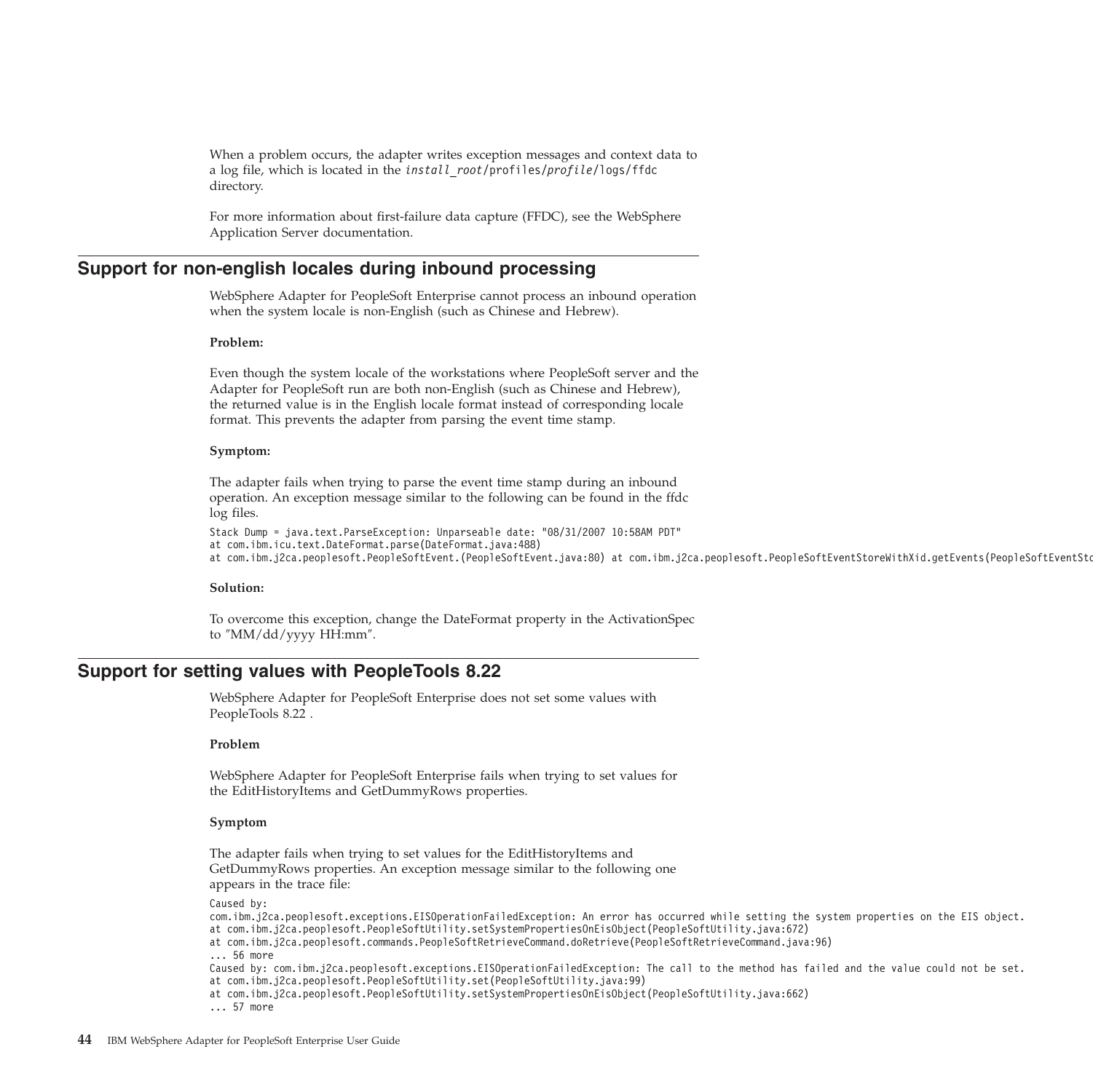Caused by: java.lang.NoSuchMethodException: PeopleSoft.Generated.CompIntfc.WbiUserCompCi.setEditHi at java.lang.Class.throwNoSuchMethodException(Class.java:274) at java.lang.Class.getMethod(Class.java:799) at com.ibm.j2ca.peoplesoft.PeopleSoftUtility.set(PeopleSoftUtility.java:74)

#### **Cause**

PeopleTools 8.22 does not support the EditHistoryItems and GetDummyRows properties.

#### **Solution**

To overcome this exception, do not use PeopleTools 8.22 for EditHistoryItems or GetDummyRows properties.

### **Self-help resources**

Use the resources of IBM software support to get the most current support information, obtain technical documentation, download support tools and fixes, and avoid problems with WebSphere Adapters. The self-help resources also help you diagnose problems with the adapter and provide information about how to contact IBM software support.

#### **Support Web site**

The WebSphere Adapters software support Web site at [http://www.ibm.com/](http://www.ibm.com/software/integration/wbiadapters/support/) [software/integration/wbiadapters/support/](http://www.ibm.com/software/integration/wbiadapters/support/) provides links to many resources to help you learn about, use, and troubleshoot WebSphere Adapters, including:

- Flashes (alerts about the product)
- Technical information including the product information center, manuals, IBM Redbooks®, and whitepapers
- Educational offerings
- Technotes

#### **Recommended fixes**

A list of recommended fixes you must apply is available at the following location: [http://www.ibm.com/support/docview.wss?fdoc=aimadp&rs=695](http://www.ibm.com/support/docview.wss?fdoc=aimadp&rs=695&uid=swg27010397) [&uid=swg27010397](http://www.ibm.com/support/docview.wss?fdoc=aimadp&rs=695&uid=swg27010397)

#### **Technotes**

Technotes provide the most current documentation about the Adapter for PeopleSoft Enterprise, including the following topics:

• Problems and their currently available solutions

- Answers to frequently asked questions
- v How to information about installing, configuring, using, and troubleshooting the adapter
- v *IBM Software Support Handbook*

For a list of technotes for WebSphere Adapters, visit this address:

[http://www.ibm.com/support/search.wss?tc=SSMKUK&rs=695&rank=8](http://www.ibm.com/support/search.wss?tc=SSMKUK&rs=695&rank=8&dc=DB520+D800+D900+DA900+DA800+DB560&dtm) [&dc=DB520+D800+D900+DA900+DA800+DB560&dtm](http://www.ibm.com/support/search.wss?tc=SSMKUK&rs=695&rank=8&dc=DB520+D800+D900+DA900+DA800+DB560&dtm)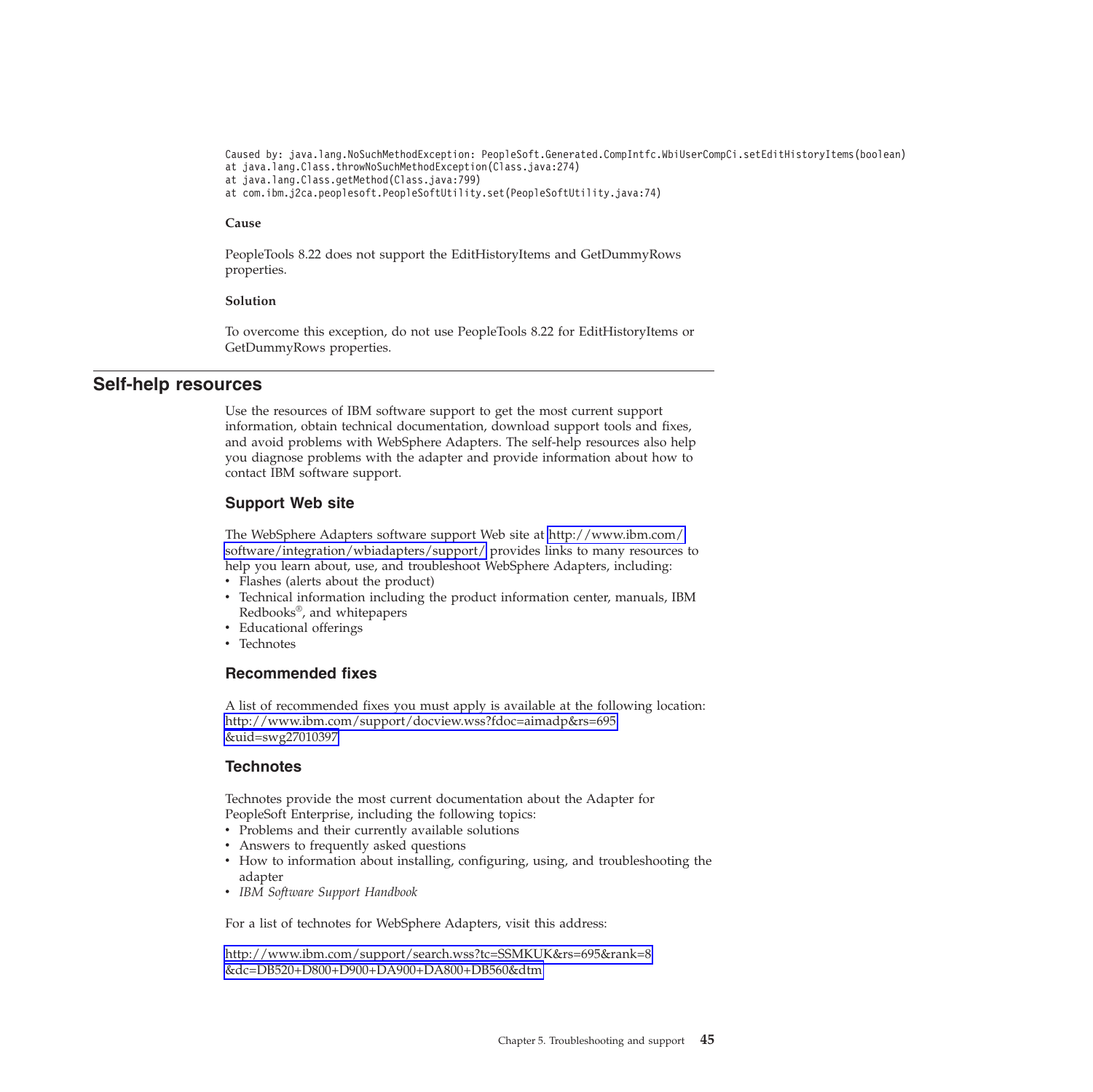## **Plug-in for IBM Support Assistant**

Adapter for PeopleSoft Enterprise provides a plug-in for IBM Support Assistant, which is a free, local software serviceability workbench. The plug-in supports the dynamic trace feature. For information about installing or using IBM Support Assistant, visit this address:

<http://www.ibm.com/software/support/isa/>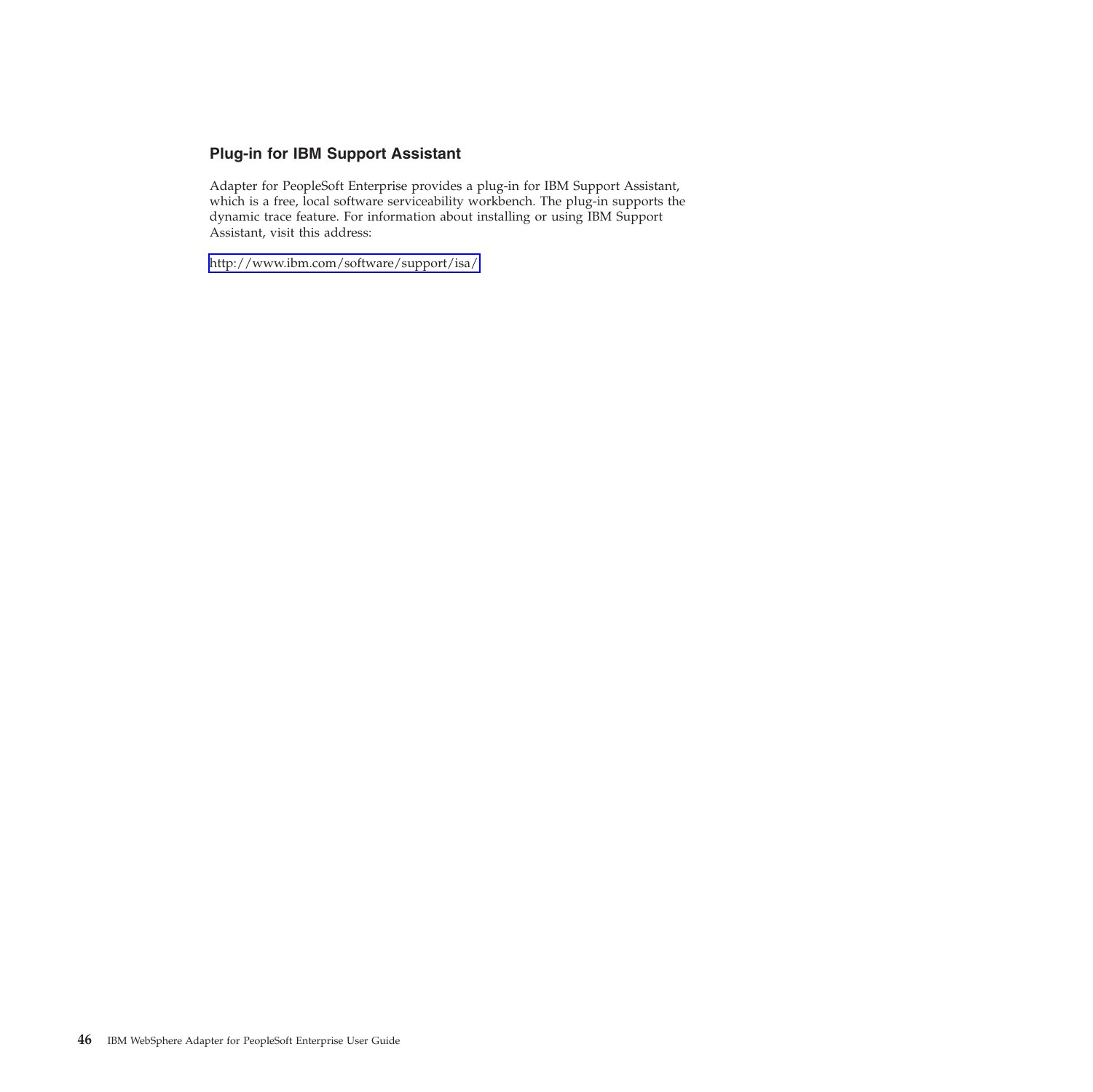# **Chapter 6. Reference information**

To support you in your tasks, reference information includes details about business objects that are generated by the J2C Bean wizard and information about adapter properties, including those that support bidirectional transformation. It also includes pointers to adapter messages and related product information.

# **Business object information**

A business object is a structure that contains application-specific information about how the adapter should process the business object as well as the operation to be performed on the business object. The name of the business object is generated by the J2C Bean wizard in accordance with the naming convention for the adapter.

# **Application-specific information**

Application-specific information (ASI) is metadata that specifies how to process business objects for adapter for PeopleSoft Enterprise.

When the J2C Bean wizard generates a business object, it automatically generates a business object definition, which is saved as an XSD (XML Schema Definition) file. The business object definition contains the application-specific information for that business object.

The adapter for PeopleSoft Enterprise uses application-specific information (ASI) to create queries for Create, Retrieve, Update, and Delete operations.

## **Metadata at the business-object-level**

Metadata at the Business-object-level defines the top-level wrapper of the business object. The following table describes the elements of business-object metadata .

| Metadata element            | Description                                                                                                                                                                                                                                                                                                                                                                                  |
|-----------------------------|----------------------------------------------------------------------------------------------------------------------------------------------------------------------------------------------------------------------------------------------------------------------------------------------------------------------------------------------------------------------------------------------|
| ObjectName                  | The corresponding object in the PeopleSoft application; in other words, the<br>component interface name as defined in PeopleTools. Set this for the top-level<br>business object only.                                                                                                                                                                                                       |
| GetCurrentItem              | When set to true, only effective-dated items are retrieved during an operation.                                                                                                                                                                                                                                                                                                              |
| IgnoreEffectiveSequence     | When set to true, the effective sequence number is ignored and the record is inserted<br>either at the lowest index, which has the current effective date or at the highest<br>index, which has the oldest effective date. If you set this parameter, you must also set<br>either InsAtCurrentEffDtPos or InsAtOldestEffDtPos. This parameter is used only for<br>the effective dated items. |
| <b>InsAtOldestEffDtPos</b>  | When set to true and an incorrect index (negative number) is returned by the<br>PeopleTools API, getEffectiveItemNum(), the adapter inserts the row at the highest<br>index, which has the oldest effective date. If you set this parameter, do not set<br>InsAtCurrentEffDtPos.                                                                                                             |
| <b>InsAtCurrentEffDtPos</b> | When set to true and an incorrect index (negative number) is returned by the<br>PeopleTools API, getEffectiveItemNum(), the adapter inserts the row at the lowest<br>index (zero), which has the current effective date. If you set this parameter, do not set<br>InsAtOldestEffDtPos.                                                                                                       |
| StatusColumnName            | A property used to perform deletes. Set this for the top-level business object only.                                                                                                                                                                                                                                                                                                         |

*Table 3. Metadata for business objects*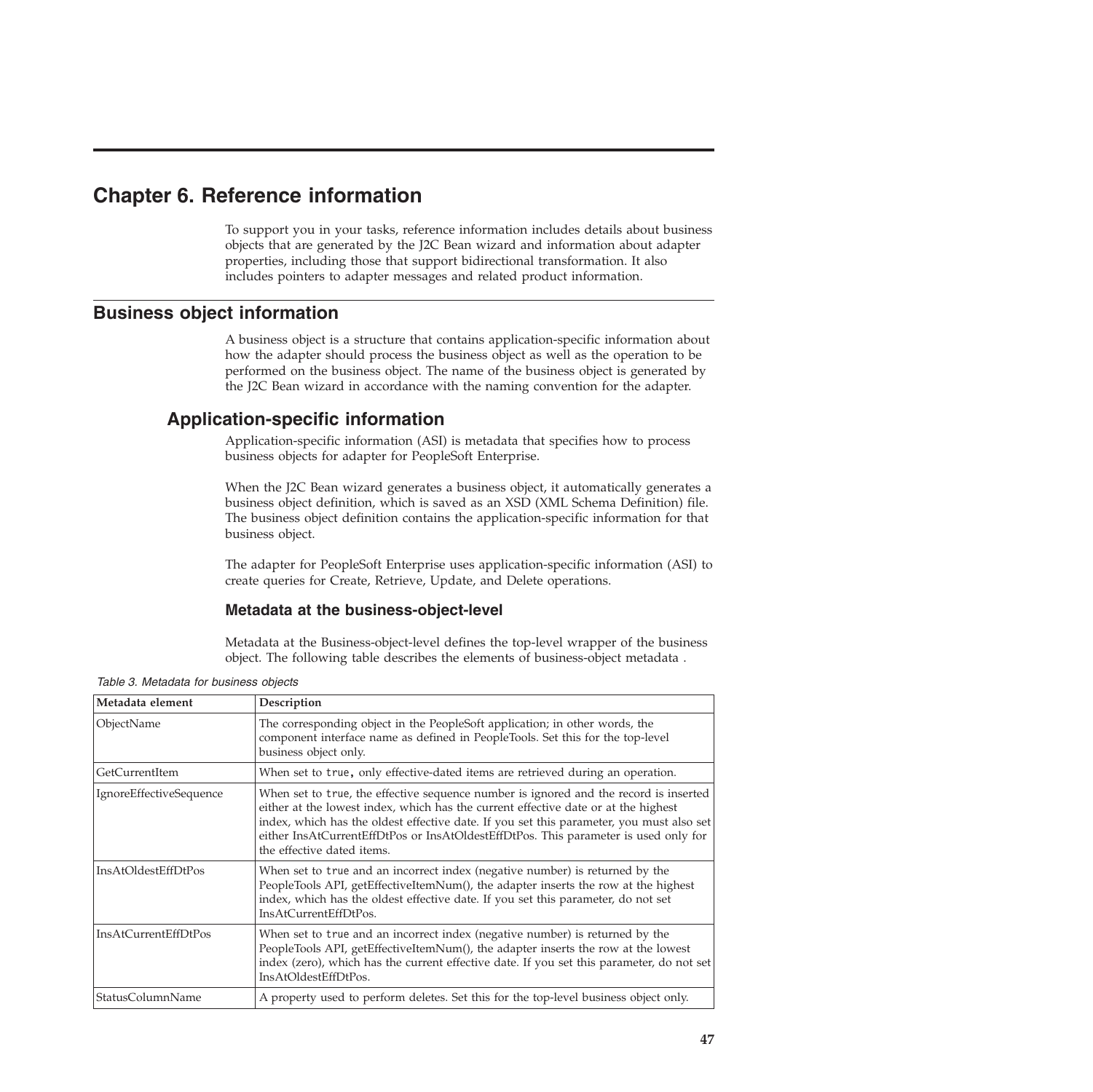*Table 3. Metadata for business objects (continued)*

| Metadata element   | Description                                                                                                                 |
|--------------------|-----------------------------------------------------------------------------------------------------------------------------|
| <i>StatusValue</i> | Identifies a business object that is inactive or that has been deleted. Set this for the<br>top-level business object only. |

### **Metadata at the property-level**

Metadata at the property level defines the property of a business object. The property can be a simple string type, or it can be a complex property type that represents child objects or an array of child objects. The following table describes the metadata elements of a complex property (a child) or a structure or table property (an array of child objects).

| Metadata element  | Description                                                                                                                                                                                                                                                                                        |
|-------------------|----------------------------------------------------------------------------------------------------------------------------------------------------------------------------------------------------------------------------------------------------------------------------------------------------|
| PrimaryKey        | GetKey/CreateKey attribute in the component interface or a key in the child collection.                                                                                                                                                                                                            |
| FindKey           | FindKey attribute in the component interface.                                                                                                                                                                                                                                                      |
| EffectiveDate     | EffectiveDate attribute in the component interface.                                                                                                                                                                                                                                                |
| EffectiveSequence | EffectiveSequence attribute in the component interface.                                                                                                                                                                                                                                            |
| KeepRelations     | Affects the processing of child objects when the adapter performs an update operation. If<br>this parameter is enabled and the adapter finds a missing child object of a parent during<br>the operation, the child object is not deleted and the relationship between the objects is<br>preserved. |
| <b>UID</b>        | Determines whether the adapter will set values for key attributes within the business object<br>or not. When this is set to true, the adapter does not set values for these keys but allows<br>PeopleCode to automatically generate values for the keys.                                           |
| Getter            | The name of the get method used to read values for the property.                                                                                                                                                                                                                                   |
| Setter            | The name of the set method used to set values for the property.                                                                                                                                                                                                                                    |

*Table 4. Metadata for Property*

# **Supported operations**

An operation is the action that an adapter can perform on the PeopleSoft Enterprise server during outbound processing. The name of the operation typically indicates the type of action that the adapter takes, such as *create* or *update*.

The following table defines the operations that the adapter supports.

*Table 5. Supported operations of business objects*

| <b>Operation</b> | <b>Definition</b>                                                                                                                                                                                                                                                                                                                                                                                                                                                                                                                                                                                                                                                                                                                                                                                 |
|------------------|---------------------------------------------------------------------------------------------------------------------------------------------------------------------------------------------------------------------------------------------------------------------------------------------------------------------------------------------------------------------------------------------------------------------------------------------------------------------------------------------------------------------------------------------------------------------------------------------------------------------------------------------------------------------------------------------------------------------------------------------------------------------------------------------------|
| Create           | The adapter accesses the PeopleSoft component and retrieves values from the attributes<br>that have the primary key application-specific information set. It then instantiates the<br>corresponding component interface (using the value provided for the ObjectName<br>application-specific information). It sets the attribute values on the corresponding Create<br>Keys in the component interface. An empty Component Interface is created, and the<br>adapter maps all the business object data to the created component interface. When<br>mapping the data, the adapter sends all data for simple attributes in the hierarchy, and it<br>creates items that match each of the child objects in the hierarchy as well, including<br>effective-dated and effective-sequenced child records. |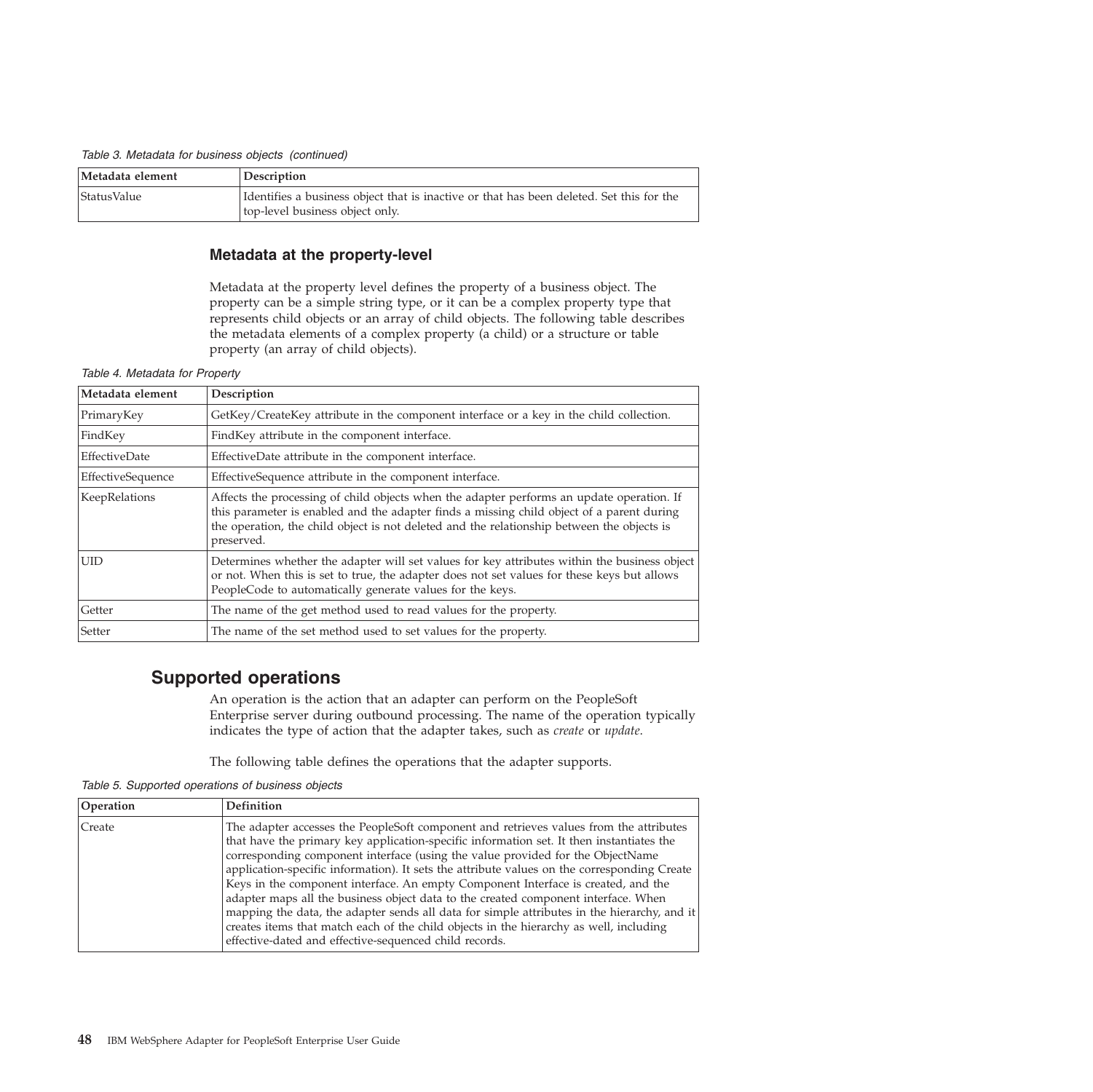*Table 5. Supported operations of business objects (continued)*

| Operation   | <b>Definition</b>                                                                                                                                                                                                                                                                                                                                                                                                                                                                                                                  |
|-------------|------------------------------------------------------------------------------------------------------------------------------------------------------------------------------------------------------------------------------------------------------------------------------------------------------------------------------------------------------------------------------------------------------------------------------------------------------------------------------------------------------------------------------------|
| Retrieve    | The adapter accesses the PeopleSoft component and retrieves values from the attributes<br>that have the primary key application-specific information set. It then instantiates the<br>corresponding component interface using the value provided for the ObjectName<br>application-specific information. It sets the attribute values on the corresponding Get<br>Keys in the component interface. The adapter then maps the component data onto the<br>business object hierarchy. Child objects are included in the data mapping. |
| RetrieveAll | This functions as the Retrieve operation, except that it allows retrieval of multiple<br>instances of the same PeopleSoft component.                                                                                                                                                                                                                                                                                                                                                                                               |
| Update      | The adapter retrieves an object from PeopleSoft and compares it to the target business<br>object. It processes the objects as follows: When the comparison reveals extra child<br>objects in PeopleSoft, the children are deleted. When the comparison reveals missing<br>children in PeopleSoft, the children are created. When the comparison reveals child<br>objects that have been updated in PeopleSoft, they are updated.                                                                                                   |
| Exists      | The adapter processes an exist operation in the same way that it processes a retrieve<br>operation, except that it does not populate the business object with retrieved data. It<br>simply checks for the existence of an object in PeopleSoft.                                                                                                                                                                                                                                                                                    |
| Delete      | Based on the values set for the application-specific metadata elements<br>StatusColumnName and StatusValue, the adapter updates a business object to inactive.<br>A delete operation can only be performed on a top level object. PeopleSoft does not<br>allow an object to be physically deleted, so the inactive object remains in the PeopleSoft<br>database.                                                                                                                                                                   |

## **PeopleCode for a custom event project**

Two PeopleCode functions are required to support inbound processing. If you create a custom event project in PeopleTools for inbound support, add the PeopleCode functions to the project.

The following PeopleCode contains the IBMPublishEvent and IBMPublishFutureDatedEvent functions that are used to publish events to the event table. Calls to these functions are made from the SavePostChange PeopleCode function in the PeopleSoft component of interest.

```
/* IBM event notification */
Component string &KEYSTRING;
Component string &KEYNAME;
Component array of string &KEYARRAY;
Component string &KEYDELIM;
Component string &IBMVERB;
Local Record &IBMREC;
Function IBMPublishFutureDatedEvent(&BO, &KEYS, &EFFDATE)
; /* == create a new record object for cw_events_tbl == */&IBMREC = CreateRecord(Record.IBM_EVENT_TBL);
/* =============== KEYS ================ */
/* composing keys and values in name value format */
    &KEYSTRING = "";
&KEYDELIM = ":";
   &KEYARRAY = Split(&KEYS, &KEYDELIM);
   &LEN = &KEYARRAY.Len;
   For \&I = 1 To &I \&I \&I/* get keys and values */
/* get rid of record name */
&POS1 = Find(".", &KEYARRAY [&I]);
&L1 = Len(&KEYARRAY [&I]);
       &POS2 = &L1 - &POS1;&KEYNAME = Right(&KEYARRAY [&I], &POS2);
/****The code below will remove special characters and****/
/****adjust the characters' case to ensure it is same as the****/
/****attribute name in the business object definition***/
/****Start****/
&lLen = Len(&KEYNAME);
        &sOrigString = &KEYNAME;
&sNewString = "";
&lCtr2 = 1;
       &isSpecialChar = "true";
```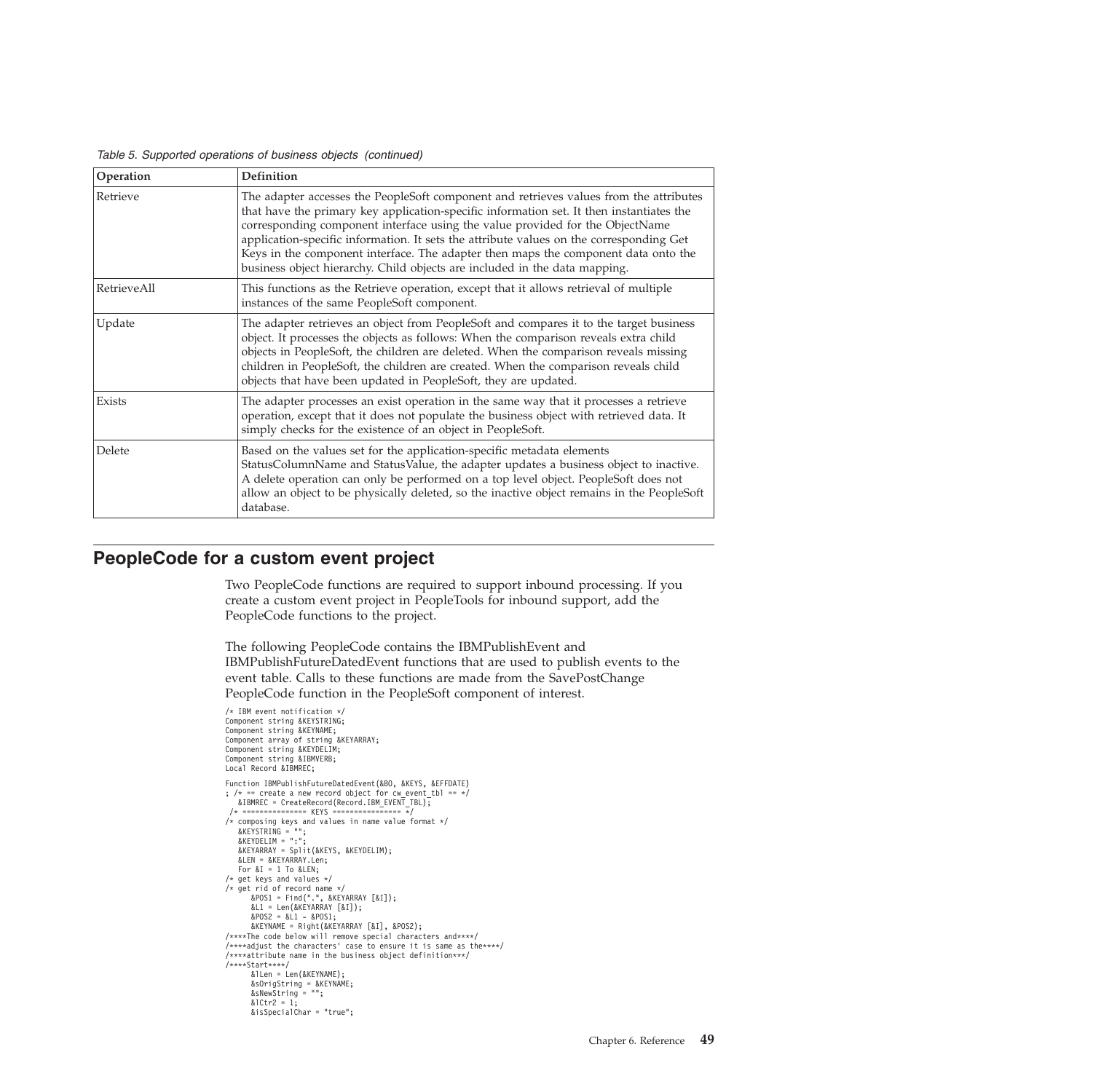```
For &lCtr = 1 To &lLen;
              &sChar = Substring(&sOrigString, &lCtr, 1);
If (&sChar = "A" Or
&sChar = "a" Or
&sChar = "B" Or
                       &sChar = "b" Or
&sChar = "C" Or
&sChar = "c" Or
                       &sChar = "D" Or
&sChar = "d" Or
&sChar = "E" Or
                       &sChar = "e" Or
&sChar = "F" Or
                       &schar = "f" Or
                      &sChar = "G" Or
                       &sChar = "g" Or
&sChar = "H" Or
&sChar = "h" Or
                       &sChar = "I" Or
&sChar = "i" Or
                      &sChar = "J" Or
                       &sChar = "j" Or
&sChar = "K" Or
                       &sChar = "k" Or
&sChar = "L" Or
                      &schar = "l" Or
                       &sChar = "M" Or
&sChar = "m" Or
                      &sChar = "N" Or
                      \text{dsChar} = \text{m} \cdot \text{Or}&schar = "0" Or
                       &sChar = "o" Or
&sChar = "P" Or
                       &sChar = "p" Or
&sChar = "Q" Or
                      &schar = "q" Or
                       &sChar = "R" Or
&sChar = "r" Or
                      &sChar = "S" Or
                       &sChar = "s" Or
&sChar = "T" Or
                       &sChar = "t" Or
&sChar = "U" Or
                      &sChar = "u" Or
                       &schar = "V" Or
                       &sChar = "v" Or
                       &sChar = "W" Or
&sChar = "w" Or
                      \text{dschar} = \text{"X"} Or
                       &sChar = "x" Or
&sChar = "Y" Or
                       &sChar = "y" Or
&sChar = "Z" Or
                      &schar = "z" Or
                       &sChar = "1" Or
&sChar = "2" Or
                       &sChar = "3" Or
&sChar = "4" Or
                       &sChar = "5" Or
                       &sChar = "6" Or
&sChar = "7" Or
                       &sChar = "8" Or
&sChar = "9" Or
&sChar = "0") Then
                  If (&isSpecialChar = "true") Then
                       &sNewString = &sNewString | Upper(&sChar);
                      &isSpecialChar = "false";
                  Else
                      &sNewString = &sNewString | Lower(&sChar);
                  End-If;
             Else
                 &isSpecialChar = "true";
             End-If;
         End-For;
        &KEYNAME = &sNewString;
/*********End*********/
        &KEYSTRING = &KEYSTRING | &KEYNAME | "=" | @&KEYARRAY [&I] | &KEYDELIM
    End-For;
    &KEYSTRING = RTrim(&KEYSTRING, ":");
&IBMREC.IBM_OBJECT_KEYS.Value = &KEYSTRING;
/*============== VERB =========================*/
/* verb determination uses variable &IBMVERB */
    Evaluate %Mode
    When = "A"&IBMVERB = "Create";
     Break;
When = "U"
        &IBMVERB = "Update";
     Break;
When = "L"
        &IBMVERB = "Update";
```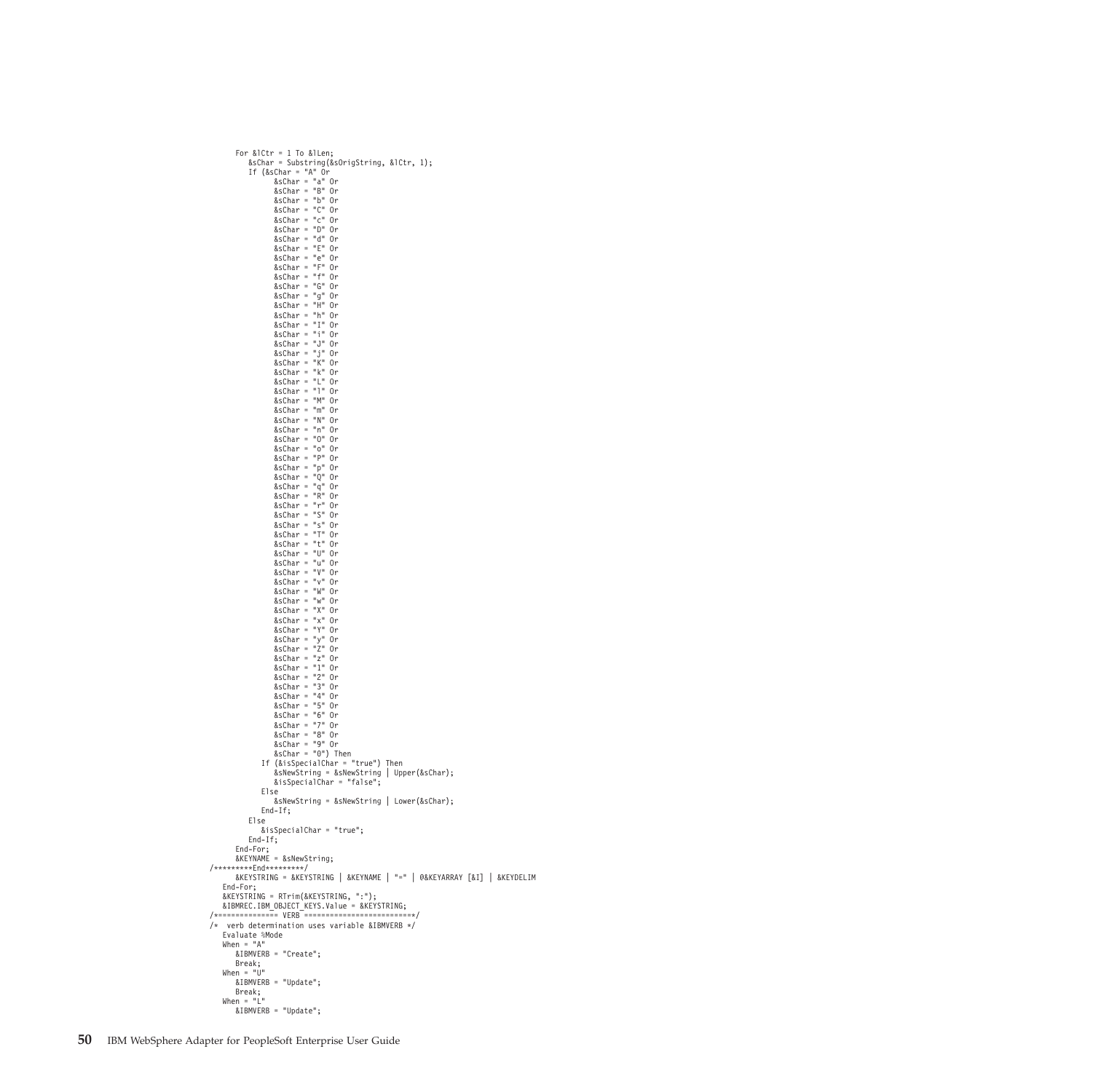```
Break;
  When = "C"
&IBMVERB = "Update";
    Break;
  When-Other
    &IBMVERB = "Retrieve";
  End-Evaluate;
&IBMREC.IBM_OBJECT_VERB.Value = &IBMVERB;
                   /* ====================== EVENT_ID GEN ==================================== */
/* create event id */&NEWNUM = GetNextNumber(IBM_FETCH_ID.IBM_NEXT_EVENT_ID, 99999);
/* only use newnum if no error generating next number */
If &NEWNUM > 0 Then
    &IBMREC.IBM_EVENT_ID.Value = &NEWNUM;
  Else
    &IBMREC.IBM_EVENT_ID.Value = %Datetime;
  End-If; /*Support for Future Effective Date - The adapter will poll such events when the date arrives*/
If &EFFDATE > %Datetime Then
    &IBMREC.IBM_EVENT_DTTM.Value = &EFFDATE;
    &IBMREC.IBM_EVENT_STATUS.Value = "99";
  Else
     &IBMREC.IBM_EVENT_DTTM.Value = %Datetime;
&IBMREC.IBM_EVENT_STATUS.Value = "0";
  End-If; /*================ INSERT EVENT INTO IBM_EVENT_TBL ============*/
/* insert row into table using record object*/
 &IBMREC.IBM_OBJECT_NAME.Value = &BO;
  &IBMREC.Insert();
End-Function;
Function IBMPublishEvent(&BO, &KEYS);
   /* == create a new record object for cw event tbl == */
   &IBMREC = CreateRecord(Record.IBM_EVENT_TBL);
   /* =============== KEYS ================ */
   /* composing keys and values in name value format */
   &KEYSTRING = "";
   & KEYDELIM = ":";
   &KEYARRAY = Split(&KEYS, &KEYDELIM);
   &LEN = &KEYARRAY.Len;
   For &I = 1 To &I \in N;
       /* get keys and values */
       /* get rid of record name */
       &POS1 = Find(".", &KEYARRAY [&I]);
       &L1 = Len(&KEYARRAY [&I]);
       &POS2 = &L1 - &POS1;&KEYNAME = Right(&KEYARRAY [&I], &POS2);
       /****The code below will remove special characters and
       /****adjust the characters' case to ensure it is same as the
       /****attribute name in the business object definition***/
       /****Start****/
       &lLen = Len(&KEYNAME);
       &sOrigString = &KEYNAME;
       &sNewString = "";
       &1Ctr2 = 1;
       &isSpecialChar = "true";
       For &lCtr = 1 To &lLen;
           &sChar = Substring(&sOrigString, &lCtr, 1);
           If (&sChar = "A" Or
                  &sChar = "a" Or
                  &sChar = "B" Or
                  &sChar = "b" Or
                  &sChar = "C" Or
                  &sChar = "c" Or
                  &sChar = "D" Or
                  &sChar = "d" Or
                  &sChar = "E" Or
                  &sChar = "e" Or
                  &sChar = "F" Or
                  &sChar = "f" Or
                  &sChar = "G" Or
```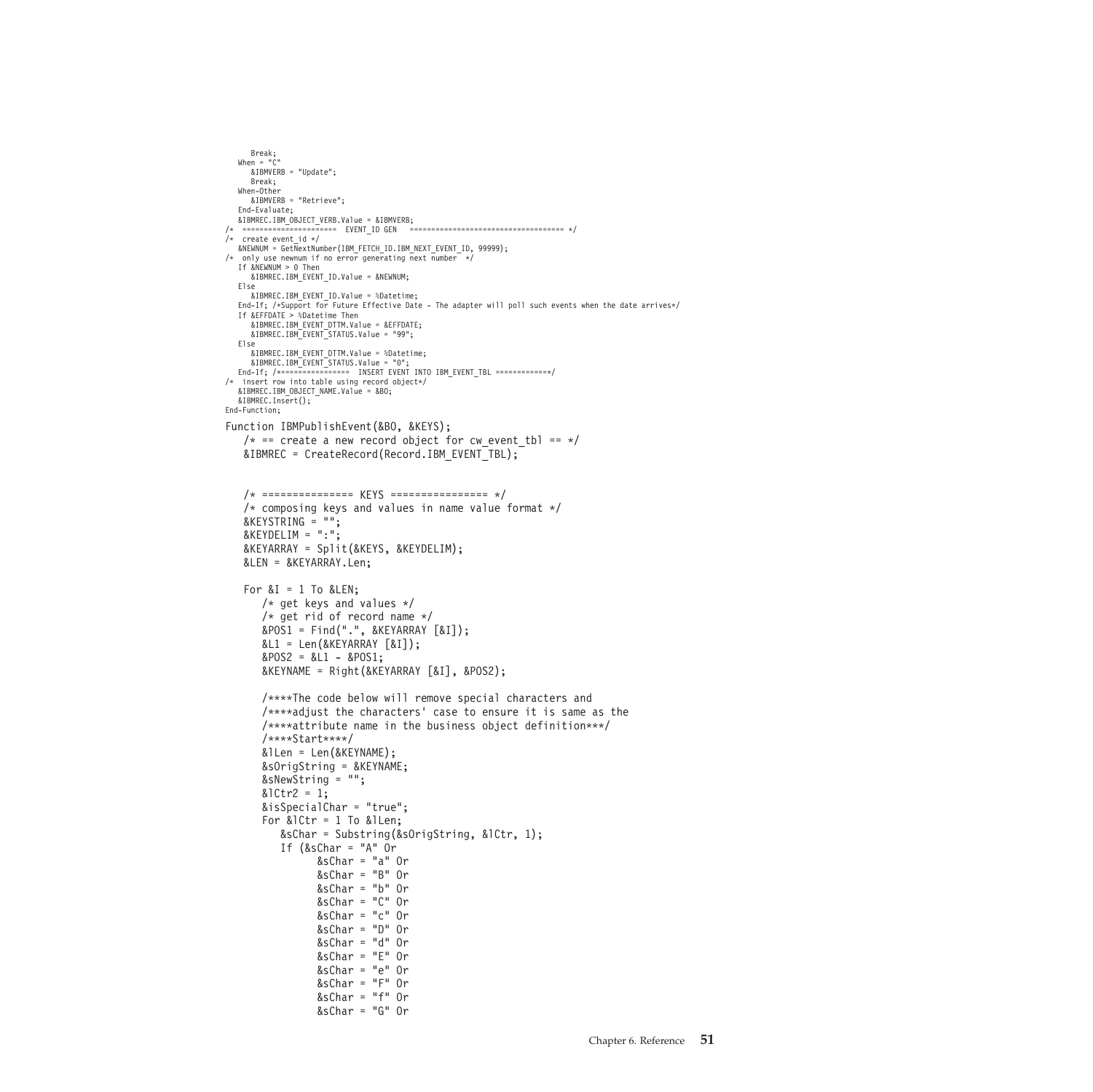&sChar = "g" Or &sChar = "H" Or &sChar = "h" Or &sChar = "I" Or &sChar = "i" Or &sChar = "J" Or &sChar = "j" Or &sChar = "K" Or &sChar = "k" Or &sChar = "L" Or &sChar = "l" Or &sChar = "M" Or &sChar = "m" Or &sChar = "N" Or &sChar = "n" Or &sChar = "O" Or &sChar = "o" Or &sChar = "P" Or &sChar = "p" Or &sChar = "Q" Or &sChar = "q" Or &sChar = "R" Or &sChar = "r" Or &sChar = "S" Or &sChar = "s" Or &sChar = "T" Or &sChar = "t" Or &sChar = "U" Or &sChar = "u" Or &sChar = "V" Or &sChar = "v" Or &sChar = "W" Or &sChar = "w" Or &sChar = "X" Or &sChar = "x" Or &sChar = "Y" Or &sChar = "y" Or &sChar = "Z" Or &sChar = "z" Or &sChar = "1" Or &sChar = "2" Or &sChar = "3" Or &sChar = "4" Or &sChar = "5" Or &sChar = "6" Or &sChar = "7" Or &sChar = "8" Or &sChar = "9" Or &sChar = "0") Then If (&isSpecialChar = "true") Then &sNewString = &sNewString | Upper(&sChar); &isSpecialChar = "false"; Else &sNewString = &sNewString | Lower(&sChar); End-If; Else &isSpecialChar = "true"; End-If; End-For; &KEYNAME = &sNewString; /\*\*\*\*\*\*\*\*\*End\*\*\*\*\*\*\*\*\*/ &KEYSTRING = &KEYSTRING | &KEYNAME | "=" | @&KEYARRAY [&I] | &KEYDELIM End-For;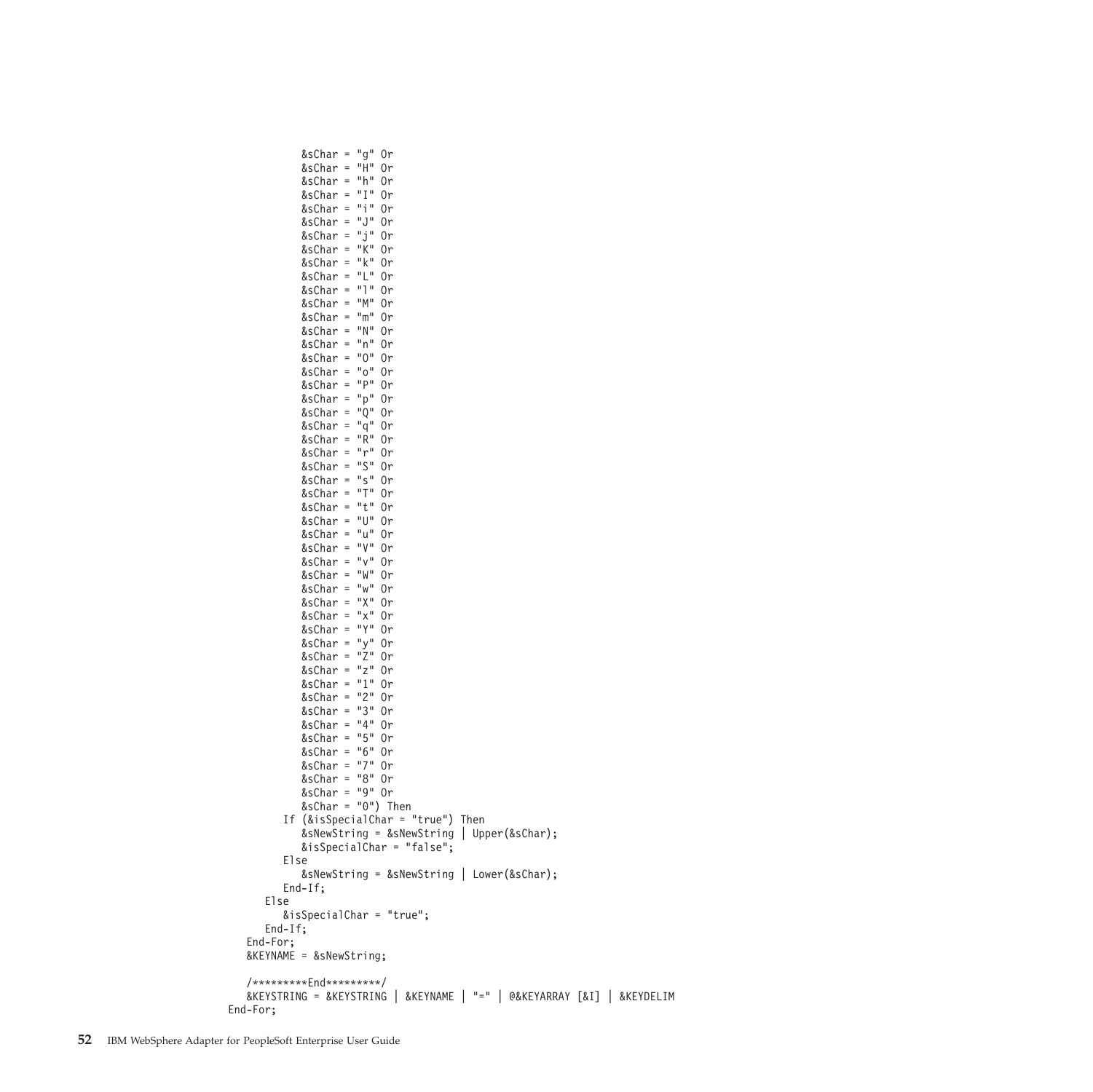```
&KEYSTRING = RTrim(&KEYSTRING, ":");
   &IBMREC.IBM_OBJECT_KEYS.Value = &KEYSTRING;
   /*============== VERB =========================*/
   /* verb determination uses variable &IBMVERB */Evaluate %Mode
  When = "A"&IBMVERB = "Create";
     Break;
  When = "U"
     &IBMVERB = "Update";
     Break;
   When = "L"&IBMVERB = "Update";
     Break;
  When = "C"
     &IBMVERB = "Update";
     Break;
  When-Other
     &IBMVERB = "Retrieve";
   End-Evaluate;
   &IBMREC.IBM_OBJECT_VERB.Value = &IBMVERB;
   /* ====================== EVENT_ID GEN ============================= */
   /* create event id */&NEWNUM = GetNextNumber(IBM_FETCH_ID.IBM_NEXT_EVENT_ID, 99999);
   /* only use newnum if no error generating next number */If &NEWNUM > 0 Then
     &IBMREC.IBM_EVENT_ID.Value = &NEWNUM;
   Else
     &IBMREC.IBM_EVENT_ID.Value = %Datetime;
   End-If;
   &IBMREC.IBM_EVENT_DTTM.Value = %Datetime;
   /* ============== EVENT_STATUS =================*/
   /* Validate and set event status &IBMSTATUS - list values if date is ok*/
   &IBMREC.IBM_EVENT_STATUS.Value = "0";
   /*================ INSERT EVENT INTO IBM_EVENT_TBL ============*/
   /* insert row into table using record object*/
  &IBMREC.IBM_OBJECT_NAME.Value = &BO;
   &IBMREC.Insert();
End-Function;
```
# **Outbound configuration properties**

WebSphere Adapter for PeopleSoft Enterprise has several categories of outbound connection configuration properties, which you set with the J2C Bean wizard while generating or creating objects and services. You can change the resource adapter and managed connection factory properties after you deploy the module to WebSphere Application Server using Rational Application Developer for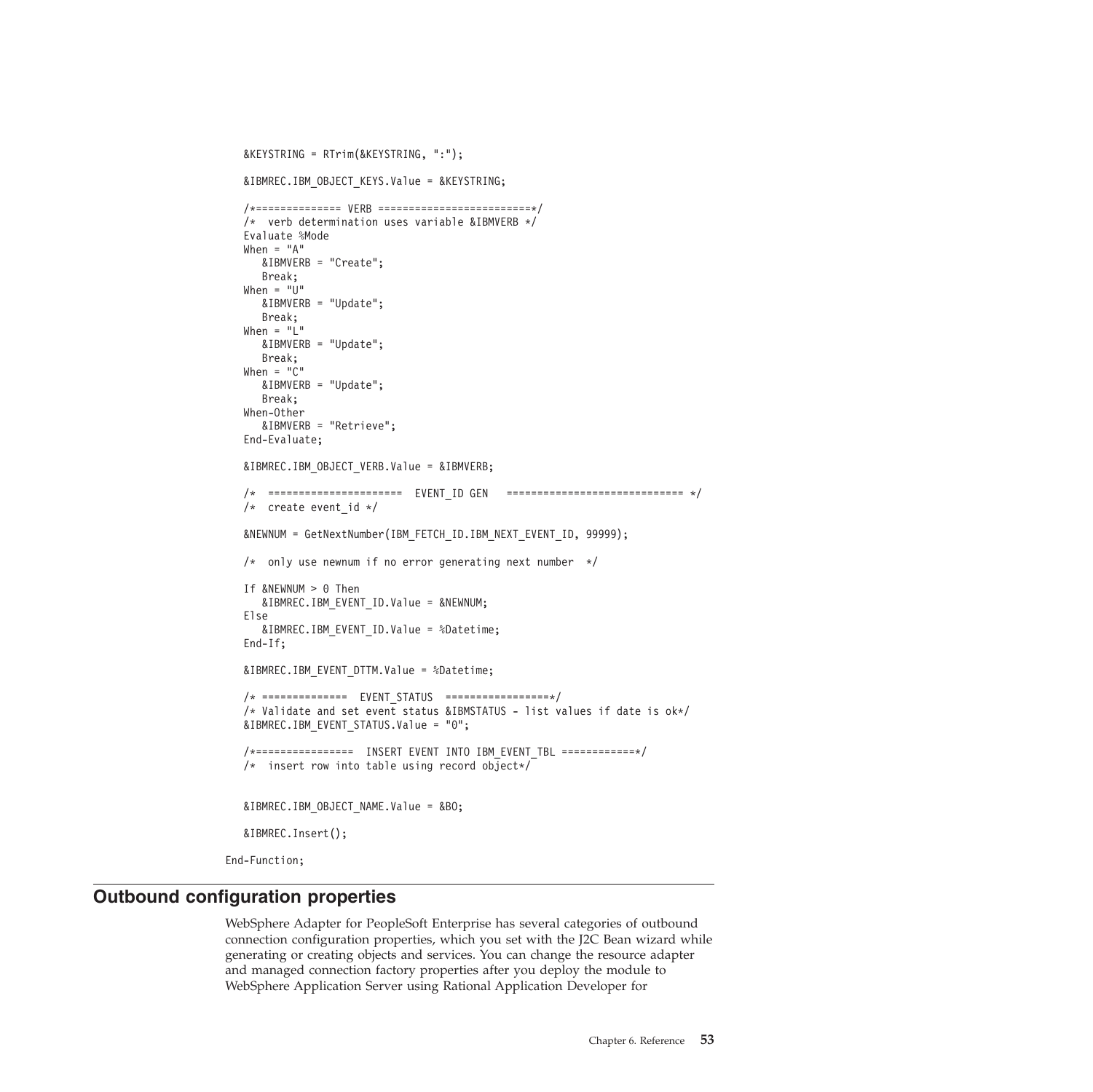WebSphere Software or the administrative console, but connection properties for the J2C Bean wizard cannot be changed after deployment.

# <span id="page-57-0"></span>**Guide to information about properties**

The properties used to configure WebSphere Adapter for PeopleSoft Enterprise are described in detail in tables included in each of the configuration properties topics, such as Resource adapter properties, Managed connection factory properties, and so on. To help you use these tables, information about each row you might see is explained here.

The following table explains the meaning of each row that might be displayed in the table for a configuration property.

| Row             | Explanation                                                                                                                                                                                                                                                                                                        |
|-----------------|--------------------------------------------------------------------------------------------------------------------------------------------------------------------------------------------------------------------------------------------------------------------------------------------------------------------|
| Required        | A required field (property) must have a value in order for the<br>adapter to work. Sometimes the J2C Bean wizard provides a<br>default value for required properties.                                                                                                                                              |
|                 | Removing a default value from a required field on the J2C<br>Bean wizard will not change that default value. When a required<br>field contains no value at all, the J2C Bean wizard processes<br>the field using its assigned default value, and that default<br>value is displayed on the administrative console. |
|                 | Possible values are Yes and No.                                                                                                                                                                                                                                                                                    |
|                 | Sometimes a property is required only when another property<br>has a specific value. When this is the case, the table will note<br>this dependency. For example,                                                                                                                                                   |
|                 | • Yes, when the EventQueryType property is set to Dynamic                                                                                                                                                                                                                                                          |
|                 | • Yes, for Oracle databases                                                                                                                                                                                                                                                                                        |
| Possible values | Lists and describes the possible values that you can select for<br>the property.                                                                                                                                                                                                                                   |
| Default         | The predefined value that is set by the J2C Bean wizard. When<br>the property is required, you must either accept the default<br>value or specify one yourself. If a property has no default<br>value, the table will state No default value.                                                                      |
|                 | The word None is an acceptable default value, and does not<br>mean that there is no default value.                                                                                                                                                                                                                 |
| Unit of measure | Specifies how the property is measured, for example in<br>kilobytes or seconds.                                                                                                                                                                                                                                    |
| Property type   | Describes the property type. Valid property types include:                                                                                                                                                                                                                                                         |
|                 | • Boolean                                                                                                                                                                                                                                                                                                          |
|                 | • String                                                                                                                                                                                                                                                                                                           |
|                 | • Integer                                                                                                                                                                                                                                                                                                          |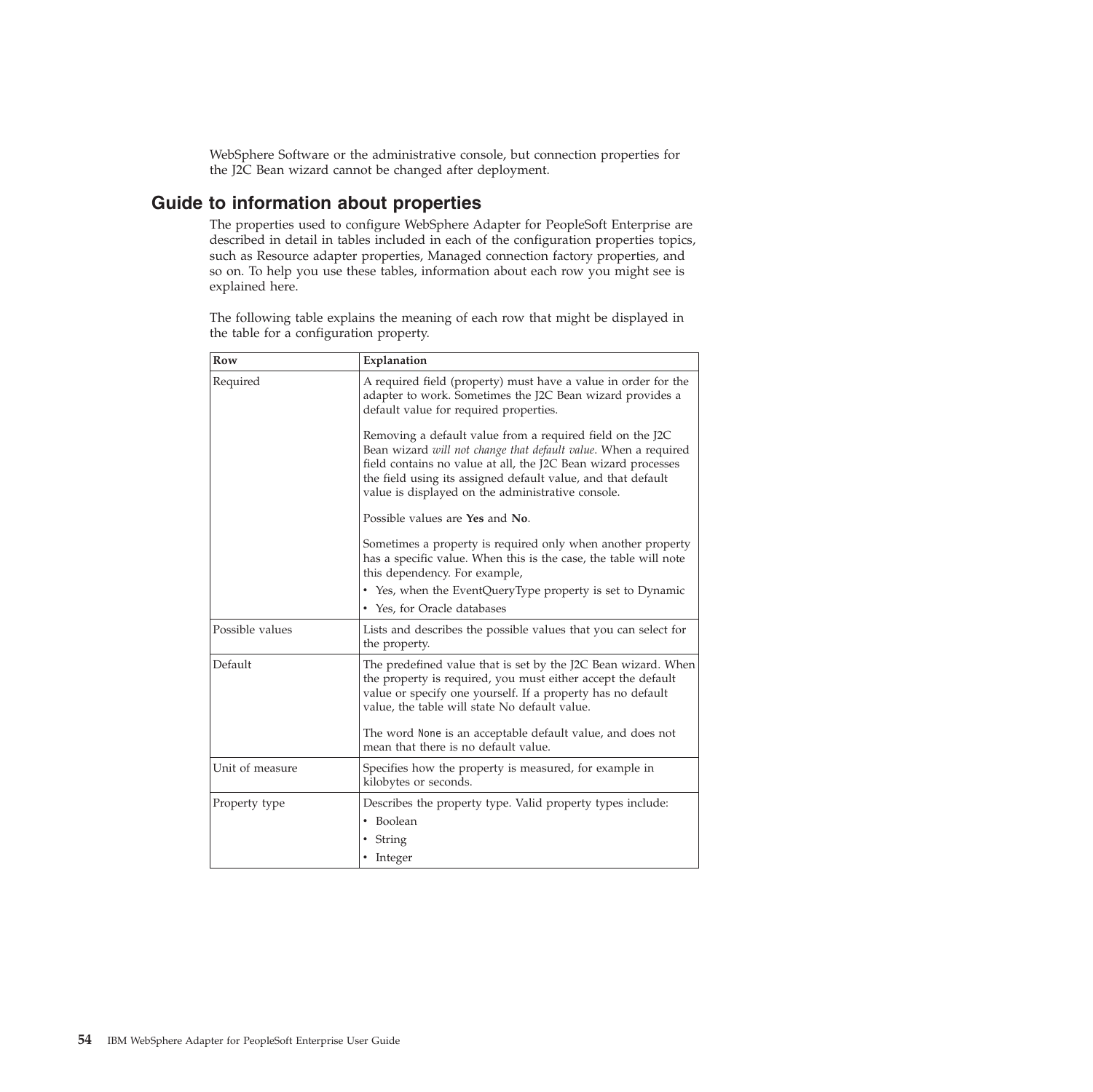| Row            | Explanation                                                                                                                                                                                                                                                                                                            |
|----------------|------------------------------------------------------------------------------------------------------------------------------------------------------------------------------------------------------------------------------------------------------------------------------------------------------------------------|
| Usage          | Describes usage conditions or restrictions that might apply to<br>the property. For instance, here is how a restriction would be<br>documented:                                                                                                                                                                        |
|                | For Rational Application Developer for WebSphere Software<br>version 6.40 or earlier, the password:                                                                                                                                                                                                                    |
|                | • Must be uppercase                                                                                                                                                                                                                                                                                                    |
|                | • Must be 8 characters in length                                                                                                                                                                                                                                                                                       |
|                | For versions of Rational Application Developer for WebSphere<br>Software later than 6.40, the password:                                                                                                                                                                                                                |
|                | • Is not case sensitive                                                                                                                                                                                                                                                                                                |
|                | • Can be up to 40 characters in length.                                                                                                                                                                                                                                                                                |
|                | This section lists other properties that affect this property or<br>the properties that are affected by this property and describes<br>the nature of the conditional relationship.                                                                                                                                     |
| Example        | Provides sample property values, for example:                                                                                                                                                                                                                                                                          |
|                | "If Language is set to JA (Japanese), code page number is set<br>to 8000".                                                                                                                                                                                                                                             |
| Globalized     | If a property is globalized, it has national language support,<br>meaning that you can set the value in your national language.                                                                                                                                                                                        |
|                | Valid values are Yes and No.                                                                                                                                                                                                                                                                                           |
| Bidi supported | Indicates whether the property is supported in bidirectional<br>(bidi) processing. Bidirectional processing refers to the task of<br>processing data that contains both right-to-left (Hebrew or<br>Arabic, for example) and left-to-right (a URL or file path, for<br>example) semantic content within the same file. |
|                | Valid values are Yes and No.                                                                                                                                                                                                                                                                                           |

# **Connection properties for the J2C Bean wizard**

Connection properties for the J2C Bean wizard are used to establish a connection between the J2C Bean wizard and the application from which the wizard will obtain metadata. These properties specify such things as connection configuration, bidirectional (bidi) properties, and logging options.

**Note:** If you set any of these connection properties using bidirectional script, you must set values that identify the format of the bidirectional script entered for that property.

The J2C Java Bean connection properties and their purpose are described in the following table. A complete description of each property is provided in the sections that follow the table.

*Table 6. J2C Java Bean connection properties*

| Property name                                        | Description                                                                                                                                                                            |
|------------------------------------------------------|----------------------------------------------------------------------------------------------------------------------------------------------------------------------------------------|
| "Component interface JAR file" on<br>$\vert$ page 56 | Specifies the PeopleSoft Enterprise component interface used by the<br>adapter to establish a connection to the PeopleSoft components that are<br>targets of integration transactions. |
| "Host name" on page $56$                             | Specifies the name or address of the server that hosts PeopleSoft<br>Enterprise.                                                                                                       |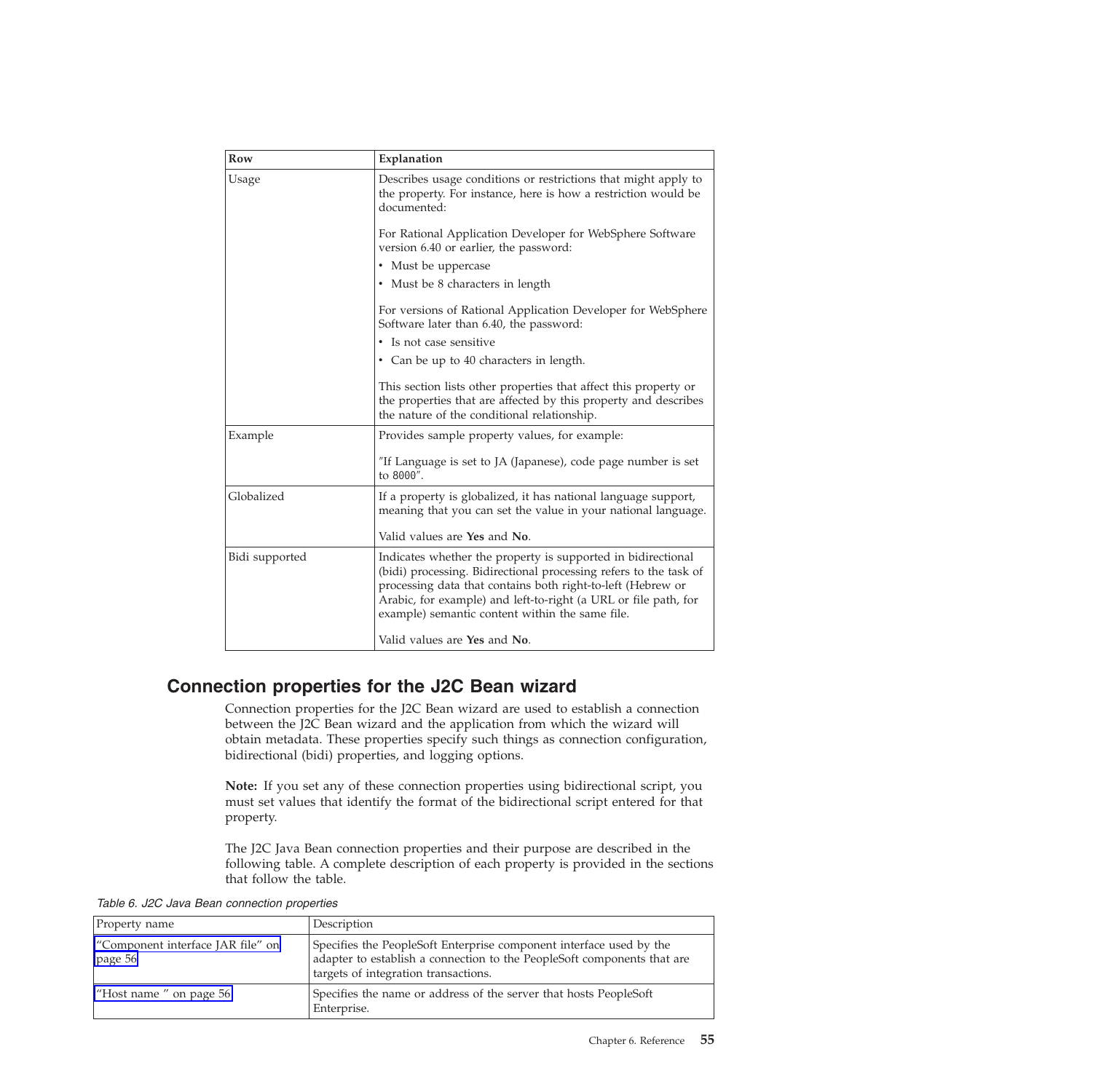<span id="page-59-0"></span>*Table 6. J2C Java Bean connection properties (continued)*

| "Password"                                         | Specifies the password of the user account of the adapter on the PeopleSoft<br>Enterprise server. |
|----------------------------------------------------|---------------------------------------------------------------------------------------------------|
| "Port number" on page 57                           | The port number at which PeopleSoft Enterprise is configured to listen for<br>client requests.    |
| "Prefix for business object names" on<br>page $57$ | Specifies a prefix to be added to generated business objects.                                     |
| "User name" on page 57                             | The name of the user account the adapter uses on the PeopleSoft<br>Enterprise server.             |

## **Component interface JAR file**

This property specifies the PeopleSoft Enterprise component interface that the adapter uses to establish a connection to the PeopleSoft components that are targets of integration transactions.

*Table 7. Component interface JAR file details*

| Required       | Yes                                                                                                               |
|----------------|-------------------------------------------------------------------------------------------------------------------|
| Default        | No default                                                                                                        |
| Property type  | <b>String</b>                                                                                                     |
| Usage          | The name of the JAR file that the adapter uses to connect to the PeopleSoft Enterprise<br>components of interest. |
| Example        | CWYES PeopleSoft\connectorModule\WbiEvent.jar                                                                     |
| Globalized     | N <sub>0</sub>                                                                                                    |
| Bidi supported | N <sub>0</sub>                                                                                                    |

### **Host name**

This property specifies the name or address of the server that hosts PeopleSoft Enterprise.

*Table 8. Host name details*

| Required       | Yes                                                                                    |
|----------------|----------------------------------------------------------------------------------------|
| Default        | No default value                                                                       |
| Property type  | String                                                                                 |
| <b>Usage</b>   | Identifies the server, either by name or IP address, that hosts PeopleSoft Enterprise. |
| Example        | 9.26.248.202                                                                           |
| Globalized     | No                                                                                     |
| Bidi supported | No                                                                                     |

### **Password**

This property specifies the password of the user account of the adapter on the PeopleSoft Enterprise server.

*Table 9. Password details*

| Required | Yes                  |
|----------|----------------------|
| Default  | default value<br>No. |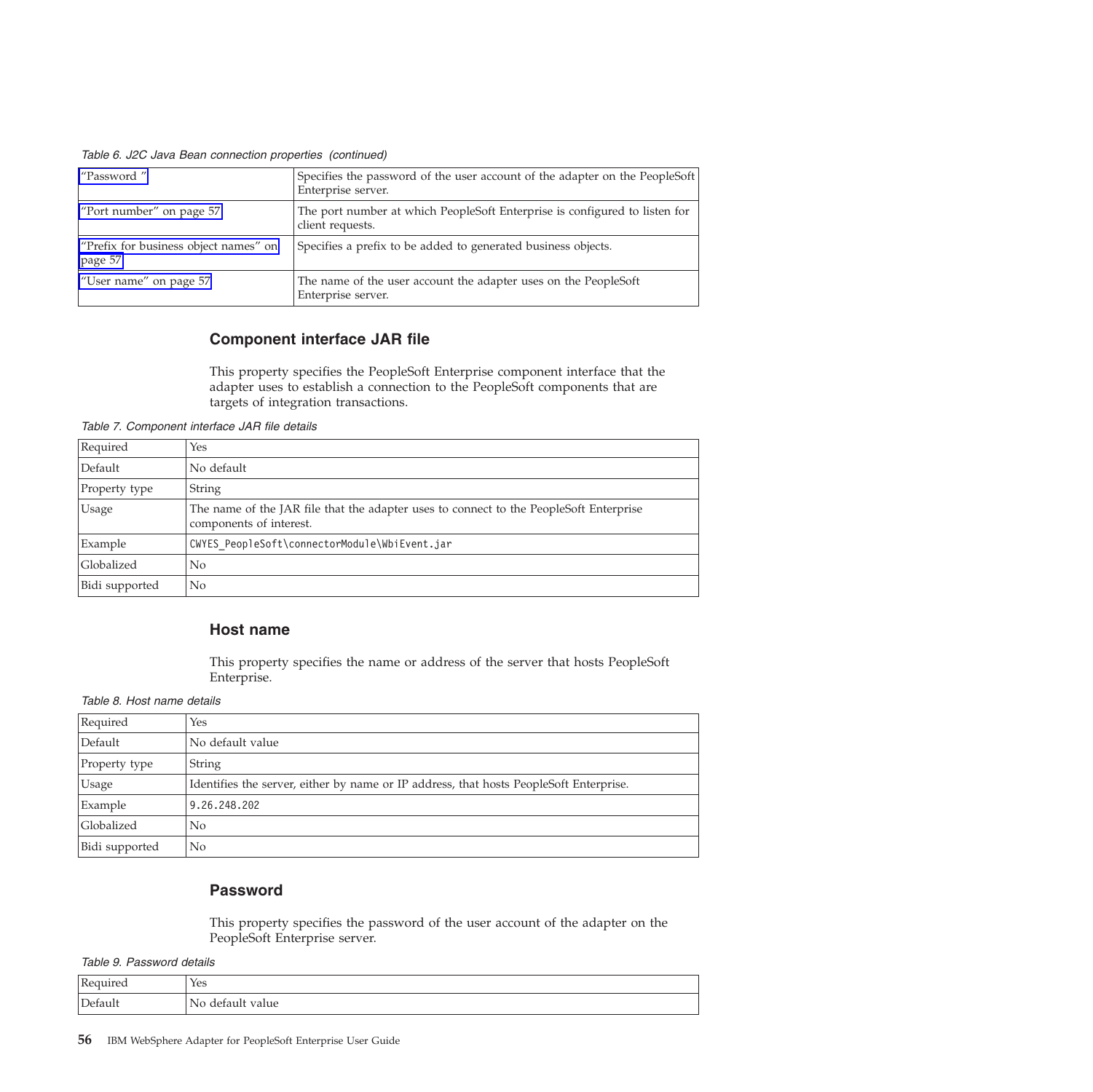<span id="page-60-0"></span>*Table 9. Password details (continued)*

| Property type     | String                                                                                                 |
|-------------------|--------------------------------------------------------------------------------------------------------|
| Usage             | The restrictions (case, length, and character) are determined by the PeopleSoft Enterprise<br>version. |
| <b>Globalized</b> | Yes                                                                                                    |
| Bidi supported    | Yes                                                                                                    |

### **Port number**

The port number at which PeopleSoft Enterprise is configured to listen for client requests.

#### *Table 10. Port number details*

| Required       | Yes                                                       |
|----------------|-----------------------------------------------------------|
| Default        | The port number entered when you run the J2C Bean wizard. |
| Property type  | Integer                                                   |
| Example        | 9000                                                      |
| Globalized     | No                                                        |
| Bidi supported | No                                                        |

## **Prefix for business object names**

This property specifies a prefix to be added to generated business objects.

#### *Table 11. Prefix details*

| Required       | N <sub>0</sub>                                                                                                                           |
|----------------|------------------------------------------------------------------------------------------------------------------------------------------|
| Default        | No default                                                                                                                               |
| Property type  | String                                                                                                                                   |
| Usage          | This property allows you to distinguish between different business objects generated against<br>the same PeopleSoft component interface. |
| Example        | If you used IB as a prefix, all business objects generated by this service are named using this<br>prefix.                               |
| Globalized     | Yes                                                                                                                                      |
| Bidi supported | No                                                                                                                                       |

## **User name**

This property specifies the name of the user account the adapter uses on the PeopleSoft Enterprise server.

| Required      | Yes                                                                                                    |
|---------------|--------------------------------------------------------------------------------------------------------|
| Default       | No default value                                                                                       |
| Property type | String                                                                                                 |
| <b>Usage</b>  | The restrictions (case, length, and character) are determined by the PeopleSoft Enterprise<br>version. |
| Example       | DV1                                                                                                    |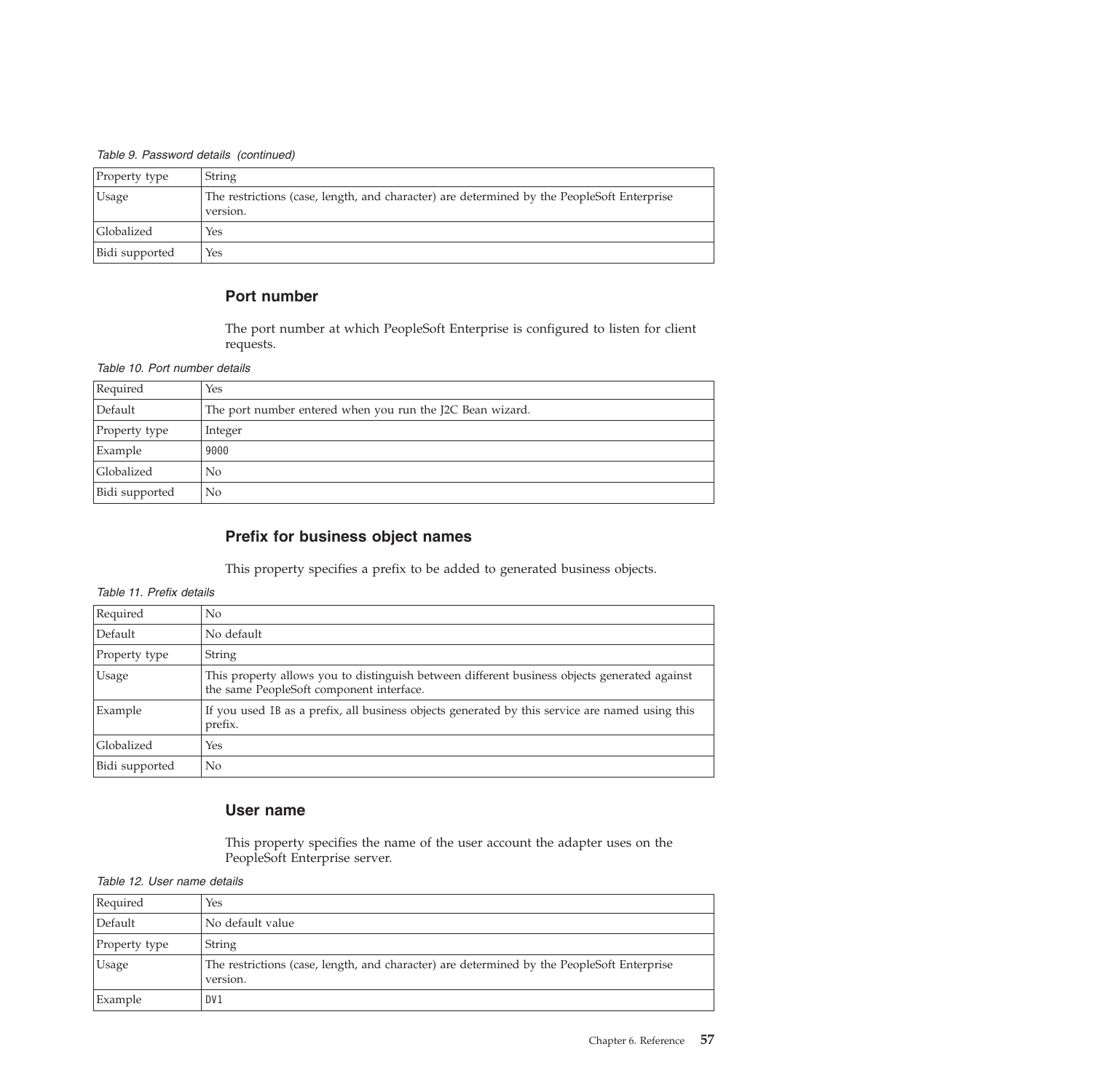<span id="page-61-0"></span>*Table 12. User name details (continued)*

| $\sqrt{2}$                     | Yes |
|--------------------------------|-----|
| $R_i$<br><b>Play Supported</b> | Yes |

## **Resource adapter properties**

The resource adapter properties control the general operation of the adapter. You set the resource adapter properties using the J2C Bean wizard when you configure the adapter. After deploying the adapter, use the administrative console to change these properties.

The following properties for logging and tracing are deprecated:

- LogFileMaxSize
- LogFileName
- LogNumberOfFiles
- TraceFileMaxSize
- TraceFileName
- TraceNumberOfFiles

The following table lists the resource adapter properties and their purpose. A complete description of each property is provided in the sections that follow the table.

*Table 13. Resource adapter properties for the Adapter for PeopleSoft Enterprise*

| Name                                                  |                                  |                                                                                                                                             |
|-------------------------------------------------------|----------------------------------|---------------------------------------------------------------------------------------------------------------------------------------------|
| In the wizard                                         | In the administrative<br>console | Description                                                                                                                                 |
| Adapter ID                                            | AdapterID                        | Identifies the adapter instance for PMI events and for<br>logging and tracing.                                                              |
| Disguise user data as "XXX"<br>in log and trace files | HideConfidentialTrace            | Specifies whether to disguise potentially sensitive<br>information by writing X strings instead of user data in<br>the log and trace files. |
| (Not available)                                       | enableHASupport                  | Do not change this property.                                                                                                                |
| (Not available)                                       | LogFileSize                      | Deprecated                                                                                                                                  |
| (Not available)                                       | LogFilename                      | Deprecated                                                                                                                                  |
| (Not available)                                       | LogNumberOfFiles                 | Deprecated                                                                                                                                  |
| (Not available)                                       | <b>TraceFileSize</b>             | Deprecated                                                                                                                                  |
| (Not available)                                       | TraceFileName                    | Deprecated                                                                                                                                  |
| (Not available)                                       | <b>TraceNumberOfFiles</b>        | Deprecated                                                                                                                                  |

### **Adapter ID (AdapterID)**

This property identifies a specific deployment or instance of the adapter.

*Table 14. Adapter ID details*

| Required      | Yes    |
|---------------|--------|
| Default       | 001    |
| Property type | String |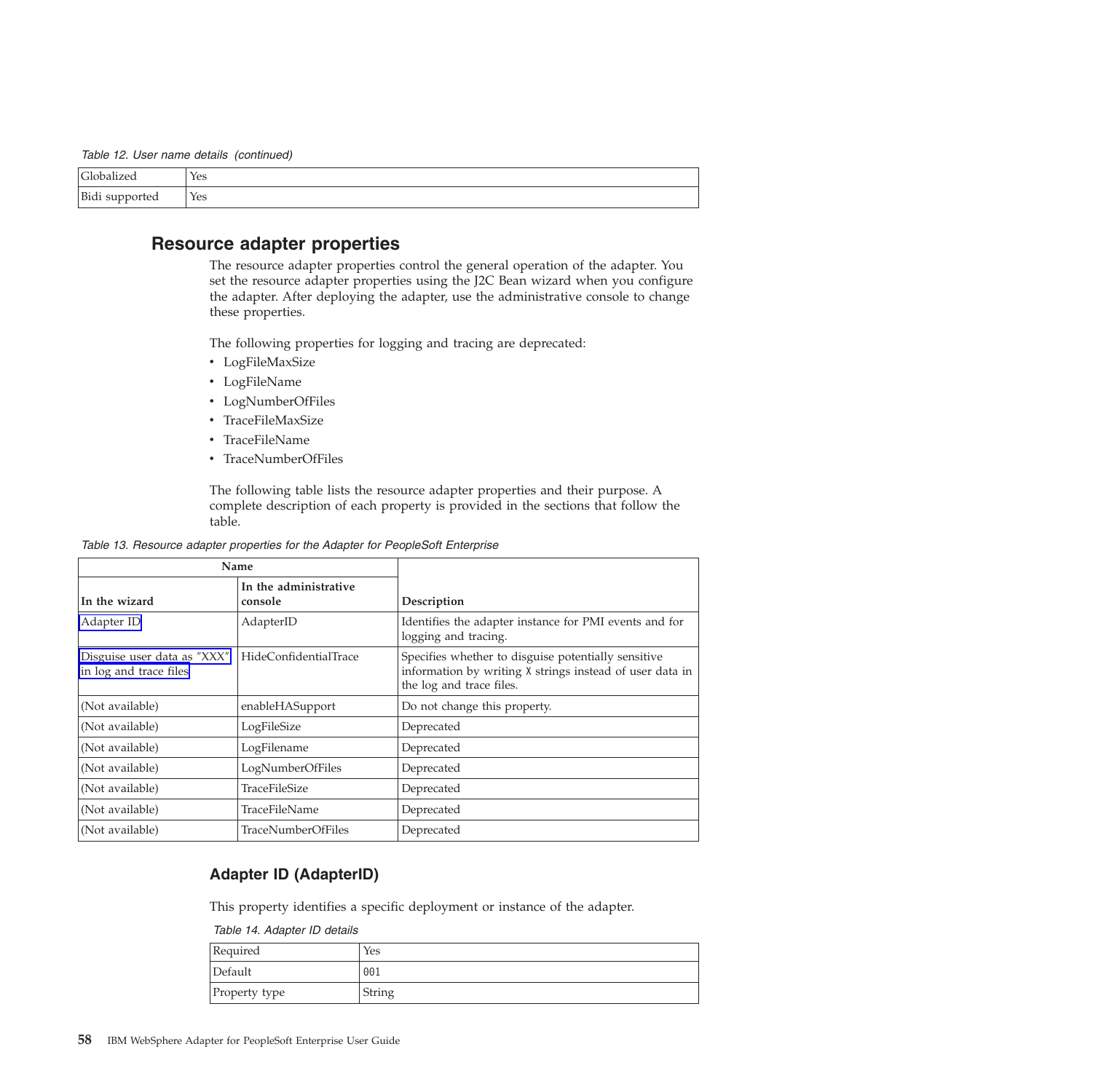*Table 14. Adapter ID details (continued)*

<span id="page-62-0"></span>

| Usage          | This property identifies the adapter instance in the log and<br>trace files, and also helps identify the adapter instance while<br>monitoring adapters. The adapter ID is used with an<br>adapter-specific identifier, PSFTRA, to form the component<br>name used by the Log and Trace Analyzer tool. For example,<br>if the adapter ID property is set to 001, the component ID is<br>PSFTRA001.                                                                                                                                                                                                                                                                                       |
|----------------|-----------------------------------------------------------------------------------------------------------------------------------------------------------------------------------------------------------------------------------------------------------------------------------------------------------------------------------------------------------------------------------------------------------------------------------------------------------------------------------------------------------------------------------------------------------------------------------------------------------------------------------------------------------------------------------------|
|                | If you run multiple instances of the same adapter, ensure that<br>the first seven characters of the adapter ID property are<br>unique for each instance so that you can correlate the log and<br>trace information to a particular adapter instance. By making<br>the first seven characters of an adapter ID property unique,<br>the component ID for multiple instances of that adapter is also<br>unique, allowing you to correlate the log and trace<br>information to a particular instance of an adapter.                                                                                                                                                                         |
|                | For example, when you set the adapter ID property of two<br>instances of WebSphere Adapter for PeopleSoft Enterprise to<br>001 and 002. The component IDs for those instances,<br>PSFTRA001 and PSFTRA002, are short enough to remain unique,<br>enabling you to distinguish them as separate adapter<br>instances. However, instances with longer adapter ID<br>properties cannot be distinguished from each other. If you set<br>the adapter ID properties of two instances to Instance01 and<br>Instance02, you will not be able to examine the log and trace<br>information for each adapter instance because the component<br>ID for both instances is truncated to PSFTRAInstanc. |
|                | For inbound processing, the value of this property is set at the<br>resource adapter level. For outbound processing, the value can<br>be set both at the resource adapter level and the managed<br>connection factory level. After you use the J2C Bean wizard to<br>configure the adapter for outbound processing, you can set the<br>resource adapter and managed connection factory properties<br>independently.                                                                                                                                                                                                                                                                     |
| Globalized     | Yes                                                                                                                                                                                                                                                                                                                                                                                                                                                                                                                                                                                                                                                                                     |
| Bidi supported | No                                                                                                                                                                                                                                                                                                                                                                                                                                                                                                                                                                                                                                                                                      |

### **Disguise user data as** ″**XXX**″ **in log and trace files (HideConfidentialTrace)**

This property specifies whether to replace user data in log and trace files with a string of X's to prevent unauthorized disclosure of potentially sensitive data.

| Required        | N <sub>0</sub> |
|-----------------|----------------|
| Possible values | True<br>False  |
| Default         | False          |
| Property type   | Boolean        |

*Table 15. Disguise user data as* ″*XXX*″ *in log and trace files details*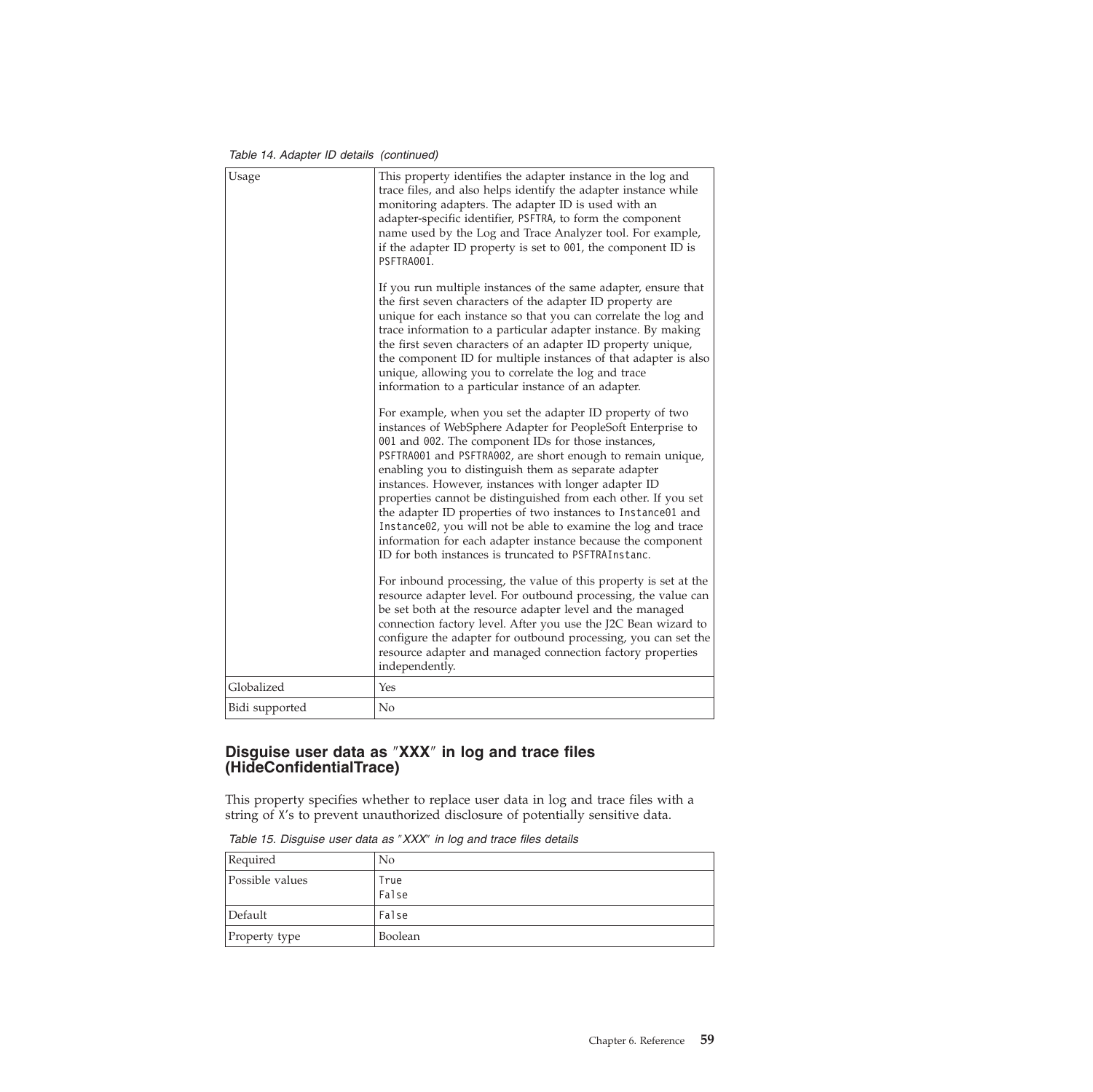| Usage          | If you set this property to True, the adapter replaces user data<br>with a string of X's when writing to log and trace files.                                                                                                                                                                                                                                                                                       |
|----------------|---------------------------------------------------------------------------------------------------------------------------------------------------------------------------------------------------------------------------------------------------------------------------------------------------------------------------------------------------------------------------------------------------------------------|
|                | For inbound processing, the value of this property is set at the<br>resource adapter level. For outbound processing, the value can<br>be set both at the resource adapter level and the managed<br>connection factory level. After you use the J2C Bean wizard to<br>configure the adapter for outbound processing, you can set the<br>resource adapter and managed connection factory properties<br>independently. |
| Globalized     | No                                                                                                                                                                                                                                                                                                                                                                                                                  |
| Bidi supported | N <sub>o</sub>                                                                                                                                                                                                                                                                                                                                                                                                      |

*Table 15. Disguise user data as* ″*XXX*″ *in log and trace files details (continued)*

### **Enable high availability support (enableHASupport)**

Do not change this property. It must be set to true.

### **Log file maximum size (LogFileMaxSize)**

This property specifies the size of the log files in kilobytes.

*Table 16. Log file maximum size details*

| Required       | No                                                                                                                                                                                                      |
|----------------|---------------------------------------------------------------------------------------------------------------------------------------------------------------------------------------------------------|
| Default        |                                                                                                                                                                                                         |
| Property type  | Integer                                                                                                                                                                                                 |
| <b>Usage</b>   | When the log file reaches it maximum size, the adapter start using a new log file. If the file size<br>is specified as $\theta$ or no maximum size is specified, the file does not have a maximum size. |
| Globalized     | Yes                                                                                                                                                                                                     |
| Bidi supported | No                                                                                                                                                                                                      |

## **Log file name (LogFilename)**

This property specifies the full path name of the log file.

*Table 17. Log file name details*

| Required       | N <sub>0</sub>               |
|----------------|------------------------------|
| Default        | No default value             |
| Property type  | <b>String</b>                |
| <b>Usage</b>   | This property is deprecated. |
| Globalized     | Yes                          |
| Bidi supported | Yes                          |

## **Log number of files (LogNumberOfFiles)**

This property specifies the number of log files.

*Table 18. Log number of files details*

| ם ו | 'Nu |
|-----|-----|
|     |     |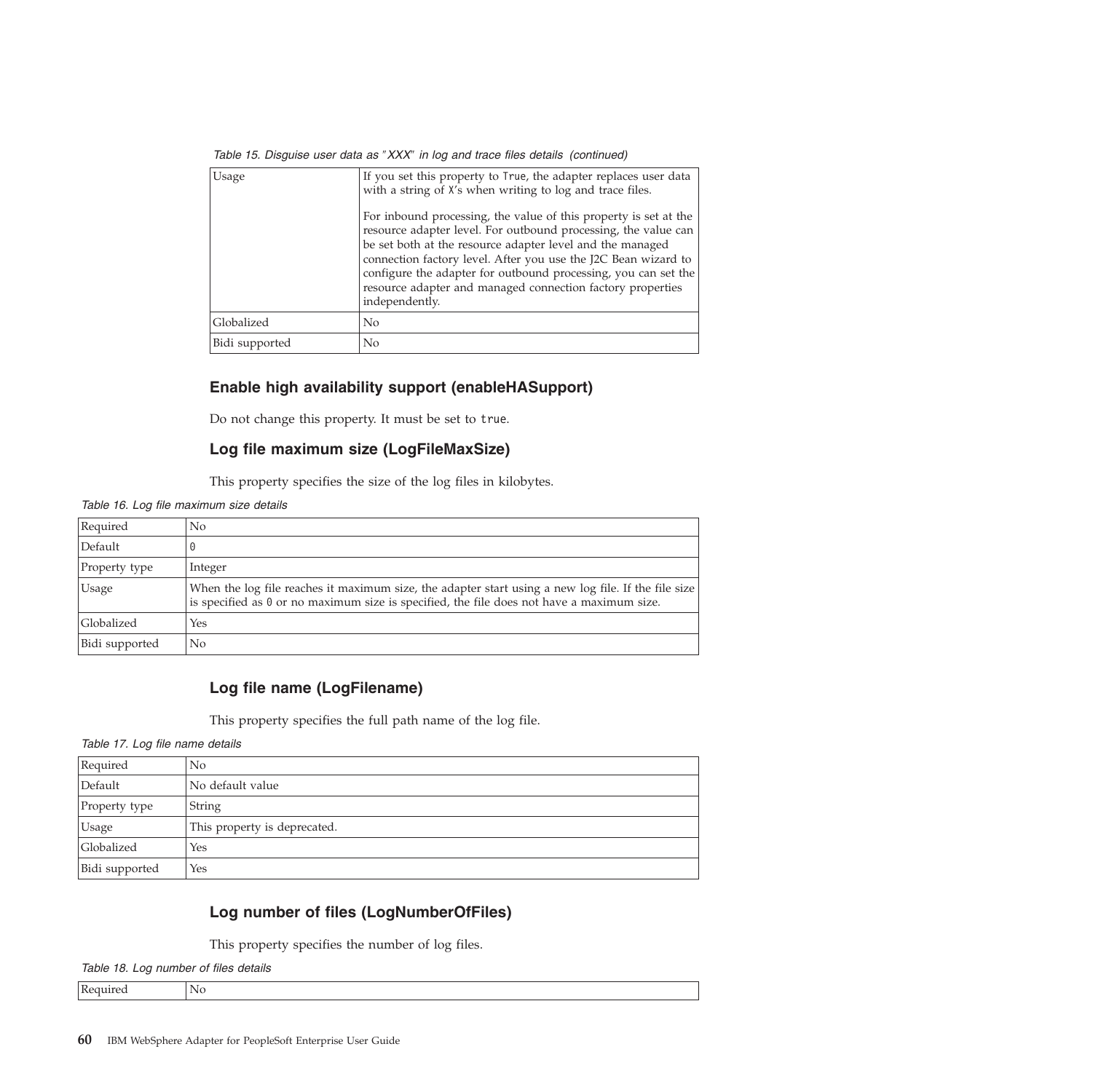| Default        |                                                                                                                                                          |
|----------------|----------------------------------------------------------------------------------------------------------------------------------------------------------|
| Property type  | Integer                                                                                                                                                  |
| <b>Usage</b>   | When a log file reaches its maximum size, the adapter starts using another log file. If no value<br>is specified, the adapter creates a single log file. |
| Globalized     | Yes                                                                                                                                                      |
| Bidi supported | N <sub>o</sub>                                                                                                                                           |

*Table 18. Log number of files details (continued)*

## **Trace file maximum size (TraceFileMaxSize)**

This property specifies the size of the trace files in kilobytes.

|  |  | Table 19. Trace file maximum size details |  |
|--|--|-------------------------------------------|--|
|  |  |                                           |  |

| Required       | No                                                                 |
|----------------|--------------------------------------------------------------------|
| Default        |                                                                    |
| Property type  | Integer                                                            |
| <b>Usage</b>   | If no value is specified, then the trace file has no maximum size. |
| Globalized     | Yes                                                                |
| Bidi supported | No                                                                 |

## **Trace file name (TraceFilename)**

This property specifies the full path of the trace file.

| Required        | N <sub>0</sub>               |
|-----------------|------------------------------|
| Default         | No default value             |
| Unit of measure | Kilobytes                    |
| Property type   | String                       |
| Usage           | This property is deprecated. |
| Globalized      | Yes                          |
| Bidi supported  | Yes                          |

*Table 20. Trace file name details*

# **Trace number of files (TraceNumberOfFiles)**

This property specifies the number of trace files to use. When a trace file reaches its maximum size, the adapter starts using another trace file.

| Required       | $\rm No$                                                        |
|----------------|-----------------------------------------------------------------|
| Default        |                                                                 |
| Property type  | Integer                                                         |
| Usage          | If no value is specified, the adapter uses a single trace file. |
| Globalized     | Yes                                                             |
| Bidi supported | No                                                              |

*Table 21. Trace number of files details*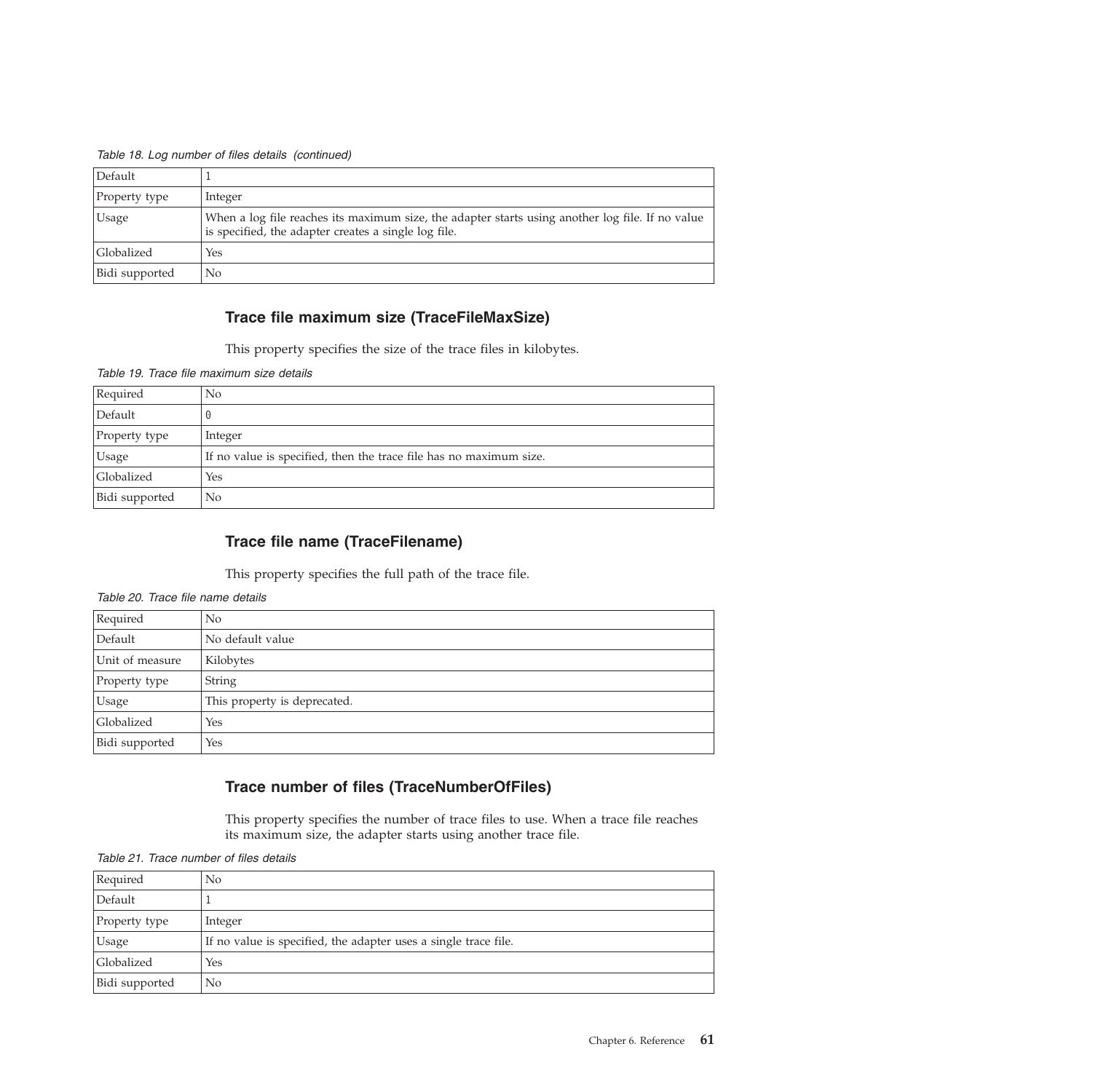# <span id="page-65-0"></span>**Managed connection factory properties**

Managed connection factory properties are used by the adapter at run time to create an outbound connection with the PeopleSoft Enterprise server.

The following table lists and describes the managed connection factory properties for outbound communication. You set the managed connection factory properties using either the J2C Bean wizard or the administrative console (after deployment).

A more detailed description of each property is provided in the sections that follow the table. For information about how to read the property details tables in the sections that follow, see ["Guide to information about properties" on page 54.](#page-57-0)

**Note:** The J2C Bean wizard refers to these properties as managed connection factory properties and the administrative console refers to them as (J2C) connection factory properties.

*Table 22. Managed connection factory properties*

| In the wizard                                                                                 | In the<br>administrative<br>console | Description                                                                                                                                                        |
|-----------------------------------------------------------------------------------------------|-------------------------------------|--------------------------------------------------------------------------------------------------------------------------------------------------------------------|
| Adapter ID                                                                                    | AdapterID                           | Identifies the adapter instance for<br>PMI events and for logging and<br>tracing.                                                                                  |
| Component interface for testing failed connection                                             | PingCompInterface                   | Specifies the component interface the<br>adapter uses to validate a connection<br>to the PeopleSoft Enterprise server.                                             |
| Disguise user data as "XXX" in log and trace files                                            |                                     | HideConfidentialTracopecifies whether to disguise<br>potentially sensitive information by<br>writing X strings instead of user data<br>in the log and trace files. |
| Host name                                                                                     | hostName                            | Specifies the name or address of the<br>server that hosts PeopleSoft<br>Enterprise.                                                                                |
| "Language (Language)" on page 65                                                              | language                            | Specifies the language code the<br>adapter uses to log on to the<br>PeopleSoft Enterprise server.                                                                  |
| "Maximum retries in case of system connection failure<br>(connectionRetryLimit)" on page 65   |                                     | connectionRetryLimi <sup>B</sup> pecifies the maximum number of<br>times the adapter attempts to<br>reestablish an outbound connection<br>to the EIS.              |
| "Password (Password)" on page 66                                                              | password                            | Specifies the password of the user<br>account of the adapter on the<br>PeopleSoft Enterprise server.                                                               |
| "Port number (Port)" on page 66                                                               | port                                | The port number the adapter uses to<br>access the PeopleSoft Enterprise<br>server.                                                                                 |
| "Retry interval if connection drops(in milliseconds)<br>(connectionRetryInterval)" on page 66 |                                     | connectionRetryInter <sup>6</sup> plecifies the time interval between<br>attempts to reconnect to the<br>PeopleSoft Enterprise server if the<br>connection fails.  |
| "User name (UserName)" on page 67                                                             | userName                            | The name of the user account the<br>adapter uses on the PeopleSoft<br>Enterprise server.                                                                           |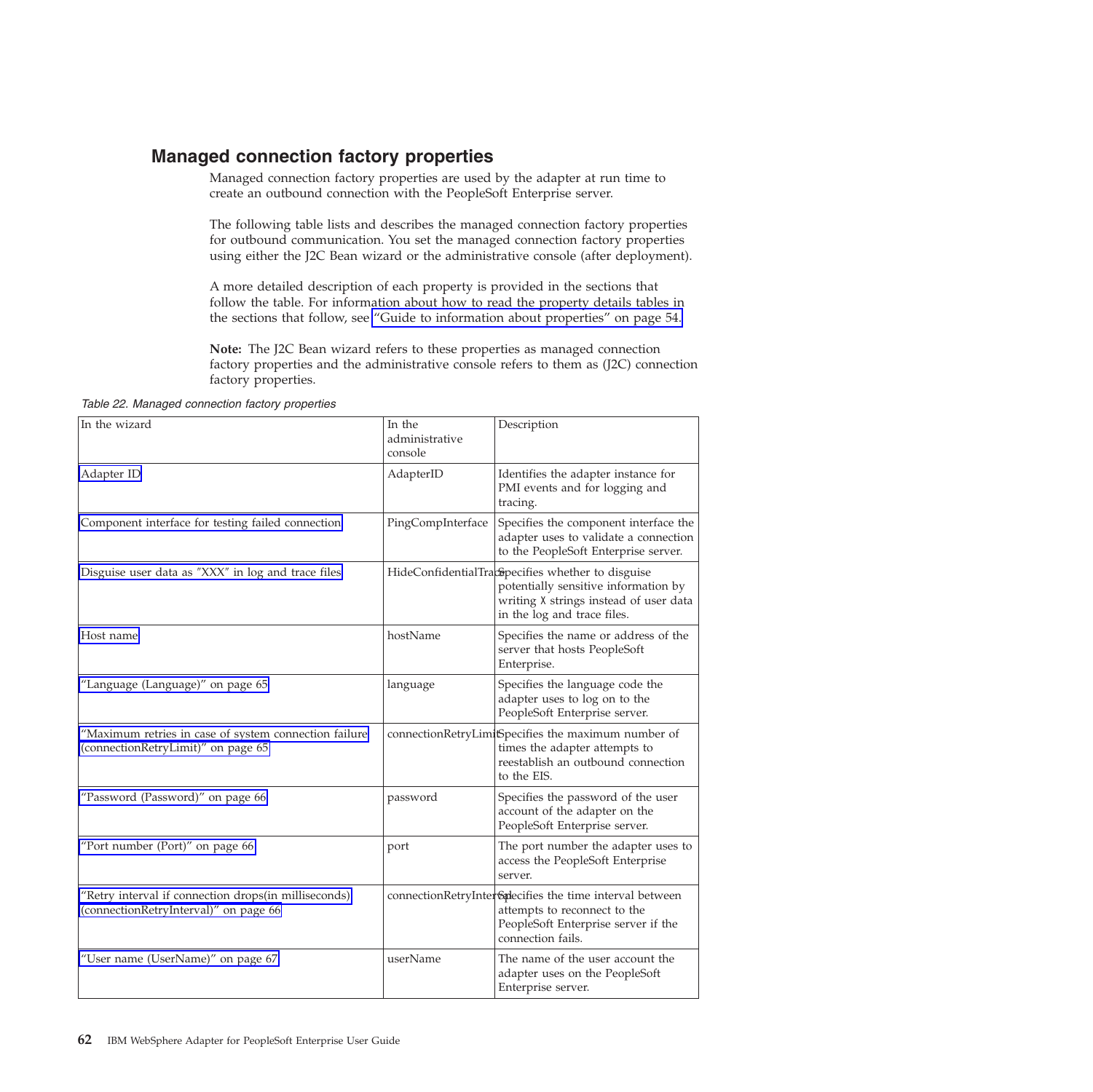<span id="page-66-0"></span>*Table 22. Managed connection factory properties (continued)*

| "Use Invalid Request Fault (useInvalidRequestFault)" on useInvalidRequestFaulthecifies whether to generate the |                                       |
|----------------------------------------------------------------------------------------------------------------|---------------------------------------|
| page 67                                                                                                        | invalid request fault business object |

## **Adapter ID (AdapterID)**

This property identifies a specific deployment or instance of the adapter.

*Table 23. Adapter ID details*

| Required       | Yes                                                                                                                                                                                                                                                                                                                                                                                                                                                                                                                                                                                                                                                                                     |
|----------------|-----------------------------------------------------------------------------------------------------------------------------------------------------------------------------------------------------------------------------------------------------------------------------------------------------------------------------------------------------------------------------------------------------------------------------------------------------------------------------------------------------------------------------------------------------------------------------------------------------------------------------------------------------------------------------------------|
| Default        | 001                                                                                                                                                                                                                                                                                                                                                                                                                                                                                                                                                                                                                                                                                     |
| Property type  | String                                                                                                                                                                                                                                                                                                                                                                                                                                                                                                                                                                                                                                                                                  |
| Usage          | This property identifies the adapter instance in the log and<br>trace files, and also helps identify the adapter instance while<br>monitoring adapters. The adapter ID is used with an<br>adapter-specific identifier, PSFTRA, to form the component<br>name used by the Log and Trace Analyzer tool. For example,<br>if the adapter ID property is set to 001, the component ID is<br>PSFTRA001.                                                                                                                                                                                                                                                                                       |
|                | If you run multiple instances of the same adapter, ensure that<br>the first seven characters of the adapter ID property are<br>unique for each instance so that you can correlate the log and<br>trace information to a particular adapter instance. By making<br>the first seven characters of an adapter ID property unique,<br>the component ID for multiple instances of that adapter is also<br>unique, allowing you to correlate the log and trace<br>information to a particular instance of an adapter.                                                                                                                                                                         |
|                | For example, when you set the adapter ID property of two<br>instances of WebSphere Adapter for PeopleSoft Enterprise to<br>001 and 002. The component IDs for those instances,<br>PSFTRA001 and PSFTRA002, are short enough to remain unique,<br>enabling you to distinguish them as separate adapter<br>instances. However, instances with longer adapter ID<br>properties cannot be distinguished from each other. If you set<br>the adapter ID properties of two instances to Instance01 and<br>Instance02, you will not be able to examine the log and trace<br>information for each adapter instance because the component<br>ID for both instances is truncated to PSFTRAInstanc. |
|                | For inbound processing, the value of this property is set at the<br>resource adapter level. For outbound processing, the value can<br>be set both at the resource adapter level and the managed<br>connection factory level. After you use the J2C Bean wizard to<br>configure the adapter for outbound processing, you can set the<br>resource adapter and managed connection factory properties<br>independently.                                                                                                                                                                                                                                                                     |
| Globalized     | Yes                                                                                                                                                                                                                                                                                                                                                                                                                                                                                                                                                                                                                                                                                     |
| Bidi supported | No                                                                                                                                                                                                                                                                                                                                                                                                                                                                                                                                                                                                                                                                                      |

#### **Component interface for testing failed connection (PingCompInterface)**

This property specifies the name of the PeopleSoft Enterprise component interface that the adapter uses to validate a connection to the PeopleSoft Enterprise server.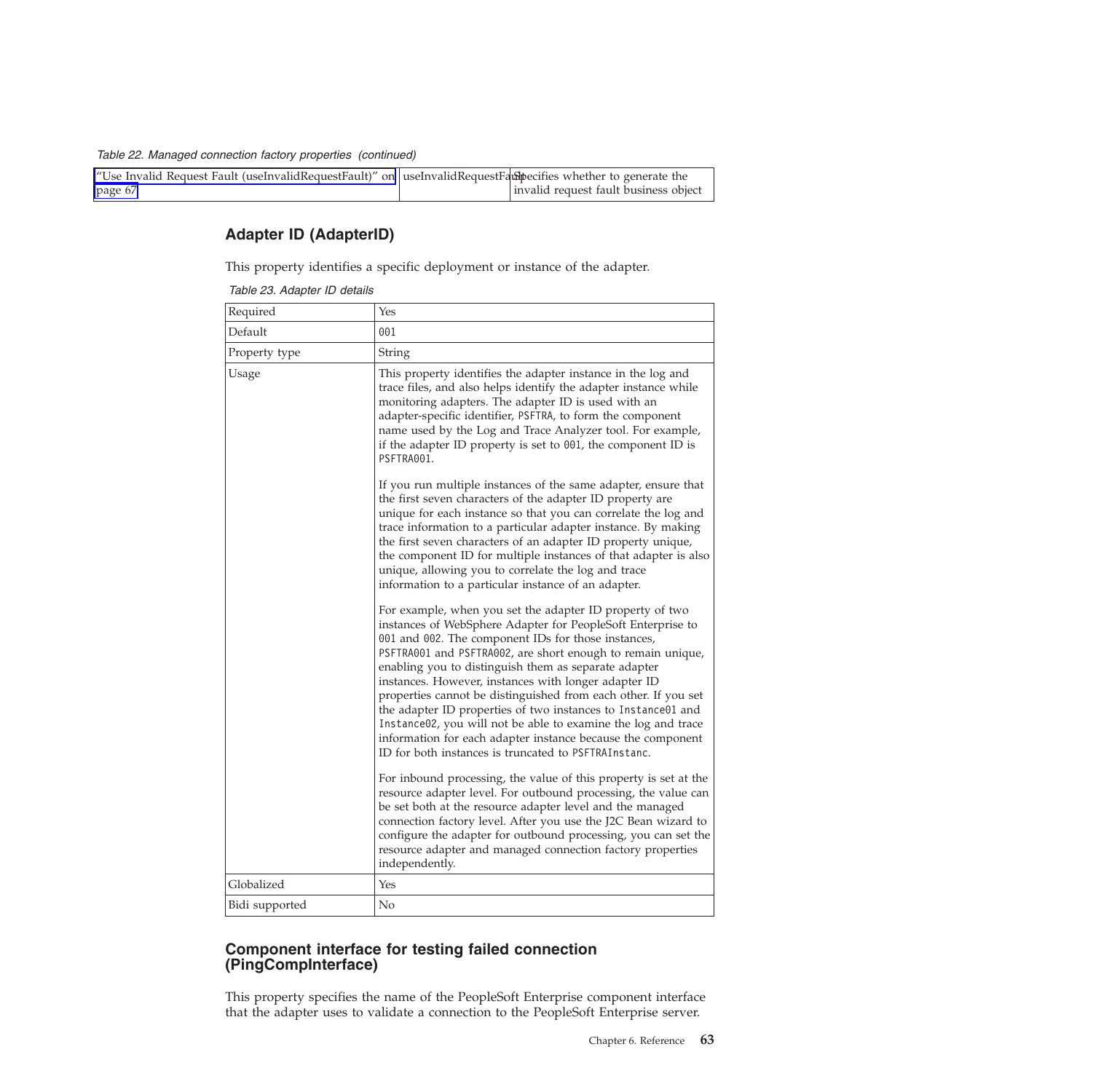<span id="page-67-0"></span>

| Table 24. Component interface for testing failed connection details |  |  |  |
|---------------------------------------------------------------------|--|--|--|
|                                                                     |  |  |  |

| Required       | Yes                                                                                                       |  |
|----------------|-----------------------------------------------------------------------------------------------------------|--|
| Default        | The name of the first component interface in the list.                                                    |  |
| Property type  | <b>String</b>                                                                                             |  |
| Usage          | Specify a component interface name that already exists within your PeopleSoft Enterprise<br>applications. |  |
| Example        | WBI CUSTOMER CI                                                                                           |  |
| Globalized     | $\rm No$                                                                                                  |  |
| Bidi supported | N <sub>0</sub>                                                                                            |  |

### **Disguise user data as** ″**XXX**″ **in log and trace files (HideConfidentialTrace)**

This property specifies whether to replace user data in log and trace files with a string of X's to prevent unauthorized disclosure of potentially sensitive data.

| Required        | No                                                                                                                                                                                                                                                                                                                                                                                                                                                                                                                                                   |
|-----------------|------------------------------------------------------------------------------------------------------------------------------------------------------------------------------------------------------------------------------------------------------------------------------------------------------------------------------------------------------------------------------------------------------------------------------------------------------------------------------------------------------------------------------------------------------|
| Possible values | True<br>False                                                                                                                                                                                                                                                                                                                                                                                                                                                                                                                                        |
| Default         | False                                                                                                                                                                                                                                                                                                                                                                                                                                                                                                                                                |
| Property type   | Boolean                                                                                                                                                                                                                                                                                                                                                                                                                                                                                                                                              |
| Usage           | If you set this property to True, the adapter replaces user data<br>with a string of X's when writing to log and trace files.<br>For inbound processing, the value of this property is set at the<br>resource adapter level. For outbound processing, the value can<br>be set both at the resource adapter level and the managed<br>connection factory level. After you use the J2C Bean wizard to<br>configure the adapter for outbound processing, you can set the<br>resource adapter and managed connection factory properties<br>independently. |
| Globalized      | No                                                                                                                                                                                                                                                                                                                                                                                                                                                                                                                                                   |
| Bidi supported  | No                                                                                                                                                                                                                                                                                                                                                                                                                                                                                                                                                   |

*Table 25. Disguise user data as* ″*XXX*″ *in log and trace files details*

### **Host name (HostName)**

This property specifies the name or address of the server that hosts PeopleSoft Enterprise.

*Table 26. Host name details*

| Required       | Yes                                                                                    |  |
|----------------|----------------------------------------------------------------------------------------|--|
| Default        | No default value                                                                       |  |
| Property type  | String                                                                                 |  |
| <b>Usage</b>   | Identifies, either by name or IP address, the server that hosts PeopleSoft Enterprise. |  |
| Example        | 9.26.248.202                                                                           |  |
| Globalized     | N <sub>0</sub>                                                                         |  |
| Bidi supported | No                                                                                     |  |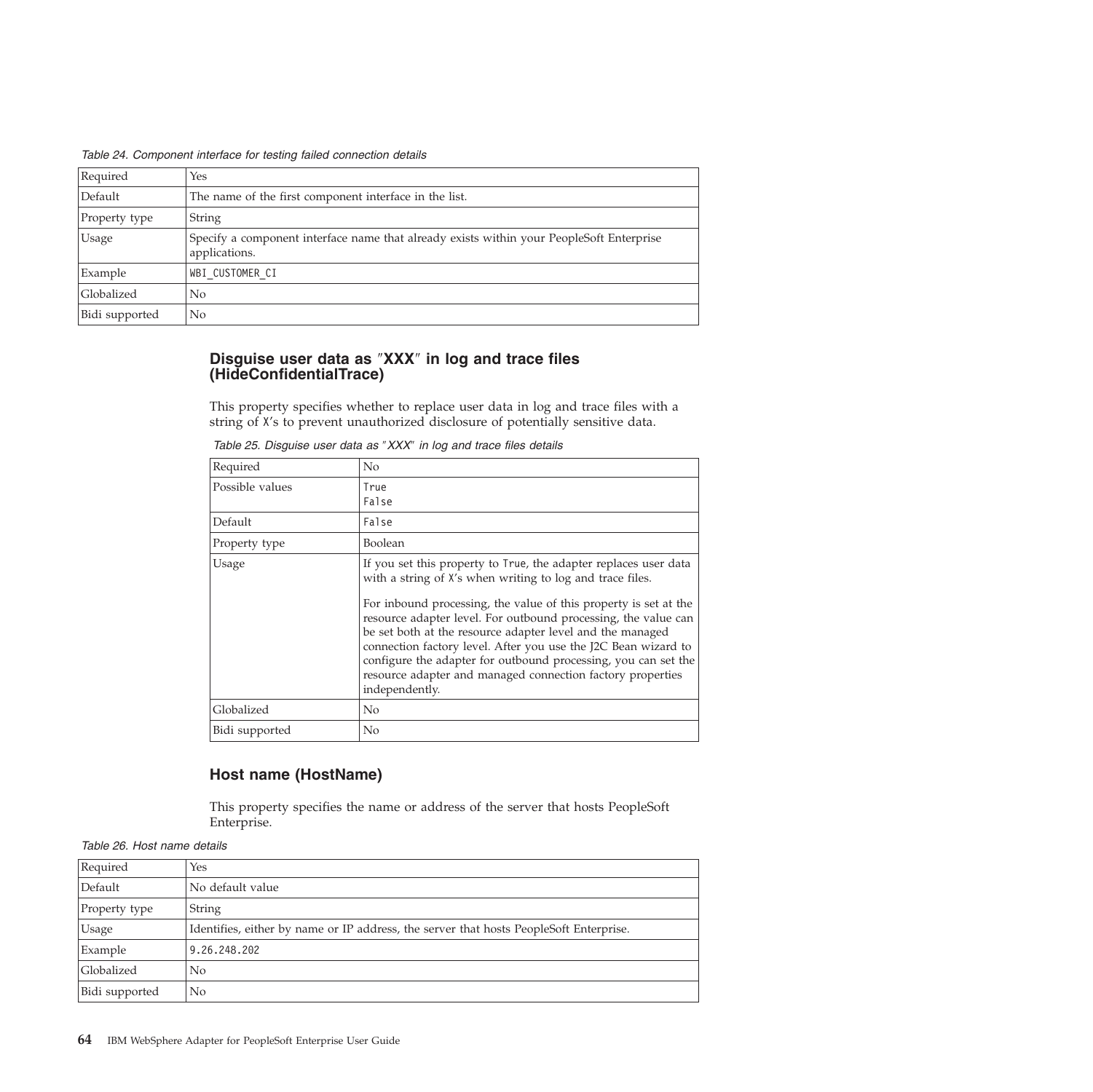# **Language (Language)**

This property specifies the language code the adapter uses to log on to the PeopleSoft Enterprise server.

<span id="page-68-0"></span>*Table 27. Language details*

| Required       | Yes                                                                                                                                 |  |
|----------------|-------------------------------------------------------------------------------------------------------------------------------------|--|
| Default        | The default value for the Language property is based on the system locale.                                                          |  |
| Property type  | String                                                                                                                              |  |
| Usage          | Each of the supported languages is preceded by a three character language code. The language<br>itself is presented in parentheses. |  |
| Example        | If the system locale is English, the value for this property is ENG (English).                                                      |  |
| Globalized     | No                                                                                                                                  |  |
| Bidi supported | No                                                                                                                                  |  |

### **Maximum retries in case of system connection failure (connectionRetryLimit)**

This property specifies the number of times the adapter will attempt to reestablish a connection to the PeopleSoft Enterprise server, when the adapter encounters an error related to the outbound connection.

| Required        | N <sub>o</sub>                                                                                                                                                                                                                                                                                                                         |  |  |
|-----------------|----------------------------------------------------------------------------------------------------------------------------------------------------------------------------------------------------------------------------------------------------------------------------------------------------------------------------------------|--|--|
| Possible values | Integers equal to and greater than zero                                                                                                                                                                                                                                                                                                |  |  |
| Default         | $\theta$                                                                                                                                                                                                                                                                                                                               |  |  |
| Property type   | Integer                                                                                                                                                                                                                                                                                                                                |  |  |
| Usage           | When this property is set to:                                                                                                                                                                                                                                                                                                          |  |  |
|                 | $\bf{0}$<br>The adapter does not attempt to reconnect to the PeopleSoft Enterprise<br>$\bullet$<br>server, if an error occurs during startup or while establishing a connection.<br>• The adapter does not verify if the connection to the PeopleSoft Enterprise<br>server is valid when there is an outbound request during run time. |  |  |
|                 | >0<br>• The adapter attempts to reconnect to the PeopleSoft Enterprise server for<br>the specified number of times, if an error occurs during startup or while<br>establishing a connection.                                                                                                                                           |  |  |
|                 | The adapter verifies if the connection to the PeopleSoft Enterprise server is<br>$\bullet$<br>valid when there is an outbound request during run time. If the connection<br>is not valid, it is terminated and a new connection is created to process the<br>request.                                                                  |  |  |
|                 | If the adapter fails to establish a connection after trying for the specified<br>number of times, a connection error is generated.                                                                                                                                                                                                     |  |  |
|                 | If the adapter is successful in reestablishing the connection, the outbound<br>operation is completed.                                                                                                                                                                                                                                 |  |  |
| Globalized      | N <sub>0</sub>                                                                                                                                                                                                                                                                                                                         |  |  |
| Bidi supported  | No                                                                                                                                                                                                                                                                                                                                     |  |  |

*Table 28. Maximum retries in case of system connection failure details*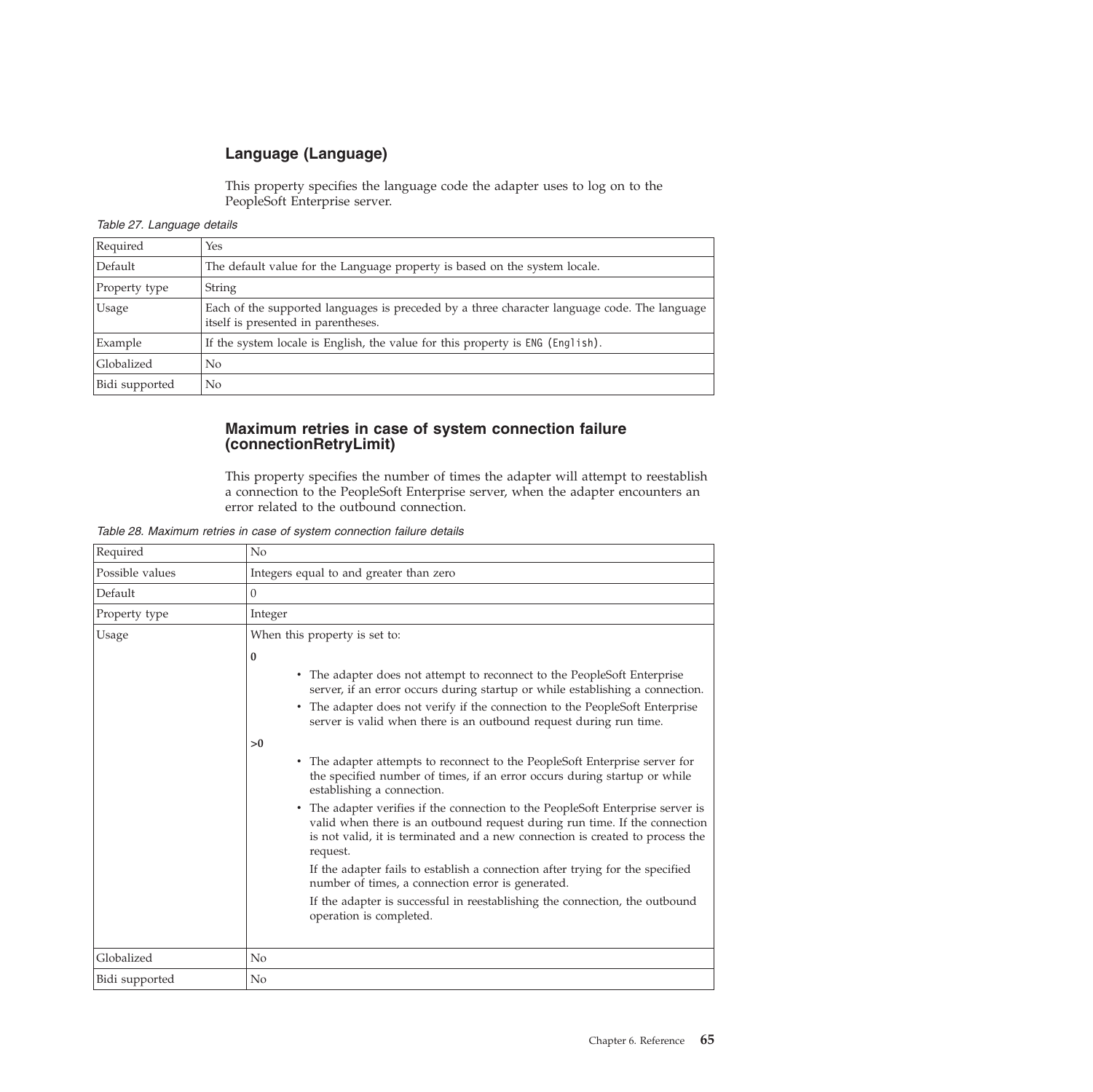## **Password (Password)**

This property specifies the password of the user account of the adapter on the PeopleSoft Enterprise server.

<span id="page-69-0"></span>

| Required       | Yes                                                                                                       |  |
|----------------|-----------------------------------------------------------------------------------------------------------|--|
| Default        | No default value                                                                                          |  |
| Property type  | String                                                                                                    |  |
| <b>Usage</b>   | The restrictions (case, length, and character) are determined by the version of PeopleSoft<br>Enterprise. |  |
| Globalized     | No                                                                                                        |  |
| Bidi supported | No                                                                                                        |  |

### **Port number (Port)**

This property specifies the port number the adapter uses to access the PeopleSoft Enterprise server.

*Table 30. Port number details*

| Required       | Yes                                                                                        |  |
|----------------|--------------------------------------------------------------------------------------------|--|
| Default        | The port number entered when you use the J2C Bean wizard to discover objects and services. |  |
| Property type  | Integer                                                                                    |  |
| Example        | 9000                                                                                       |  |
| Globalized     | No                                                                                         |  |
| Bidi supported | No                                                                                         |  |

#### **Retry interval if connection drops(in milliseconds) (connectionRetryInterval)**

This property specifies the time interval between attempts to reconnect to the PeopleSoft Enterprise server if the connection fails.

*Table 31. Retry interval if connection failure details*

| Required        | No                                                                                                                                                                                                                        |  |
|-----------------|---------------------------------------------------------------------------------------------------------------------------------------------------------------------------------------------------------------------------|--|
| Possible values | Integers equal and greater than 0                                                                                                                                                                                         |  |
| Default         | 60000                                                                                                                                                                                                                     |  |
| Unit of measure | Milliseconds                                                                                                                                                                                                              |  |
| Property type   | Integer                                                                                                                                                                                                                   |  |
| Usage           | This property is applicable only if the value of the property "Maximum retries in case<br>of system connection failure (connectionRetryLimit)" on page 65 is set to greater than<br>0.                                    |  |
|                 | When the adapter encounters an error while establishing a connection to the<br>PeopleSoft Enterprise server, this property specifies the time interval the adapter waits<br>between attempts to reestablish a connection. |  |
| Globalized      | No.                                                                                                                                                                                                                       |  |
| Bidi supported  | N <sub>0</sub>                                                                                                                                                                                                            |  |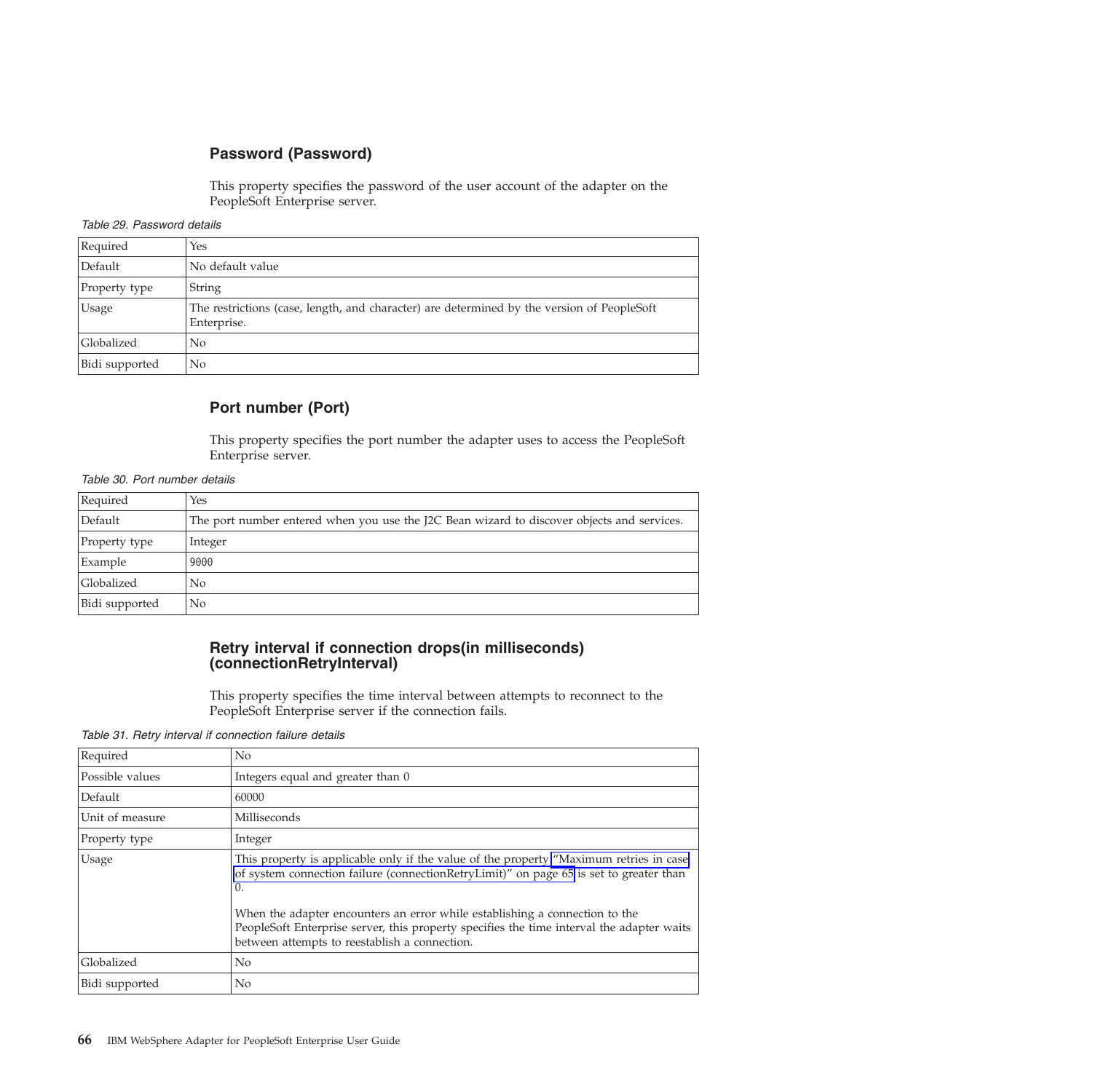### **User name (UserName)**

This property specifies the name of the user account the adapter uses on the PeopleSoft Enterprise server.

<span id="page-70-0"></span>

| Required       | Yes                                                                                                    |
|----------------|--------------------------------------------------------------------------------------------------------|
| Default        | No default value                                                                                       |
| Property type  | String                                                                                                 |
| <b>Usage</b>   | The restrictions (case, length, and character) are determined by the PeopleSoft Enterprise<br>version. |
| Example        | DV <sub>1</sub>                                                                                        |
| Globalized     | No                                                                                                     |
| Bidi supported | No                                                                                                     |

### **Use Invalid Request Fault (useInvalidRequestFault)**

This property specifies whether to generate the invalid request fault business object.

| Table 33. User name details |  |  |
|-----------------------------|--|--|
|-----------------------------|--|--|

| Required       | No                                                                                                                                                                                                                                                                                  |
|----------------|-------------------------------------------------------------------------------------------------------------------------------------------------------------------------------------------------------------------------------------------------------------------------------------|
| Default        | False                                                                                                                                                                                                                                                                               |
| Property type  | <b>Boolean</b>                                                                                                                                                                                                                                                                      |
| <b>Usage</b>   | If you set this property to True, the adapter returns an Invalid Request Fault business object if<br>any error occurs in PeopleSoft Enterprise system server side during run time outbound<br>processing. The error codes and error messages are contained in this business object. |
| Globalized     | N <sub>0</sub>                                                                                                                                                                                                                                                                      |
| Bidi supported | No                                                                                                                                                                                                                                                                                  |

## **Interaction specification properties**

Interaction specification properties control the interaction for an operation. The J2C Bean wizard sets the interaction specification properties when you configure the adapter. Typically, you do not need to change these properties. However, some properties for outbound operations can be changed by the user. For example, you might increase the value of the interaction specification property that specifies the maximum number of records to be returned by a RetrieveAll operation, if your RetrieveAll operations do not return complete information. To change these properties after the application is deployed, use the assembly editor in Rational Application Developer for WebSphere Software. The properties reside in the method binding of the import.

[Table 34 on page 68](#page-71-0) lists and describes the interaction specification property that you set. For information about how to read the property detail tables in the sections that follow, see ["Guide to information about properties" on page 54.](#page-57-0)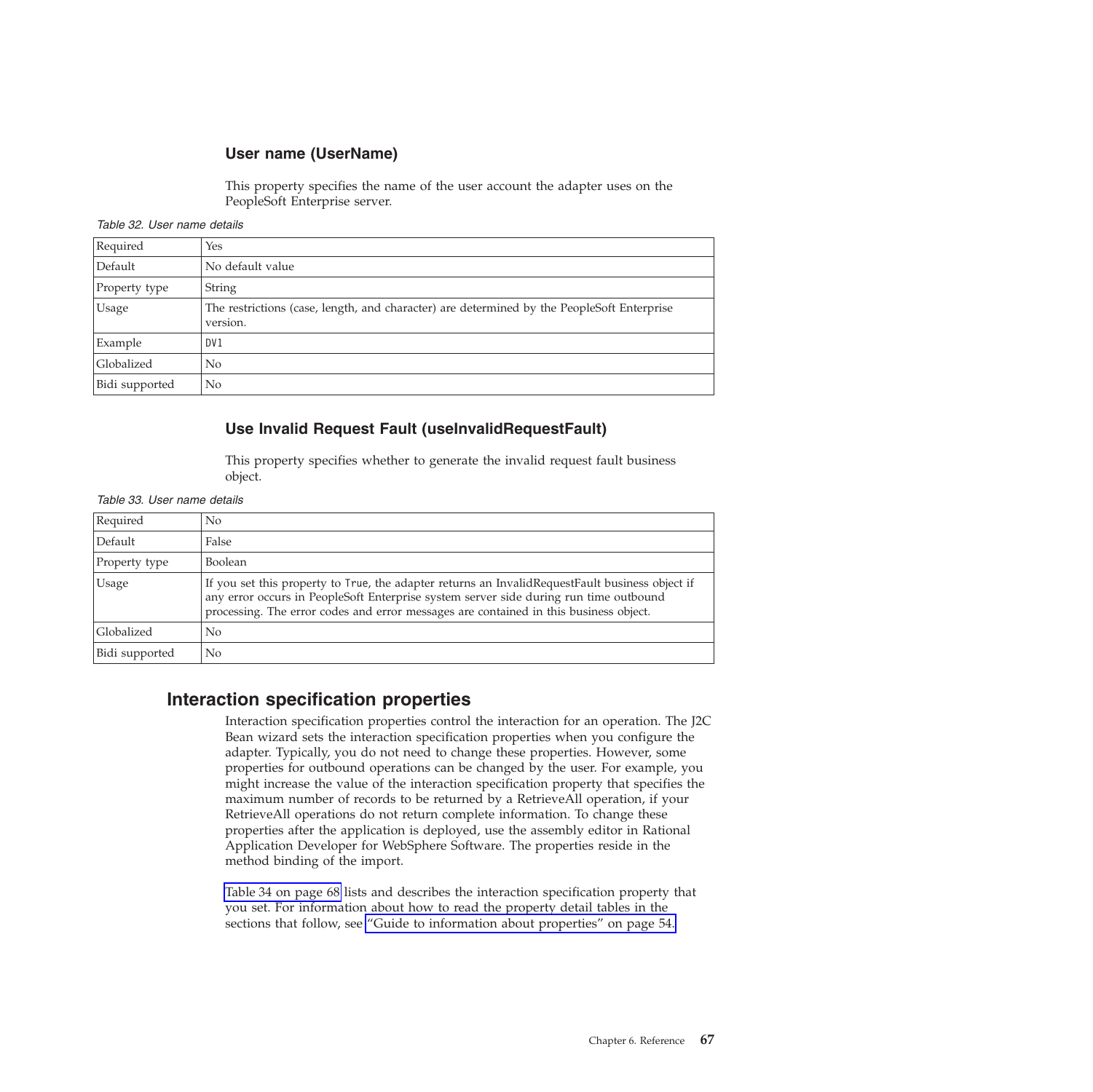<span id="page-71-0"></span>

| Table 34. Interaction specification property for the Adapter for PeopleSoft Enterprise |  |  |  |  |  |
|----------------------------------------------------------------------------------------|--|--|--|--|--|
|----------------------------------------------------------------------------------------|--|--|--|--|--|

|                                                           | Property name          |                                                                        |
|-----------------------------------------------------------|------------------------|------------------------------------------------------------------------|
| In the wizard                                             | In the assembly editor | Description                                                            |
| Maximum number of<br>records for RetrieveAll<br>operation | MaxRecords             | Maximum number of records to return during a<br>RetrieveAll operation. |

### **Maximum number of records for RetrieveAll operation (MaxRecords)**

This property specifies the maximum number of records to return during a RetrieveAll operation.

*Table 35. Maximum number of records for RetrieveAll operation details*

| Required       | Yes                                                                                                                                                                                                                                          |
|----------------|----------------------------------------------------------------------------------------------------------------------------------------------------------------------------------------------------------------------------------------------|
| Default        | 100                                                                                                                                                                                                                                          |
| Usage          | If the number of hits in PeopleSoft Enterprise exceeds the value of the Maximum number of<br>records for RetrieveAll operation property, the adapter returns an error. The adapter uses this<br>property to help avoid out-of-memory issues. |
| Property type  | Integer                                                                                                                                                                                                                                      |
| Globalized     | N <sub>0</sub>                                                                                                                                                                                                                               |
| Bidi supported | N <sub>0</sub>                                                                                                                                                                                                                               |

# **Inbound configuration properties**

WebSphere Adapter for PeopleSoft Enterprise has several categories of inbound connection configuration properties, which you set with the J2C Bean wizard while generating or creating objects and services. You can change the resource adapter and activation specification properties after you deploy the module using Rational Application Developer for WebSphere Software or the administrative console, but connection properties for the J2C Bean wizard cannot be changed after deployment.

# **Guide to information about properties**

The properties used to configure WebSphere Adapter for PeopleSoft Enterprise are described in detail in tables included in each of the configuration properties topics, such as Resource adapter properties, Managed connection factory properties, and so on. To help you use these tables, information about each row you might see is explained here.

The following table explains the meaning of each row that might be displayed in the table for a configuration property.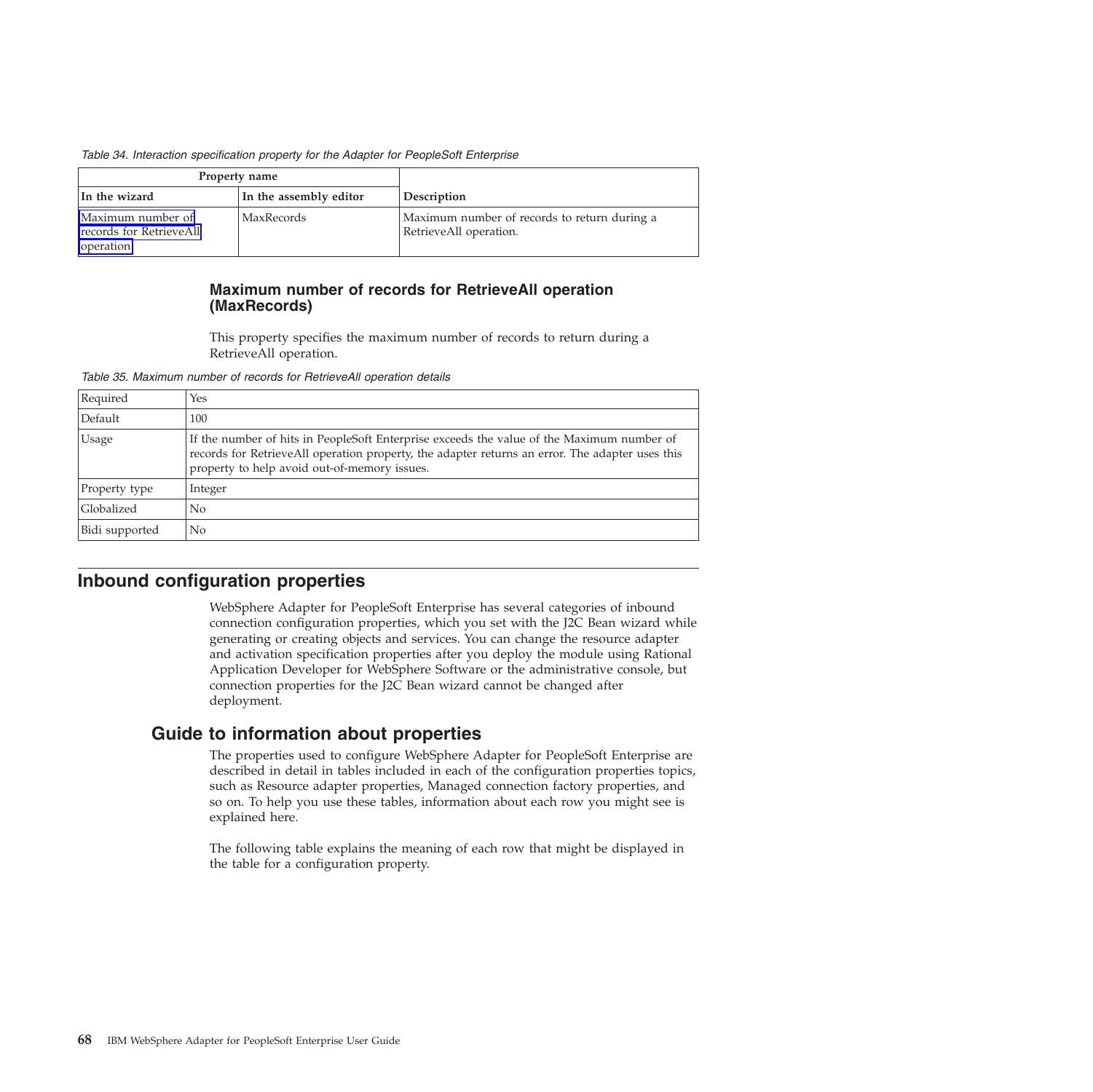| Row             | Explanation                                                                                                                                                                                                                                                                                                        |  |
|-----------------|--------------------------------------------------------------------------------------------------------------------------------------------------------------------------------------------------------------------------------------------------------------------------------------------------------------------|--|
| Required        | A required field (property) must have a value in order for the<br>adapter to work. Sometimes the J2C Bean wizard provides a<br>default value for required properties.                                                                                                                                              |  |
|                 | Removing a default value from a required field on the J2C<br>Bean wizard will not change that default value. When a required<br>field contains no value at all, the J2C Bean wizard processes<br>the field using its assigned default value, and that default<br>value is displayed on the administrative console. |  |
|                 | Possible values are Yes and No.                                                                                                                                                                                                                                                                                    |  |
|                 | Sometimes a property is required only when another property<br>has a specific value. When this is the case, the table will note<br>this dependency. For example,                                                                                                                                                   |  |
|                 | • Yes, when the EventQueryType property is set to Dynamic                                                                                                                                                                                                                                                          |  |
|                 | • Yes, for Oracle databases                                                                                                                                                                                                                                                                                        |  |
| Possible values | Lists and describes the possible values that you can select for<br>the property.                                                                                                                                                                                                                                   |  |
| Default         | The predefined value that is set by the J2C Bean wizard. When<br>the property is required, you must either accept the default<br>value or specify one yourself. If a property has no default<br>value, the table will state No default value.                                                                      |  |
|                 | The word None is an acceptable default value, and does not<br>mean that there is no default value.                                                                                                                                                                                                                 |  |
| Unit of measure | Specifies how the property is measured, for example in<br>kilobytes or seconds.                                                                                                                                                                                                                                    |  |
| Property type   | Describes the property type. Valid property types include:                                                                                                                                                                                                                                                         |  |
|                 | • Boolean                                                                                                                                                                                                                                                                                                          |  |
|                 | • String                                                                                                                                                                                                                                                                                                           |  |
|                 | • Integer                                                                                                                                                                                                                                                                                                          |  |
| Usage           | Describes usage conditions or restrictions that might apply to<br>the property. For instance, here is how a restriction would be<br>documented:                                                                                                                                                                    |  |
|                 | For Rational Application Developer for WebSphere Software<br>version 6.40 or earlier, the password:                                                                                                                                                                                                                |  |
|                 | • Must be uppercase                                                                                                                                                                                                                                                                                                |  |
|                 | • Must be 8 characters in length                                                                                                                                                                                                                                                                                   |  |
|                 | For versions of Rational Application Developer for WebSphere<br>Software later than 6.40, the password:                                                                                                                                                                                                            |  |
|                 | • Is not case sensitive                                                                                                                                                                                                                                                                                            |  |
|                 | • Can be up to 40 characters in length.                                                                                                                                                                                                                                                                            |  |
|                 | This section lists other properties that affect this property or<br>the properties that are affected by this property and describes<br>the nature of the conditional relationship.                                                                                                                                 |  |
| Example         | Provides sample property values, for example:                                                                                                                                                                                                                                                                      |  |
|                 | "If Language is set to JA (Japanese), code page number is set<br>to 8000".                                                                                                                                                                                                                                         |  |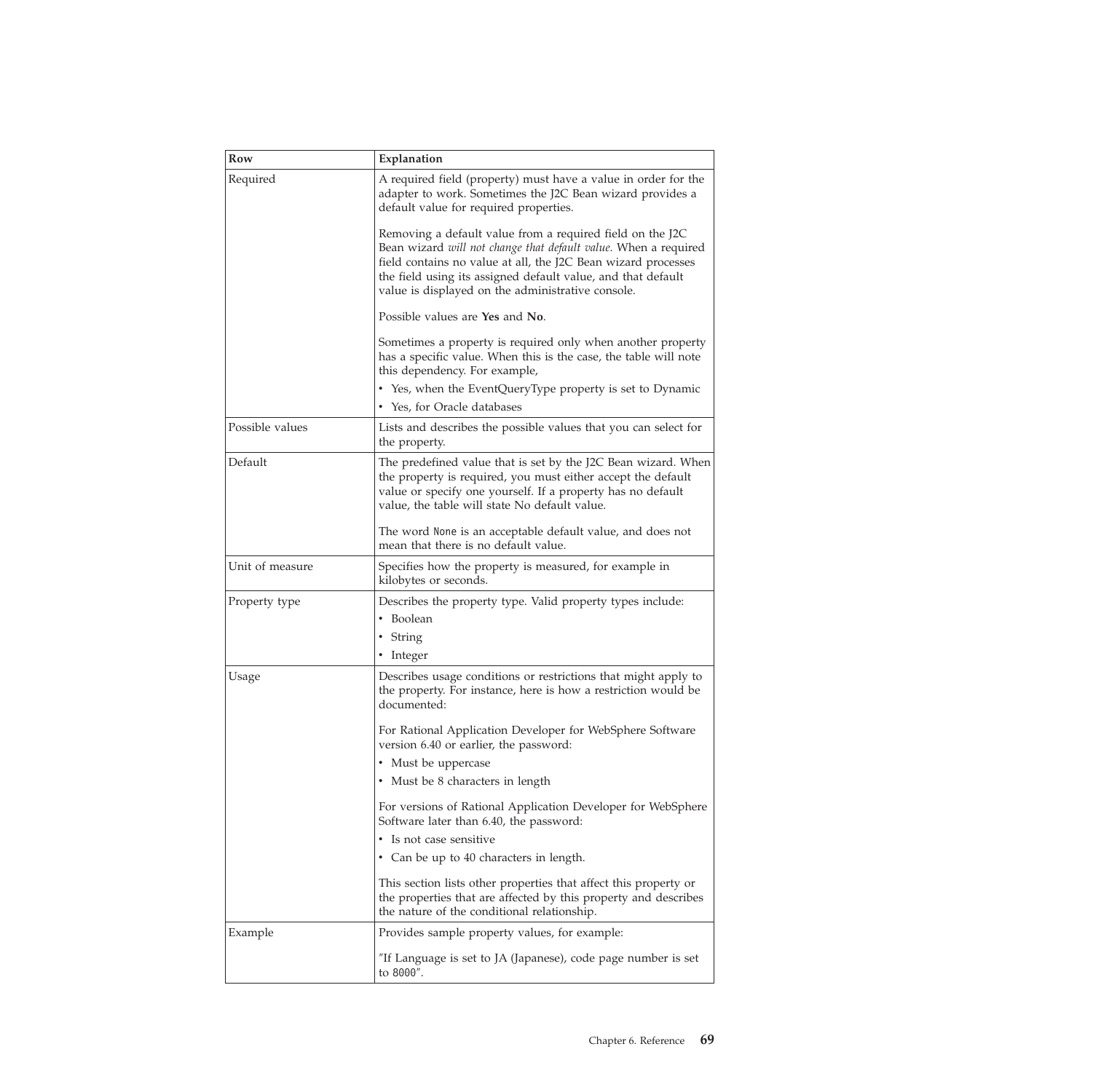<span id="page-73-0"></span>

| Row            | Explanation                                                                                                                                                                                                                                                                                                                                            |  |
|----------------|--------------------------------------------------------------------------------------------------------------------------------------------------------------------------------------------------------------------------------------------------------------------------------------------------------------------------------------------------------|--|
| Globalized     | If a property is globalized, it has national language support,<br>meaning that you can set the value in your national language.<br>Valid values are Yes and No.                                                                                                                                                                                        |  |
| Bidi supported | Indicates whether the property is supported in bidirectional<br>(bidi) processing. Bidirectional processing refers to the task of<br>processing data that contains both right-to-left (Hebrew or<br>Arabic, for example) and left-to-right (a URL or file path, for<br>example) semantic content within the same file.<br>Valid values are Yes and No. |  |

### **Connection properties for the J2C Bean wizard**

Connection properties for the J2C Bean wizard are used to establish a connection between the J2C Bean wizard and the application from which the wizard will obtain metadata. These properties specify such things as connection configuration, bidirectional (bidi) properties, and logging options.

**Note:** If you set any of these connection properties using bidirectional script, you must set values that identify the format of the bidirectional script entered for that property.

The J2C Java Bean connection properties and their purpose are described in the following table. A complete description of each property is provided in the sections that follow the table.

*Table 36. J2C Java Bean connection properties*

| Property name                                    | Description                                                                                                                                                                            |
|--------------------------------------------------|----------------------------------------------------------------------------------------------------------------------------------------------------------------------------------------|
| "Component interface JAR file"                   | Specifies the PeopleSoft Enterprise component interface used by the<br>adapter to establish a connection to the PeopleSoft components that are<br>targets of integration transactions. |
| "Host name" on page 71                           | Specifies the name or address of the server that hosts PeopleSoft<br>Enterprise.                                                                                                       |
| "Password" on page 71                            | Specifies the password of the user account of the adapter on the PeopleSoft<br>Enterprise server.                                                                                      |
| "Port number" on page 71                         | The port number at which PeopleSoft Enterprise is configured to listen for<br>client requests.                                                                                         |
| "Prefix for business object names" on<br>page 72 | Specifies a prefix to be added to generated business objects.                                                                                                                          |
| "User name" on page 72                           | The name of the user account the adapter uses on the PeopleSoft<br>Enterprise server.                                                                                                  |

#### **Component interface JAR file**

This property specifies the PeopleSoft Enterprise component interface that the adapter uses to establish a connection to the PeopleSoft components that are targets of integration transactions.

*Table 37. Component interface JAR file details*

| $\mathbf{r}$<br>T. | Yes |
|--------------------|-----|
| $\sqrt{ }$         | 'Nu |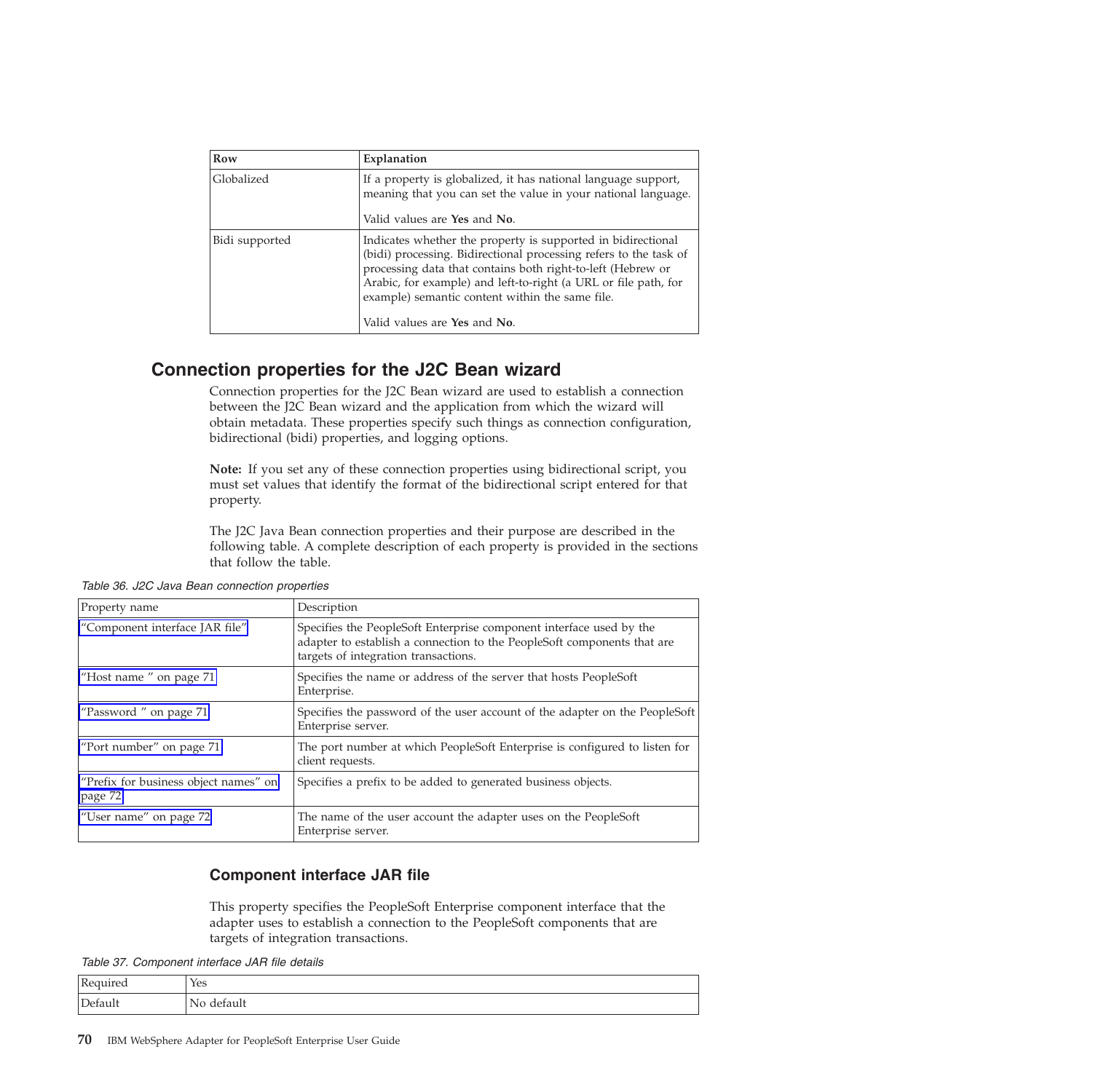<span id="page-74-0"></span>*Table 37. Component interface JAR file details (continued)*

| Property type  | String                                                                                                            |  |
|----------------|-------------------------------------------------------------------------------------------------------------------|--|
| Usage          | The name of the JAR file that the adapter uses to connect to the PeopleSoft Enterprise<br>components of interest. |  |
| Example        | CWYES PeopleSoft\connectorModule\WbiEvent.jar                                                                     |  |
| Globalized     | N <sub>0</sub>                                                                                                    |  |
| Bidi supported | N <sub>0</sub>                                                                                                    |  |

#### **Host name**

This property specifies the name or address of the server that hosts PeopleSoft Enterprise.

#### *Table 38. Host name details*

| Required       | Yes                                                                                    |
|----------------|----------------------------------------------------------------------------------------|
| Default        | No default value                                                                       |
| Property type  | <b>String</b>                                                                          |
| <b>Usage</b>   | Identifies the server, either by name or IP address, that hosts PeopleSoft Enterprise. |
| Example        | 9.26.248.202                                                                           |
| Globalized     | N <sub>0</sub>                                                                         |
| Bidi supported | N <sub>0</sub>                                                                         |

#### **Password**

This property specifies the password of the user account of the adapter on the PeopleSoft Enterprise server.

*Table 39. Password details*

| Required       | Yes                                                                                                    |
|----------------|--------------------------------------------------------------------------------------------------------|
| Default        | No default value                                                                                       |
| Property type  | String                                                                                                 |
| <b>Usage</b>   | The restrictions (case, length, and character) are determined by the PeopleSoft Enterprise<br>version. |
| Globalized     | Yes                                                                                                    |
| Bidi supported | Yes                                                                                                    |

#### **Port number**

The port number at which PeopleSoft Enterprise is configured to listen for client requests.

*Table 40. Port number details*

| Required      | Yes                                                       |
|---------------|-----------------------------------------------------------|
| Default       | The port number entered when you run the J2C Bean wizard. |
| Property type | Integer                                                   |
| Example       | 9000                                                      |
| Globalized    | No                                                        |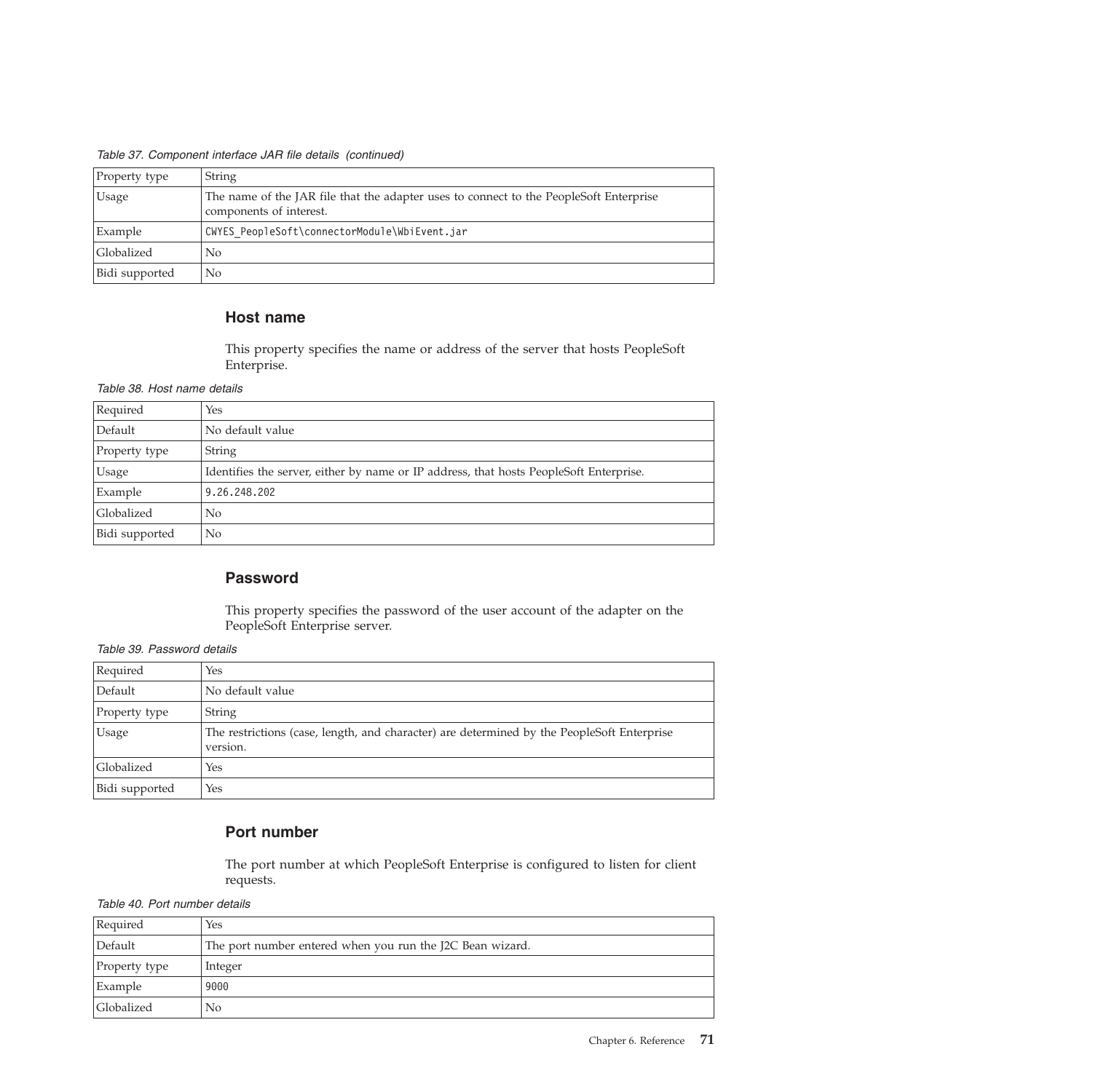<span id="page-75-0"></span>Bidi supported | No

#### **Prefix for business object names**

This property specifies a prefix to be added to generated business objects.

*Table 41. Prefix details*

| Required          | No.                                                                                                                                      |
|-------------------|------------------------------------------------------------------------------------------------------------------------------------------|
| Default           | No default                                                                                                                               |
| Property type     | String                                                                                                                                   |
| <b>Usage</b>      | This property allows you to distinguish between different business objects generated against<br>the same PeopleSoft component interface. |
| Example           | If you used IB as a prefix, all business objects generated by this service are named using this<br>prefix.                               |
| <b>Globalized</b> | Yes                                                                                                                                      |
| Bidi supported    | No                                                                                                                                       |

#### **User name**

This property specifies the name of the user account the adapter uses on the PeopleSoft Enterprise server.

|  |  | Table 42. User name details |  |
|--|--|-----------------------------|--|
|--|--|-----------------------------|--|

| Required       | <b>Yes</b>                                                                                             |
|----------------|--------------------------------------------------------------------------------------------------------|
| Default        | No default value                                                                                       |
| Property type  | <b>String</b>                                                                                          |
| Usage          | The restrictions (case, length, and character) are determined by the PeopleSoft Enterprise<br>version. |
| Example        | DV <sub>1</sub>                                                                                        |
| Globalized     | <b>Yes</b>                                                                                             |
| Bidi supported | Yes                                                                                                    |

### **Resource adapter properties**

The resource adapter properties control the general operation of the adapter. You set the resource adapter properties using the J2C Bean wizard when you configure the adapter. After deploying the adapter, use the administrative console to change these properties.

The following properties for logging and tracing are deprecated:

- LogFileMaxSize
- LogFileName
- LogNumberOfFiles
- TraceFileMaxSize
- TraceFileName
- TraceNumberOfFiles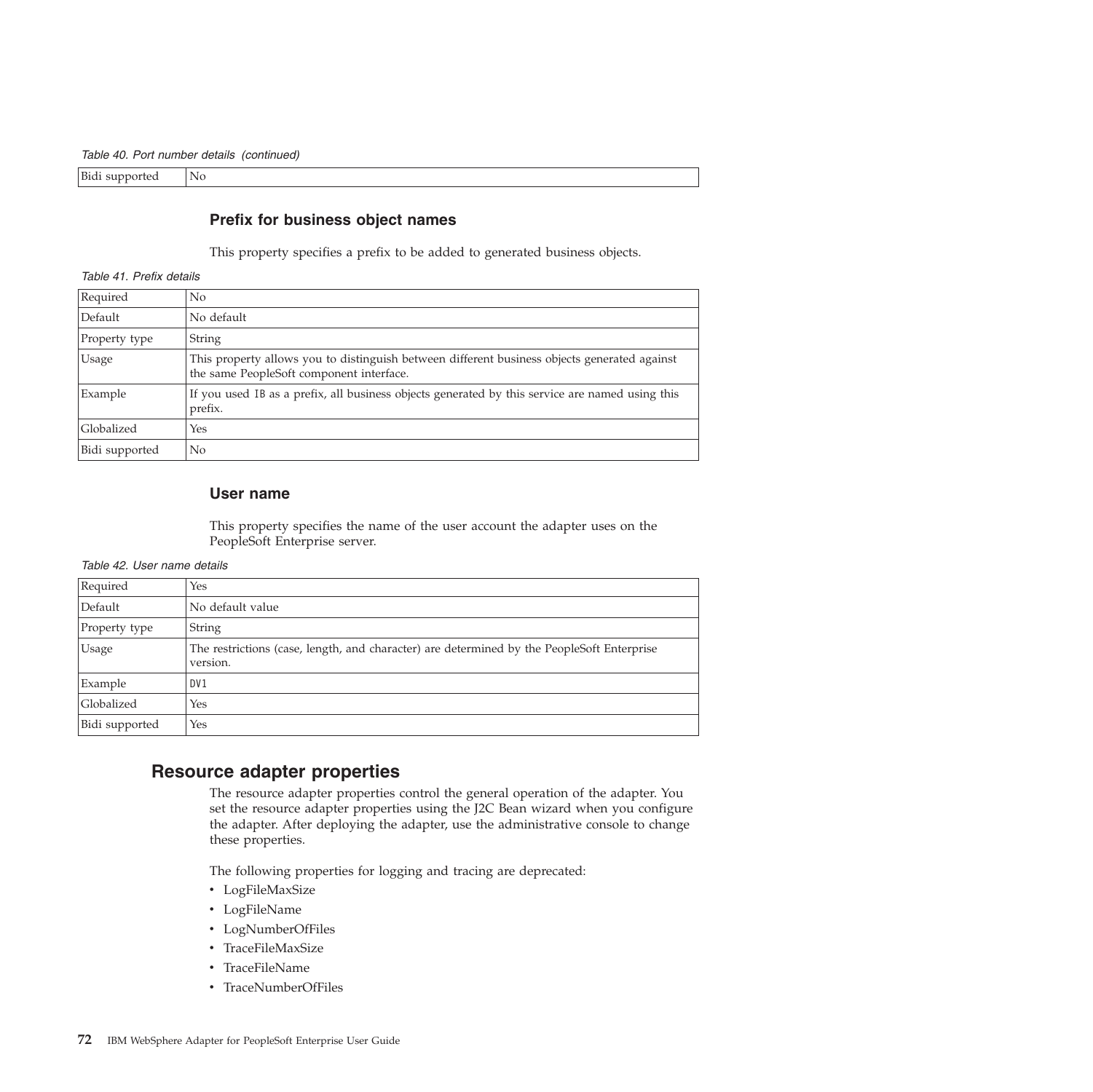The following table lists the resource adapter properties and their purpose. A complete description of each property is provided in the sections that follow the table.

| Name                                                  |                                  |                                                                                                                                             |
|-------------------------------------------------------|----------------------------------|---------------------------------------------------------------------------------------------------------------------------------------------|
| In the wizard                                         | In the administrative<br>console | Description                                                                                                                                 |
| Adapter ID                                            | AdapterID                        | Identifies the adapter instance for PMI events and for<br>logging and tracing.                                                              |
| Disguise user data as "XXX"<br>in log and trace files | HideConfidentialTrace            | Specifies whether to disguise potentially sensitive<br>information by writing X strings instead of user data in<br>the log and trace files. |
| (Not available)                                       | enableHASupport                  | Do not change this property.                                                                                                                |
| (Not available)                                       | LogFileSize                      | Deprecated                                                                                                                                  |
| (Not available)                                       | LogFilename                      | Deprecated                                                                                                                                  |
| (Not available)                                       | LogNumberOfFiles                 | Deprecated                                                                                                                                  |
| (Not available)                                       | TraceFileSize                    | Deprecated                                                                                                                                  |
| (Not available)                                       | TraceFileName                    | Deprecated                                                                                                                                  |
| (Not available)                                       | <b>TraceNumberOfFiles</b>        | Deprecated                                                                                                                                  |

<span id="page-76-0"></span>*Table 43. Resource adapter properties for the Adapter for PeopleSoft Enterprise*

### **Adapter ID (AdapterID)**

This property identifies a specific deployment or instance of the adapter.

*Table 44. Adapter ID details*

| Required      | Yes    |
|---------------|--------|
| Default       | 001    |
| Property type | String |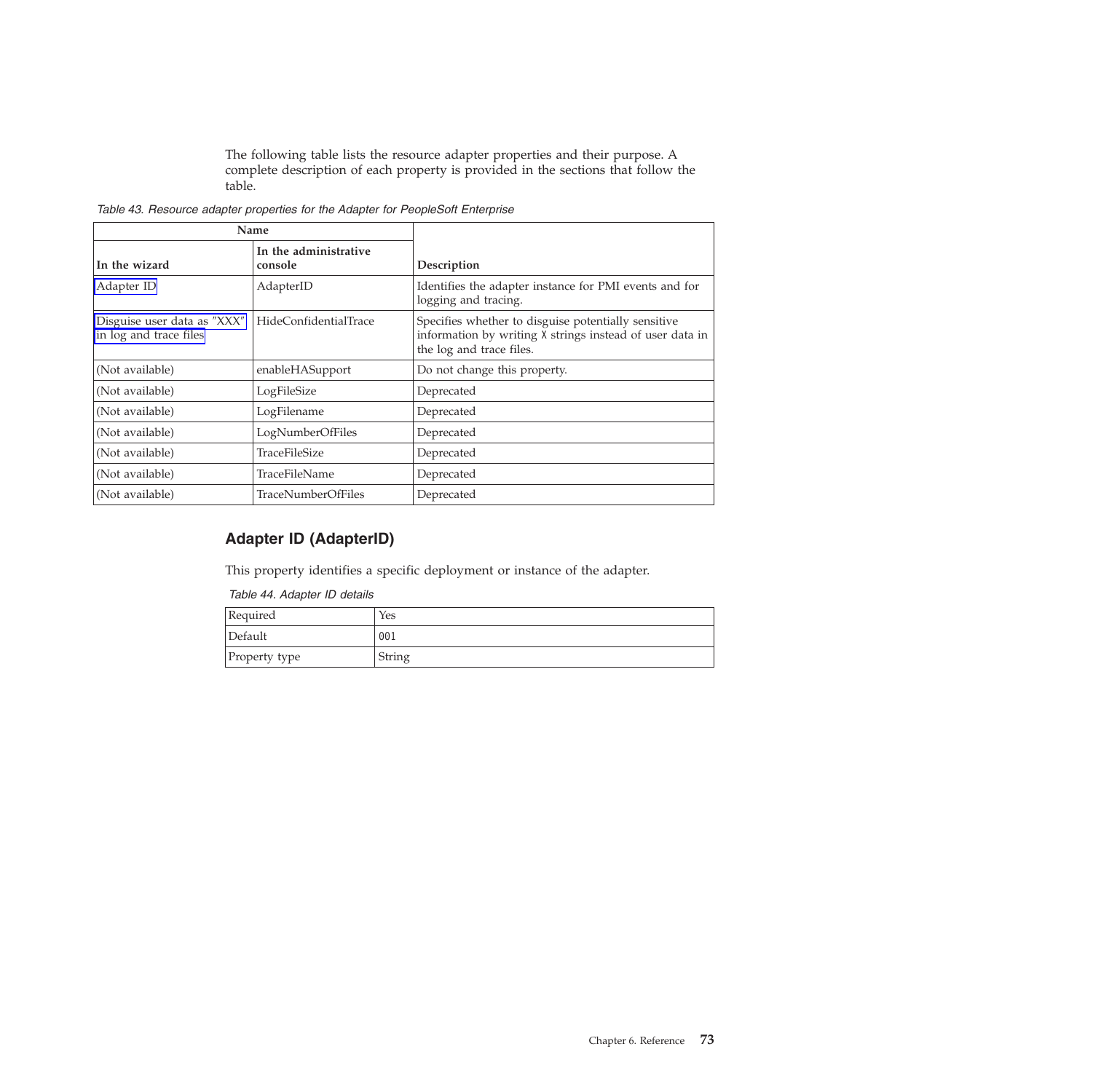*Table 44. Adapter ID details (continued)*

<span id="page-77-0"></span>

| Usage          | This property identifies the adapter instance in the log and<br>trace files, and also helps identify the adapter instance while<br>monitoring adapters. The adapter ID is used with an<br>adapter-specific identifier, PSFTRA, to form the component<br>name used by the Log and Trace Analyzer tool. For example,<br>if the adapter ID property is set to 001, the component ID is<br>PSFTRA001.                                                                                                                                                                                                                                                                                       |
|----------------|-----------------------------------------------------------------------------------------------------------------------------------------------------------------------------------------------------------------------------------------------------------------------------------------------------------------------------------------------------------------------------------------------------------------------------------------------------------------------------------------------------------------------------------------------------------------------------------------------------------------------------------------------------------------------------------------|
|                | If you run multiple instances of the same adapter, ensure that<br>the first seven characters of the adapter ID property are<br>unique for each instance so that you can correlate the log and<br>trace information to a particular adapter instance. By making<br>the first seven characters of an adapter ID property unique,<br>the component ID for multiple instances of that adapter is also<br>unique, allowing you to correlate the log and trace<br>information to a particular instance of an adapter.                                                                                                                                                                         |
|                | For example, when you set the adapter ID property of two<br>instances of WebSphere Adapter for PeopleSoft Enterprise to<br>001 and 002. The component IDs for those instances,<br>PSFTRA001 and PSFTRA002, are short enough to remain unique,<br>enabling you to distinguish them as separate adapter<br>instances. However, instances with longer adapter ID<br>properties cannot be distinguished from each other. If you set<br>the adapter ID properties of two instances to Instance01 and<br>Instance02, you will not be able to examine the log and trace<br>information for each adapter instance because the component<br>ID for both instances is truncated to PSFTRAInstanc. |
|                | For inbound processing, the value of this property is set at the<br>resource adapter level. For outbound processing, the value can<br>be set both at the resource adapter level and the managed<br>connection factory level. After you use the J2C Bean wizard to<br>configure the adapter for outbound processing, you can set the<br>resource adapter and managed connection factory properties<br>independently.                                                                                                                                                                                                                                                                     |
| Globalized     | Yes                                                                                                                                                                                                                                                                                                                                                                                                                                                                                                                                                                                                                                                                                     |
| Bidi supported | No                                                                                                                                                                                                                                                                                                                                                                                                                                                                                                                                                                                                                                                                                      |

#### **Disguise user data as** ″**XXX**″ **in log and trace files (HideConfidentialTrace)**

This property specifies whether to replace user data in log and trace files with a string of X's to prevent unauthorized disclosure of potentially sensitive data.

| Required        | N <sub>0</sub> |
|-----------------|----------------|
| Possible values | True<br>False  |
| Default         | False          |
| Property type   | Boolean        |

*Table 45. Disguise user data as* ″*XXX*″ *in log and trace files details*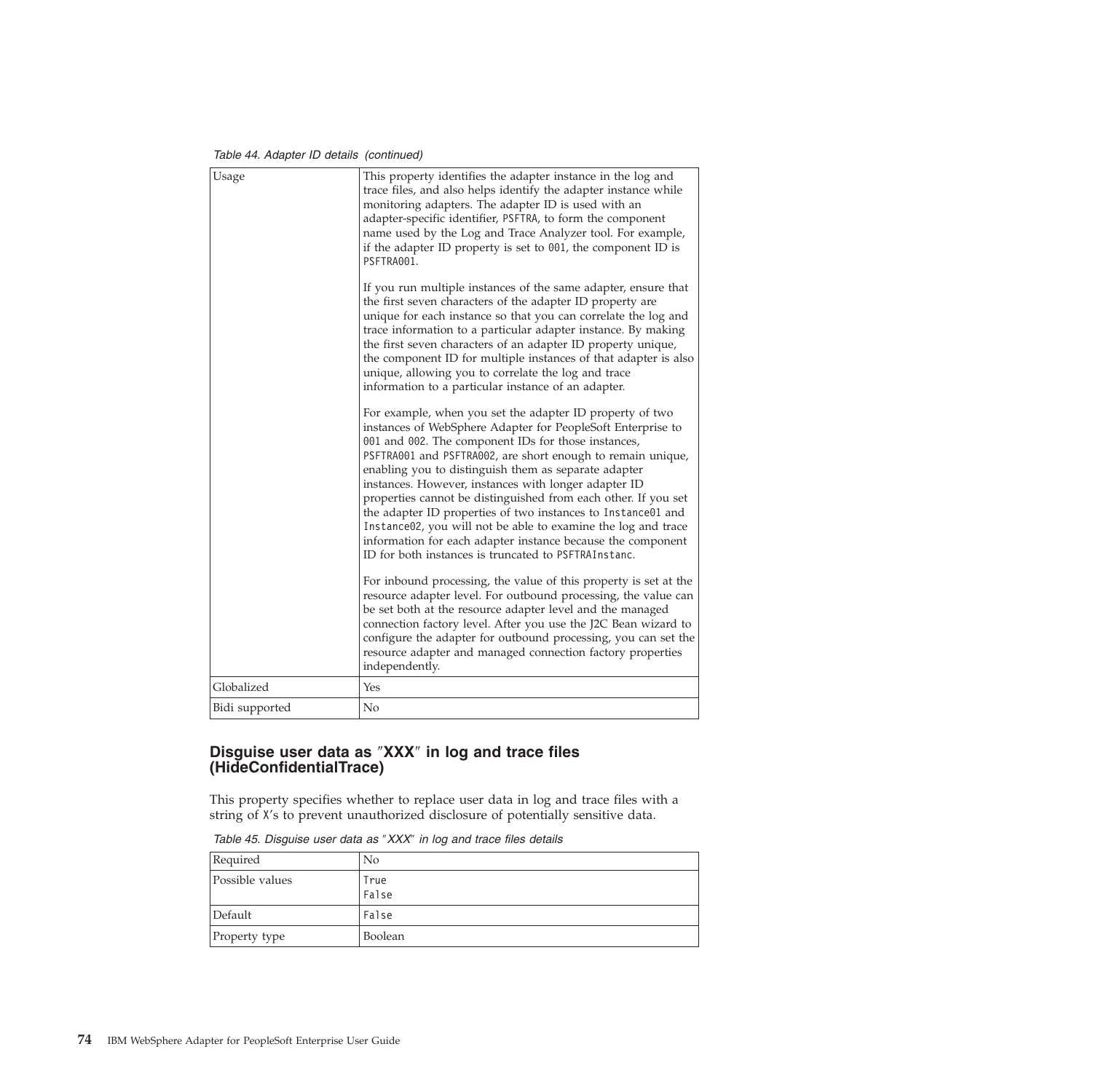| Usage          | If you set this property to True, the adapter replaces user data<br>with a string of X's when writing to log and trace files.                                                                                                                                                                                                                                                                                       |
|----------------|---------------------------------------------------------------------------------------------------------------------------------------------------------------------------------------------------------------------------------------------------------------------------------------------------------------------------------------------------------------------------------------------------------------------|
|                | For inbound processing, the value of this property is set at the<br>resource adapter level. For outbound processing, the value can<br>be set both at the resource adapter level and the managed<br>connection factory level. After you use the J2C Bean wizard to<br>configure the adapter for outbound processing, you can set the<br>resource adapter and managed connection factory properties<br>independently. |
| Globalized     | No                                                                                                                                                                                                                                                                                                                                                                                                                  |
| Bidi supported | No                                                                                                                                                                                                                                                                                                                                                                                                                  |

*Table 45. Disguise user data as* ″*XXX*″ *in log and trace files details (continued)*

### **Enable high availability support (enableHASupport)**

Do not change this property. It must be set to true.

#### **Log file maximum size (LogFileMaxSize)**

This property specifies the size of the log files in kilobytes.

*Table 46. Log file maximum size details*

| Required       | No                                                                                                                                                                                                      |
|----------------|---------------------------------------------------------------------------------------------------------------------------------------------------------------------------------------------------------|
| Default        |                                                                                                                                                                                                         |
| Property type  | Integer                                                                                                                                                                                                 |
| <b>Usage</b>   | When the log file reaches it maximum size, the adapter start using a new log file. If the file size<br>is specified as $\theta$ or no maximum size is specified, the file does not have a maximum size. |
| Globalized     | Yes                                                                                                                                                                                                     |
| Bidi supported | No                                                                                                                                                                                                      |

### **Log file name (LogFilename)**

This property specifies the full path name of the log file.

*Table 47. Log file name details*

| Required       | No                           |
|----------------|------------------------------|
| Default        | No default value             |
| Property type  | String                       |
| <b>Usage</b>   | This property is deprecated. |
| Globalized     | Yes                          |
| Bidi supported | Yes                          |

### **Log number of files (LogNumberOfFiles)**

This property specifies the number of log files.

*Table 48. Log number of files details*

| $\mathbf{r}$<br>ĸ<br>$\cdots$<br>. re | N<br>ॱ |
|---------------------------------------|--------|
|---------------------------------------|--------|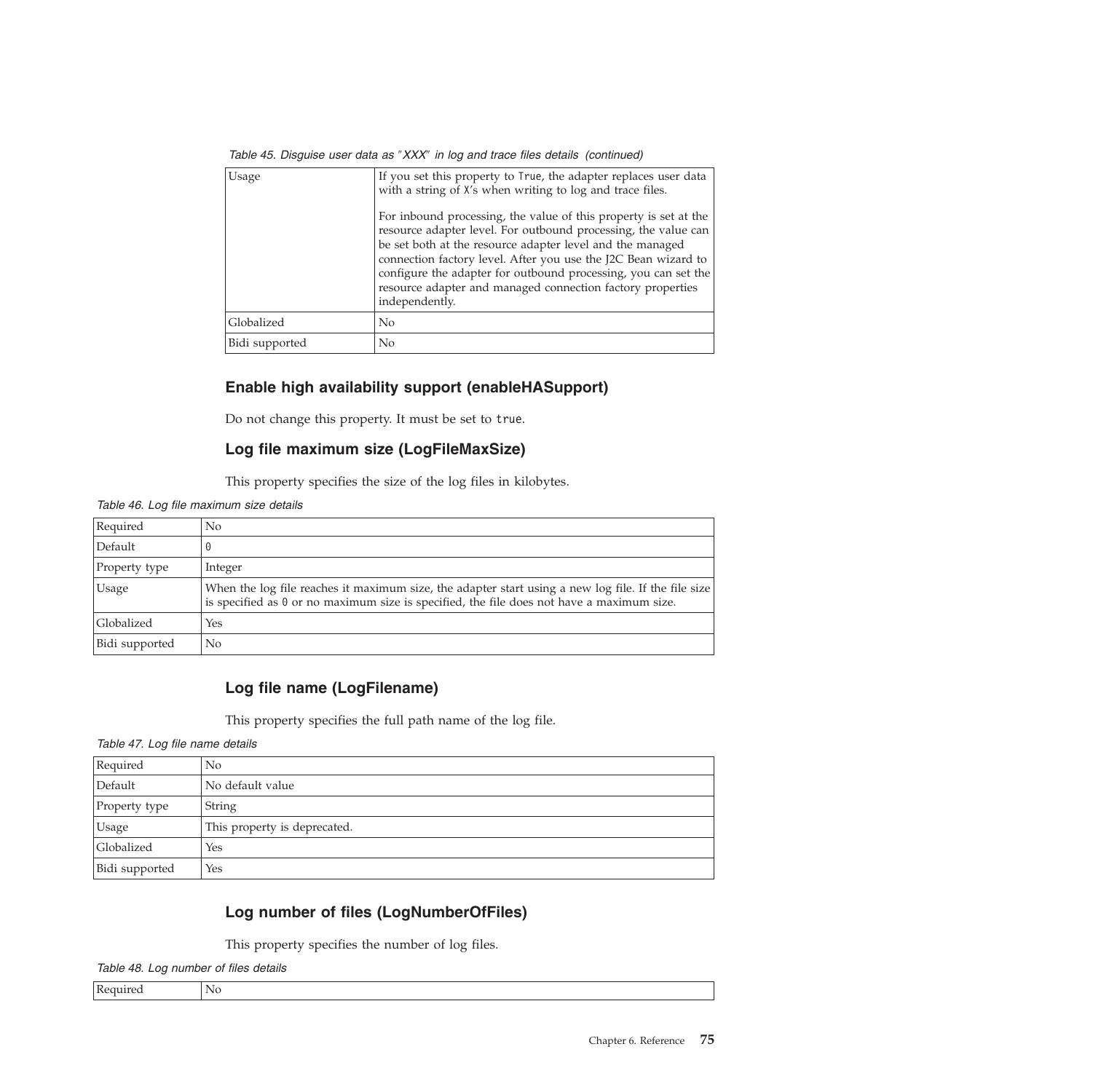| Default        |                                                                                                                                                          |
|----------------|----------------------------------------------------------------------------------------------------------------------------------------------------------|
| Property type  | Integer                                                                                                                                                  |
| <b>Usage</b>   | When a log file reaches its maximum size, the adapter starts using another log file. If no value<br>is specified, the adapter creates a single log file. |
| Globalized     | Yes                                                                                                                                                      |
| Bidi supported | No                                                                                                                                                       |

*Table 48. Log number of files details (continued)*

### **Trace file maximum size (TraceFileMaxSize)**

This property specifies the size of the trace files in kilobytes.

*Table 49. Trace file maximum size details*

| Required       | No                                                                 |
|----------------|--------------------------------------------------------------------|
| Default        | $\Theta$                                                           |
| Property type  | Integer                                                            |
| Usage          | If no value is specified, then the trace file has no maximum size. |
| Globalized     | Yes                                                                |
| Bidi supported | No                                                                 |

#### **Trace file name (TraceFilename)**

This property specifies the full path of the trace file.

| Required        | No.                          |  |
|-----------------|------------------------------|--|
| Default         | No default value             |  |
| Unit of measure | Kilobytes                    |  |
| Property type   | <b>String</b>                |  |
| <b>Usage</b>    | This property is deprecated. |  |
| Globalized      | Yes                          |  |
| Bidi supported  | Yes                          |  |

*Table 50. Trace file name details*

### **Trace number of files (TraceNumberOfFiles)**

This property specifies the number of trace files to use. When a trace file reaches its maximum size, the adapter starts using another trace file.

| Required       | No.                                                             |
|----------------|-----------------------------------------------------------------|
| Default        |                                                                 |
| Property type  | Integer                                                         |
| Usage          | If no value is specified, the adapter uses a single trace file. |
| Globalized     | Yes                                                             |
| Bidi supported | No.                                                             |

*Table 51. Trace number of files details*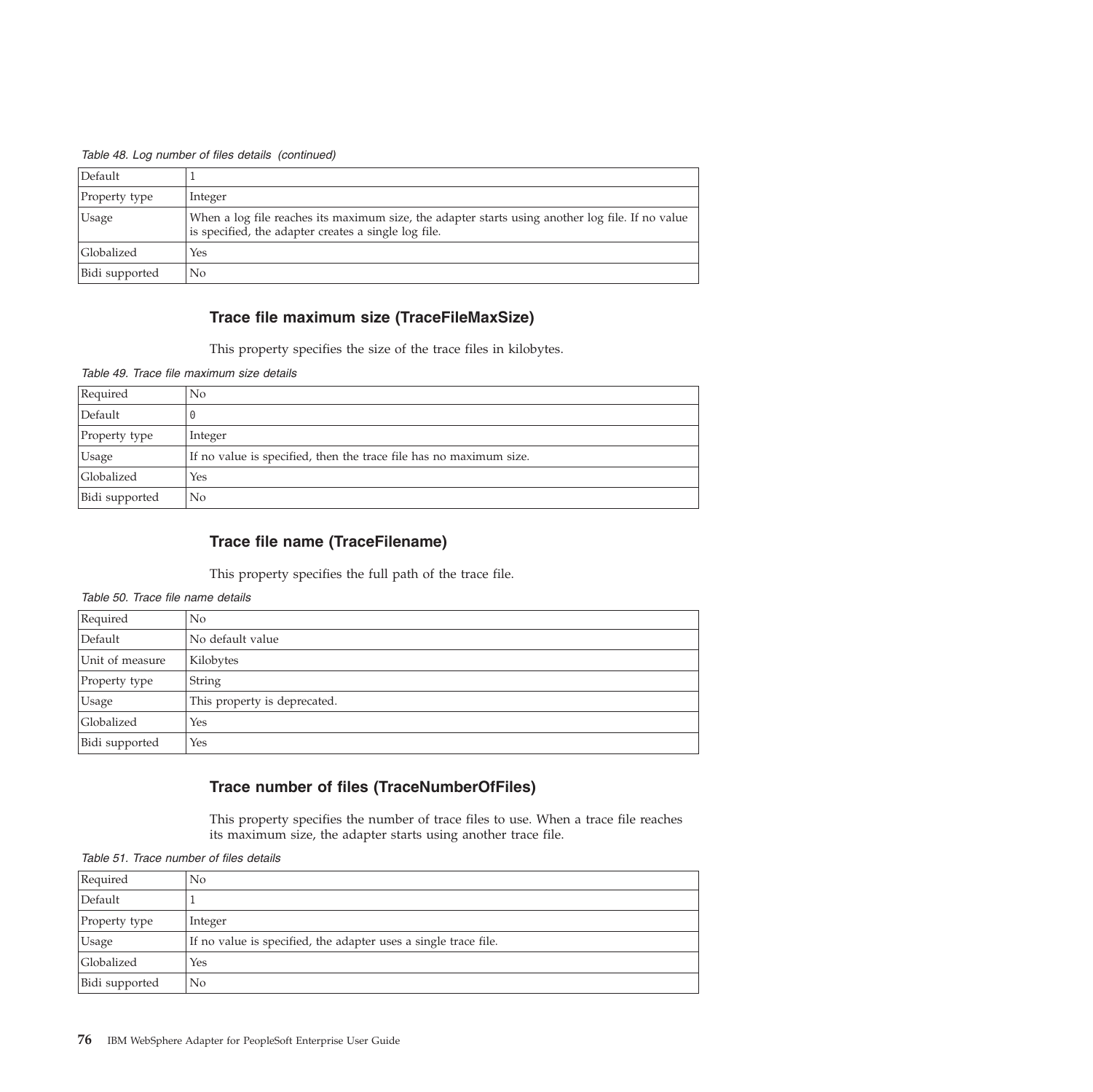## <span id="page-80-0"></span>**Activation specification properties**

Activation specification properties hold the inbound event processing configuration information for an export. You set activation specification properties either through the J2C Bean wizard or the administrative console.

The following table lists the activation specification properties for inbound communication. A more detailed description of each property is provided in the sections that follow the table. For information about how to read the property detail tables in the sections that follow, see ["Guide to information about](#page-57-0) [properties" on page 54.](#page-57-0)

| Descriptive name                                                  | Property name              | Purpose                                                                                                                        |
|-------------------------------------------------------------------|----------------------------|--------------------------------------------------------------------------------------------------------------------------------|
| Adapter Instance for event filtering                              | AdapterInstanceEventFilter | Identifier that determines whether this<br>adapter instance processes specific events<br>in the event store.                   |
| Ensure once-only event delivery                                   | AssuredOnceDelivery        | Specifies whether the adapter provides<br>assured once delivery of events.                                                     |
| Do not process events that have a<br>timestamp in the future      | FilterFutureEvents         | Specifies whether the adapter filters out<br>future events by comparing the timestamp<br>on each event with the system time.   |
| Component interface for testing failed<br>connection              | PingCompIntfc              | Specifies the component interface the<br>adapter uses to validate a connection to the<br>PeopleSoft Enterprise server          |
| Component interface name for event<br>notification                | EventCIName                | Specifies the component interface the<br>adapter uses for event notification                                                   |
| Delivery type                                                     | DeliveryType               | Determines the order in which events are<br>delivered by the adapter to the export.                                            |
| Delimiter for keys in the event store                             | EventKeyDelimiter          | Specifies the name and value for an object<br>key in the event table                                                           |
| Event types to process                                            | EventTypeFilter            | A delimited list of event types that<br>indicates to the adapter which events it<br>should deliver.                            |
| Java date format for event timestamp                              | DateFormat                 | Specifies the format used to create the<br>event timestamp                                                                     |
| Maximum connections                                               | <b>MaximumConnections</b>  | The maximum number of connections that<br>the adapter can use for inbound event<br>delivery.                                   |
| Minimum connections                                               | <b>MinimumConnections</b>  | The minimum number of connections that<br>the adapter can use for inbound event<br>delivery.                                   |
| Maximum number of retries in case of<br>system connection failure | RetryLimit                 | The number of times the adapter tries to<br>reestablish an inbound connection after an<br>error.                               |
| Interval between polling periods                                  | PollPeriod                 | The length of time that the adapter waits<br>between polling periods.                                                          |
| Poll quantity                                                     | PollQuantity               | The number of events the adapter delivers<br>to the export during each poll period.                                            |
| Retry EIS connection on startup                                   | RetryConnectionOnStartup   | Controls whether the adapter retries the<br>connection to the PeopleSoft Enterprise<br>server if it cannot connect at startup. |

*Table 52. Activation specification properties*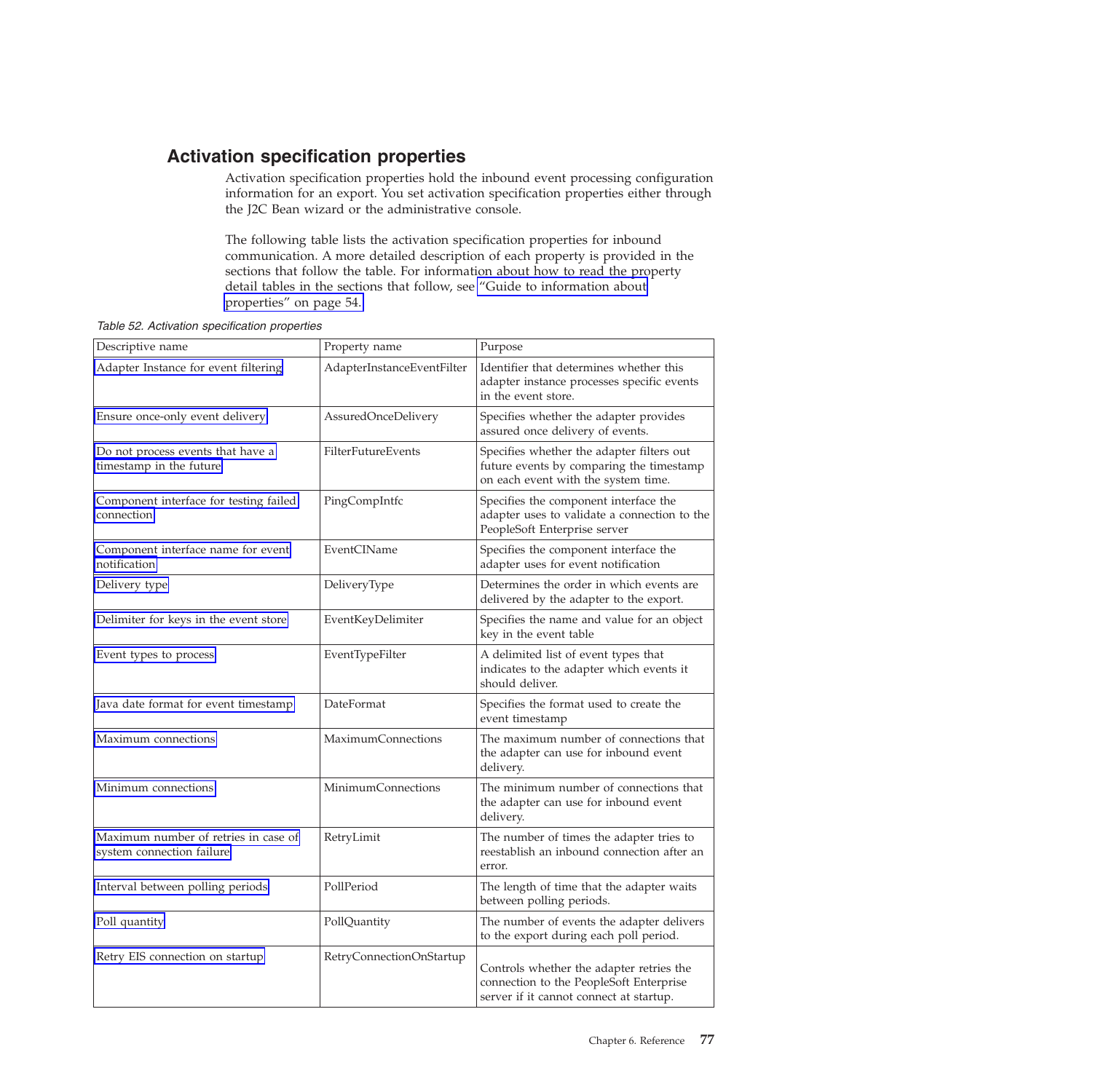<span id="page-81-0"></span>*Table 52. Activation specification properties (continued)*

| Time between retries in case of system<br>connection failure (milliseconds) | RetryInterval      | The length of time that the adapter waits<br>between attempts to establish a new<br>connection after an error during inbound<br>operations. |
|-----------------------------------------------------------------------------|--------------------|---------------------------------------------------------------------------------------------------------------------------------------------|
| Stop the adapter when an error is<br>encountered while polling              | StopPollingOnError | Specifies whether the adapter stops polling<br>for events when it encounters an error<br>during polling.                                    |

### **Adapter Instance for event filtering (AdapterInstanceEventFilter)**

This property controls whether the adapter instance processes specific events in the event store.

| Required       | No                                                                                                                                                                                                                                                                                                                                                                                                                                                                                                                                                                                                                                                                                                                                                                                                                                                                                                                                                                                                                                                 |
|----------------|----------------------------------------------------------------------------------------------------------------------------------------------------------------------------------------------------------------------------------------------------------------------------------------------------------------------------------------------------------------------------------------------------------------------------------------------------------------------------------------------------------------------------------------------------------------------------------------------------------------------------------------------------------------------------------------------------------------------------------------------------------------------------------------------------------------------------------------------------------------------------------------------------------------------------------------------------------------------------------------------------------------------------------------------------|
| Default        | null                                                                                                                                                                                                                                                                                                                                                                                                                                                                                                                                                                                                                                                                                                                                                                                                                                                                                                                                                                                                                                               |
| Property type  | String                                                                                                                                                                                                                                                                                                                                                                                                                                                                                                                                                                                                                                                                                                                                                                                                                                                                                                                                                                                                                                             |
| Usage          | This property helps you migrate from WebSphere Business<br>Integration Adapter for PeopleSoft to WebSphere Adapter for<br>PeopleSoft Enterprise. WebSphere Business Integration<br>Adapter for PeopleSoft allows you to perform load balancing<br>on high-volume event types by allowing multiple adapter<br>instances to process events of the same type. When load<br>balancing is not required, a single adapter instance processes<br>all events of a given type. This property is to enable seamless<br>migration for WBIA customers to JCA for customers who are<br>currently taking advantage of the connectorID filtering.<br>WebSphere Adapter for PeopleSoft Enterprise typically does<br>not require load balancing in this way, but supports it so that<br>you can migrate without modifying the database triggers or<br>other mechanisms that write events to the event store.<br>The AdapterInstanceEventFilter property corresponds to the<br>ConnectorID property of the WebSphere Business Integration<br>Adapter for PeopleSoft. |
|                | To use this feature, the PeopleCode that create events in the<br>event store must assign the appropriate value to the<br>IBM_CONNECTOR_ID column.                                                                                                                                                                                                                                                                                                                                                                                                                                                                                                                                                                                                                                                                                                                                                                                                                                                                                                  |
|                | Table 54 on page 79 shows the interaction between the<br>AdapterInstanceEventFilter property and the value in the<br>IBM_CONNECTOR_ID column in the event store.                                                                                                                                                                                                                                                                                                                                                                                                                                                                                                                                                                                                                                                                                                                                                                                                                                                                                   |
|                | If the EventTypeFilter and AdapterInstanceEventFilter<br>properties are both set, the adapter processes only events that<br>meet both criteria. That is, it processes only those events<br>whose type is specified in the EventTypeFilter property and<br>whose IBM_CONNECTOR_ID column matches the<br>AdapterInstanceEventFilter property.                                                                                                                                                                                                                                                                                                                                                                                                                                                                                                                                                                                                                                                                                                        |
| Example        | See Table 54 on page 79.                                                                                                                                                                                                                                                                                                                                                                                                                                                                                                                                                                                                                                                                                                                                                                                                                                                                                                                                                                                                                           |
| Globalized     | Yes                                                                                                                                                                                                                                                                                                                                                                                                                                                                                                                                                                                                                                                                                                                                                                                                                                                                                                                                                                                                                                                |
| Bidi supported | Yes                                                                                                                                                                                                                                                                                                                                                                                                                                                                                                                                                                                                                                                                                                                                                                                                                                                                                                                                                                                                                                                |

*Table 53. Adapter Instance for event filtering details*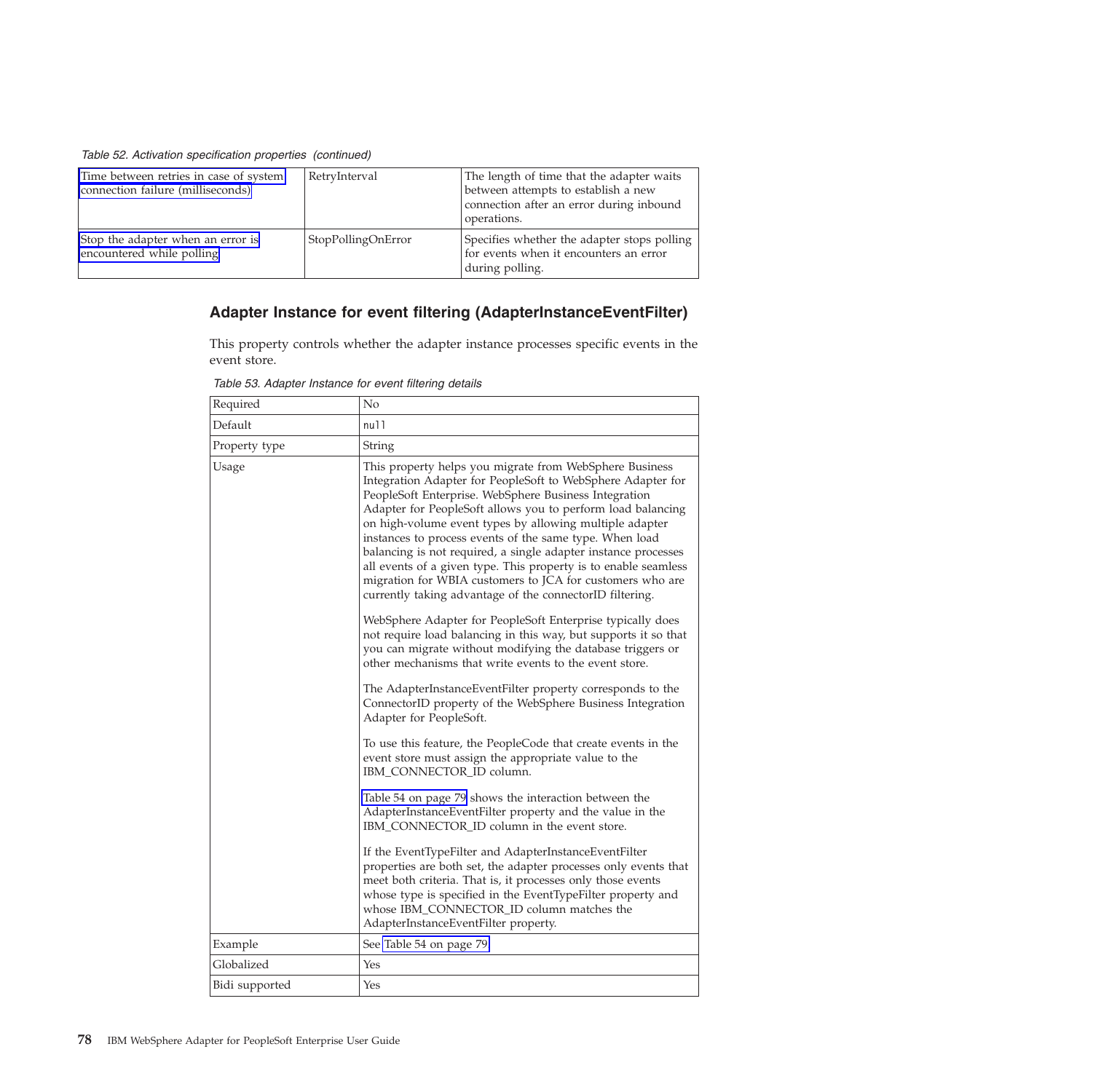<span id="page-82-0"></span>*Table 54. Interaction of the AdapterInstanceEventFilter property with the IBM\_CONNECTOR\_ID column in the event store*

| AdapterInstanceEventFilter<br>property | IBM_CONNECTOR_ID column<br>of an event | Result                                                                                 |
|----------------------------------------|----------------------------------------|----------------------------------------------------------------------------------------|
| nu11                                   | null                                   | The adapter processes the event                                                        |
| null                                   | Instance1                              | The adapter processes the event, because the<br>IBM_CONNECTOR_ID column is not checked |
| Instance1                              | Instance1                              | The adapter processes the event                                                        |
| Instance1                              | Instance2                              | The adapter does not process the event, because<br>the instance IDs do not match       |
| Instance1                              | null                                   | The adapter does not process the event, because<br>the instance IDs do not match       |

#### **Ensure once-only event delivery (AssuredOnceDelivery)**

This property specifies whether to provide ensure once-only event delivery for inbound events.

| Required        | Yes                                                                                                                                                                                                                                                                                                                                                                                                                                                                                                                                                                                                                                              |
|-----------------|--------------------------------------------------------------------------------------------------------------------------------------------------------------------------------------------------------------------------------------------------------------------------------------------------------------------------------------------------------------------------------------------------------------------------------------------------------------------------------------------------------------------------------------------------------------------------------------------------------------------------------------------------|
| Possible values | True<br>False                                                                                                                                                                                                                                                                                                                                                                                                                                                                                                                                                                                                                                    |
| Default         | True                                                                                                                                                                                                                                                                                                                                                                                                                                                                                                                                                                                                                                             |
| Property type   | Boolean                                                                                                                                                                                                                                                                                                                                                                                                                                                                                                                                                                                                                                          |
| Usage           | When this property is set to True, the adapter provides<br>assured once event delivery. This means that each event will<br>be delivered once and only once. A value of False does not<br>provide assured once event delivery, but provides better<br>performance.<br>When this property is set to True, the adapter attempts to<br>store transaction (XID) information in the event store. If it is<br>set to False, the adapter does not attempt to store the<br>information.<br>This property is used only if the export component is<br>transactional. If it is not, no transaction can be used, regardless<br>of the value of this property. |
| Globalized      | N <sub>0</sub>                                                                                                                                                                                                                                                                                                                                                                                                                                                                                                                                                                                                                                   |
| Bidi supported  | N <sub>0</sub>                                                                                                                                                                                                                                                                                                                                                                                                                                                                                                                                                                                                                                   |

*Table 55. Ensure once-only event delivery details*

#### **Component interface for testing failed connection (PingCompInterface)**

This property specifies the name of the PeopleSoft Enterprise component interface that the adapter uses to validate a connection to the PeopleSoft Enterprise server.

*Table 56. Component interface for testing failed connection details*

| Row      | Explanation                                           |
|----------|-------------------------------------------------------|
| Required | Yes                                                   |
| Default  | The name of the first component interface in the list |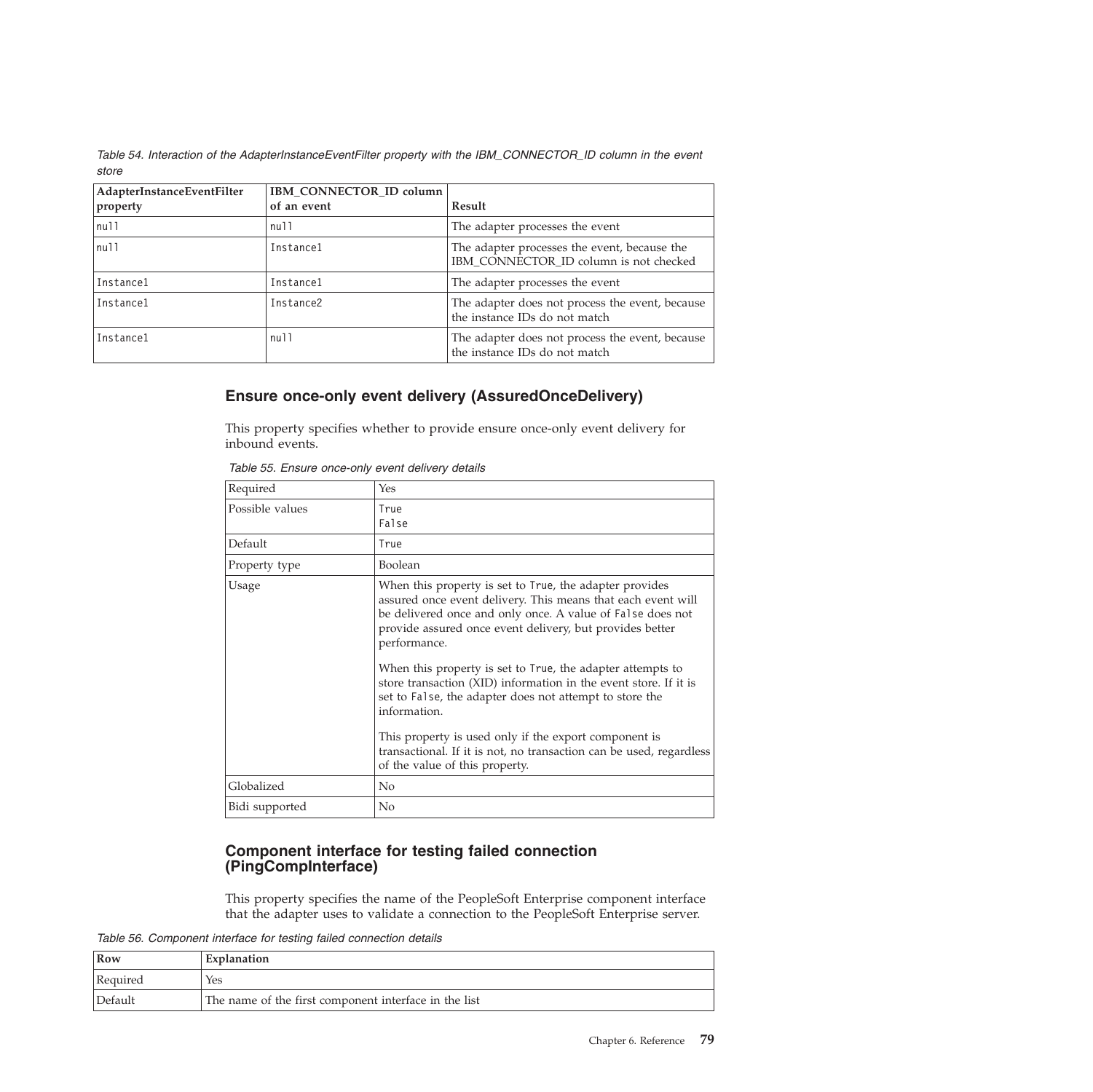| Row            | Explanation                                                                                                                                                                                                                      |
|----------------|----------------------------------------------------------------------------------------------------------------------------------------------------------------------------------------------------------------------------------|
| Property type  | <b>String</b>                                                                                                                                                                                                                    |
| Usage          | The name of the component interface that the adapter uses to test connectivity to the<br>PeopleSoft Enterprise server. Specify a component interface name that already exists within<br>your PeopleSoft Enterprise applications. |
| Globalized     | N <sub>o</sub>                                                                                                                                                                                                                   |
| Bidi supported | No.                                                                                                                                                                                                                              |

<span id="page-83-0"></span>*Table 56. Component interface for testing failed connection details (continued)*

### **Component interface name for event notification (EventCIName)**

This property specifies the name of the PeopleSoft Enterprise component interface that the adapter uses for inbound processing.

*Table 57. Component interface name for event notification details*

| Row               | Explanation                                                                                                                                                                                                                |
|-------------------|----------------------------------------------------------------------------------------------------------------------------------------------------------------------------------------------------------------------------|
| Required          | Yes                                                                                                                                                                                                                        |
| Default           | IBM EVENT CI                                                                                                                                                                                                               |
| Property type     | <b>String</b>                                                                                                                                                                                                              |
| Usage             | The name of the component interface that the adapter uses for inbound processing. To use<br>inbound processing, you must create a component interface specifically for event notification<br>within PeopleSoft Enterprise. |
| <b>Globalized</b> | No                                                                                                                                                                                                                         |
| Bidi supported    | No                                                                                                                                                                                                                         |

#### **Delivery type (DeliveryType)**

This property specifies the order in which events are delivered by the adapter to the export.

*Table 58. Delivery type details*

| Required        | No                                                                                                                                                                                        |
|-----------------|-------------------------------------------------------------------------------------------------------------------------------------------------------------------------------------------|
| Possible values | ORDERED<br>UNORDERED                                                                                                                                                                      |
| Default         | ORDERED                                                                                                                                                                                   |
| Property type   | <b>String</b>                                                                                                                                                                             |
| <b>Usage</b>    | The following values are supported:<br><b>ORDERED:</b> The adapter delivers events to the export one at a<br>time.<br>UNORDERED: The adapter delivers all events to the export at<br>once |
| Globalized      | N <sub>0</sub>                                                                                                                                                                            |
| Bidi supported  | No                                                                                                                                                                                        |

#### **Delimiter for keys in the event store (EventKeyDelimiter)**

This property specifies the delimiter for the object key name-value pair in the event table.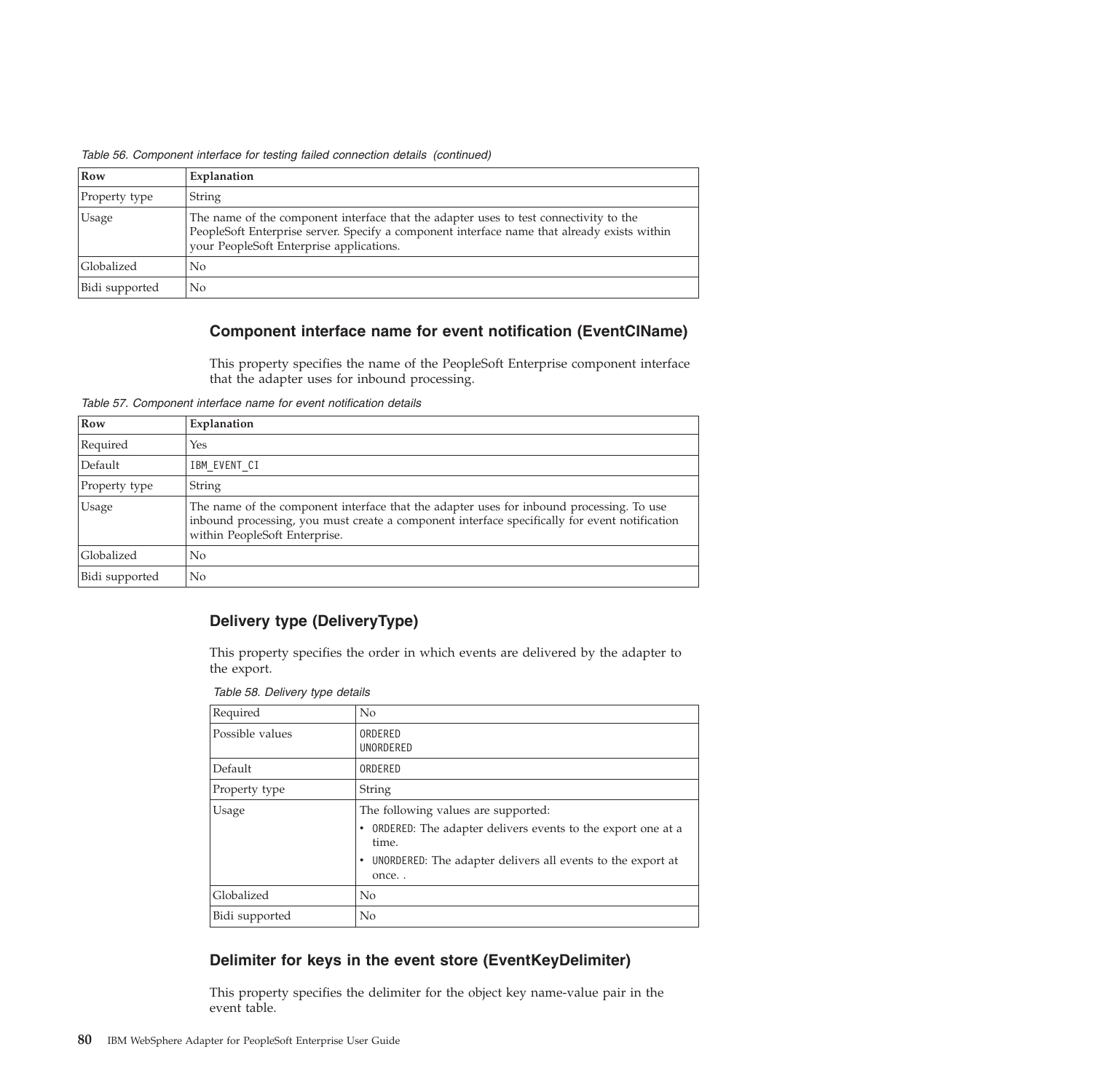<span id="page-84-0"></span>*Table 59. Delimiter for keys in the event store details*

| Row            | Explanation                                                                                                     |
|----------------|-----------------------------------------------------------------------------------------------------------------|
| Required       | No                                                                                                              |
| Default        | $=$ :                                                                                                           |
| Property type  | String                                                                                                          |
| Usage          | This property allows you to specify an object name and value to be used as an object key in the<br>event store. |
| Example        | CustomerID=2001                                                                                                 |
| Globalized     | No.                                                                                                             |
| Bidi supported | No                                                                                                              |

#### **Do not process events that have a timestamp in the future (FilterFutureEvents)**

This property specifies whether the adapter filters out future events by comparing the timestamp on each event with the system time.

| Required        | Yes                                                                                                                                                                                                                     |
|-----------------|-------------------------------------------------------------------------------------------------------------------------------------------------------------------------------------------------------------------------|
| Possible values | True<br>False                                                                                                                                                                                                           |
| Default         | False                                                                                                                                                                                                                   |
| Property type   | <b>Boolean</b>                                                                                                                                                                                                          |
| <b>Usage</b>    | If set to True, the adapter compares the time of each event to<br>the system time. If the event time is later than the system<br>time, the event is not delivered.<br>If set to False, the adapter delivers all events. |
| Globalized      | No                                                                                                                                                                                                                      |
| Bidi supported  | No                                                                                                                                                                                                                      |

*Table 60. Do not process events that have a timestamp in the future details*

### **Event types to process (EventTypeFilter)**

This property contains a delimited list of event types that indicates to the adapter which events it should deliver.

*Table 61. Event types to process details*

| Required        | No                                                                                                                                                                                                                                                       |
|-----------------|----------------------------------------------------------------------------------------------------------------------------------------------------------------------------------------------------------------------------------------------------------|
| Possible values | A comma-delimited (a) list of business object types                                                                                                                                                                                                      |
| Default         | null                                                                                                                                                                                                                                                     |
| Property type   | String                                                                                                                                                                                                                                                   |
| Usage           | Events are filtered by business object type. If the property is<br>set, the adapter delivers only those events that are in the list.<br>A value of null indicates that no filter will be applied and that<br>all events will be delivered to the export. |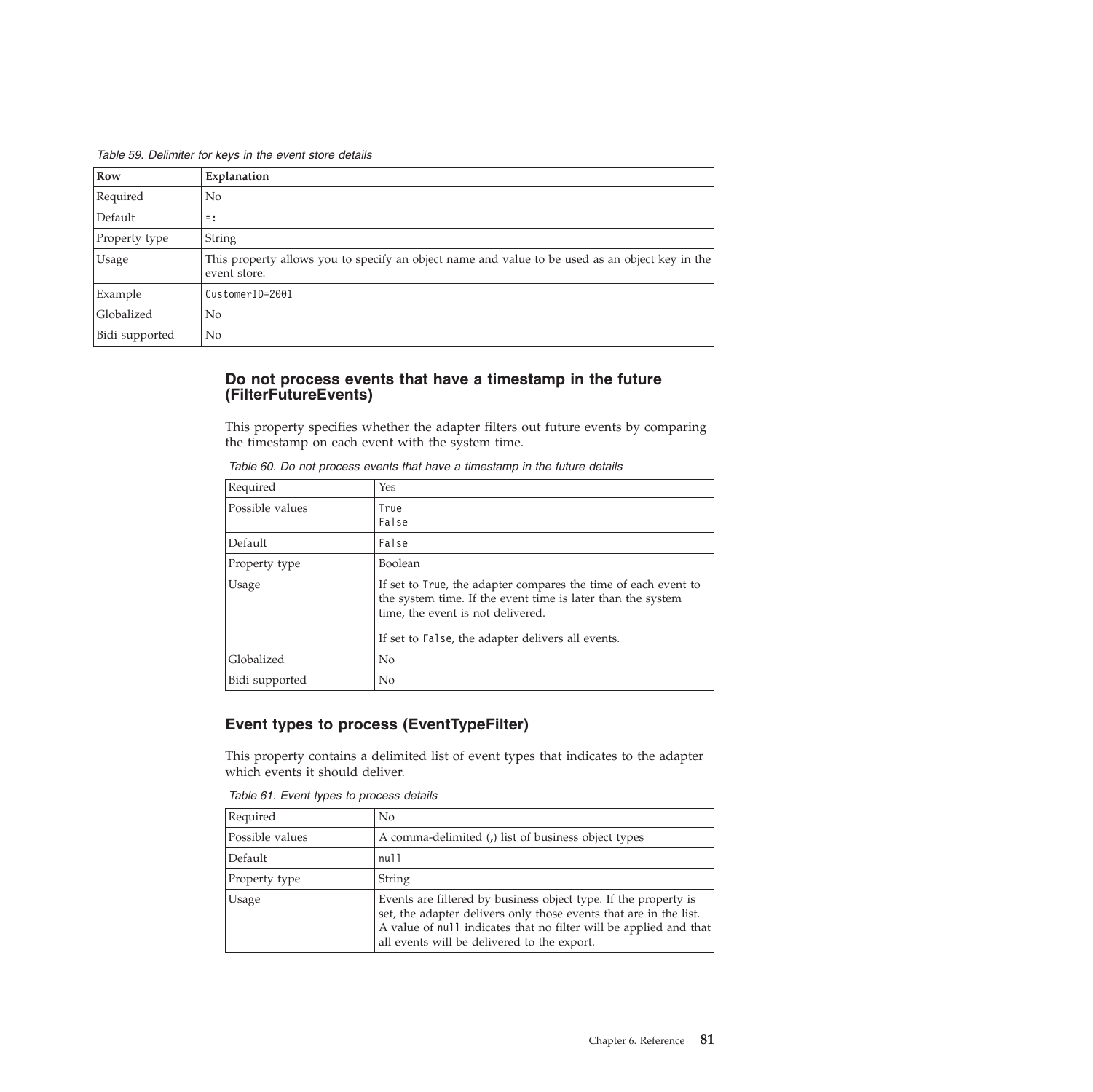<span id="page-85-0"></span>

| Example        | To receive events related to the Customer and Order business<br>objects only, specify this value: Customer, Order                                                                                                                                                                                                                           |
|----------------|---------------------------------------------------------------------------------------------------------------------------------------------------------------------------------------------------------------------------------------------------------------------------------------------------------------------------------------------|
|                | If the EventTypeFilter and AdapterInstanceEventFilter<br>properties are both set, the adapter processes only events that<br>meet both criteria. That is, it processes only those events<br>whose type is specified in the EventTypeFilter property and<br>whose IBM_CONNECTOR_ID column matches the<br>AdapterInstanceEventFilter property. |
| Globalized     | No                                                                                                                                                                                                                                                                                                                                          |
| Bidi supported | No                                                                                                                                                                                                                                                                                                                                          |

#### **Retry limit for failed events (FailedEventRetryLimit)**

This property specifies the number of times that the adapter attempts to redeliver an event before marking the event as failed.

*Table 62. Retry limit for failed events details*

| Required        | No             |                                                                                                                                                                                              |
|-----------------|----------------|----------------------------------------------------------------------------------------------------------------------------------------------------------------------------------------------|
| Possible values | Integers       |                                                                                                                                                                                              |
| Default         | 5              |                                                                                                                                                                                              |
| Property type   | Integer        |                                                                                                                                                                                              |
| Usage           |                | Use this property to control how many times the adapter tries<br>to send an event before marking it as failed. It accepts the<br>following values:                                           |
|                 | Default        | If this property is not set, the adapter tries five<br>additional times before marking the event as failed.                                                                                  |
|                 | $\mathbf{0}$   | The adapter tries to deliver the event an infinite<br>number of times. When the property is set to $0$ , the<br>event remains in the event store and the event is<br>never marked as failed. |
|                 | > 0            | For integers greater than zero, the adapter retries the<br>specified number of times before marking the event<br>as failed.                                                                  |
|                 | < 0            | For negative integers, the adapter does not retry<br>failed events.                                                                                                                          |
| Globalized      | N <sub>0</sub> |                                                                                                                                                                                              |
| Bidi supported  | No             |                                                                                                                                                                                              |

#### **Java date format for event timestamp (DateFormat)**

This property specifies the format that is used for the event timestamp.

*Table 63. Java date format for event timestamp details*

| Row           | Explanation |
|---------------|-------------|
| Required      | Yes         |
| Default       | MM/dd/yy    |
| Property type | String      |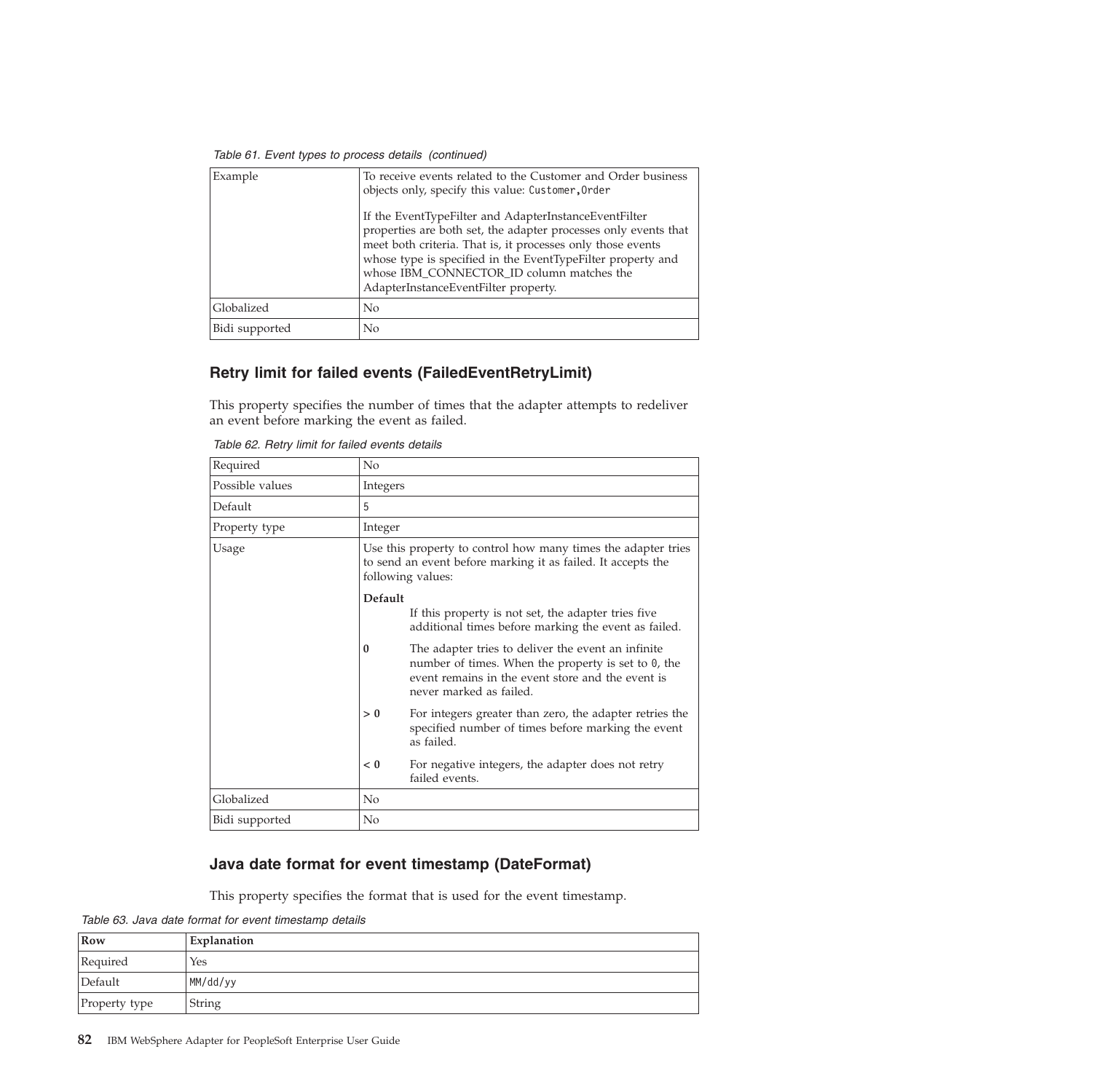<span id="page-86-0"></span>*Table 63. Java date format for event timestamp details (continued)*

| Row            | Explanation                                                                                     |
|----------------|-------------------------------------------------------------------------------------------------|
| Usage          | This property is used to format the date values obtained from the PeopleSoft Enterprise server. |
| Globalized     | No                                                                                              |
| Bidi supported | No                                                                                              |

#### **Maximum connections (MaximumConnections)**

This property specifies the maximum number of connections that the adapter can use for inbound event delivery.

*Table 64. Maximum connections details*

| Required       | No                                                                                                                                                                                    |
|----------------|---------------------------------------------------------------------------------------------------------------------------------------------------------------------------------------|
| Default        |                                                                                                                                                                                       |
| Property type  | Integer                                                                                                                                                                               |
| Usage          | Only positive values are valid. The adapter considers any<br>positive entry less than 1 to be equal to 1. Typing a negative<br>value for this property may result in run time errors. |
| Globalized     | No                                                                                                                                                                                    |
| Bidi supported | No                                                                                                                                                                                    |

#### **Minimum connections (MinimumConnections)**

This property specifies the minimum number of connections that the adapter can use for inbound event delivery.

*Table 65. Minimum connections details*

| Required       | N <sub>o</sub>                                                                                                                                                            |
|----------------|---------------------------------------------------------------------------------------------------------------------------------------------------------------------------|
| Default        |                                                                                                                                                                           |
| Property type  | Integer                                                                                                                                                                   |
| Usage          | Only positive values are valid. Any value less than 1 is treated<br>as 1 by the adapter. Typing a negative value or 1 for this<br>property may result in run time errors. |
| Globalized     | N <sub>0</sub>                                                                                                                                                            |
| Bidi supported | No                                                                                                                                                                        |

#### **Interval between polling periods (PollPeriod)**

This property specifies the length of time that the adapter waits between polling periods.

*Table 66. Interval between polling periods details*

| Required        | Yes                                  |
|-----------------|--------------------------------------|
| Possible values | Integers greater than or equal to 0. |
| Default         | 2000                                 |
| Unit of measure | Milliseconds                         |
| Property type   | Integer                              |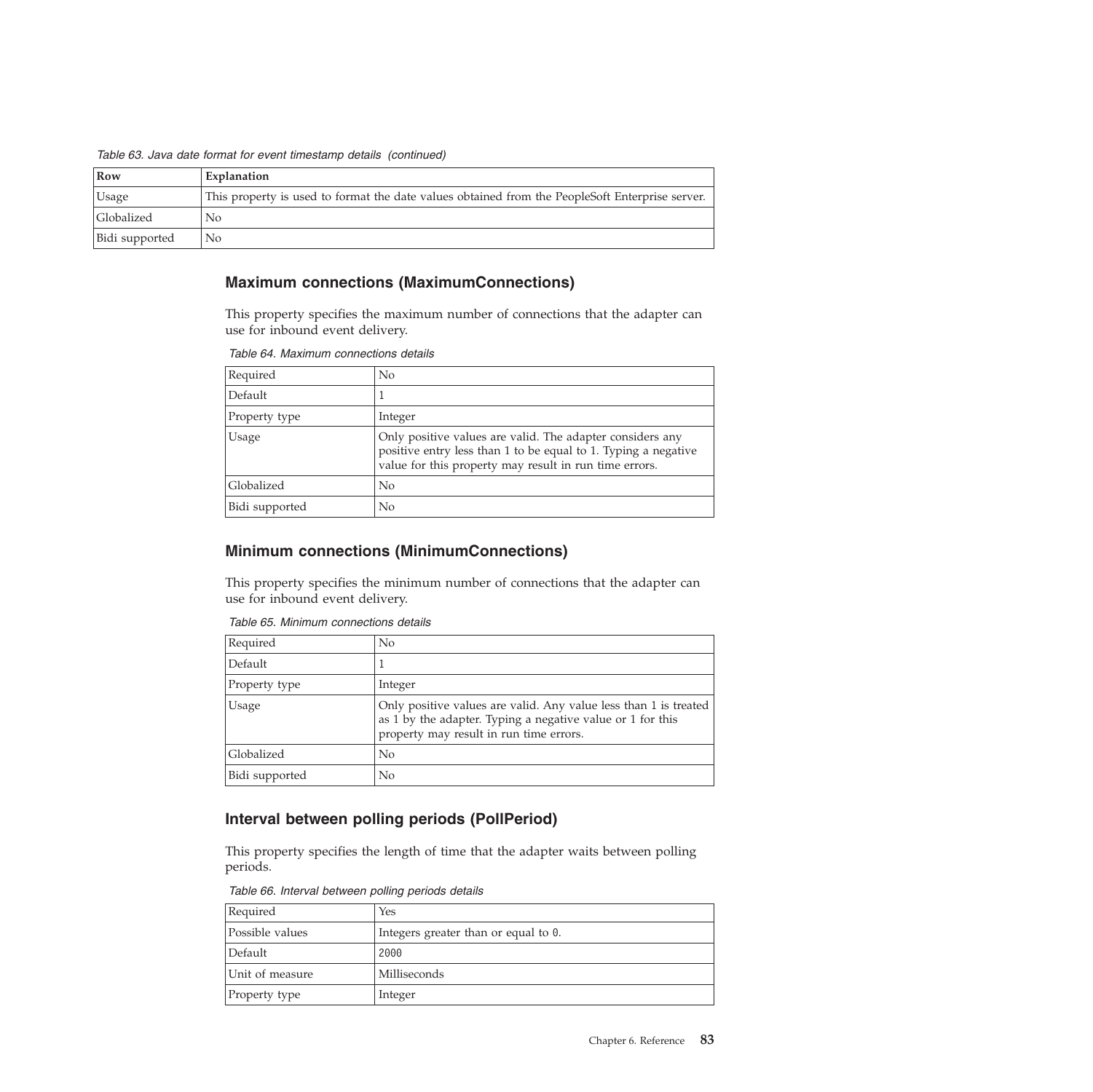<span id="page-87-0"></span>*Table 66. Interval between polling periods details (continued)*

| <b>Usage</b>   | The poll period is established at a fixed rate, which means that<br>if running the poll cycle is delayed for any reason (for<br>example, if a prior poll cycle takes longer than expected to<br>complete) the next poll cycle will occur immediately to make<br>up for the lost time caused by the delay. |
|----------------|-----------------------------------------------------------------------------------------------------------------------------------------------------------------------------------------------------------------------------------------------------------------------------------------------------------|
| Globalized     | No                                                                                                                                                                                                                                                                                                        |
| Bidi supported | No                                                                                                                                                                                                                                                                                                        |

#### **Maximum events in polling period (PollQuantity)**

This property specifies the number of events that the adapter delivers to the export during each poll period.

| Required       | Yes                                                                                                                                                                                                                                                                                                  |
|----------------|------------------------------------------------------------------------------------------------------------------------------------------------------------------------------------------------------------------------------------------------------------------------------------------------------|
| Default        | 10                                                                                                                                                                                                                                                                                                   |
| Property type  | Integer                                                                                                                                                                                                                                                                                              |
| Usage          | The value must be greater than 0. If this value is increased,<br>more events are processed per polling period and the adapter<br>may perform less efficiently. If this value is decreased, fewer<br>events are processed per polling period and the adapter's<br>performance might improve slightly. |
| Globalized     | No                                                                                                                                                                                                                                                                                                   |
| Bidi supported | No                                                                                                                                                                                                                                                                                                   |

*Table 67. Maximum events in polling period details*

### **Number of times to retry the system connection (RetryLimit)**

This property specifies the number of times the adapter tries to reestablish an inbound connection.

| Required        | No                                                                                                                                                                                                                                                                                                                                                                                                                            |
|-----------------|-------------------------------------------------------------------------------------------------------------------------------------------------------------------------------------------------------------------------------------------------------------------------------------------------------------------------------------------------------------------------------------------------------------------------------|
| Possible values | 0 and positive integers                                                                                                                                                                                                                                                                                                                                                                                                       |
| Default         | $\Theta$                                                                                                                                                                                                                                                                                                                                                                                                                      |
| Property type   | Integer                                                                                                                                                                                                                                                                                                                                                                                                                       |
| Usage           | This property controls how many times the adapter retries the<br>connection if the adapter cannot connect to the PeopleSoft<br>Enterprise server to perform inbound processing. A value of $\theta$<br>indicates an infinite number of retries.<br>To control whether the adapter retries if it cannot connect to<br>the PeopleSoft Enterprise server when it is first started, use the<br>RetryConnectionOnStartup property. |
| Globalized      | N <sub>o</sub>                                                                                                                                                                                                                                                                                                                                                                                                                |
| Bidi supported  | No                                                                                                                                                                                                                                                                                                                                                                                                                            |

*Table 68. Number of times to retry the system connection details*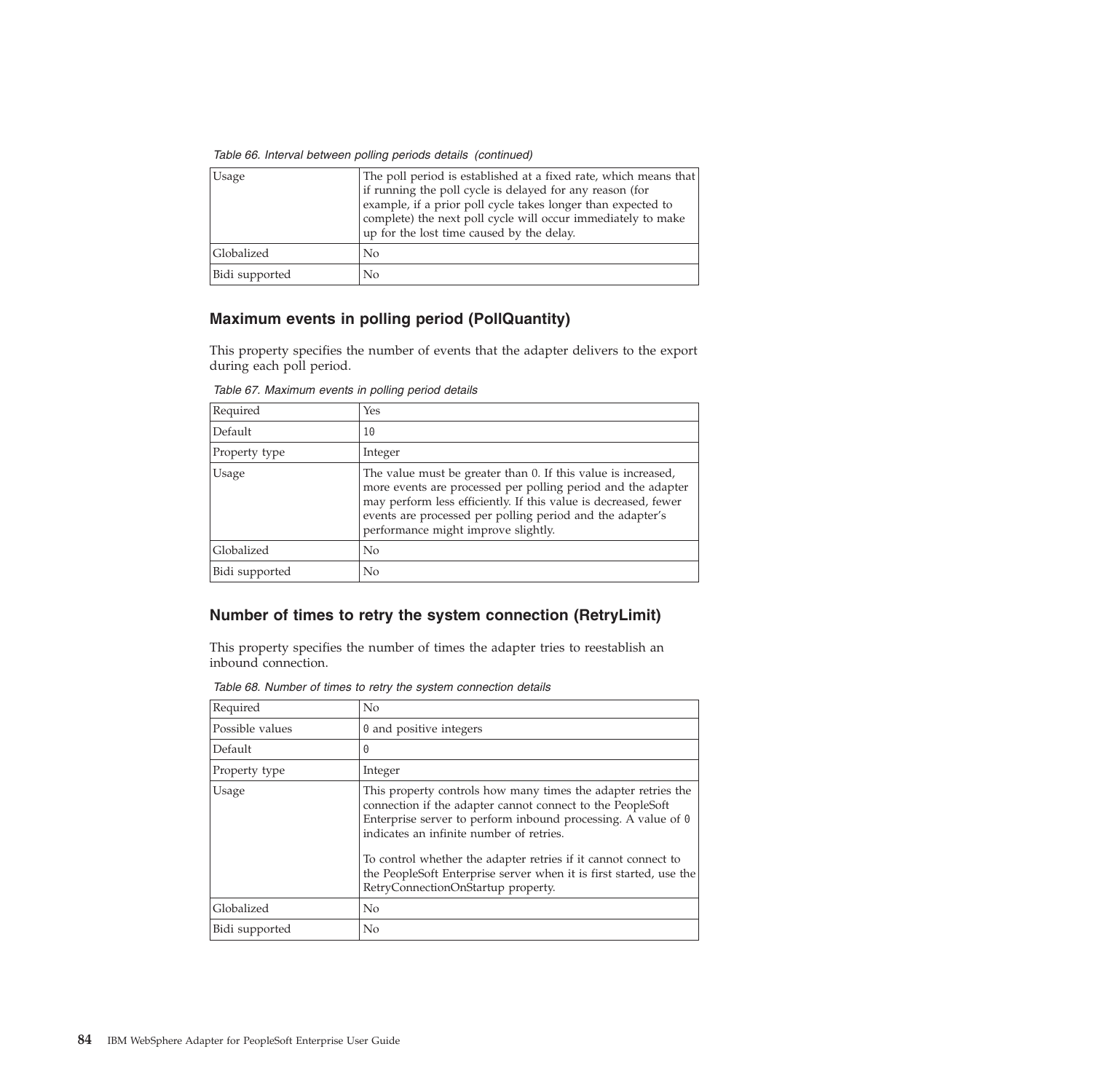### <span id="page-88-0"></span>**Retry EIS connection on startup (RetryConnectionOnStartup)**

This property controls whether the adapter attempts to connect again to the PeopleSoft Enterprise server if it cannot connect at startup.

| Required        | N <sub>o</sub>                                                                                                                                                                                                                                                                                                                                                                                                                                                                                                                                                                                                                                                                                                                                                                                                                                                                                                                                                     |
|-----------------|--------------------------------------------------------------------------------------------------------------------------------------------------------------------------------------------------------------------------------------------------------------------------------------------------------------------------------------------------------------------------------------------------------------------------------------------------------------------------------------------------------------------------------------------------------------------------------------------------------------------------------------------------------------------------------------------------------------------------------------------------------------------------------------------------------------------------------------------------------------------------------------------------------------------------------------------------------------------|
| Possible values | True<br>False                                                                                                                                                                                                                                                                                                                                                                                                                                                                                                                                                                                                                                                                                                                                                                                                                                                                                                                                                      |
| Default         | False                                                                                                                                                                                                                                                                                                                                                                                                                                                                                                                                                                                                                                                                                                                                                                                                                                                                                                                                                              |
| Property type   | Boolean                                                                                                                                                                                                                                                                                                                                                                                                                                                                                                                                                                                                                                                                                                                                                                                                                                                                                                                                                            |
| Usage           | This property indicates whether the adapter should retry the<br>connection to the PeopleSoft Enterprise server if the<br>connection cannot be made when the adapter is started:<br>• Set the property to False when you want immediate<br>feedback about whether the adapter can establish a<br>connection to the PeopleSoft Enterprise server, for example,<br>when you are building and testing the application that<br>receives events from the adapter. If the adapter cannot<br>connect, the adapter writes log and trace information and<br>stops. The administrative console shows the application<br>status as Stopped. After you resolve the connection problem,<br>start the adapter manually.<br>• Set the property to True if you do not need immediate<br>feedback about the connection. If the adapter cannot connect<br>during startup, it writes log and trace information, and then<br>attempts to reconnect, using the RetryInterval property to |
|                 | determine how frequently to retry and the value of the<br>RetryLimit property to retry multiple times until that value<br>is reached. The administrative console shows the application<br>status as Started.                                                                                                                                                                                                                                                                                                                                                                                                                                                                                                                                                                                                                                                                                                                                                       |
| Globalized      | No                                                                                                                                                                                                                                                                                                                                                                                                                                                                                                                                                                                                                                                                                                                                                                                                                                                                                                                                                                 |
| Bidi supported  | N <sub>o</sub>                                                                                                                                                                                                                                                                                                                                                                                                                                                                                                                                                                                                                                                                                                                                                                                                                                                                                                                                                     |

*Table 69. Retry EIS connection on startup details*

#### **Retry interval if connection fails (RetryInterval)**

When the adapter encounters an error related to the inbound connection, this property specifies the length of time the adapter waits before trying to establish a new connection.

| Required        | Yes                                                                                                                                                                                                                        |
|-----------------|----------------------------------------------------------------------------------------------------------------------------------------------------------------------------------------------------------------------------|
| Default         | 2000                                                                                                                                                                                                                       |
| Unit of measure | Milliseconds                                                                                                                                                                                                               |
| Property type   | Integer                                                                                                                                                                                                                    |
| Usage           | Only positive values are valid. When the adapter encounters<br>an error related to the inbound connection, this property<br>specifies the length of time the adapter waits before trying to<br>establish a new connection. |
| Globalized      | No                                                                                                                                                                                                                         |
| Bidi supported  | No                                                                                                                                                                                                                         |

*Table 70. Retry interval details*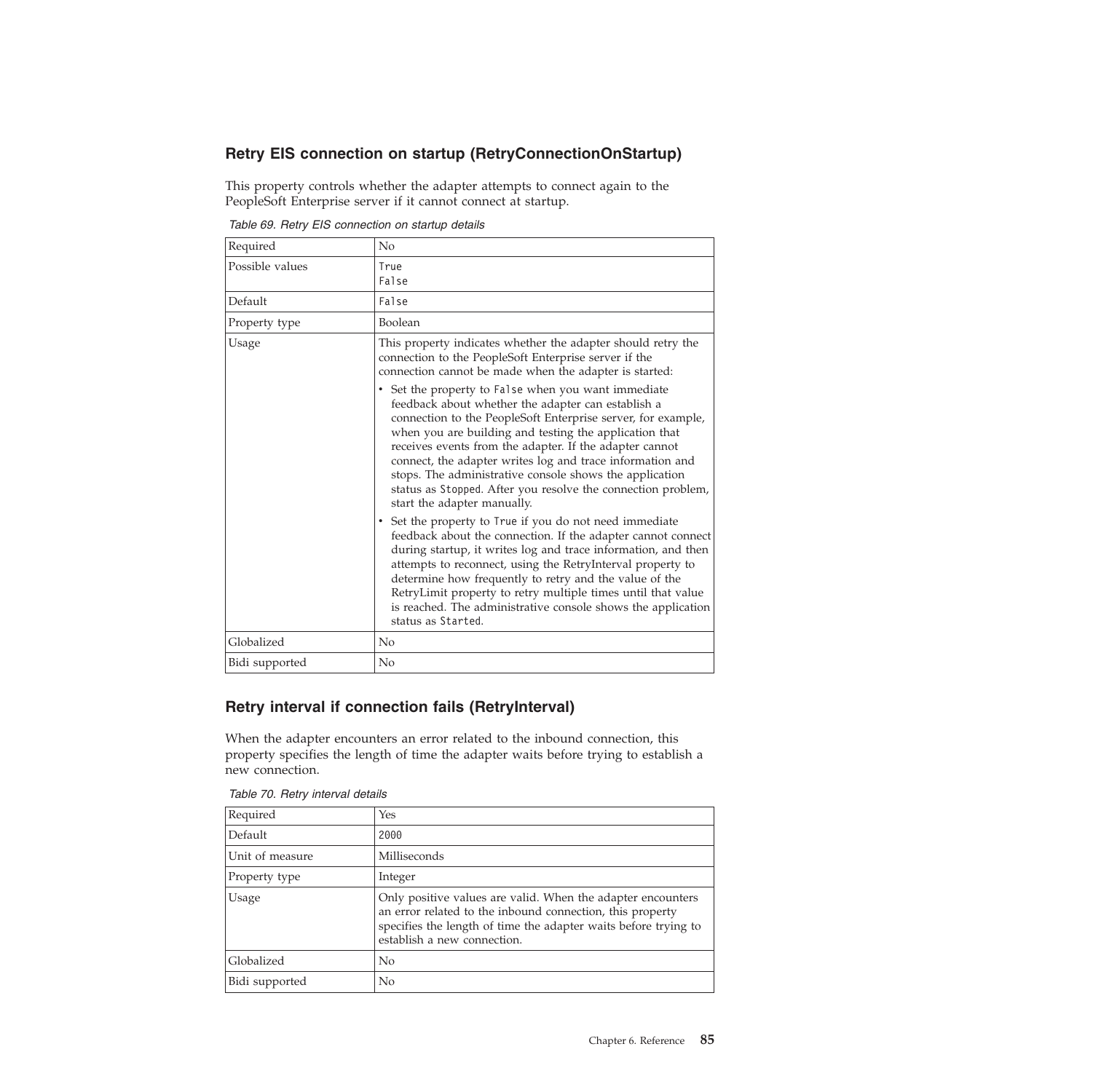#### <span id="page-89-0"></span>**Stop the adapter when an error is encountered while polling (StopPollingOnError)**

This property specifies whether the adapter will stop polling for events when it encounters an error during polling.

| Required        | No                                                                                                                                                                                                                                    |
|-----------------|---------------------------------------------------------------------------------------------------------------------------------------------------------------------------------------------------------------------------------------|
| Possible values | True<br>False                                                                                                                                                                                                                         |
| Default         | False                                                                                                                                                                                                                                 |
| Property type   | <b>Boolean</b>                                                                                                                                                                                                                        |
| Usage           | If this property is set to True, the adapter stops polling when<br>it encounters an error.<br>If this property is set to False, the adapter logs an exception<br>when it encounters an error during polling and continues<br>polling. |
| Globalized      | No                                                                                                                                                                                                                                    |
| Bidi supported  | No                                                                                                                                                                                                                                    |

*Table 71. Stop the adapter when an error is encountered while polling details*

#### **Globalization**

WebSphere Adapter for PeopleSoft Enterprise is a globalized application that can be used in multiple linguistic and cultural environments. Based on character set support and the locale of the host server, the adapter delivers message text in the appropriate language. The adapter supports bidirectional script data transformation between integration components.

### **Globalization and bidirectional data transformation**

The adapter is globalized to support single and multi-byte character sets and deliver message text in the specified language. The adapter also performs bidirectional script data transformation, which refers to the task of processing data that contains both right-to-left (Hebrew or Arabic, for example) and left-to-right (a URL or file path, for example) semantic content within the same file.

#### **Globalization**

Globalized software applications are designed and developed for use within multiple linguistic and cultural environments rather than a single environment. WebSphere Adapters, Rational Application Developer for WebSphere Software and WebSphere Application Server are written in Java. The Java runtime environment within the Java virtual machine (JVM) represents data in the Unicode character code set. Unicode contains encodings for characters in most known character code sets (both single- and multi-byte). Therefore, when data is transferred between these integration system components, there is no need for character conversion.

To log error and informational messages in the appropriate language and for the appropriate country or region, the adapter uses the locale of the system on which it is running.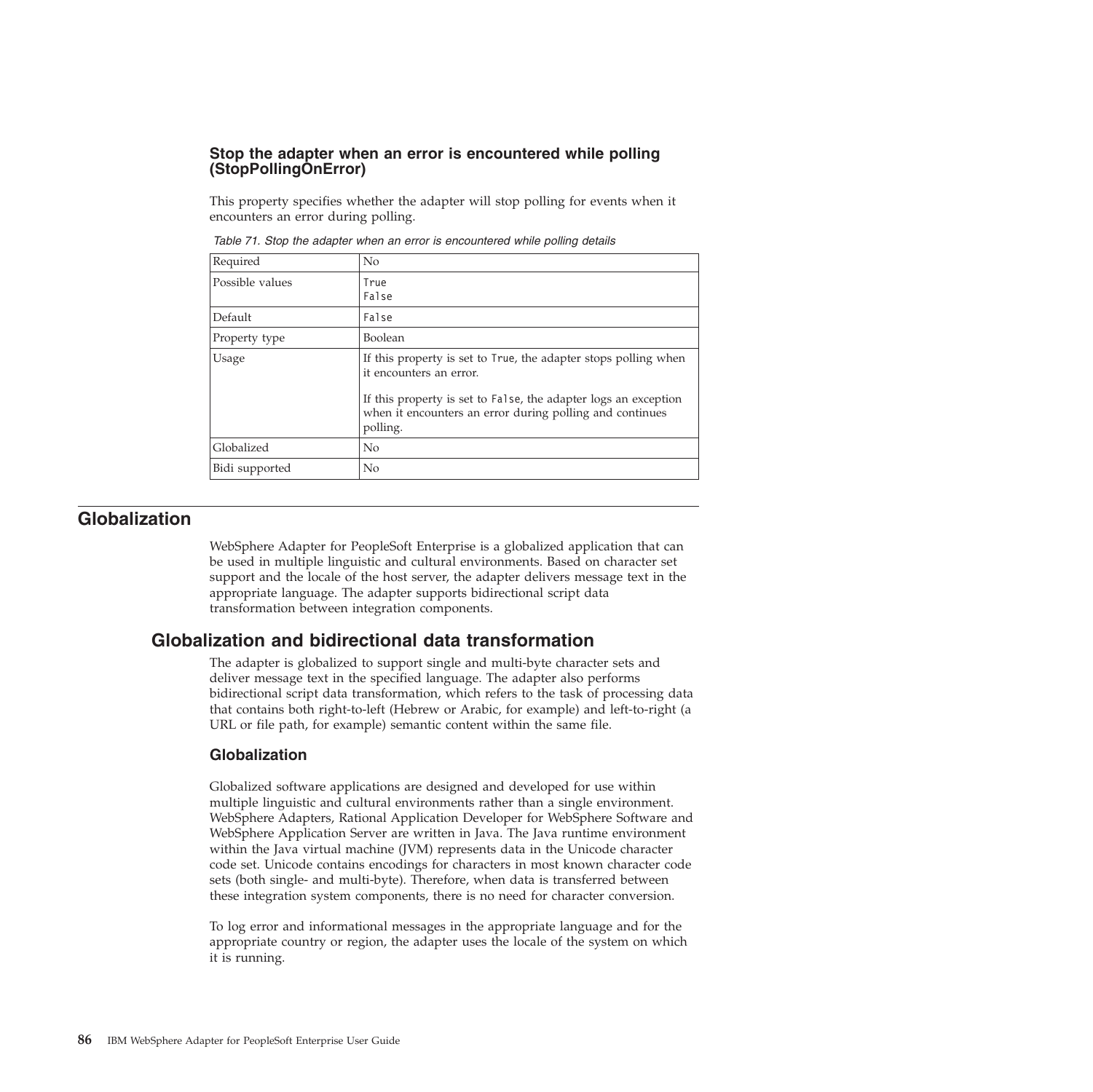#### **Bidirectional script data transformation**

Languages such as Arabic and Hebrew are written from right to left, yet they contain embedded segments of text that are written left to right, resulting in bidirectional script. When software applications handle bidirectional script data, standards are used to display and process it. Bidirectional script data transformation applies only to string type data. WebSphere Application Server use the Windows® standard format, but applications or file systems that exchange data with the server might use a different format. The adapter transforms bidirectional script data passed between the two systems so that it is accurately processed and displayed on both sides of a transaction. It transforms the script data by using a set of properties that defines the format of script data, as well as properties that identify content or metadata to which transformation applies.

#### **Bidirectional script data formats**

WebSphere Application Server use the bidirectional format of ILYNN (implicit, left-to-right, on, off, nominal). This is the format used by Windows. If an enterprise information system uses a different format, the adapter converts the format before introducing the data to WebSphere Application Server.

The bidirectional format consists of five attributes. When you set bidirectional properties, you assign values for each of these attributes. The attributes and settings are listed in the following table.

| Letter<br>position | Purpose               | <b>Values</b> | Description                         | Default setting |
|--------------------|-----------------------|---------------|-------------------------------------|-----------------|
| $\mathbf{1}$       | Order schema          | T             | Implicit (Logical)                  | T               |
|                    |                       | V             | Visual                              |                 |
| $\overline{2}$     | Direction             | L             | Left-to-Right                       | L               |
|                    |                       | $\mathbb{R}$  | Right-to-Left                       |                 |
|                    |                       | C             | Contextual Left-to-Right            |                 |
|                    |                       | D             | Contextual Right-to-Left            |                 |
| 3                  | Symmetric<br>Swapping | Y             | Symmetric swapping is on            | Y               |
|                    |                       | N             | Symmetric swapping is off           |                 |
| $\overline{4}$     | <b>Text Shaping</b>   | S             | Text is shaped                      | N               |
|                    |                       | N             | Text is not shaped<br>(Nominal)     |                 |
|                    |                       | Ι             | Initial shaping                     |                 |
|                    |                       | M             | Middle shaping                      |                 |
|                    |                       | $\mathbf{F}$  | Final shaping                       |                 |
|                    |                       | B             | Isolated shaping                    |                 |
| 5                  | Numeric Shaping       | Н             | National (Hindi)                    | N               |
|                    |                       | C             | Contextual shaping                  |                 |
|                    |                       | N             | Numbers are not shaped<br>(Nominal) |                 |

*Table 72. Bidirectional format attributes*

**Bidirectional properties that identify data for transformation**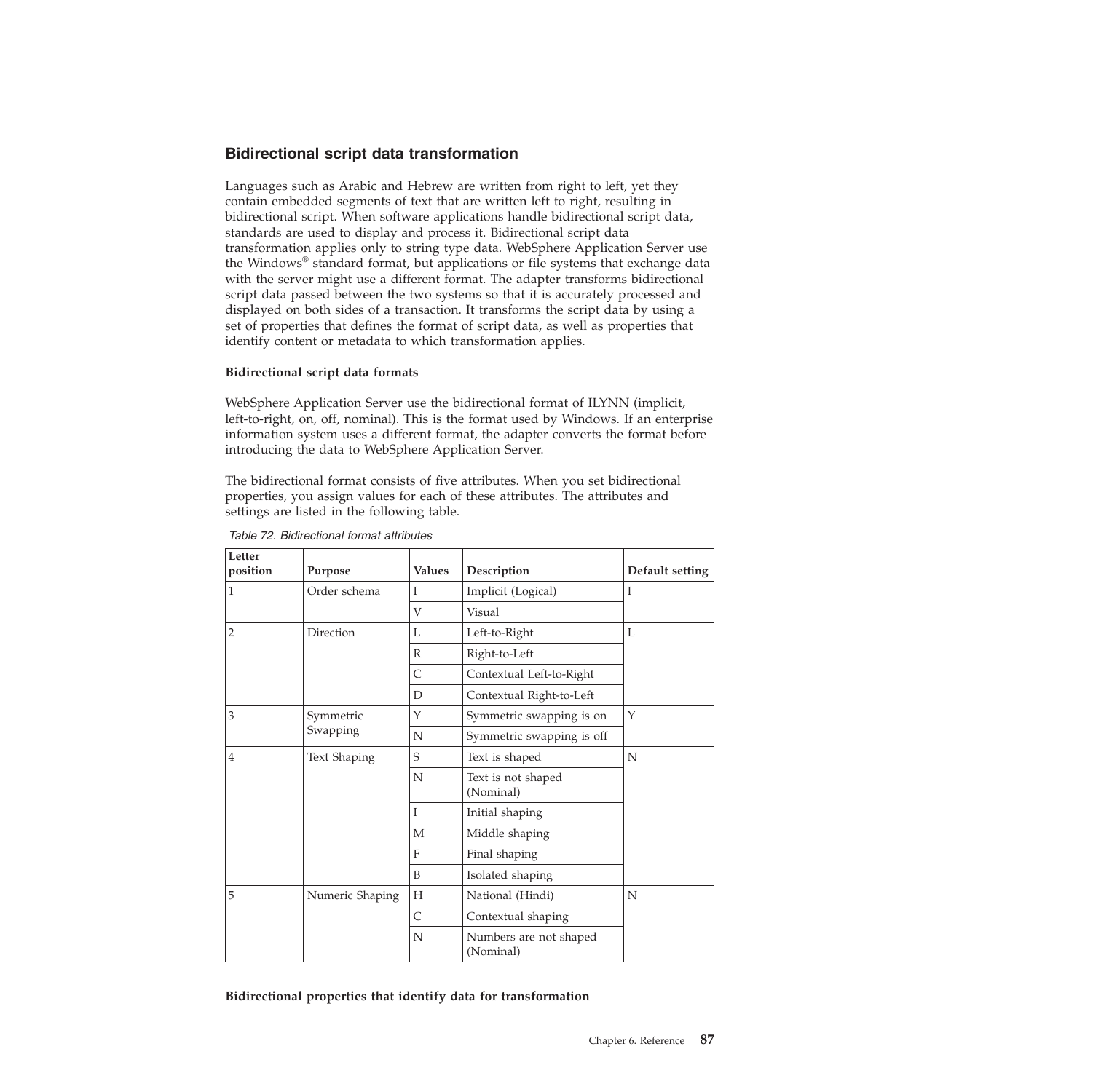To identify business data subject to transformation, set the BiDiContextEIS property. Do this by specifying values for each of the five bidirectional format attributes (listed in the preceding table) for the property. The BiDiContextEIS property can be set for the managed connection factory and the activation specification.

### **Properties enabled for bidirectional data transformation**

Bidirectional data transformation properties enforce the correct format of bidirectional script data exchanged between an application and integration tools and runtime environments. Once these properties are set, bidirectional script data is correctly processed and displayed in Rational Application Developer for WebSphere Software and WebSphere Application Server.

#### **Connection properties for the J2C Bean wizard**

The following managed connection properties control bidirectional script data transformation.

- Password
- Username

#### **Resource adapter properties**

The following activation specification properties are enabled for bidirectional script data transformation:

- Log file name
- Trace file name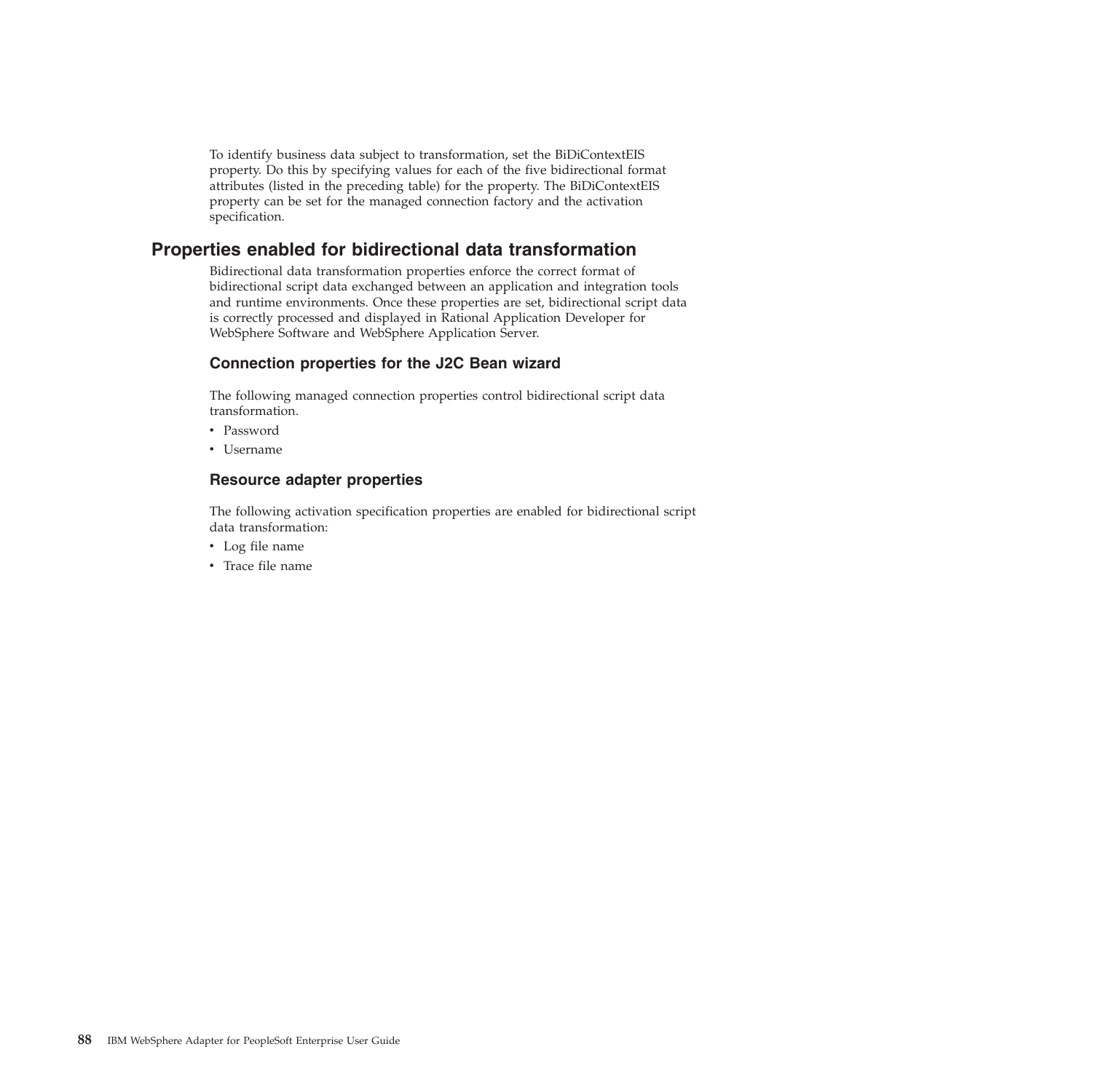## **Index**

## **A**

activation specification properties [list of 77](#page-80-0) [setting in administrative console 35](#page-38-0)[,](#page-41-0) [38](#page-41-0) adapter [project, create 20](#page-23-0) [adapter architecture 3](#page-6-0) Adapter for PeopleSoft Enterprise [administering 33](#page-36-0) [Adapter implementation 13](#page-16-0) [application-specific information 47](#page-50-0) authentication [description 14](#page-17-0) [J2C Bean wizard 14](#page-17-0) [run time 15](#page-18-0) [authentication alias 15](#page-18-0)

## **B**

[business object information 47](#page-50-0) [business objects 8](#page-11-0) [supported data operations 48](#page-51-0) [business-object-level metadata 47](#page-50-0)

# **C**

clustered environment [deploying in 17](#page-20-0) [description 17](#page-20-0) [inbound processes 17](#page-20-0) [outbound processes 18](#page-21-0) [compatibility matrix 2](#page-5-0) [confidential data, disguising 13](#page-16-0) [confidential tracing 13](#page-16-0) configuring [logging 41](#page-44-0) [tracing 41](#page-44-0) [connector project 20](#page-23-0) custom properties [activation specification 35](#page-38-0)[, 38](#page-41-0) [managed connection factory 34](#page-37-0)[, 37](#page-40-0) [resource adapter 33](#page-36-0)[, 36](#page-39-0)

## **D**

[data operations 48](#page-51-0) debugging [self-help resources 45](#page-48-0) deployment [options 15](#page-18-0)

## **E**

embedded adapter [activation specification properties,](#page-38-0) [setting 35](#page-38-0) [considerations for using 16](#page-19-0) [description 15](#page-18-0)

embedded adapter *(continued)* [managed connection factory](#page-37-0) [properties, setting 34](#page-37-0) [resource adapter properties,](#page-36-0) [setting 33](#page-36-0) [enableHASupport property 17](#page-20-0) [event delivery 80](#page-83-0) [event store 4](#page-7-0) [external dependencies, adding 21](#page-24-0) [External service connection](#page-58-0) [properties 55](#page-58-0)[, 70](#page-73-0)

# **F**

[FFDC \(first-failure data capture\) 43](#page-46-0) files [SystemOut.log log file 43](#page-46-0) [trace.log trace file 43](#page-46-0) [first-failure data capture \(FFDC\) 43](#page-46-0)

## **H**

[hardware and software requirements 2](#page-5-0) [hardware requirements 2](#page-5-0) high-availability environment [deploying in 17](#page-20-0) [description 17](#page-20-0) [inbound processes 17](#page-20-0) [outbound processes 18](#page-21-0)

### **I**

[importing into project 21](#page-24-0) [inbound configuration properties 68](#page-71-0) [interaction specification property 67](#page-70-0)

## **J**

J2C Bean wizard [authentication in 14](#page-17-0) [JAR file, adding external 21](#page-24-0) [Java 2 security 15](#page-18-0)

## **L**

[Log Analyzer 41](#page-44-0) [Log and Trace Analyzer, support for 10](#page-13-0) [log and trace files 10](#page-13-0) log files [changing file name 43](#page-46-0) [disabling 41](#page-44-0) [enabling 41](#page-44-0) [level of detail 41](#page-44-0) [location 43](#page-46-0) logging [configuring properties with](#page-44-0) [administrative console 41](#page-44-0)

### **M**

managed (J2C) connection factory properties [setting in administrative console 34](#page-37-0)[,](#page-40-0) [37](#page-40-0) [matrix, compatibility 2](#page-5-0) [metadata 47](#page-50-0) [business-object-level 47](#page-50-0) [property-level 48](#page-51-0) [multiple connection 80](#page-83-0)

## **O**

[outbound configuration properties 54](#page-57-0)

## **P**

[package files for adapters 42](#page-45-0) [polling 4](#page-7-0) problem determination [self-help resources 45](#page-48-0) properties [activation specification 35](#page-38-0)[, 38](#page-41-0) [list of 77](#page-80-0) configuration properties [inbound 68](#page-71-0) [outbound 54](#page-57-0) [inbound configuration 68](#page-71-0) [managed \(J2C\) connection factory 34](#page-37-0)[,](#page-40-0) [37](#page-40-0) [outbound configuration 54](#page-57-0) [resource adapter 33](#page-36-0)[, 36](#page-39-0) [property-level metadata 48](#page-51-0)

## **R**

[requirements, hardware and software 2](#page-5-0) resource adapter properties [details 58](#page-61-0)[, 73](#page-76-0) [setting in administrative console 33](#page-36-0)[,](#page-39-0) [36](#page-39-0) [Retry limit property 84](#page-87-0) runtime environment [authentication in 15](#page-18-0)

## **S**

security [disguising sensitive data 13](#page-16-0) [Security 13](#page-16-0) [security, Java 2 15](#page-18-0) [self-help resources 45](#page-48-0) [sensitive data, disguising 13](#page-16-0) [software dependencies, adding](#page-24-0) [external 21](#page-24-0) [software requirements 2](#page-5-0) stand-alone adapter [activation specification properties,](#page-41-0) [setting 38](#page-41-0)